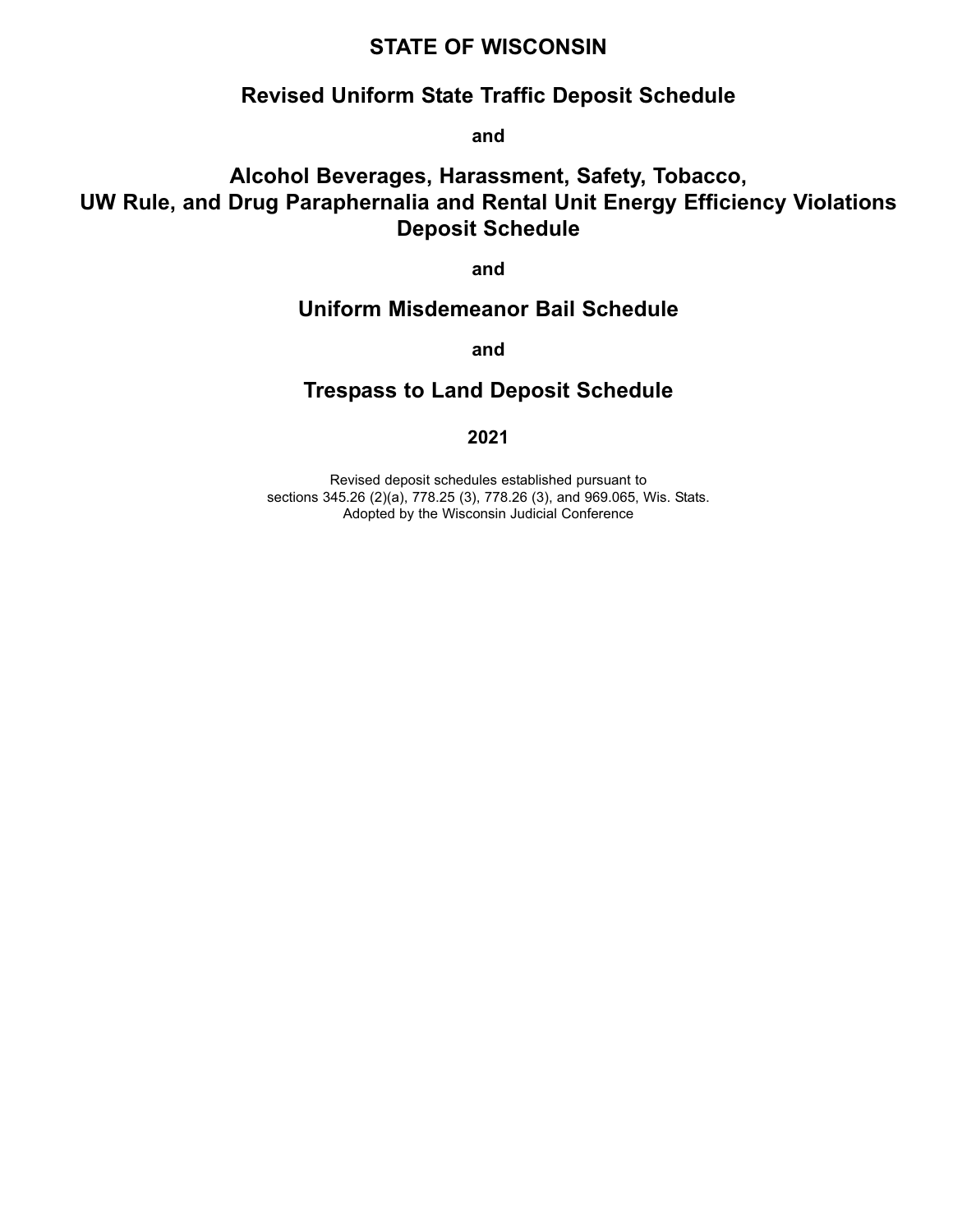# **Abbreviation Guide**

| <b>DEP</b>       |          | Deposit                                                     |
|------------------|----------|-------------------------------------------------------------|
| <b>PS</b>        | $=$      | Penalty Surcharge (26% of deposit)                          |
| <b>JS/CLDS</b>   | $=$      | Jail Surcharge/Crime Lab Drug Surcharge                     |
| <b>JISS/CSSS</b> | - =      | Justice Information System Surcharge/Court Support Services |
|                  |          | Surcharge (not applicable in municipal court)               |
| <sub>CC</sub>    |          | <b>Circuit Court Costs</b>                                  |
| <b>DP</b>        |          | <b>Demerit Points</b>                                       |
| <b>EPAMD</b>     | $=$      | <b>Electric Personal Assistance Mobility Device</b>         |
| <b>FYR</b>       | $=$      | Failure to Yield Right-of-Way                               |
| <b>GLIFWC</b>    | $\equiv$ | Great Lakes Indian Fish and Wildlife Commission             |
| <b>PDD</b>       | $=$      | <b>Personal Delivery Devices</b>                            |
| <b>OHM</b>       | $=$      | Off-Highway Motorcycles                                     |

The statute numbers listed in this booklet are intended to be a guide. A complete list of statute numbers, charge codes, and demerit points can be found at: wisconsindot.gov/Documents/dmv/shared/bds109.pdf.

The Wisconsin Judicial Conference is charged with the responsibility to annually review this schedule. Any suggestions for change, correction or modification should be addressed to the Wisconsin Judicial Conference, c/o Director of State Courts Office, P.O. Box 1688, State Capitol, Madison, Wisconsin 53701-1688.

This information will be made available in an alternative format upon request. A copy of this schedule can be found at www.wicourts.gov/publications/fees/index.htm. Additional copies of this book are available through Document Sales at 608-243-2441 or 800-362-7253.

# **2021 Deposit and Bail Schedule Table of Contents**

| Alcoholic Beverages, Harassment, Safety, Tobacco, |  |
|---------------------------------------------------|--|
| U.W. Rules, and Drug Paraphernalia Violations 4   |  |
|                                                   |  |

Abbreviation Guide................................inside front cover

### **Section I - Traffic Deposit Schedule**

| All-Terrain and Utility Terrain Vehicles, Off-Highway |  |
|-------------------------------------------------------|--|
|                                                       |  |
|                                                       |  |
|                                                       |  |
|                                                       |  |
| Safeguards of Person and Property – Chapter 167 22    |  |
|                                                       |  |
| Motor Vehicle Transportation Act - Chapter 19423      |  |
|                                                       |  |
|                                                       |  |
| Vehicle Title and Anti-Theft Law - Chapter 34226      |  |
|                                                       |  |
| Financial Responsibility - Chapter 344 30             |  |
|                                                       |  |

### **Rules of the Road – Chapter 346**

| Driving, Meeting, Overtaking and Passing31         |     |
|----------------------------------------------------|-----|
|                                                    |     |
| Respective Rights and Duties of Drivers and Other  |     |
|                                                    |     |
| Turning, Stopping, and Required Signals 37         |     |
| Traffic Signs, Signals, and Markings38             |     |
|                                                    |     |
| Restrictions on Stopping and Parking42             |     |
|                                                    |     |
| Reckless Driving and Operating While Intoxicated47 |     |
|                                                    |     |
|                                                    |     |
| <b>Equipment of Vehicles - Chapter 347</b>         |     |
| Canaral Dravisions                                 | E A |

#### **Size, Weight, and Load – Chapter 348**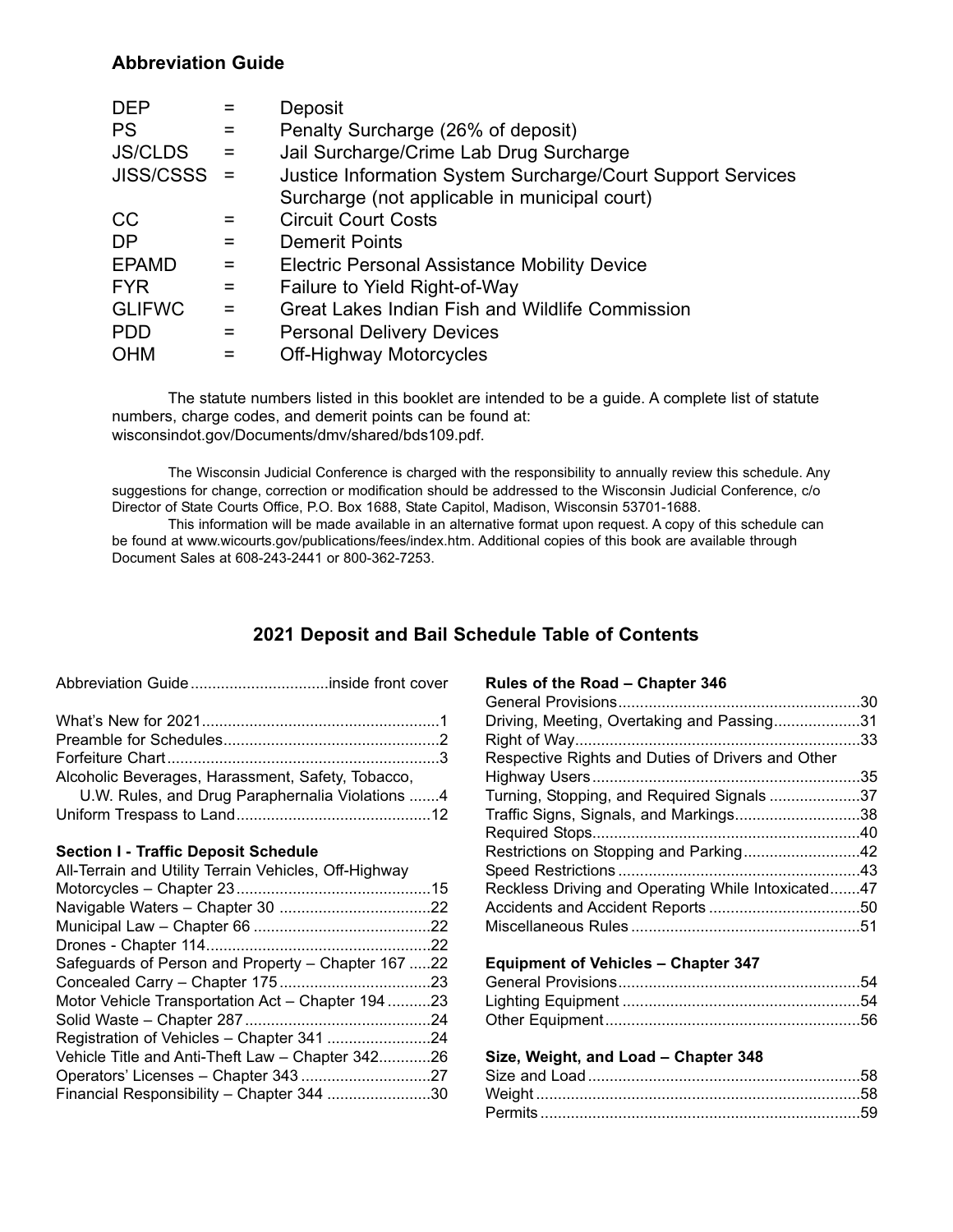| Other Vehicles - Chapters 346 and 347                  |                                         |  |
|--------------------------------------------------------|-----------------------------------------|--|
|                                                        |                                         |  |
| Bicycles, EPAMDs, Electric Scooters                    | Misdemeanor Bail Schedule (Non-Traffic) |  |
|                                                        |                                         |  |
|                                                        |                                         |  |
|                                                        |                                         |  |
|                                                        |                                         |  |
|                                                        |                                         |  |
|                                                        |                                         |  |
| <b>Section II - Misdemeanor Traffic Crimes</b>         |                                         |  |
| All-Terrain, Utility Terrain Vehicles, and Off-Highway |                                         |  |
|                                                        |                                         |  |
|                                                        |                                         |  |
|                                                        |                                         |  |
|                                                        |                                         |  |
|                                                        |                                         |  |
| Vehicle Financial Responsibility - Chapter 34475       |                                         |  |
|                                                        |                                         |  |
| Rules of the Road - Chapter 346                        |                                         |  |
| Reckless Driving and Operating While Intoxicated75     |                                         |  |
|                                                        | Intentional Crimes Against Animals 97   |  |
|                                                        |                                         |  |
|                                                        |                                         |  |

**Municipal Court Bond Schedule**........inside back cover

# **2021 Uniform State Traffic Deposit Schedule**

# **What's New for 2021?**

- There are four changes to the Misdemeanor Bail Schedule as a result of new legislation.
	- <sup>o</sup> 2019 Act 144 added a new crime for mail theft. The severity of the penalty varies with the number of pieces of mail involved. A person who takes fewer than 10 pieces of mail is guilty of a Class A misdemeanor. Cash bail is set at \$500. See page 91.
	- o 2019 Act 161 added a new crime for money laundering. The severity of the penalty depends on the total value of the proceeds involved in the transaction. If the total value involved is \$2,500 or less, the person is guilty of a Class A misdemeanor. Cash bail for the misdemeanor violation is set at \$500. See page 93.
	- <sup>o</sup> 2019 Act 52 applied the same treatment to CS gel as is applied to pepper spray, under s. 941.26(4)(L), Stats. See page 90.
	- o 2019 Act 125 substantially revised the law related to notaries public and remote notarization, including consolidating provisions into a new chapter (ch. 140, Stats.). The renumbering affected the entry for notaries public who are not attorneys. See page 94.
- In 2019 Wisconsin Act 34, the Legislature adopted certain rules for electric bicycles, including adding s. 347.489(3m), Stats. relating to equipment. See page 57.
- There were wording changes required by new statutes affecting the rental unit energy efficiency program (deleted), ATVs, uncased firearms and crossbows, "Type 1" motorcycles, and 5th and 6th offense OWI. See pages 4, 16, 18, 22, 28, 74 and 77 respectively.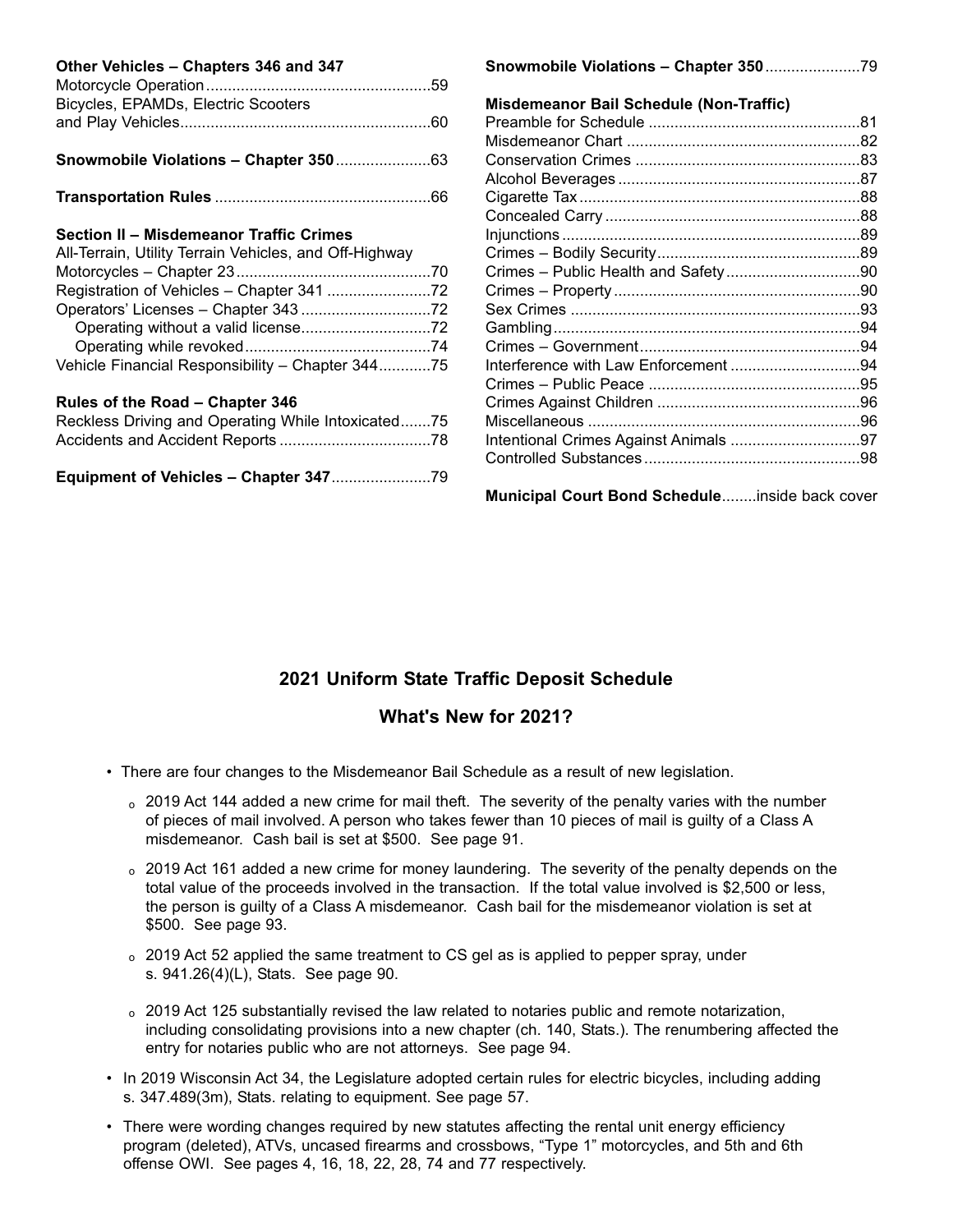# **Preamble for Forfeiture and Misdemeanor Bail Schedules\***

- I. All persons arrested for a violation of a state or municipal forfeiture shall be released from custody without a cash bond if either of the following exists:
	- $\Box$  They have a valid Wisconsin driver's license or can show sufficient evidence of ties to the community.
	- $\Box$  The arresting officer is otherwise satisfied that the accused will make future court appearances.
- II. All persons arrested for a misdemeanor, including a misdemeanor traffic offense, shall be released from custody without a cash bond unless any of the following exist:
	- $\Box$  The accused does not have proper identification.
	- $\Box$  The accused appears to represent a danger of harm to himself or herself, another person or property.
	- $\Box$  The accused cannot show sufficient evidence of ties to the community.
	- $\Box$  The accused has previously failed to appear in court or failed to respond to a citation.
	- $\Box$  Arrest or further detention is necessary to carry out legitimate investigative action in accordance with law enforcement agency policies.
- III. All persons not released pursuant to I and II for a forfeiture, misdemeanor or misdemeanor traffic offense shall be released upon compliance with the state deposit or misdemeanor bail schedule unless bail is otherwise set by the court.
- IV. These guidelines do not supersede specific statutorily mandated detention.

\* The accused may be issued a citation either in the field or at the headquarters or precinct pursuant to ss. 968.085(2) and 345.11, Wis. Stats., and may be subject to identification/booking procedures under s.165.83.

**Although the following chart has not been formally adopted by the Judicial Conference as part of the bond schedule, the Supreme Court, in promulgating the schedule, concluded that law enforcement personnel may find it helpful in applying the statutory factors concerning bond release.**

### **STATE OR MUNICIPAL FORFEITURES**

|   | Determine whether each of the following is true or false (if any answer<br>is "false," the accused must post a cash bond): | <b>TRUE</b>                                  | <b>FALSE</b>                  |
|---|----------------------------------------------------------------------------------------------------------------------------|----------------------------------------------|-------------------------------|
|   | The defendant has a valid Wisconsin driver's license<br>or<br>The accused has sufficient ties to the community, such as:   | Release<br>without cash<br>bond <sup>*</sup> | Go to 2                       |
|   | Local residence now<br>Local job/employment now<br>Local close relatives<br>Other close connection to community<br>П       |                                              |                               |
| 2 | It otherwise appears that the accused will appear in court as<br>scheduled.                                                | Release<br>without cash<br>bond <sup>*</sup> | Cash Bond<br>from<br>Schedule |

\* S. 345.23(2), Wis. Stats., provides that defendants may be required to post their licenses.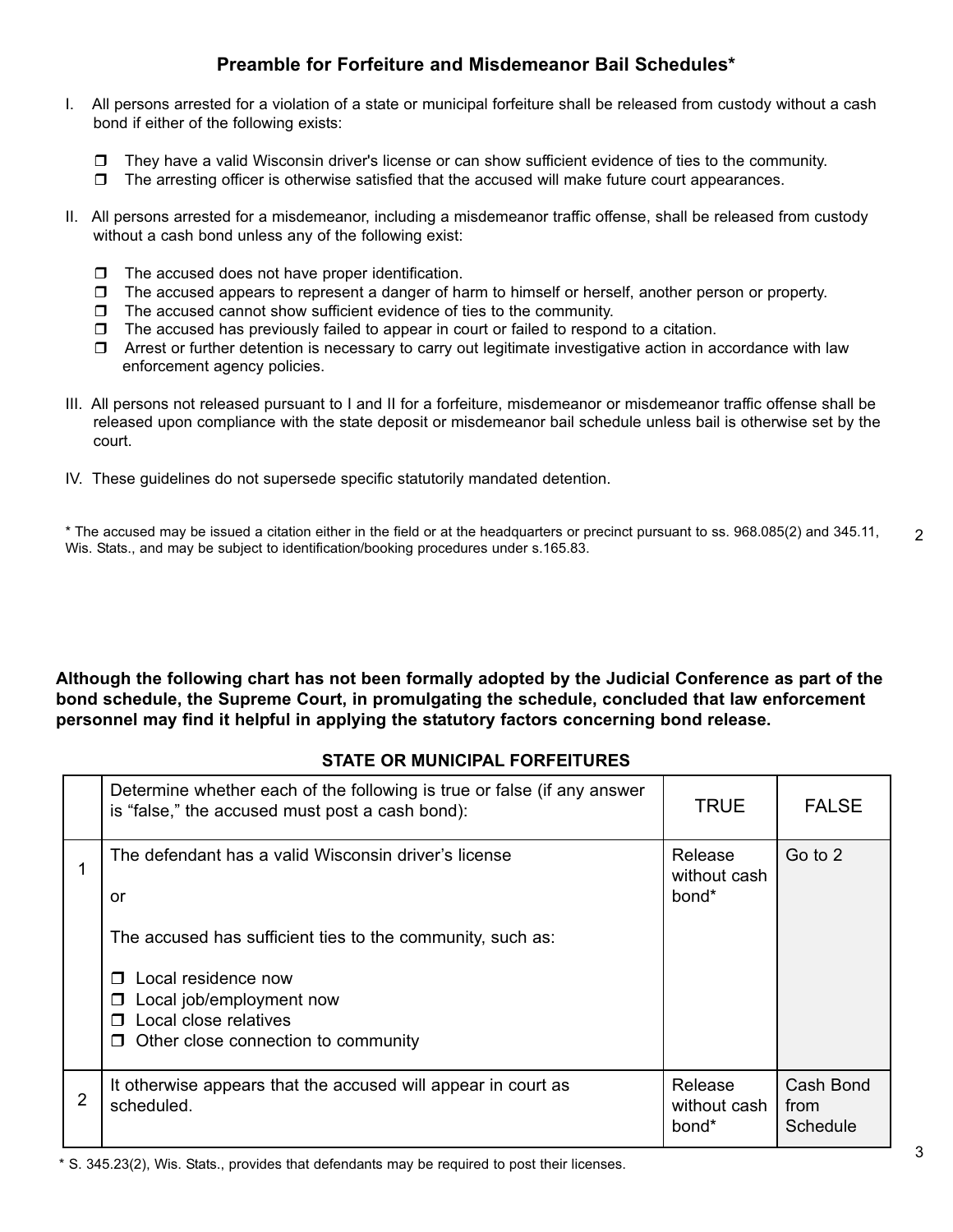### **Alcohol Beverages, Harassment, Safety, Tobacco, U.W. Rule, and Drug Paraphernalia Violations Deposit Schedule per Wisconsin Statute Sec. 778.25(3)**

**NOTE: Surcharges and costs may not be added to the deposit on citations returnable to juvenile court for juveniles under 14 years of age. The total deposit in these cases is the same as listed in the deposit column. See ss. 48.37(1) and 938.37(1). Surcharges and costs are discretionary with the court for violations by juveniles 14, 15, and 16 years of age.**

|                                                                                                                                                                           |            |           | <u>JS/</u>  | JISS/             |                           |                                                                                                             |
|---------------------------------------------------------------------------------------------------------------------------------------------------------------------------|------------|-----------|-------------|-------------------|---------------------------|-------------------------------------------------------------------------------------------------------------|
|                                                                                                                                                                           | <u>DEP</u> | <u>PS</u> | <b>CLDS</b> | CSSS <sup>b</sup> | $\underline{\mathsf{CC}}$ | <u>Totala</u>                                                                                               |
| Smoking in enclosed space (100-250)                                                                                                                                       | 100.00     |           |             | 89.50             |                           | 189.50                                                                                                      |
| Person in charge allowing smoking in violation of statute<br>after previous warning (100)                                                                                 | 100.00     |           |             | 89.50             |                           | 189.50                                                                                                      |
| Permittee or licensee allowing underage person on<br>premises $(0-500)$                                                                                                   | 250.00     |           | 23.00       | 89.50             | 25.00                     | 452.50                                                                                                      |
| Underage drinking violations - procures or attempts to<br>procure - under 17 yrs.:                                                                                        |            |           |             |                   |                           |                                                                                                             |
| 1st violation (250-500 and/or license suspension/work<br>program)                                                                                                         | 250.00     |           |             |                   |                           | 250.00                                                                                                      |
| 2nd violation w/in 1 yr. (300-500 and/or license suspen-<br>sion/work program). (If violation involves a motor<br>vehicle, mandatory suspension up to 1 year).            | 300.00     |           |             |                   |                           | 300.00                                                                                                      |
| 3rd and subsequent violations w/in 1 yr. (500 and/or<br>license suspension/work program). (If violation involves<br>a motor vehicle, mandatory suspension up to 2 years). | 500.00     |           |             |                   |                           | 500.00                                                                                                      |
|                                                                                                                                                                           |            |           |             | 65.00             |                           | NOTE: Costs, fees or surcharges are discretionary with the court for juveniles 14, 15, and 16 years of age. |

a Municipal court cost totals are provided at the back of the book.

b An additional \$3.50 is added for violations in Milwaukee County returnable to circuit court.

|              |                                                                                                                                                                                |            |           | <u>JS/</u>  | <u>JISS/</u> |       |                    |  |
|--------------|--------------------------------------------------------------------------------------------------------------------------------------------------------------------------------|------------|-----------|-------------|--------------|-------|--------------------|--|
|              |                                                                                                                                                                                | <b>DEP</b> | <u>PS</u> | <b>CLDS</b> | $CSS$        | cc    | Total <sup>a</sup> |  |
| 125.07(4)(a) | Underage drinking violations - procures or attempts to<br>procure - 17-20 yrs.:                                                                                                |            |           |             |              |       |                    |  |
|              | 1st violation (250-500 and/or license suspension/work<br>program)                                                                                                              | 250.00     | 65.00     | 23.00       | 89.50        | 25.00 | 452.50             |  |
|              | 2nd violation w/in 1 yr. (300-500 and/or license suspen-<br>sion/work program). (If violation involves a motor vehicle,<br>mandatory suspension up to 1 year).                 | 300.00     | 78.00     | 23.00       | 89.50        | 25.00 | 515.50             |  |
|              | 3rd violation w/in 1 yr. (500-750 and/or license suspen-<br>sion/work program). (If violation involves a motor vehicle,<br>suspension up to 2 years).                          | 500.00     | 130.00    | 23.00       | 89.50        | 25.00 | 767.50             |  |
|              | 4th and subsequent violation w/in 1 yr. (750-1,000 and/or<br>license suspension/work program). (If violation involves<br>a motor vehicle, mandatory suspension up to 2 years). | 750.00     | 195.00    | 23.00       | 89.50        | 25.00 | 1,082.50           |  |
| 125.07(4)(b) | Underage drinking violations - possesses or consumes -<br>under 17 yrs. Penalties are listed in 938.344.                                                                       |            |           |             |              |       |                    |  |
|              | <b>NOTE:</b> Costs, fees or surcharges are discretionary with the court for juveniles 15 and 16 years of age.                                                                  |            |           |             |              |       |                    |  |
|              | 1st violation (0-50 and/or possible license<br>suspension/work program)                                                                                                        | 30.00      |           |             |              |       | 30.00              |  |

b An additional \$3.50 is added for violations in Milwaukee County returnable to circuit court.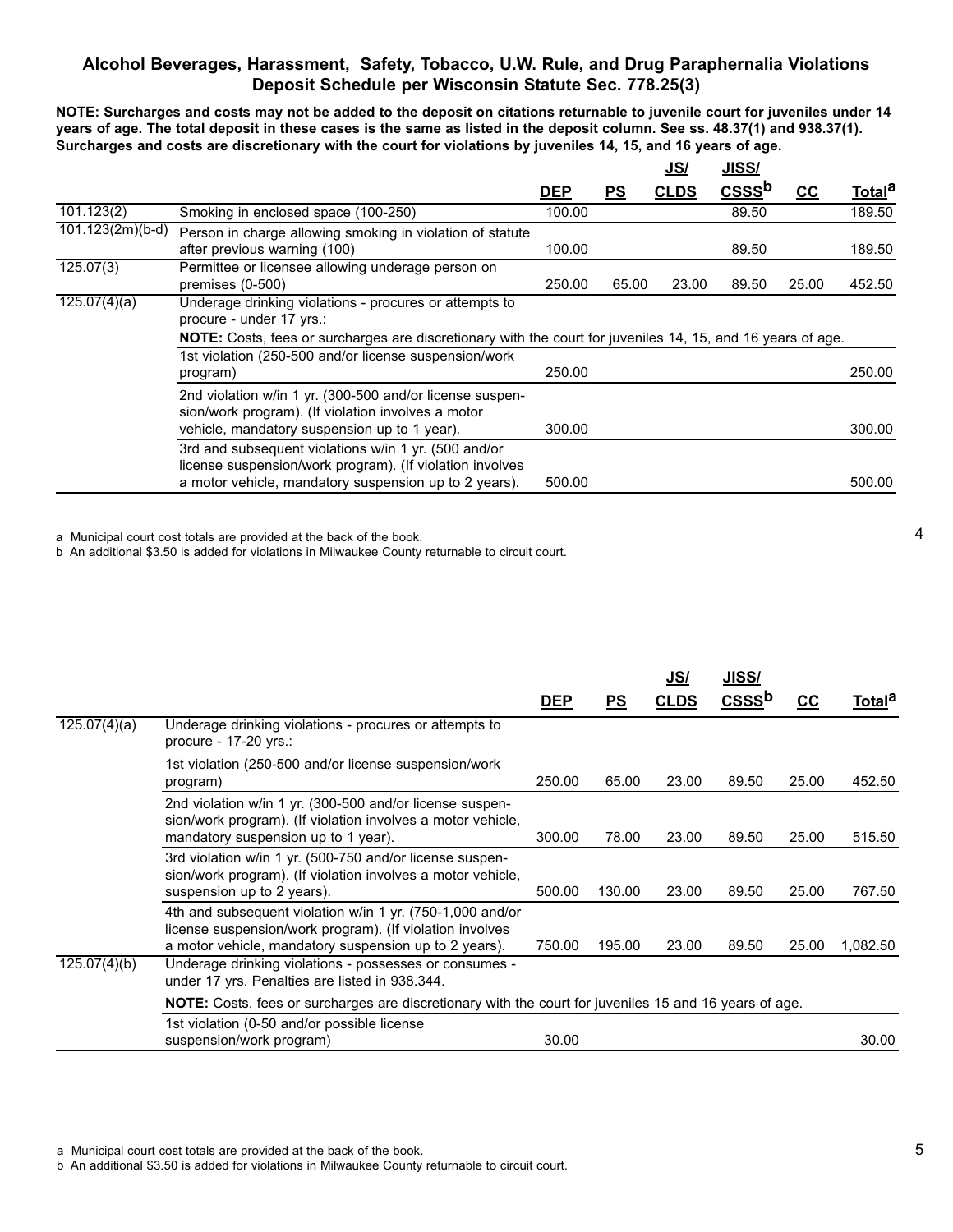|               |                                                                                                        |            |        | <u>JS/</u>  | JISS/             |       |                    |
|---------------|--------------------------------------------------------------------------------------------------------|------------|--------|-------------|-------------------|-------|--------------------|
|               |                                                                                                        | <b>DEP</b> | PS     | <b>CLDS</b> | CSSS <sup>b</sup> | $CC$  | Total <sup>a</sup> |
|               | 2nd violation w/in 1 yr. (0-100 and/or possible license                                                |            |        |             |                   |       |                    |
|               | suspension/work program). (If violation involves a motor                                               |            |        |             |                   |       |                    |
|               | vehicle, mandatory suspension up to 1 year).                                                           | 60.00      |        |             |                   |       | 60.00              |
|               | 3rd and subsequent violations w/in 1 yr. (0-500 and/or                                                 |            |        |             |                   |       |                    |
|               | license suspension/work program). (If violation involves a                                             |            |        |             |                   |       |                    |
|               | motor vehicle, mandatory suspension up to 2 years).                                                    | 100.00     |        |             |                   |       | 100.00             |
| 125.07(4)(b)  | Underage drinking violations - possesses or consumes - 17-20 yrs.:                                     |            |        |             |                   |       |                    |
|               | 1st violation (100-200 and/or license suspension/work                                                  |            |        |             |                   |       |                    |
|               | program)                                                                                               | 100.00     | 26.00  | 23.00       | 89.50             | 25.00 | 263.50             |
|               | 2nd violation w/in 1 yr. (200-300 and/or license suspen-                                               |            |        |             |                   |       |                    |
|               | sion/work program) (If violation involves a motor vehicle,                                             |            |        |             |                   |       |                    |
|               | mandatory suspension up to 1 year)                                                                     | 200.00     | 52.00  | 23.00       | 89.50             | 25.00 | 389.50             |
|               | 3rd violation w/in 1 yr. (300-500 and/or license suspen-                                               |            |        |             |                   |       |                    |
|               | sion/work program) (If violation involves a motor vehicle,                                             |            |        |             |                   |       |                    |
|               | mandatory suspension up to 2 years)                                                                    | 300.00     | 78.00  | 23.00       | 89.50             | 25.00 | 515.50             |
|               | 4th and subsequent violations w/in 1 yr. (500-1,000 and/                                               |            |        |             |                   |       |                    |
|               | or license suspension/work program) (If violation involves                                             |            |        |             |                   |       |                    |
|               | a motor vehicle, mandatory suspension up to 2 years)                                                   | 500.00     | 130.00 | 23.00       | 89.50             | 25.00 | 767.50             |
| 125.085(3)(b) | Identification card violations - under 17 yrs:                                                         |            |        |             |                   |       |                    |
|               | NOTE: Costs, fees or surcharges are discretionary with the court for juveniles 15 and 16 years of age. |            |        |             |                   |       |                    |
|               | 1st violation w/in 1 yr. (100-500 and/or license suspen-                                               |            |        |             |                   |       |                    |
|               | sion/work program)                                                                                     | 100.00     |        |             |                   |       | 100.00             |
|               | 2nd violation w/in 1 yr. (300-500 and/or license suspen-                                               |            |        |             |                   |       |                    |
|               | sion/work program)                                                                                     | 300.00     |        |             |                   |       | 300.00             |
|               | 3rd and subsequent violations w/in 1 yr. (500 and/or                                                   |            |        |             |                   |       |                    |
|               | license suspension/work program)                                                                       | 500.00     |        |             |                   |       | 500.00             |

b An additional \$3.50 is added for violations in Milwaukee County returnable to circuit court.

|                                                                                                   |            |        | <u>JS/</u>  | <u>JISS/</u>      |       |                                                                                                                                                                                                                                              |
|---------------------------------------------------------------------------------------------------|------------|--------|-------------|-------------------|-------|----------------------------------------------------------------------------------------------------------------------------------------------------------------------------------------------------------------------------------------------|
|                                                                                                   | <b>DEP</b> | PS     | <b>CLDS</b> | CSSS <sup>b</sup> | $cc$  | Total <sup>a</sup>                                                                                                                                                                                                                           |
| Identification card violations - 17-20 yrs. (300-1,250<br>and/or license suspension/work program) | 300.00     | 78.00  | 23.00       | 89.50             | 25.00 | 515.50                                                                                                                                                                                                                                       |
| the misdemeanor bail schedule.                                                                    |            |        |             |                   |       |                                                                                                                                                                                                                                              |
| School-related possession of alcohol beverages -<br>under 17 yrs.:                                |            |        |             |                   |       |                                                                                                                                                                                                                                              |
|                                                                                                   |            |        |             |                   |       |                                                                                                                                                                                                                                              |
| 1st violation (0-50 and/or license suspension/work                                                |            |        |             |                   |       |                                                                                                                                                                                                                                              |
| program)                                                                                          | 30.00      |        |             |                   |       | 30.00                                                                                                                                                                                                                                        |
| 2nd violation w/in 1 yr. (0-100 and/or license                                                    |            |        |             |                   |       |                                                                                                                                                                                                                                              |
| suspension/work program)                                                                          | 60.00      |        |             |                   |       | 60.00                                                                                                                                                                                                                                        |
| 3rd and subsequent violations w/in 1 yr. (0-500 and/or<br>license suspension/work program)        | 100.00     |        |             |                   |       | 100.00                                                                                                                                                                                                                                       |
| School-related possession of alcohol beverages -<br>17-20 yrs.:                                   |            |        |             |                   |       |                                                                                                                                                                                                                                              |
| 1st violation (100-200 and/or license suspension/work                                             |            |        |             |                   |       |                                                                                                                                                                                                                                              |
| program)                                                                                          | 100.00     | 26.00  | 23.00       | 89.50             | 25.00 | 263.50                                                                                                                                                                                                                                       |
| 2nd violation w/in 1 year (200-300 and/or license<br>suspension/work program)                     | 200.00     | 52.00  | 23.00       | 89.50             | 25.00 | 389.50                                                                                                                                                                                                                                       |
| 3rd violation w/in 1 year (300-500 and/or license<br>suspension/work program)                     | 300.00     | 78.00  | 23.00       | 89.50             | 25.00 | 515.50                                                                                                                                                                                                                                       |
| 4th and subsequent violations w/in 1 year (500-1,000<br>and/or license suspension/work program)   | 500.00     | 130.00 | 23.00       | 89.50             | 25.00 | 767.50                                                                                                                                                                                                                                       |
|                                                                                                   |            |        |             |                   |       | <b>NOTE:</b> Violators under this section who have attained the legal drinking age are charged under 125.085(3)(a)1 in<br><b>NOTE:</b> Costs, fees or surcharges are discretionary with the court for juveniles 14, 15, and 16 years of age. |

a Municipal court cost totals are provided at the back of the book.

b An additional \$3.50 is added for violations in Milwaukee County returnable to circuit court.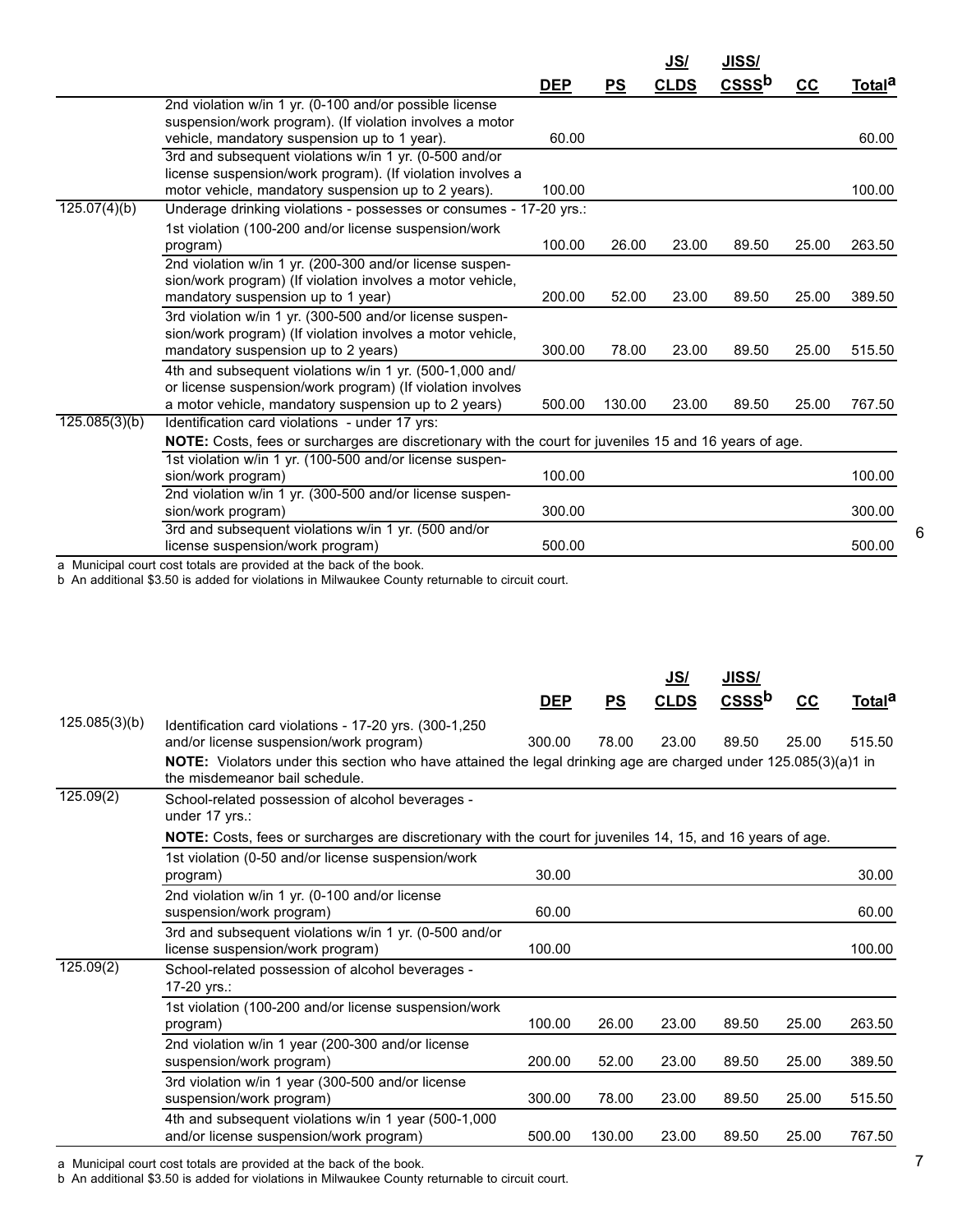|                         |                                                                                                                                                    |            |        | <u>JS/</u>  | <u>JISS/</u>      |       |                    |
|-------------------------|----------------------------------------------------------------------------------------------------------------------------------------------------|------------|--------|-------------|-------------------|-------|--------------------|
|                         |                                                                                                                                                    | <b>DEP</b> | PS     | <b>CLDS</b> | CSSS <sup>b</sup> | $cc$  | Total <sup>a</sup> |
| 125.09(2)               | School-related - possession of alcohol beverages -<br>21 yrs. or older (0-200)                                                                     | 100.00     | 26.00  | 23.00       | 89.50             | 25.00 | 263.50             |
| 167.32                  | Body/object passing, bringing alcohol into sports<br>facility where there is a sporting event (50)                                                 | 50.00      | 13.00  | 23.00       | 89.50             | 25.00 | 200.50             |
|                         | <b>NOTE:</b> Violations by a child are returnable only to circuit (non-juvenile) court. See s. 938.17(3).                                          |            |        |             |                   |       |                    |
| 167.35(5)(a)            | Knowingly sell or offer at wholesale cigarettes that fail<br>fire safety requirements (0-10,000)                                                   | 500.00     | 130.00 | 23.00       | 89.50             | 25.00 | 805.00             |
| 167.35(5)(a)            | Knowingly sell or offer at retail cigarettes that fail fire<br>safety requirements (0-500)                                                         | 200.00     | 52.00  | 23.00       | 89.50             | 25.00 | 427.00             |
| 218.0114(1)             | Motor vehicle dealer, wholesaler, buyer, salesperson<br>or finance company w/o license (500-5,000)                                                 | 500.00     | 130.00 | 23.00       | 89.50             | 25.00 | 767.50             |
| 218.0119(4)             | Dealer, distributor, manufacturer or transporter w/o<br>license (100-200)                                                                          | 100.00     | 26.00  | 23.00       | 89.50             | 25.00 | 263.50             |
| 254.92(1), (2)          | Person under 18 years falsely represents age to<br>obtain or purchases, attempts to purchase or<br>possesses a cigarette or tobacco product (0-50) | 20.00      | 5.20   | 23.00       | 89.50             | 25.00 | 162.70             |
| $\overline{941.23(3)}$  | Failure of out-of-state or former law enforcement<br>official to carry required documentation (0-25)                                               | 10.00      | 2.60   | 23.00       | 89.50             | 25.00 | 150.10             |
| 941.2965(2)             | Unlawful display of facsimile firearm (0-500)                                                                                                      | 20.00      | 5.20   | 23.00       | 89.50             | 25.00 | 162.70             |
| $\sqrt{943.21(1m)}$ (d) | Fraud on gas station (0-200)                                                                                                                       | 175.00     | 45.50  | 23.00       | 89.50             | 25.00 | 358.00             |
|                         | NOTE: 2nd and 3rd violations may result in suspension of license for up to 6 mos, 4th violation for 1 yr.                                          |            |        |             |                   |       |                    |

b An additional \$3.50 is added for violations in Milwaukee County returnable to circuit court.

|               |                                                                                                                                                                                                                                                                                                                                              |            |       | <u>JS/</u>  | JISS/ |       |               |
|---------------|----------------------------------------------------------------------------------------------------------------------------------------------------------------------------------------------------------------------------------------------------------------------------------------------------------------------------------------------|------------|-------|-------------|-------|-------|---------------|
|               |                                                                                                                                                                                                                                                                                                                                              | <b>DEP</b> | PS    | <b>CLDS</b> | $CSS$ | $cc$  | <u>Totala</u> |
| 943.55        | Removal of shopping cart (0-500)                                                                                                                                                                                                                                                                                                             | 50.00      | 13.00 | 23.00       | 89.50 | 25.00 | 200.50        |
| 947.013(1m)   | Harass or intimidate another person intentionally<br>$(0-1,000)$                                                                                                                                                                                                                                                                             | 200.00     | 52.00 | 23.00       | 89.50 | 25.00 | 389.50        |
| 948.605(2)(a) | Knowingly possess a firearm w/in 1,000 feet of the<br>grounds of a school (0-1,000)<br>NOTE: 948.605(2)(a) does not apply to the following: 1m. A person who possesses firearm in accordance with federal                                                                                                                                    | 100.00     | 26.00 | 23.00       | 89.50 | 25.00 | 263.50        |
|               | law allowing certain firearms in school zones; 1r. A person who is a Wisconsin or out-of-state concealed carry licensee;<br>2m. A state-certified commission warden acting in an official capacity; 3. A firearm that is not loaded and is encased or in<br>locked firearm rack; and 3m. A person who is legally hunting in a school forest. |            |       |             |       |       |               |
| 961.573(2)    | Possession of drug paraphernalia - under 17 yrs.:                                                                                                                                                                                                                                                                                            |            |       |             |       |       |               |
|               | NOTE: All violations allow a 6 month-5 year license suspension.                                                                                                                                                                                                                                                                              |            |       |             |       |       |               |
|               | NOTE: Costs, fees or surcharges are discretionary with the court for juveniles 14, 15, and 16 years of age.                                                                                                                                                                                                                                  |            |       |             |       |       |               |
|               | 1st violation (0-50)                                                                                                                                                                                                                                                                                                                         | 25.00      |       |             |       |       | 25.00         |
|               | 2nd violation $w/in 1 yr. (0-100)$                                                                                                                                                                                                                                                                                                           | 50.00      |       |             |       |       | 50.00         |
|               | 3rd and subsequent violations (0-500)                                                                                                                                                                                                                                                                                                        | 100.00     |       |             |       |       | 100.00        |
| 961.574(2)    | Manufacture/deliver drug paraphernalia - under 17 yrs:                                                                                                                                                                                                                                                                                       |            |       |             |       |       |               |
|               | NOTE: All violations allow a 6 month-5 year license suspension.                                                                                                                                                                                                                                                                              |            |       |             |       |       |               |
|               | NOTE: Costs, fees or surcharges are discretionary with the court for juveniles 14, 15, and 16 years of age.                                                                                                                                                                                                                                  |            |       |             |       |       |               |
|               | 1st violation (0-50)                                                                                                                                                                                                                                                                                                                         | 25.00      |       |             |       |       | 25.00         |
|               | 2nd violation w/in 1 yr. (0-100)                                                                                                                                                                                                                                                                                                             | 50.00      |       |             |       |       | 50.00         |
|               | 3rd and subsequent violations (0-500)                                                                                                                                                                                                                                                                                                        | 100.00     |       |             |       |       | 100.00        |

a Municipal court cost totals are provided at the back of the book.

b An additional \$3.50 is added for violations in Milwaukee County returnable to circuit court.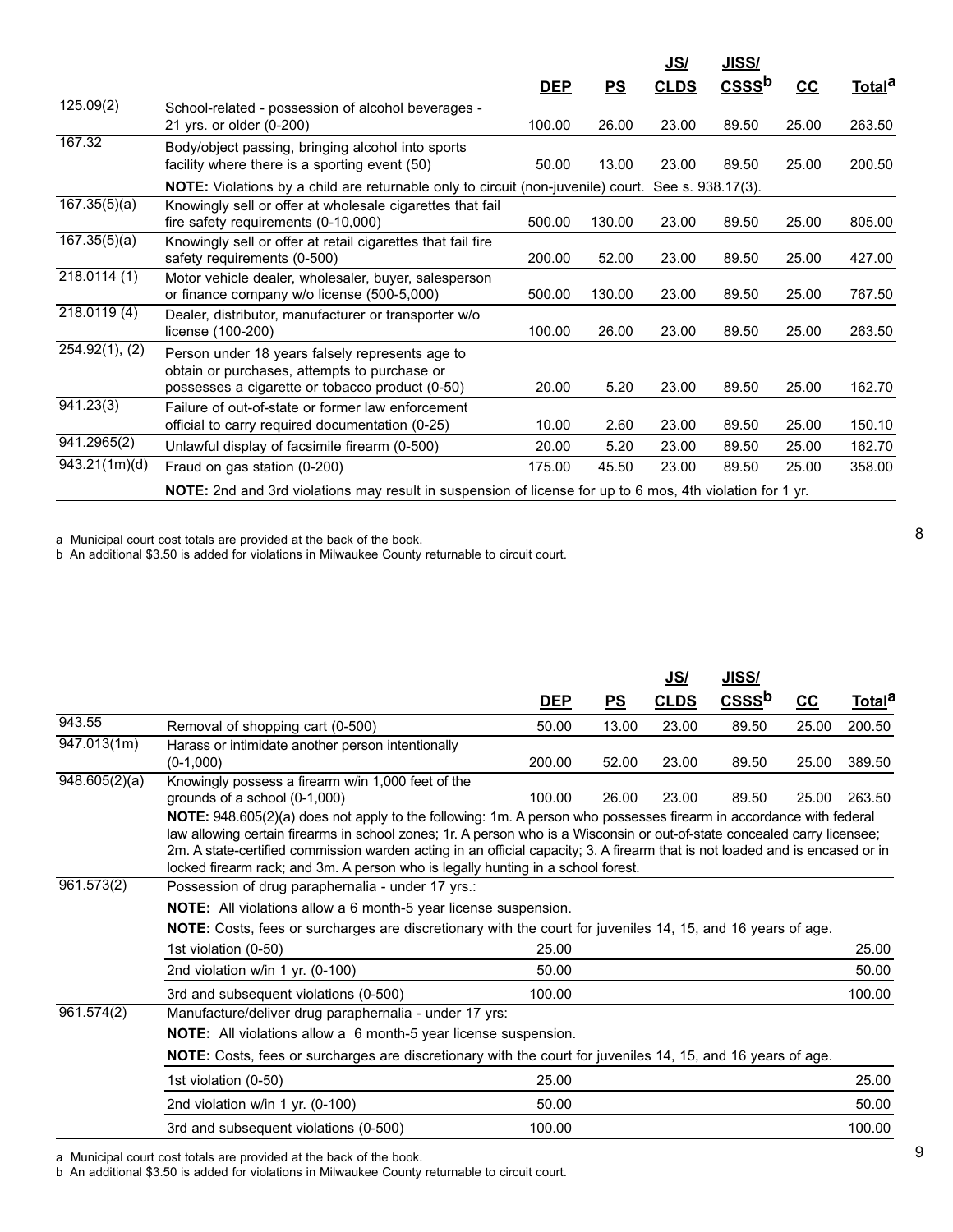|                           |                                                                                                             |            |       | <u>JS/</u>  | <u>JISS/</u>      |       |                    |  |
|---------------------------|-------------------------------------------------------------------------------------------------------------|------------|-------|-------------|-------------------|-------|--------------------|--|
|                           |                                                                                                             | <u>DEP</u> | PS    | <b>CLDS</b> | CSSS <sup>b</sup> | cc    | Total <sup>a</sup> |  |
| 961.575(2)                | Delivery of drug paraphernalia to a minor - under 17 yrs:                                                   |            |       |             |                   |       |                    |  |
|                           | NOTE: All violations allow a 6 month-5 year license suspension.                                             |            |       |             |                   |       |                    |  |
|                           | NOTE: Costs, fees or surcharges are discretionary with the court for juveniles 14, 15, and 16 years of age. |            |       |             |                   |       |                    |  |
|                           | 1st violation (0-50)                                                                                        | 25.00      |       |             |                   |       | 25.00              |  |
|                           | 2nd violation w/in 1 yr. (0-100)                                                                            | 50.00      |       |             |                   |       | 50.00              |  |
|                           | 3rd and subsequent violations (0-500)                                                                       | 100.00     |       |             |                   |       | 100.00             |  |
| UWS18.08(2)(a)            | Athletic events - entering playing surfaces                                                                 | 225.00     | 58.50 | 23.00       | 89.50             | 25.00 | 421.00             |  |
| UWS18.08(4)               | Deposit of human waste                                                                                      | 100.00     | 26.00 | 23.00       | 89.50             | 25.00 | 263.50             |  |
| UWS18.08(8)               | Misuse of parking services                                                                                  | 125.00     | 32.50 | 23.00       | 89.50             | 25.00 | 295.00             |  |
| UWS18.09(2)(a)            | Possession of drug paraphernalia                                                                            | 150.00     | 39.00 | 23.00       | 89.50             | 25.00 | 326.50             |  |
|                           | UWS18.09(3)(a) Possession of marijuana                                                                      | 200.00     | 52.00 | 23.00       | 89.50             | 25.00 | 389.50             |  |
|                           | UWS18.10(1)(a) Assaultive behavior                                                                          | 175.00     | 45.50 | 23.00       | 89.50             | 25.00 | 358.00             |  |
| UWS18.10(3)               | Dangerous weapon                                                                                            | 300.00     | 78.00 | 23.00       | 89.50             | 25.00 | 515.50             |  |
| <b>UWS18.10</b><br>(4)(b) | Negligent handling                                                                                          | 200.00     | 52.00 | 23.00       | 89.50             | 25.00 | 389.50             |  |
| <b>UWS18.10</b><br>(4)(d) | Detect/Equipment tamper                                                                                     | 150.00     | 39.00 | 23.00       | 89.50             | 25.00 | 326.50             |  |
| UWS18.10(4)(e)            | False alarms                                                                                                | 200.00     | 52.00 | 23.00       | 89.50             | 25.00 | 389.50             |  |
| UWS18.10(4)(f)            | Removing exit signs                                                                                         | 75.00      | 19.50 | 23.00       | 89.50             | 25.00 | 232.00             |  |
| UWS18.10(5)               | Operation of motor vehicles off roadways                                                                    | 100.00     | 26.00 | 23.00       | 89.50             | 25.00 | 263.50             |  |
| UWS18.10(6)               | Possession of fireworks                                                                                     | 100.00     | 26.00 | 23.00       | 89.50             | 25.00 | 263.50 10          |  |

b An additional \$3.50 is added for violations in Milwaukee County returnable to circuit court.

|                                            |                                                        |                  |                | <u>JS/</u>     | JISS/             |                |                    |
|--------------------------------------------|--------------------------------------------------------|------------------|----------------|----------------|-------------------|----------------|--------------------|
|                                            |                                                        | <b>DEP</b>       | PS             | <b>CLDS</b>    | CSSS <sup>b</sup> | $cc$           | Total <sup>a</sup> |
|                                            | UWS18.10(7)(a) Resisting/obstructing police officers   | 250.00           | 65.00          | 23.00          | 89.50             | 25.00          | 452.50             |
| <b>UWS18.11</b><br>$(1)(a-d,g)$            | Computer use                                           | 150.00           | 39.00          | 23.00          | 89.50             | 25.00          | 326.50             |
| <b>UWS18.11</b><br>(1)(e,f)                | Computer use - harassment, conceal identity            | 175.00           | 45.50          | 23.00          | 89.50             | 25.00          | 358.00             |
| UW 18.11(2)                                | Disorderly conduct                                     | 125.00           | 32.50          | 23.00          | 89.50             | 25.00          | 295.00             |
| <b>UWS18.11</b><br>(3)(a,b,f)              | Misuse of telephone                                    | 100.00           | 26.00          | 23.00          | 89.50             | 25.00          | 263.50             |
|                                            | UWS18.11(3)(c) Misuse of telephone - false emergencies | 175.00           | 45.50          | 23.00          | 89.50             | 25.00          | 358.00             |
| <b>UWS18.11</b><br>(3)(d,e)<br>UWS18.12(1) | Misuse of telephone - lewd, obscene<br>Computer data   | 150.00<br>150.00 | 39.00<br>39.00 | 23.00<br>23.00 | 89.50<br>89.50    | 25.00<br>25.00 | 326.50<br>326.50   |
| <b>UWS18.12</b><br>(2)(a,b)                | Fraud in lodging/restaurants                           | 100.00           | 26.00          | 23.00          | 89.50             | 25.00          | 263.50             |
|                                            | UWS18.12(3)(a) Worthless checks                        | 150.00           | 39.00          | 23.00          | 89.50             | 25.00          | 326.50             |
|                                            | UWS18.12(4)(a) Library materials - theft, concealment  | 125.00           | 32.50          | 23.00          | 89.50             | 25.00          | 295.00             |
| UWS18.12(5)                                | Retail theft                                           | 125.00           | 32.50          | 23.00          | 89.50             | 25.00          | 295.00             |
| UWS18.12(6)(a)                             | Theft under \$100                                      | 125.00           | 32.50          | 23.00          | 89.50             | 25.00          | 295.00             |
|                                            | UWS18.12(6)(b) Theft \$100 - \$500                     | 225.00           | 58.50          | 23.00          | 89.50             | 25.00          | 421.00             |
| UWS18.12(8)                                | Vandalism                                              | 100.00           | 26.00          | 23.00          | 89.50             | 25.00          | 263.50             |
| <b>UWS18.13</b>                            | All other administrative codes not listed (0-500)      | 50.00            | 13.00          | 23.00          | 89.50             | 25.00          | 200.50             |

a Municipal court cost totals are provided at the back of the book.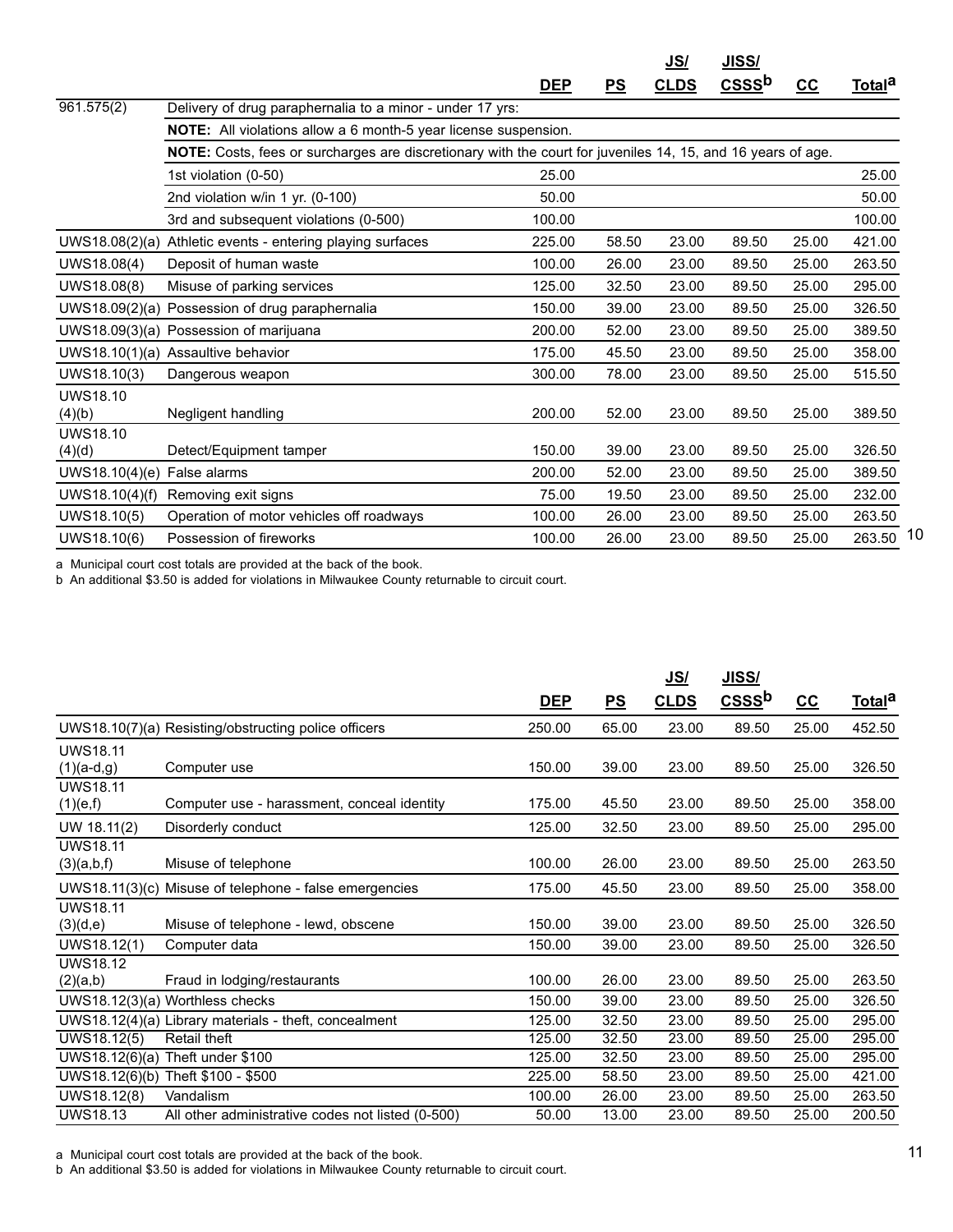### **Uniform Trespass to Land Deposit Schedule per Wisconsin Statute Sec. 778.26(3)**

|                                               |                                                                                                                                                                                                |            |                           | <u>JS/</u>  | JISS/                       |       |               |
|-----------------------------------------------|------------------------------------------------------------------------------------------------------------------------------------------------------------------------------------------------|------------|---------------------------|-------------|-----------------------------|-------|---------------|
|                                               |                                                                                                                                                                                                | <u>DEP</u> | $\underline{\mathsf{PS}}$ | <b>CLDS</b> | $\mathbf{CSS}^{\mathbf{b}}$ | cc    | <u>Totala</u> |
| $\sqrt{943.13(1m)}$ (a)                       | Enters land w/o consent of owner/occupant (0-1,000)                                                                                                                                            | 100.00     | 26.00                     | 23.00       | 89.50                       | 25.00 | 263.50        |
|                                               | 943.13(1m) (am) Enters land w/agricultural structure w/o consent of<br>owner/occupant (0-1,000)                                                                                                | 100.00     | 26.00                     | 23.00       | 89.50                       | 25.00 | 263.50        |
| $\sqrt{943.13(1m)}$ (b)                       | Enters or remains after notice to leave (0-1,000)                                                                                                                                              | 100.00     | 26.00                     | 23.00       | 89.50                       | 25.00 | 263.50        |
| $\sqrt{943.13(1m)(c)}$ 1,<br>1m, 2, 3, 4 or 5 | Enter or remain on land, in building, at special event, in<br>local government building or in university building while<br>carrying a firearm, after notice not to enter/remain<br>$(0-1,000)$ | 100.00     | 26.00                     | 23.00       | 89.50                       | 25.00 | 263.50        |
| $\sqrt{943.13(1m)}$ (e)                       | Enters/remains on land in holding of another after<br>notice not to enter/remain (0-1,000)                                                                                                     | 100.00     | 26.00                     | 23.00       | 89.50                       | 25.00 | 263.50        |
| $\sqrt{943.13(1m)(f)}$                        | Enters land from abutting government land after notice<br>not to enter/remain (0-1,000)                                                                                                        | 100.00     | 26.00                     | 23.00       | 89.50                       | 25.00 | 263.50        |

Except that disposition in proceedings against a person under 18 years of age shall be provided by s. 938.237. Surcharges and costs may not be added to citations returnable to juvenile court for juveniles under 14 years of age. Costs, fees, or surcharges are discretionary with the court for violation by juveniles 14, 15, and 16 years of age.

a Municipal court cost totals are provided at the back of the book.

b An additional \$3.50 is added for violations in Milwaukee County returnable to circuit court.

12

# **State of Wisconsin**

# **Revised Uniform State Traffic Deposit Schedule**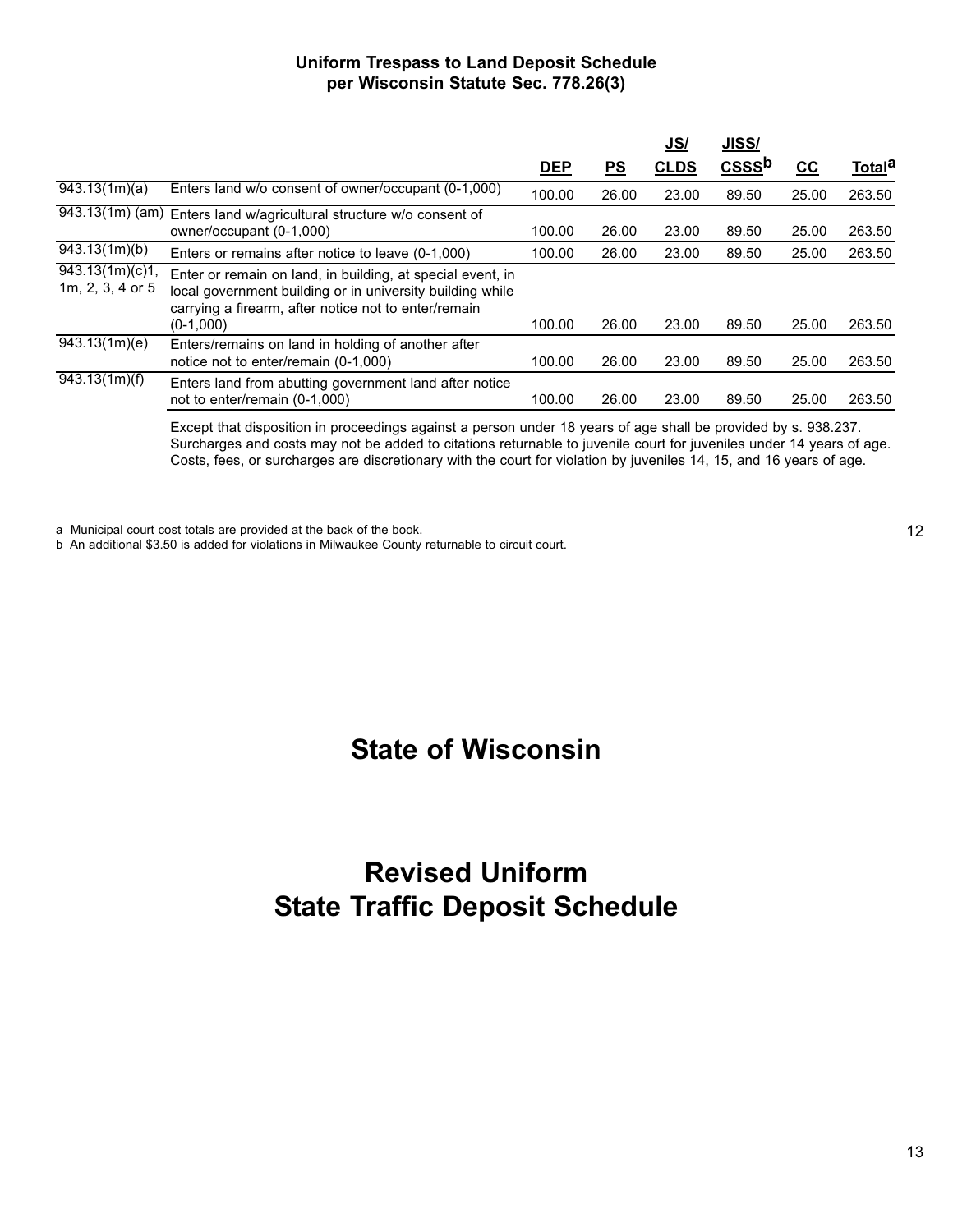# **Preface**

This deposit schedule was adopted by the Wisconsin Judicial Conference pursuant to authority contained in Section 345.26(2)(a), Wisconsin Statutes. This schedule is divided into two sections: Section I – Deposit Schedule for Forfeiture Actions and Section II – Bond Schedule for Criminal Actions.

Violations listed in Section II of the schedule must be brought in the name of the State of Wisconsin and treated for all purposes as any other criminal matter.

Where no bond or deposit is established by this schedule for a traffic violation, bond should be set at one-half of the maximum monetary penalty provided by law.

In a forfeiture matter, if a penalty is not set forth, see Section 939.61(1), Wisconsin Statutes, which provides a forfeiture not to exceed \$200.

In a criminal matter, if a penalty is not set forth, see Section 939.61(2), Wisconsin Statutes, which provides a penalty of \$0-\$500 and/or up to 30 days where no other penalty is provided.

This version of the schedule contains demerit point assignments for certain traffic offenses. In situations where no demerit points are assessed and there is a question whether a conviction for a certain violation will appear on the driver record, the Department of Transportation should be contacted for verification. Persons who hold a probationary license, instruction permit, or no license at all, will be assessed the regular number of demerit points for their first conviction. Points will be doubled for second and subsequent convictions except for convictions under Chapter 347.

A complete list of statute numbers, charge codes, and demerit points can be found at: wisconsindot.gov/Documents/dmv/shared/bds109.pdf.

#### **SECTION I Uniform Wisconsin Schedule for Deposit or Cash Bail Traffic Offenses**

#### **(Costs additional – where applicable)**

Minimum and maximum penalties for each offense are indicated in parentheses. All offenses designated in Section II as crimes are misdemeanors with imprisonment in the county jail unless indicated as a felony offense.

For violations of Chapter 23, All-Terrain Vehicles, and of Chapter 350, Snowmobile Violations, by juveniles 14 or 15 years of age, the total deposit amount shall consist of the deposit plus court costs. No surcharges are to be added. Juveniles 16 or 17 years of age are treated as adults for all-terrain vehicle and snowmobile violations.

| <b>Section I: Deposit Schedule - Forfeiture Actions</b> |                          |
|---------------------------------------------------------|--------------------------|
|                                                         | $\overline{\phantom{a}}$ |

|                |                                                                                                                                                 |            |       | <u>JS/</u>  | <u>JISS/</u>  |       |                    |           |
|----------------|-------------------------------------------------------------------------------------------------------------------------------------------------|------------|-------|-------------|---------------|-------|--------------------|-----------|
|                |                                                                                                                                                 | <b>DEP</b> | PS    | <b>CLDS</b> | <b>CSSS</b> b | cc    | Total <sup>a</sup> | <u>DP</u> |
|                | CHAPTER 23 - ALL-TERRAIN VEHICLES (ATV), UTILITY TERRAIN VEHICLES (UTV) AND OFF-HIGHWAY MOTORCYCLES (OHM):                                      |            |       |             |               |       |                    |           |
| 23.119(2), (3) | Operate OHM on private property w/o owners conent<br>or on public property where prohibited (0-250)                                             | 100.00     | 26.00 | 23.00       | 89.50         | 25.00 | 263.50             |           |
| 23.33 (1m)(c)  | Operate a UTV on an ATV route, trail or corridor not                                                                                            |            |       |             |               |       |                    |           |
|                | designated as open for operation of UTV's (0-250)                                                                                               | 10.00      | 2.60  | 23.00       | 89.50         | 25.00 | 150.10             |           |
| 23.33(2)(a)    | Operate ATV or UTV w/o valid registration (0-250)                                                                                               | 50.00      | 13.00 | 23.00       | 89.50         | 25.00 | 200.50             |           |
| 23.33(2)(a)    | Give permission to operate ATV or UTV w/o valid<br>registration (0-250)                                                                         | 50.00      | 13.00 | 23.00       | 89.50         | 25.00 | 200.50             |           |
| 23.33(2)(c)2   | Fail to attach or maintain ATV or UTV registration<br>plate to rear of vehicle in a legible condition (0-250)                                   | 10.00      | 2.60  | 23.00       | 89.50         | 25.00 | 150.10             |           |
| 23.33(2)(c)2   | Fail to affix public use registration decals to each<br>side of an ATV or UTV in a clearly visible location<br>forward of the operator (0-250)  | 10.00      | 2.60  | 23.00       | 89.50         | 25.00 | 150.10             |           |
| 23.33(2)(d)    | Fail to affix private use registration decals to each<br>side of an ATV or UTV in a clearly visible location<br>forward of the operator (0-250) | 10.00      | 2.60  | 23.00       | 89.50         | 25.00 | 150.10             |           |
| 23.33(2)(dg)1  | Fail to exhibit valid proof of ATV/UTV registration to<br>law enforcement officer (0-250)                                                       | 20.00      | 5.20  | 23.00       | 89.50         | 25.00 | 162.70             |           |

a Municipal court cost totals are provided at the back of the book.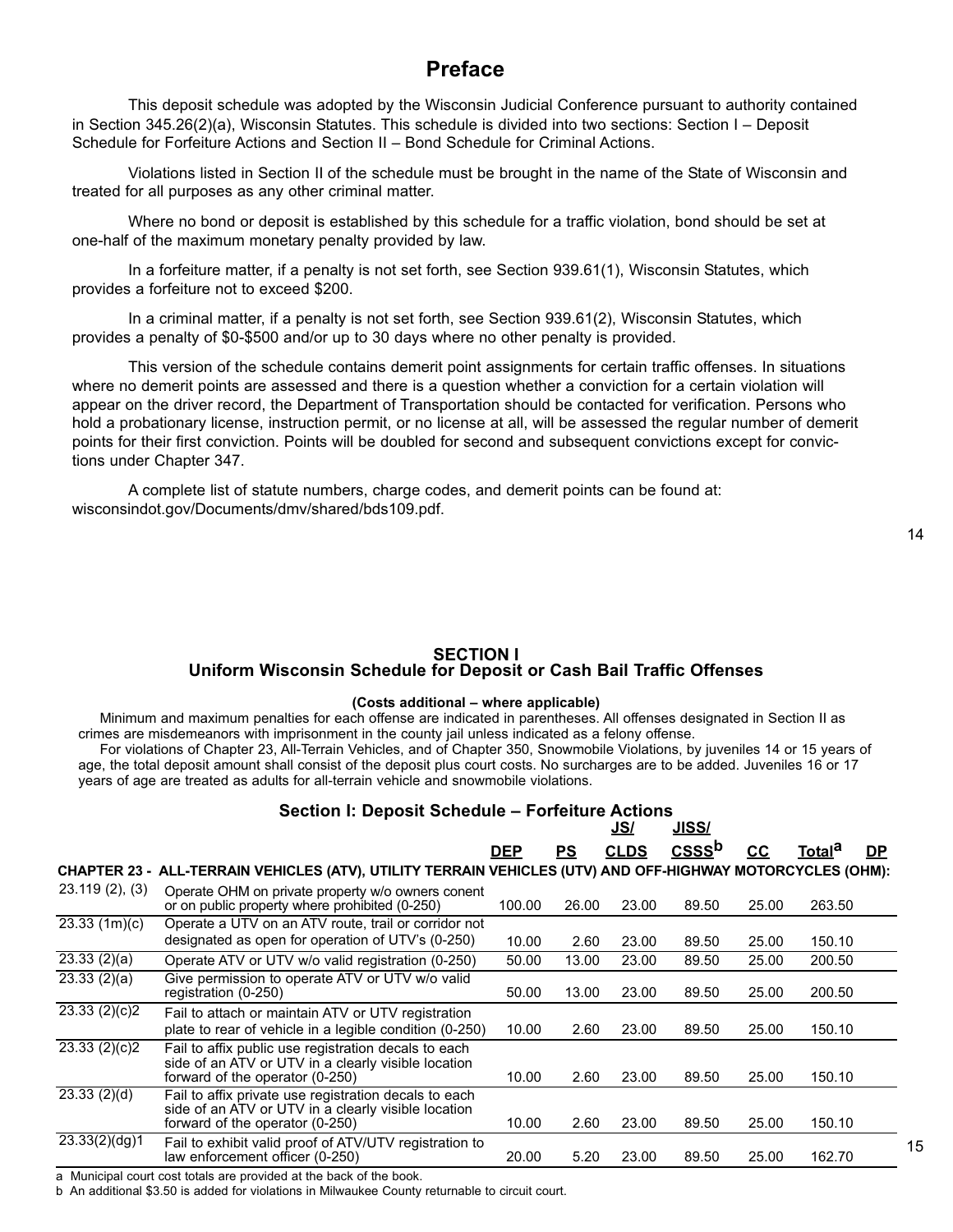|                     |                                                                                                                                                                              |            |       | <u>JS/</u>  | <b>JISS/</b>                       |       |                    |           |
|---------------------|------------------------------------------------------------------------------------------------------------------------------------------------------------------------------|------------|-------|-------------|------------------------------------|-------|--------------------|-----------|
|                     |                                                                                                                                                                              | <b>DEP</b> | PS    | <b>CLDS</b> | $\overline{\text{CSS}}^{\text{b}}$ | $cc$  | Total <sup>a</sup> | <u>DP</u> |
| $23.33$ $(2j)(b)$   | Operate ATV or UTV on ATV Trail w/o ATV Trail Pass<br>$(0-250)$                                                                                                              | 50.00      | 13.00 | 23.00       | 89.50                              | 25.00 | 200.50             |           |
| $23.33$ $(2m)(a-c)$ | Unlawful rental of ATV or UTV (0-250)                                                                                                                                        | 25.00      | 6.50  | 23.00       | 89.50                              | 25.00 | 169.00             |           |
| 23.33(3)(a)         | Operate ATV or UTV in a careless manner (0-250)                                                                                                                              | 50.00      | 13.00 | 23.00       | 89.50                              | 25.00 | 200.50             |           |
| 23.33(3)(c)         | Operate ATV or UTV on the private property of<br>another w/o consent (0-250)                                                                                                 | 100.00     | 26.00 | 23.00       | 89.50                              | 25.00 | 263.50             |           |
| 23.33(3)(cm)        | Operate ATV or UTV on public property posted<br>closed or where otherwise prohibited by law (0-250)                                                                          | 50.00      | 13.00 | 23.00       | 89.50                              | 25.00 | 200.50             |           |
| 23.33(3)(d)         | Operate ATV or UTV on Indian lands w/o consent<br>$(0-250)$                                                                                                                  | 30.00      | 7.80  | 23.00       | 89.50                              | 25.00 | 175.30             |           |
| 23.33(3)(eg)        | Operate an ATV or UTV while in possession of a<br>loaded or a cocked crossbow (0-250)                                                                                        | 60.00      | 15.60 | 23.00       | 89.50                              | 25.00 | 213.10             |           |
| 23.33(3)(em)        | Operate an ATV or UTV w/ a passenger riding in or<br>on any part not designed or intended to be used by<br>passengers (0-250)                                                | 25.00      | 6.50  | 23.00       | 89.50                              | 25.00 | 169.00             |           |
| 23.33(3)(er)        | Operate an ATV or UTV while in possession of a<br>bow w/ an arrow nocked (0-250)                                                                                             | 60.00      | 15.60 | 23.00       | 89.50                              | 25.00 | 213.10             |           |
| 23.33(3)(f)         | Operate ATV or UTV to drive or pursue any animal<br>$(0-250)$                                                                                                                | 100.00     | 26.00 | 23.00       | 89.50                              | 25.00 | 263.50             |           |
| 23.33(3)(g)         | Operate ATV or UTV w/in 150 feet of a dwelling at a<br>speed exceeding 10 miles per hour when not on a<br>roadway designated as a route (0-250)                              | 30.00      | 7.80  | 23.00       | 89.50                              | 25.00 | 175.30             |           |
| 23.33(3)(gm)        | Operate ATV or UTV on frozen surface of public<br>waters or on ATV trail within 100' of another person<br>not operating a vehicle, at a speed exceeding 10<br>miles per hour | 30.00      | 7.80  | 23.00       | 89.50                              | 25.00 | 175.30             |           |

a Municipal court cost totals are provided at the back of the book.

b An additional \$3.50 is added for violations in Milwaukee County returnable to circuit court.

|                   |                                                                                                                                            |            |        | <u>JS/</u>  | JISS/             |       |                    |           |
|-------------------|--------------------------------------------------------------------------------------------------------------------------------------------|------------|--------|-------------|-------------------|-------|--------------------|-----------|
|                   |                                                                                                                                            | <b>DEP</b> | PS     | <b>CLDS</b> | CSSS <sup>b</sup> | $cc$  | Total <sup>a</sup> | <u>DP</u> |
| 23.33(3)(h)       | Operate ATV or UTV on frozen surface of public<br>waters within 100' of a fishing shanty at a speed<br>exceeding 10 miles per hour (0-250) | 40.00      | 10.40  | 23.00       | 89.50             | 25.00 | 187.90             |           |
| 23.33(3)(hg)      | Operate ATV or UTV on or adjacent to roadway w/ snow<br>removal device attached at speed > 15 mph (0-250)                                  | 30.00      | 7.80   | 23.00       | 89.50             | 25.00 | 175.30             |           |
| 23.33(3)(hr)      | Operate ATV or UTV on sidewalk or driveway w/ snow<br>removal device attached at speed > 5 mph (0-250)                                     | 10.00      | 2.60   | 23.00       | 89.50             | 25.00 | 150.10             |           |
| 23.33(3c)(a)      | Operate ATV or UTV w/ loaded firearm, other than a<br>handgun (0-250)                                                                      | 60.00      | 15.60  | 23.00       | 89.50             | 25.00 | 213.10             |           |
| 23.33(3g)         | Operate/ride an ATV or UTV w/o headgear - applies<br>only to persons under 18 yrs. of age (0-250)                                          | 10.00      | 2.60   | 23.00       | 89.50             | 25.00 | 150.10             |           |
| $23.33(4)(a)-(e)$ | Illegal operation of ATV or UTV on or in the vicinity<br>of highways $(0-250)$                                                             | 50.00      | 13.00  | 23.00       | 89.50             | 25.00 | 200.50             |           |
| 23.33(4c)(a)1     | Operate ATV or UTV while intoxicated - 1st offense<br>(150-300)                                                                            | 250.00     | 65.00  | 23.00       | 89.50             | 25.00 | 452.50             |           |
|                   | If passenger under 16 years of age on ATV or<br><b>UTV</b> (300-600)                                                                       | 500.00     | 130.00 | 23.00       | 89.50             | 25.00 | 767.50             |           |
|                   | (Prior violations of, or local ordinances in conformity therewith, see Section II).                                                        |            |        |             |                   |       |                    |           |
| 23.33(4c)(a)2     | Operate ATV or UTV w/ PAC of .08 or more (150-300)                                                                                         | 250.00     | 65.00  | 23.00       | 89.50             | 25.00 | 452.50             |           |
|                   | If passenger under 16 years of age on ATV or<br><b>UTV</b> (300-600)                                                                       | 500.00     | 130.00 | 23.00       | 89.50             | 25.00 | 767.50             |           |
| 23.33(4c)(a)2m    | Operate ATV or UTV w/ detectable amount of<br>controlled substance - 1st offense (150-300)                                                 | 250.00     | 65.00  | 23.00       | 89.50             | 25.00 | 452.50             |           |
| 23.33(4c)(a)3     | Absolute sobriety violations by persons under 21<br>yrs. of age $(0-50)$                                                                   | 50.00      | 13.00  | 23.00       | 89.50             | 25.00 | 200.50             |           |

a Municipal court cost totals are provided at the back of the book.

b An additional \$3.50 is added for violations in Milwaukee County returnable to circuit court.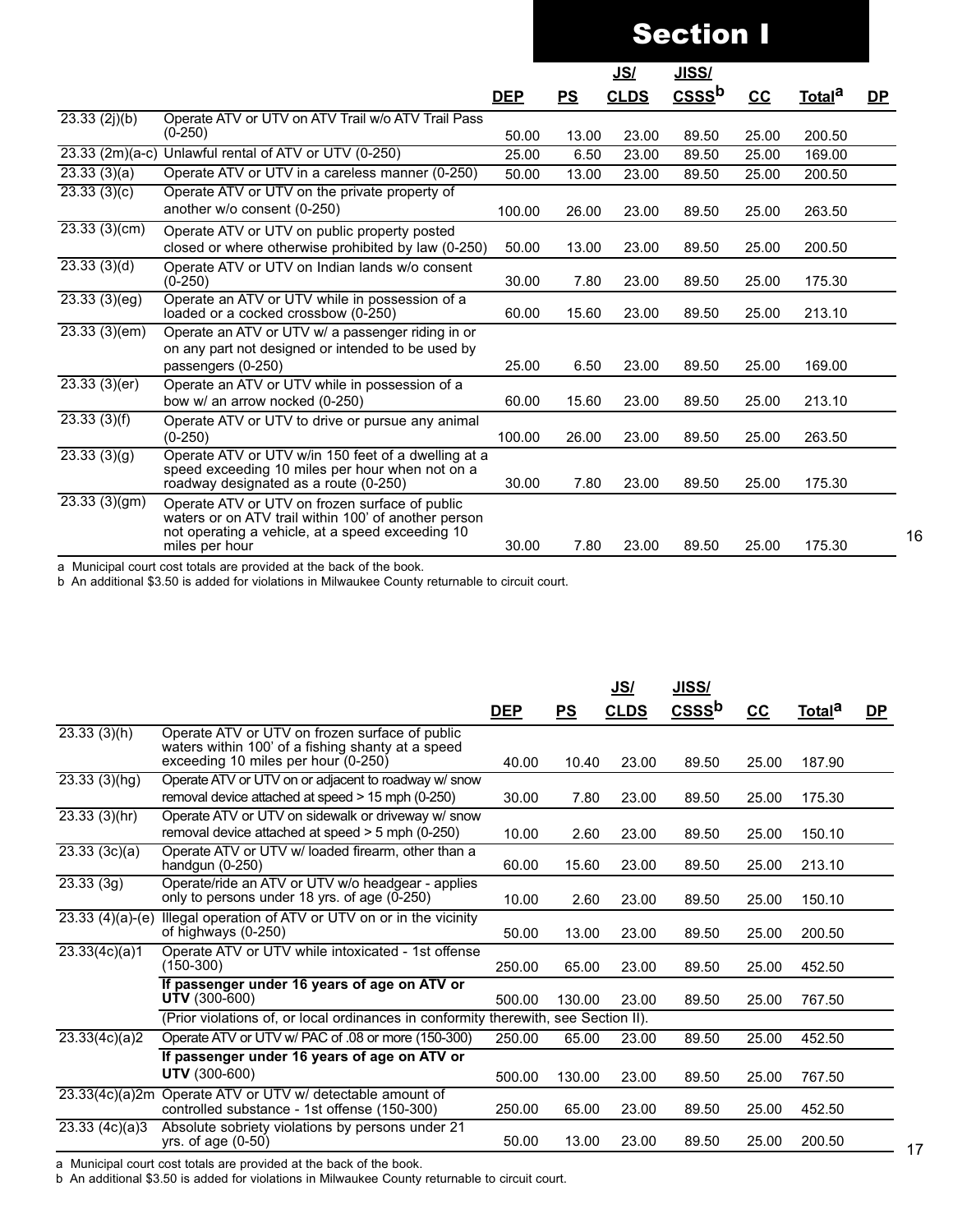|                           |                                                                                                                    |            |               |             | <b>Section I</b> |       |                    |           |
|---------------------------|--------------------------------------------------------------------------------------------------------------------|------------|---------------|-------------|------------------|-------|--------------------|-----------|
|                           |                                                                                                                    |            |               | <u>JS/</u>  | <u>JISS/</u>     |       |                    |           |
|                           |                                                                                                                    | <b>DEP</b> | PS            | <b>CLDS</b> | $CSS b$          | $cc$  | Total <sup>a</sup> | <u>DP</u> |
| 23.33(4p)(e)              | Refuse to take test, intoxicated operation of ATV or<br>UTV - 1st offense (150-300)                                | 250.00     | 65.00         | 23.00       | 89.50            | 25.00 | 452.50             |           |
|                           | If under 19 yrs. of age $(0-50)$                                                                                   | 50.00      | 13.00         | 23.00       | 89.50            | 25.00 | 200.50             |           |
|                           | If passenger under 16 years of age on ATV or UTV<br>$(300 - 600)$                                                  |            | 500.00 130.00 | 23.00       | 89.50            | 25.00 | 767.50             |           |
|                           | (Prior violations of, or local ordinances in conformity therewith, see Section II).                                |            |               |             |                  |       |                    |           |
| 23.33(5)(a)               | Permit underaged operation of ATV as party to<br>violation of 23.99(1) (0-250)                                     | 20.00      | 5.20          | 23.00       | 89.50            | 25.00 | 162.70             |           |
| $23.33(5)(a)$ 4.<br>& 5.  | Operate ATV on roadway by person under the age of<br>16 (0-250)                                                    | 20.00      | 5.20          | 23.00       | 89.50            | 25.00 | 162.70             |           |
| 23.33(5)(am)1             | Operate UTV under the age of 16 (0-250)                                                                            | 10.00      | 2.60          | 23.0        | 89.50            | 25.00 | 150.10             |           |
| 23.33(5)(b)               | Operate ATV or UTV w/o a valid safety certificate or fail<br>to carry certificate and display upon request (0-250) | 20.00      | 5.20          | 23.00       | 89.50            | 25.00 | 162.70             |           |
| 23.33 (5)(b)1m            | Operate UTV w/o a valid safety certificate (0-250)                                                                 | 20.00      | 5.20          | 23.00       | 89.50            | 25.00 | 162.70             |           |
| 23.33(5)(b)2              | Fail to carry valid safety certificate when operating an<br>ATV or UTV and display upon request                    | 10.00      | 2.60          | 23.00       | 89.50            | 25.00 | 150.10             |           |
| $23.33(6)(a-h)$           | Equipment violations (0-250)                                                                                       | 30.00      | 7.80          | 23.00       | 89.50            | 25.00 | 175.30             |           |
| 23.33(6m)                 | Operate, sell, rent or manufacture an ATV or UTV<br>exceeding the 96 decibel noise limit (0-250)                   | 30.00      | 7.80          | 23.00       | 89.50            | 25.00 | 175.30             |           |
| $\overline{23.33}$ (6)(i) | Operate UTV w/o passengers wearing safety belts<br>$(0-250)$                                                       | 10.00      | 2.60          | 23.00       | 89.50            | 25.00 | 150.10             |           |
| 23.33(6r)                 | Ride in or on any part of an ATV or UTV not designed<br>or intended to be used by passengers (0-250)               | 10.00      | 2.60          | 23.00       | 89.50            | 25.00 | 150.10             |           |
| 23.33(7)(a)               | Fail to report ATV or UTV accident (0-250)                                                                         | 40.00      | 10.40         | 23.00       | 89.50            | 25.00 | 187.90             |           |
| 23.33 (12)(b)             | Failure to stop for law enforcement officer or GLIFWC<br>warden (0-250)                                            | 240.00     | 62.40         | 23.00       | 89.50            | 25.00 | 439.90             |           |

b An additional \$3.50 is added for violations in Milwaukee County returnable to circuit court.

|                         |                                                                                                                                                                  |            |       | <u>JSI</u>  | <b>JISS/</b>      |       |               |           |
|-------------------------|------------------------------------------------------------------------------------------------------------------------------------------------------------------|------------|-------|-------------|-------------------|-------|---------------|-----------|
|                         |                                                                                                                                                                  | <b>DEP</b> | PS    | <b>CLDS</b> | CSSS <sup>b</sup> | $cc$  | <u>Totala</u> | <u>DP</u> |
|                         | 23.335(5m)(a)1 Make a false OHM registration statement (0-250)                                                                                                   | 75.00      | 19.50 | 23.00       | 89.50             | 25.00 | 232.00        |           |
|                         | 23.335(5m)(a)2 Alter, remove or change OHM serial number (0-250)                                                                                                 | 75.00      | 19.50 | 23.00       | 89.50             | 25.00 | 232.00        |           |
|                         | 23.335(5m)(a)3 Alter, remove or change OHM vehicle ID number<br>$(0-250)$                                                                                        | 75.00      | 19.50 | 23.00       | 89.50             | 25.00 | 232.00        |           |
| 23.335(5m)(b)1          | Manufacture a false OHM vehicle ID number tag<br>$(0-250)$                                                                                                       | 75.00      | 19.50 | 23.00       | 89.50             | 25.00 | 232.00        |           |
|                         | $23.335(5m)(b)2$ Place false vehicle ID number tag on OHM (0-250)                                                                                                | 75.00      | 19.50 | 23.00       | 89.50             | 25.00 | 232.00        |           |
| 23.335(6)(am)           | Operate OHM on OHM corridor w/o required trail<br>pass that is permanently affixed and clearly visible or<br>valid proof of temporary trail use receipt (0-1000) | 125.00     | 32.50 | 23.00       | 89.50             | 25.00 | 295.00        |           |
| $\sqrt{23.335(7)}$ (a)1 | Rent/lease limited use OHM w/o providing required<br>instruction (0-250)                                                                                         | 125.00     | 32.50 | 23.00       | 89.50             | 25.00 | 295.00        |           |
| 23.335(7)(a)2           | Rent/lease limited use OHM to person under 12<br>years of age $(0-250)$                                                                                          | 125.00     | 32.50 | 23.00       | 89.50             | 25.00 | 295.00        |           |
| 23.335(7)(a)3           | Rent/lease limited use OHM w/o ascertaining if rider<br>under age of 18 has required protective headgear (0-250)                                                 | 125.00     | 32.50 | 23.00       | 89.50             | 25.00 | 295.00        |           |
| $\sqrt{23.335(8)(a)}$   | Operate OHM on OHM corridor (or be passenger)<br>w/o wearing required protective headgear (0-250)                                                                | 20.00      | 5.20  | 23.00       | 89.50             | 25.00 | 162.70        |           |
| 23.335(8)(b)            | Operate OHM on OHM route/highway (or be<br>passenger) w/out wearing required protective<br>headgear $(0-250)$                                                    | 20.00      | 5.20  | 23.00       | 89.50             | 25.00 | 162.70        |           |
| 23.335(8)(c)            | Operate OHM on OHM corridor/route (or be passenger)<br>w/out wearing required protective eyegear (0-250)                                                         | 20.00      | 5.20  | 23.00       | 89.50             | 25.00 | 162.70        |           |
| 23.335(9)(a)1           | Operate OHM in a careless manner (0-250)                                                                                                                         | 125.00     | 32.50 | 23.00       | 89.50             | 25.00 | 295.00        |           |

a Municipal court cost totals are provided at the back of the book.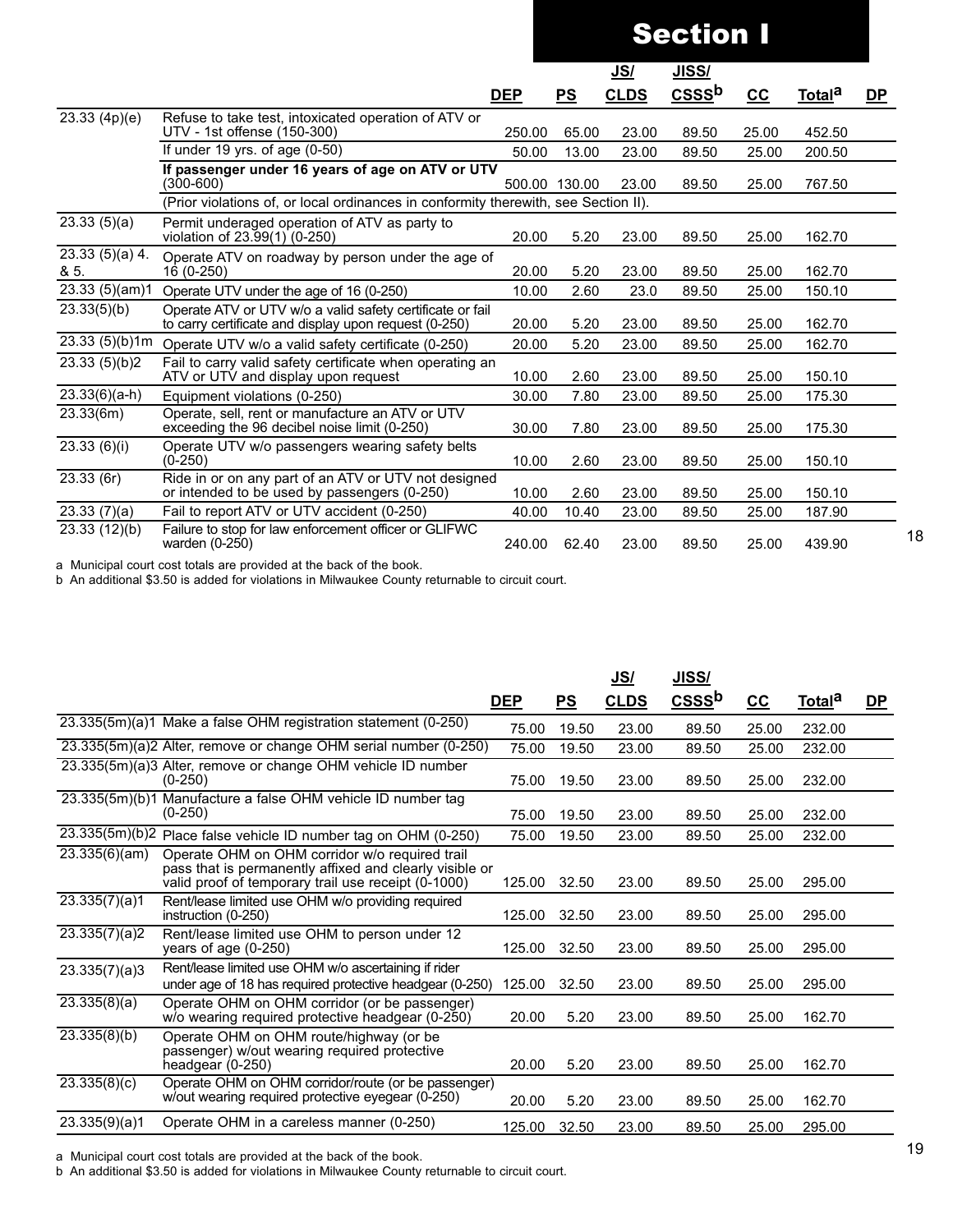|                |                                                                                                                                                              |            |       | <u>JS/</u>  | <u>JISS/</u>      |       |                    |           |
|----------------|--------------------------------------------------------------------------------------------------------------------------------------------------------------|------------|-------|-------------|-------------------|-------|--------------------|-----------|
|                |                                                                                                                                                              | <b>DEP</b> | PS    | <b>CLDS</b> | CSSS <sup>b</sup> | cc    | Total <sup>a</sup> | <u>DP</u> |
| 23.335(9)(a)2  | Operate OHM at unreasonable speed (0-250)                                                                                                                    | 75.00      | 19.50 | 23.00       | 89.50             | 25.00 | 232.00             |           |
| 23.335(9)(a)3  | Operate OHM on private property w/o consent (0-250)                                                                                                          | 75.00      | 19.50 | 23.00       | 89.50             | 25.00 | 232.00             |           |
| 23.335(9)(a)4  | Operate OHM on public property posted closed or<br>where prohibited by law (0-250)                                                                           | 75.00      | 19.50 | 23.00       | 89.50             | 25.00 | 232.00             |           |
| 23.335(9)(a)5  | Operate OHM on Indian lands w/o consent (0-250)                                                                                                              | 75.00      | 19.50 | 23.00       | 89.50             | 25.00 | 232.00             |           |
| 23.335(9)(a)6  | Operate OHM w/in 100 feet of a fishing shanty at<br>speed exceeding 10 mph (0-250)                                                                           | 20.00      | 5.20  | 23.00       | 89.50             | 25.00 | 162.70             |           |
| 23.335(9)(a)7  | Operate OHM w/in 150 feet of a dwelling at speed<br>exceeding $10$ mph $(0-250)$                                                                             | 20.00      | 5.20  | 23.00       | 89.50             | 25.00 | 162.70             |           |
| 23.335(9)(a)8  | Operate OHM on frozen waters or OHM trail w/in 100<br>feet of a another person not operating a vehicle w/o<br>yielding, or at speed exceeding 10 mph (0-250) | 75.00      | 19.50 | 23.00       | 89.50             | 25.00 | 232.00             |           |
| 23.335(9)(a)9  | Operate OHM to drive/pursue any animal (0-250)                                                                                                               | 125.00     | 32.50 | 23.00       | 89.50             | 25.00 | 295.00             |           |
| 23.335(10)(a)  | Unauthorized operation of limited use OHM on<br>roadway $(0-250)$                                                                                            | 75.00      | 19.50 | 23.00       | 89.50             | 25.00 | 232.00             |           |
| 23.335(10)(c)  | Unauthorized operation of limited use OHM on<br>freeway $(0-250)$                                                                                            | 75.00      | 19.50 | 23.00       | 89.50             | 25.00 | 232.00             |           |
| 23.335(12)(a)1 | Operate OHM while under the influence of an<br>intoxicant (150-300)                                                                                          | 250.00     | 65.00 | 23.00       | 89.50             | 25.00 | 452.50             |           |
|                | 23.335(12)(a)2 Operate OHM w/ an alcohol concentration of 0.08 or<br>more (150-300)                                                                          | 250.00     | 65.00 | 23.00       | 89.50             | 25.00 | 452.50             |           |
|                | 23.335(12)(a)2m Operate OHM w/ a detectable amount of a restricted<br>controlled substance in blood (150-300)                                                | 250.00     | 65.00 | 23.00       | 89.50             | 25.00 | 452.50             |           |
| 23.335(12)(a)3 | Operate OHM prior to age 21 w/ an alcohol concentra-<br>tion of more than $0.0$ but not more than $0.08$ (0-50)                                              | 50.00      | 13.00 | 23.00       | 89.50             | 25.00 | 200.50             |           |

a Municipal court cost totals are provided at the back of the book.

b An additional \$3.50 is added for violations in Milwaukee County returnable to circuit court.

|                              |                                                                                                                                                             |            |       | <u>JS/</u>  | <b>JISS/</b>      |       |                    |    |
|------------------------------|-------------------------------------------------------------------------------------------------------------------------------------------------------------|------------|-------|-------------|-------------------|-------|--------------------|----|
|                              |                                                                                                                                                             | <b>DEP</b> | PS    | <b>CLDS</b> | CSSS <sup>b</sup> | $cc$  | Total <sup>a</sup> | DP |
| 23.335(12)(h)                | OHM intoxicated operation refusal to provide<br>required sample/submit to chemical tests (150-300)                                                          | 250.00     | 65.00 | 23.00       | 89.50             | 25.00 | 452.50             |    |
| $\sqrt{23.335(12)(h)}$       | OHM intoxicated operation refusal to provide required<br>sample/submit to chemical tests, prior to age 21 (0-50)                                            | 50.00      | 13.00 | 23.00       | 89.50             | 25.00 | 200.50             |    |
| 23.335(13)(a)                | Unauthorized operation of OHM by person under 12<br>years of age $(0-250)$                                                                                  | 20.00      | 5.20  | 23.00       | 89.50             | 25.00 | 162.70             |    |
| 23.335(13)(b)                | Operate OHM w/o required safety certificate (0-250)                                                                                                         | 75.00      | 19.50 | 23.00       | 89.50             | 25.00 | 232.00             |    |
| 23.335(13)(bg)               | Fail to carry or exhibit valid proof of safety certificate<br>when operating OHM (0-250)                                                                    | 20.00      | 5.20  | 23.00       | 89.50             | 25.00 | 162.70             |    |
| 23.335(17)(a)                | Operate limited use OHM during darkness w/o<br>proper lamps (0-250)                                                                                         | 75.00      | 19.50 | 23.00       | 89.50             | 25.00 | 232.00             |    |
| 23.335(17)(b)                | Operate limited use OHM w/o required equipment (0-<br><b>250</b> )                                                                                          | 75.00      | 19.50 | 23.00       | 89.50             | 25.00 | 232.00             |    |
| 23.335(17)(c)                | Operate limited use OHM constructed in a manner<br>that emitted noise exceeds 96 decibels (0-250)                                                           | 75.00      | 19.50 | 23.00       | 89.50             | 25.00 | 232.00             |    |
| 23.335(18)(a)                | Fail to report OHM accident (0-250)                                                                                                                         | 125.00     | 32.50 | 23.00       | 89.50             | 25.00 | 295.00             |    |
| 23.335(19)(f)1               | Intentionally remove, damage, or interfere w/ lawfully<br>placed OHM route/trail sign or standard (0-250)                                                   | 125.00     | 32.50 | 23.00       | 89.50             | 25.00 | 295.00             |    |
| 23.335(19)(f)1               | Intentionally remove, damage, or interfere w/ lawfully<br>placed OHM route/trail sign or standard (as 3rd or<br>greater OHM offense within 2 years) (0-500) | 250.00     | 65.00 | 23.00       | 89.50             | 25.00 | 452.50             |    |
| $\overline{23.335(19)}$ (f)2 | Unauthorized possession of OHM route/trail sign or<br>standard (0-250)                                                                                      | 125.00     | 32.50 | 23.00       | 89.50             | 25.00 | 295.00             |    |

a Municipal court cost totals are provided at the back of the book.

b An additional \$3.50 is added for violations in Milwaukee County returnable to circuit court.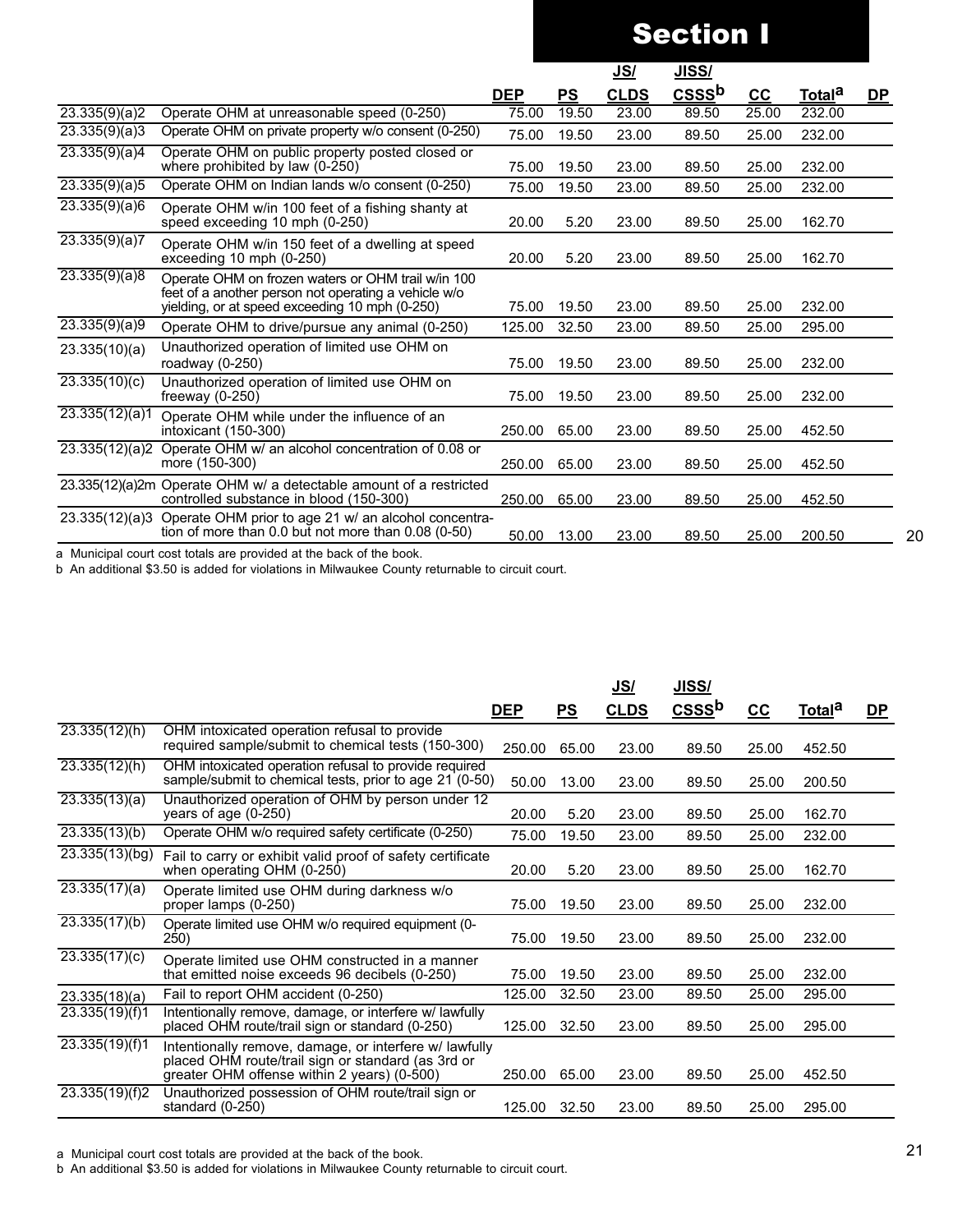|                              |                                                                                                                                                                                                                         |                      |                      | <b>Section I</b><br><u>JISS/</u><br><u>JS/</u><br>CSSS <sup>b</sup><br><b>CLDS</b><br>$cc$<br>23.00<br>25.00<br>19.50<br>89.50<br>25.00<br>45.50<br>23.00<br>89.50<br>25.00<br>32.50<br>23.00<br>89.50<br>23.00<br>25.00<br>58.50<br>89.50<br>5.20<br>23.00<br>25.00<br>89.50<br>65.00<br>23.00<br>25.00<br>89.50<br>13.00<br>23.00<br>25.00<br>89.50<br>23.00<br>25.00<br>15.60<br>89.50<br>45.00)<br>25.00<br>10.40<br>23.00<br>89.50 |       |  |                    |           |
|------------------------------|-------------------------------------------------------------------------------------------------------------------------------------------------------------------------------------------------------------------------|----------------------|----------------------|-----------------------------------------------------------------------------------------------------------------------------------------------------------------------------------------------------------------------------------------------------------------------------------------------------------------------------------------------------------------------------------------------------------------------------------------|-------|--|--------------------|-----------|
|                              |                                                                                                                                                                                                                         |                      |                      |                                                                                                                                                                                                                                                                                                                                                                                                                                         |       |  |                    |           |
|                              |                                                                                                                                                                                                                         | <b>DEP</b>           | PS                   |                                                                                                                                                                                                                                                                                                                                                                                                                                         |       |  | Total <sup>a</sup> | <b>DP</b> |
| 30.07(2)(b)                  | <b>CHAPTER 30 - NAVIGABLE WATERS:</b><br>Transporting on public highway a vehicle, boat,<br>boat trailer, equipment or gear of any type that<br>has aquatic plants or aquatic animals attached<br>to exterior $(0-500)$ | 75.00                |                      |                                                                                                                                                                                                                                                                                                                                                                                                                                         |       |  | 232.00             |           |
|                              | 2nd or subsequent offense w/in 3 yrs. (0-2,000)                                                                                                                                                                         | 175.00               |                      |                                                                                                                                                                                                                                                                                                                                                                                                                                         |       |  | 358.00             |           |
| 30.07(6)                     | Fail to comply w/ law enforcement order to not<br>transport vehicle or equipment w/ aquatic plants<br>or aquatic animals attached to exterior (0-500)                                                                   | 125.00               |                      |                                                                                                                                                                                                                                                                                                                                                                                                                                         |       |  | 295.00             |           |
|                              | 2nd or subsequent offense w/in 3 yrs.                                                                                                                                                                                   | 225.00               |                      |                                                                                                                                                                                                                                                                                                                                                                                                                                         |       |  | 421.00             |           |
|                              | <b>CHAPTER 66 - MUNICIPAL LAW:</b>                                                                                                                                                                                      |                      |                      |                                                                                                                                                                                                                                                                                                                                                                                                                                         |       |  |                    |           |
| 66.0431                      | Unlocked vehicle/keys left in vehicle. Municipal<br>ordinance violation only.<br>See ordinance for penalty                                                                                                              | 20.00                |                      |                                                                                                                                                                                                                                                                                                                                                                                                                                         |       |  | 162.70             |           |
| <b>CHAPTER 114 - DRONES:</b> |                                                                                                                                                                                                                         |                      |                      |                                                                                                                                                                                                                                                                                                                                                                                                                                         |       |  |                    |           |
| 114.045                      | Operate drone over correctional facility (0-5,000)                                                                                                                                                                      | 250.00               |                      |                                                                                                                                                                                                                                                                                                                                                                                                                                         |       |  | 452.50             |           |
|                              | <b>CHAPTER 167 - SAFEGUARDS OF PERSON AND PROPERTY:</b>                                                                                                                                                                 |                      |                      |                                                                                                                                                                                                                                                                                                                                                                                                                                         |       |  |                    |           |
| 167.10(3)(a)                 | Illegal possession or use of fireworks (0-1,000)                                                                                                                                                                        | 50.00                |                      |                                                                                                                                                                                                                                                                                                                                                                                                                                         |       |  | 200.50             |           |
| 167.31(2)(b)                 | Place, possess or transport a loaded firearm,<br>other than a handgun, or strung bow in or on a                                                                                                                         | 60.00                |                      |                                                                                                                                                                                                                                                                                                                                                                                                                                         |       |  | 258.10             |           |
|                              | vehicle (0-100)                                                                                                                                                                                                         | (Weapons Surcharge - |                      |                                                                                                                                                                                                                                                                                                                                                                                                                                         |       |  |                    |           |
| 167.31(2)(b)                 | Place, possess or transport a firearm, other<br>than a handgun, bow or crossbow in or on a                                                                                                                              | 40.00                |                      |                                                                                                                                                                                                                                                                                                                                                                                                                                         | 30.00 |  | 217.90             |           |
|                              | vehicle (0-100)                                                                                                                                                                                                         |                      | (Weapons Surcharge - |                                                                                                                                                                                                                                                                                                                                                                                                                                         |       |  |                    |           |

b An additional \$3.50 is added for violations in Milwaukee County returnable to circuit court.

|                          |                                                                                                                    |                      |        | <u>JS/</u>  | <u>JISS/</u>      |       |                    |           |
|--------------------------|--------------------------------------------------------------------------------------------------------------------|----------------------|--------|-------------|-------------------|-------|--------------------|-----------|
|                          |                                                                                                                    | <b>DEP</b>           | PS     | <b>CLDS</b> | CSSS <sup>b</sup> | $cc$  | Total <sup>a</sup> | <u>DP</u> |
| 167.31(2)(c)             | Load a firearm, other than a handgun, or<br>discharge a firearm or shoot a bolt or an                              | 60.00                | 15.60  | 23.00       | 89.50             | 25.00 | 258.10             |           |
|                          | arrow from a bow or crossbow in or from a<br>vehicle (0-100)                                                       | (Weapons Surcharge - |        |             | 45.00)            |       |                    |           |
| 167.31(2)(d)             | Discharge a firearm or shoot a bolt or an arrow<br>from a bow or a crossbow from or across a hwy.                  | 40.00                | 10.40  | 23.00       | 89.50             | 25.00 | 217.90             |           |
|                          | or w/in 50 feet of the center of a roadway (0-100)                                                                 | (Weapons Surcharge - |        |             | 30.00             |       |                    |           |
| 167.31(3m)               | Intentionally discharge firearm in direction of a<br>transmission facility and cause damage (0-100)                | 50.00                | 13.00  | 23.00       | 89.50             | 25.00 | 238.00             |           |
|                          |                                                                                                                    | (Weapons Surcharge - |        |             | 37.50)            |       |                    |           |
|                          | <b>CHAPTER 175 - CONCEALED CARRY</b>                                                                               |                      |        |             |                   |       |                    |           |
|                          | $175.60(2g)(b)$ or Failure to carry required license (0-25)                                                        |                      |        |             |                   |       |                    |           |
| (c)                      |                                                                                                                    | 10.00                | 2.60   | 23.00       | 89.50             | 25.00 | 150.10             |           |
| $\sqrt{175.60(11)}$ (b)1 | Failure to notify DOJ of change of address<br>(50)<br>NOTE: See applicable trespass to land provisions on page 12. | 50.00                | 13.00  | 23.00       | 89.50             | 25.00 | 200.50             |           |
|                          |                                                                                                                    |                      |        |             |                   |       |                    |           |
|                          | <b>CHAPTER 194 - MOTOR VEHICLE TRANSPORTATION ACT:</b>                                                             |                      |        |             |                   |       |                    |           |
| 194.17                   | Other Common carrier violations (50-100)                                                                           | 50.00                | 13.00  | 23.00       | 89.50             | 25.00 | 200.50             |           |
| $\overline{194.23}(1)$   | Operate w/o required certificates (500-5,000)                                                                      | 500.00               | 130.00 | 23.00       | 89.50             | 25.00 | 767.50             |           |
| 194.34(1)                | Operate w/o required license (500-5,000)                                                                           | 500.00               | 130.00 | 23.00       | 89.50             | 25.00 | 767.50             |           |
| 194.41(1)                | No insurance on file (500-5,000)                                                                                   | 500.00               | 130.00 | 23.00       | 89.50             | 25.00 | 767.50             |           |

a Municipal court cost totals are provided at the back of the book.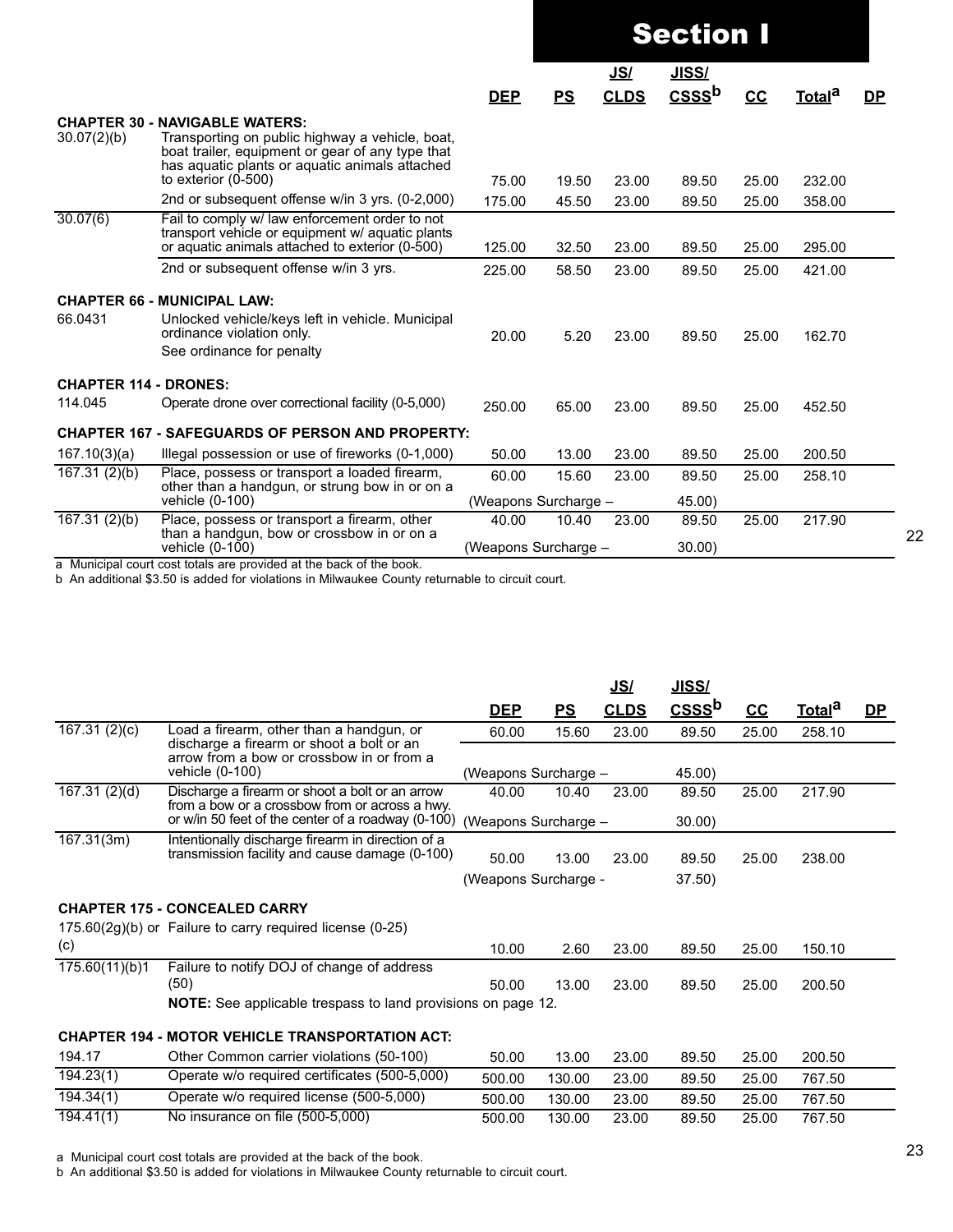|              |                                                                                                                                                                                |            |        | <b>Section I</b><br><u>JISS/</u><br><u>JS/</u><br>CSSS <sup>b</sup><br><b>CLDS</b><br>$cc$<br>Total <sup>a</sup><br>PS<br>13.00<br>23.00<br>89.50<br>25.00<br>200.50<br>26.00<br>23.00<br>89.50<br>25.00<br>263.50<br>52.00<br>23.00<br>89.50<br>25.00<br>389.50<br>13.00<br>23.00<br>89.50<br>25.00<br>200.50<br>23.00<br>263.50<br>26.00<br>89.50<br>25.00<br>52.00<br>23.00<br>89.50<br>25.00<br>389.50<br>23.00<br>89.50<br>25.00<br>767.50 |       |       |        |           |
|--------------|--------------------------------------------------------------------------------------------------------------------------------------------------------------------------------|------------|--------|-------------------------------------------------------------------------------------------------------------------------------------------------------------------------------------------------------------------------------------------------------------------------------------------------------------------------------------------------------------------------------------------------------------------------------------------------|-------|-------|--------|-----------|
|              |                                                                                                                                                                                |            |        |                                                                                                                                                                                                                                                                                                                                                                                                                                                 |       |       |        |           |
|              |                                                                                                                                                                                | <b>DEP</b> |        |                                                                                                                                                                                                                                                                                                                                                                                                                                                 |       |       |        | <u>DP</u> |
|              | <b>CHAPTER 287 - SOLID WASTE:</b>                                                                                                                                              |            |        |                                                                                                                                                                                                                                                                                                                                                                                                                                                 |       |       |        |           |
| 287.81(2)(a) | Littering Violations -Deposit or discharge solid<br>waste on public or private property (incl.<br>highways, water or ice (10-500))                                             |            |        |                                                                                                                                                                                                                                                                                                                                                                                                                                                 |       |       |        |           |
|              | Under 10 gallons volume of solid waste                                                                                                                                         | 50.00      |        |                                                                                                                                                                                                                                                                                                                                                                                                                                                 |       |       |        |           |
|              | 10 gallons to 30 gallons volume of solid waste                                                                                                                                 | 100.00     |        |                                                                                                                                                                                                                                                                                                                                                                                                                                                 |       |       |        |           |
|              | Over 30 gallons volume of solid waste                                                                                                                                          | 200.00     |        |                                                                                                                                                                                                                                                                                                                                                                                                                                                 |       |       |        |           |
| 287.81(2)(b) | Littering Violations - Permit solid waste to be<br>thrown from a vehicle (10-500)                                                                                              |            |        |                                                                                                                                                                                                                                                                                                                                                                                                                                                 |       |       |        |           |
|              | Under 10 gallons volume of solid waste                                                                                                                                         | 50.00      |        |                                                                                                                                                                                                                                                                                                                                                                                                                                                 |       |       |        |           |
|              | 10 gallons to 30 gallons volume of solid waste                                                                                                                                 | 100.00     |        |                                                                                                                                                                                                                                                                                                                                                                                                                                                 |       |       |        |           |
|              | Over 30 gallons volume of solid waste                                                                                                                                          | 200.00     |        |                                                                                                                                                                                                                                                                                                                                                                                                                                                 |       |       |        |           |
| 287.81(2m)   | Deposit furniture, tires, vehicles, boat, aircraft,<br>building materials or demolition waste on public<br>or private property (including highways, water,<br>ice) $(0-1,000)$ | 500.00     | 130.00 |                                                                                                                                                                                                                                                                                                                                                                                                                                                 |       |       |        |           |
|              | <b>CHAPTER 341 - REGISTRATION OF VEHICLES:</b>                                                                                                                                 |            |        |                                                                                                                                                                                                                                                                                                                                                                                                                                                 |       |       |        |           |
| 341.03(1)    | Vehicle operated after registration revoked,<br>suspended or cancelled:                                                                                                        |            |        |                                                                                                                                                                                                                                                                                                                                                                                                                                                 |       |       |        |           |
|              | Vehicle 10,000 lbs. or less (0-200)                                                                                                                                            | 30.00      | 7.80   | 23.00                                                                                                                                                                                                                                                                                                                                                                                                                                           | 89.50 | 25.00 | 175.30 |           |
|              | Vehicles over 10,000 lbs. (0-500)                                                                                                                                              | 100.00     | 26.00  | 23.00                                                                                                                                                                                                                                                                                                                                                                                                                                           | 89.50 | 25.00 | 263.50 |           |
| 341.04(1)    | Non-registration where the vehicle used is an<br>automobile, or any other vehicle having a gross<br>weight of 10,000 pounds or less (0-200)                                    | 30.00      | 7.80   | 23.00                                                                                                                                                                                                                                                                                                                                                                                                                                           | 89.50 | 25.00 | 175.30 |           |
|              | Non-registration of any other vehicle (0-500)                                                                                                                                  | 100.00     | 26.00  | 23.00                                                                                                                                                                                                                                                                                                                                                                                                                                           | 89.50 | 25.00 | 263.50 |           |

b An additional \$3.50 is added for violations in Milwaukee County returnable to circuit court.

|                        |                                                                                                                                                  |            |       | <u>JS/</u>  | <u>JISS/</u> |       |                    |    |
|------------------------|--------------------------------------------------------------------------------------------------------------------------------------------------|------------|-------|-------------|--------------|-------|--------------------|----|
|                        |                                                                                                                                                  | <b>DEP</b> | PS    | <b>CLDS</b> | $CSS b$      | $CC$  | Total <sup>a</sup> | DP |
| 341.04(2)              | Improper registration where the vehicle used is<br>an automobile, or any other vehicle having a<br>gross weight of 10,000 pounds or less (0-200) | 30.00      | 7.80  | 23.00       | 89.50        | 25.00 | 175.30             |    |
|                        | Improper registration of any other vehicle (0-<br>500)                                                                                           | 100.00     | 26.00 | 23.00       | 89.50        | 25.00 | 263.50             |    |
| 341.045                | Use of registered farm trucks (0-200)                                                                                                            | 50.00      | 13.00 | 23.00       | 89.50        | 25.00 | 200.50             |    |
|                        | NOTE: The court shall, for the above offenses, order the offender to make proper application for registration and<br>pay the required fee        |            |       |             |              |       |                    |    |
| 341.08(6)              | No consent for registration under 18 (0-200)                                                                                                     | 30.00      | 7.80  | 23.00       | 89.50        | 25.00 | 175.30             |    |
| 341.11(4)              | No display of registration certificate (0-200)                                                                                                   | 20.00      | 5.20  | 23.00       | 89.50        | 25.00 | 162.70             |    |
| 341.15(1)              | Failure to display license plates (0-200)                                                                                                        | 10.00      | 2.60  | 23.00       | 89.50        | 25.00 | 150.10             |    |
| 341.15(2)              | Improperly attached license plates (0-200)                                                                                                       | 10.00      | 2.60  | 23.00       | 89.50        | 25.00 | 150.10             |    |
| 341.15(3)              | Improper display of license plates/tags/ decals,<br>etc. (0-200)                                                                                 | 10.00      | 2.60  | 23.00       | 89.50        | 25.00 | 150.10             |    |
| 341.335(1)             | Failure to notify DMV of change of address,<br>name or vehicle color (0-50)                                                                      | 20.00      | 5.20  | 23.00       | 89.50        | 25.00 | 162.70             |    |
| 341.45(1g)             | Failure to obtain IFTA (0-500)                                                                                                                   | 100.00     | 26.00 | 23.00       | 89.50        | 25.00 | 263.50             |    |
| 341.45(5g)             | Failure to display (0-500)                                                                                                                       | 20.00      | 5.20  | 23.00       | 89.50        | 25.00 | 162.70             |    |
| $341.55(1-4)$          | Misuse of dealer plates (0-200)                                                                                                                  | 80.00      | 20.80 | 23.00       | 89.50        | 25.00 | 238.30             |    |
| $\overline{341.61(1)}$ | Lend registration plates/tags/decals, etc. to<br>unauthorized person (0-500)                                                                     | 80.00      | 20.80 | 23.00       | 89.50        | 25.00 | 238.30             |    |
| 341.61(2)              | Display unauthorized registration<br>plates/tags/decals, etc. (0-500)                                                                            | 80.00      | 20.80 | 23.00       | 89.50        | 25.00 | 238.30             |    |

a Municipal court cost totals are provided at the back of the book.

b An additional \$3.50 is added for violations in Milwaukee County returnable to circuit court.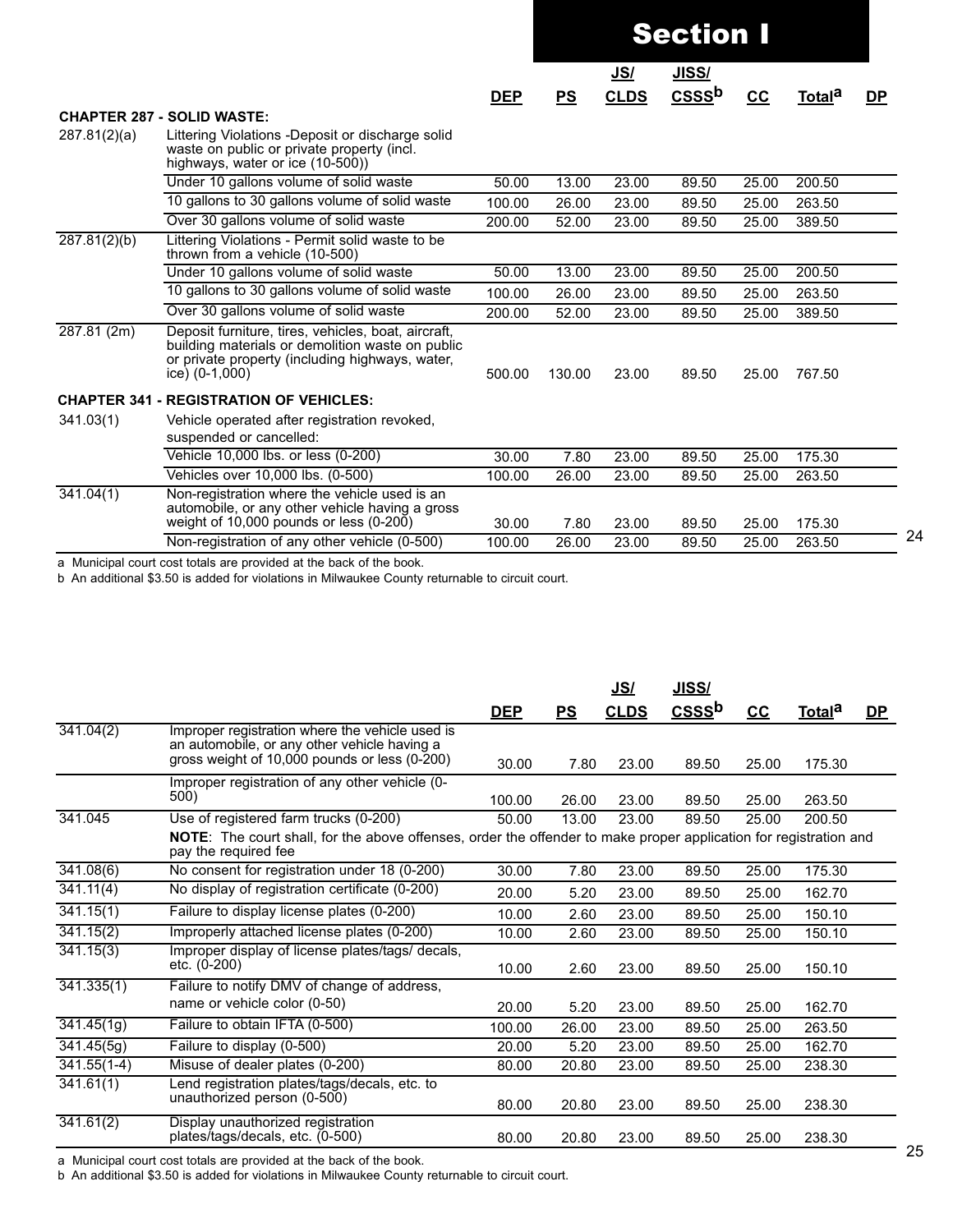|                           |                                                                      |            |       | <u>JS/</u>  | <u>JISS/</u>      |       |                    |           |
|---------------------------|----------------------------------------------------------------------|------------|-------|-------------|-------------------|-------|--------------------|-----------|
|                           |                                                                      | <b>DEP</b> | PS    | <b>CLDS</b> | CSSS <sup>b</sup> | $cc$  | Total <sup>a</sup> | <u>DP</u> |
| 341.61(3)                 | Alter registration plates/tags/decals, etc.<br>$(0-500)$             | 10.00      | 2.60  | 23.00       | 89.50             | 25.00 | 150.10             |           |
| 341.61(4)                 | Possess fraudulently obtained registration<br>$(0-500)$              | 80.00      | 20.80 | 23.00       | 89.50             | 25.00 | 238.30             |           |
| $\overline{341.61(5)}$    | Counterfeit registration plates (0-500)                              | 80.00      | 20.80 | 23.00       | 89.50             | 25.00 | 238.30             |           |
| 341.615                   | Reproduce evidence of registration (200-500)                         | 200.00     | 52.00 | 23.00       | 89.50             | 25.00 | 389.50             |           |
| 341.62                    | Display false registration plates (0-500)                            | 100.00     | 26.00 | 23.00       | 89.50             | 25.00 | 263.50             |           |
| 341.625(1)                | Fraudulently procure or use special registration<br>plates (200-500) | 200.00     | 52.00 | 23.00       | 89.50             | 25.00 | 389.50             |           |
| 341.63(3)                 | Failure to return registration plates (0-200)                        | 50.00      | 13.00 | 23.00       | 89.50             | 25.00 | 200.50             |           |
|                           | <b>CHAPTER 342 - VEHICLE TITLE AND ANTI-THEFT LAW:</b>               |            |       |             |                   |       |                    |           |
| 342.05(1)                 | Failure to properly obtain a salvage title<br>$(0-1,000)$            | 250.00     | 65.00 | 23.00       | 89.50             | 25.00 | 452.50             |           |
| 342.05(4)                 | Failure to obtain vehicle title (0-200)                              | 30.00      | 7.80  | 23.00       | 89.50             | 25.00 | 175.30             |           |
| $\overline{342.15(1)(a)}$ | Failure to transfer interest in a vehicle (0-200)                    | 30.00      | 7.80  | 23.00       | 89.50             | 25.00 | 175.30             |           |
| 342.15(2)                 | Failure to apply for a transfer of title (0-200)                     | 30.00      | 7.80  | 23.00       | 89.50             | 25.00 | 175.30             |           |
| 342.15(4)                 | Failure to transfer or to remove plates (0-200)                      | 30.00      | 7.80  | 23.00       | 89.50             | 25.00 | 175.30             |           |
| 342.15(5)                 | Failure of owner to transfer title (0-500)                           | 30.00      | 7.80  | 23.00       | 89.50             | 25.00 | 175.30             |           |
| 342.15(6)(a)              | Failure of transferee to obtain title (0-200)                        | 30.00      | 7.80  | 23.00       | 89.50             | 25.00 | 175.30             |           |
| $\overline{342.16(1)(a)}$ | Failure of dealer to transfer title (0-500)                          | 50.00      | 13.00 | 23.00       | 89.50             | 25.00 | 200.50             |           |
| 342.16(2)                 | Failure of dealer to record transfer (0-200)                         | 50.00      | 13.00 | 23.00       | 89.50             | 25.00 | 200.50             |           |
|                           |                                                                      |            |       |             |                   |       |                    |           |

a Municipal court cost totals are provided at the back of the book.

b An additional \$3.50 is added for violations in Milwaukee County returnable to circuit court.

|               |                                                       |                   |       | <u>JS/</u>  | <u>JISS/</u>      |       |                    |                |
|---------------|-------------------------------------------------------|-------------------|-------|-------------|-------------------|-------|--------------------|----------------|
|               |                                                       | <u>DEP</u>        | PS    | <b>CLDS</b> | CSSS <sup>b</sup> | $cc$  | Total <sup>a</sup> | <u>DP</u>      |
|               | <b>CHAPTER 343 - OPERATORS' LICENSE:</b>              |                   |       |             |                   |       |                    |                |
| 343.05(3)(a)  | Operating w/o a valid driver's license:               |                   |       |             |                   |       |                    |                |
|               | 1st violation (0-200)                                 | 50.00             | 13.00 | 23.00       | 89.50             | 25.00 | 200.50             | 3              |
|               | 1st violation-operator's license expired w/in 3 mos.  |                   |       |             |                   |       |                    |                |
|               | $(0-100)$                                             | 20.00             | 5.20  | 23.00       | 89.50             | 25.00 | 162.70             | 3              |
|               | Operating w/o a valid driver's license, causing great |                   |       |             |                   |       |                    |                |
|               | boldily harm (5,000-7,500)                            | 5,000.00 1,300.00 |       | 63.00       | 89.50             | 25.00 | 6,477.50           | 3              |
|               | Operating w/o a valid driver's license, causing death |                   |       |             |                   |       |                    |                |
|               | $(7,500-10,000)$                                      | 7,500.00 1,950.00 |       | 88.00       | 89.50             |       | 25.00 9,652.50     | 3              |
|               | NOTE: See pp. 72-73 for "knowing" violations          |                   |       |             |                   |       |                    |                |
| 343.05(3)(b)  | No motorcycle license -1st or subsequent violations   |                   |       |             |                   |       |                    |                |
|               | $(0-100)$                                             | 50.00             | 13.00 | 23.00       | 89.50             | 25.00 | 200.50             | 3              |
| 343.05(3)(c)  | Operating a moped w/o a valid license - 1st or        |                   |       |             |                   |       |                    |                |
|               | subsequent violations (0-100)                         | 50.00             | 13.00 | 23.00       | 89.50             | 25.00 | 200.50             | 3              |
| 343.07(1g)(a) | Operating motor vehicle by permittee w/o instructor,  |                   |       |             |                   |       |                    |                |
| 1, $2$ or $3$ | parent or authorized person over 21 (50)              | 50.00             | 13.00 | 23.00       | 89.50             | 25.00 | 200.50             | 3              |
|               | 2nd or subsequent offense (50-100)                    | 100.00            | 26.00 | 23.00       | 89.50             | 25.00 | 263.50             | 3              |
| 343.07(1g)    | Operating motor vehicle by permittee w/ another       |                   |       |             |                   |       |                    |                |
| (bm)          | person in vehicle (50)                                | 50.00             | 13.00 | 23.00       | 89.50             | 25.00 | 200.50             | 3              |
|               | 2nd or subsequent offense (50-100)                    | 100.00            | 26.00 | 23.00       | 89.50             | 25.00 | 263.50             | $\overline{3}$ |
| 343.07(1g)(d) | Operating motor vehicle by permittee after dark w/o   |                   |       |             |                   |       |                    |                |
| 1 and $2$     | person over 25 or instructor (50)                     | 50.00             | 13.00 | 23.00       | 89.50             | 25.00 | 200.50             | 3              |
|               | 2nd or subsequent offense (50-100)                    | 100.00            | 26.00 | 23.00       | 89.50             | 25.00 | 263.50             | 3              |

a Municipal court cost totals are provided at the back of the book.

b An additional \$3.50 is added for violations in Milwaukee County returnable to circuit court.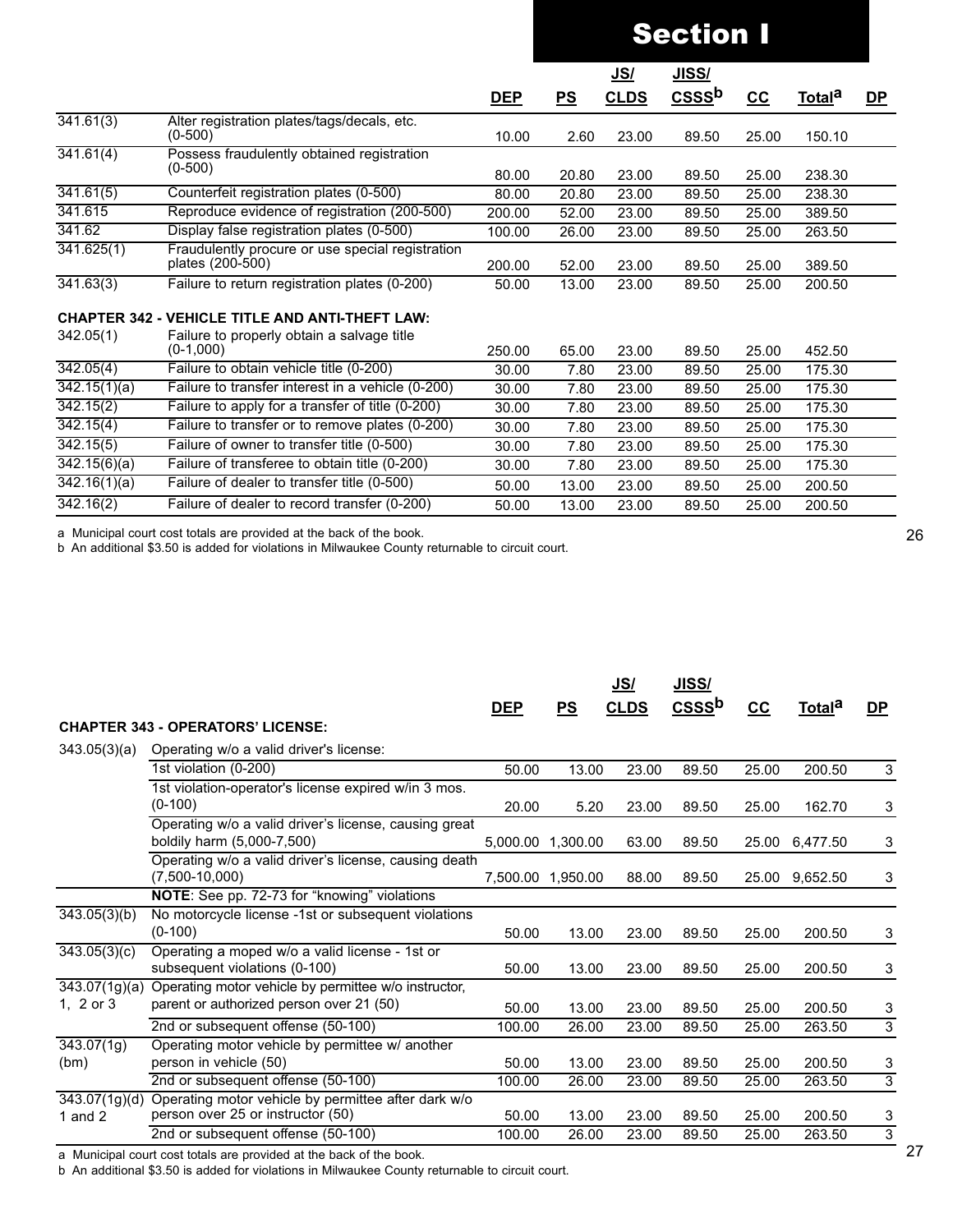|                                    |                                                                                                                                           |                   | <u>JS/</u> |             | <u>JISS/</u>      |                           |                    |                |
|------------------------------------|-------------------------------------------------------------------------------------------------------------------------------------------|-------------------|------------|-------------|-------------------|---------------------------|--------------------|----------------|
|                                    |                                                                                                                                           | <u>DEP</u>        | PS         | <b>CLDS</b> | CSSS <sup>b</sup> | $\underline{\mathsf{CC}}$ | Total <sup>a</sup> | <u>DP</u>      |
| 343.07(4)(b)                       | Violation of motorcycle permit restrictions (50)                                                                                          | 50.00             | 13.00      | 23.00       | 89.50             | 25.00                     | 200.50             | 3              |
| 1 and $2$                          | 2nd or subsequent offense (50-100)                                                                                                        | 100.00            | 26.00      | 23.00       | 89.50             | 25.00                     | 263.50             | $\overline{3}$ |
| 343.085(2m)<br>$(a) 1 a, b$ or     | Operating motor vehicle by probationary licensee w/<br>unauthorized person in vehicle (50)                                                | 50.00             | 13.00      | 23.00       | 89.50             | 25.00                     | 200.50             | 3              |
| C                                  | 2nd or subsequent offense (50-100)                                                                                                        | 100.00            | 26.00      | 23.00       | 89.50             | 25.00                     | 263.50             | 3              |
| 343.085(2m)<br>(a) 2               | Operating motor vehicle by probationary licensee-<br>midnight to $5$ a.m. $(50)$                                                          | 50.00             | 13.00      | 23.00       | 89.50             | 25.00                     | 200.50             | 3              |
|                                    | 2nd or subsequent offense (50-100)                                                                                                        | 100.00            | 26.00      | 23.00       | 89.50             | 25.00                     | 263.50             | 3              |
| 343.18(1)                          | Operating motor vehicle w/o valid license on<br>person (0-200)                                                                            | 10.00             | 2.60       | 23.00       | 89.50             | 25.00                     | 150.10             |                |
| 343.18(1)                          | Operating commercial motor vehicle w/o valid<br>license on person (250-2,500)                                                             | 250.00            | 65.00      | 23.00       | 89.50             | 25.00                     | 452.50             |                |
| 343.22(1)                          | Failure to notify DMV of address/name change (0-50)                                                                                       | 20.00             | 5.20       | 23.00       | 89.50             | 25.00                     | 162.70             |                |
| 343.245(2)(a)<br>1, $2(b)$ , $(c)$ | Notification violations by drivers (0-2,500)                                                                                              | 100.00            | 26.00      | 23.00       | 89.50             | 25.00                     | 263.50             |                |
| 343.35(1)                          | Failure to surrender license (0-100)                                                                                                      | 50.00             | 13.00      | 23.00       | 89.50             | 25.00                     | 200.50             |                |
| 343.43(1)(d)                       | Violation of license restrictions by Class D or M<br>vehicles except school bus - 1st offense (0-200)                                     | 50.00             | 13.00      | 23.00       | 89.50             | 25.00                     | 200.50             | 3              |
| 343.44(1)(a)                       | Operating while suspended (50-200) (0-6 mos.<br>Suspension; 6 mos. Revocation may be ordered<br>upon 4th or more convictions w/in 5 yrs.) | 50.00             | 13.00      | 23.00       | 89.50             | 25.00                     | 200.50             | 3              |
|                                    | Operating while suspended, causing great bodily<br>harm (5,000-7,500)                                                                     | 5,000.00 1,300.00 |            | 63.00       | 89.50             | 25.00                     | 6,477.50           | 3              |
|                                    | Operating while suspended, causing death (7,500-<br>10,000                                                                                | 7,500.00 1,950.00 |            | 88.00       | 89.50             |                           | 25.00 9,652.50     | 328            |
|                                    | <b>NOTE:</b> See p.74 for "knowing" violations                                                                                            |                   |            |             |                   |                           |                    |                |

a Municipal court cost totals are provided at the back of the book.

b An additional \$3.50 is added for violations in Milwaukee County returnable to circuit court.

|                                |                                                                                                                                                                                            |            |          | <u>JS/</u>  | JISS/ |       |                    |      |
|--------------------------------|--------------------------------------------------------------------------------------------------------------------------------------------------------------------------------------------|------------|----------|-------------|-------|-------|--------------------|------|
|                                |                                                                                                                                                                                            | <b>DEP</b> | PS       | <b>CLDS</b> | $CSS$ | $cc$  | Total <sup>a</sup> | $DP$ |
| 343.44(1)(b)                   | Operating after revocation (0-2,500)                                                                                                                                                       |            |          |             |       |       |                    |      |
|                                | 1st violation                                                                                                                                                                              | 50.00      | 13.00    | 23.00       | 89.50 | 25.00 | 200.50             | 3    |
|                                | 2nd violation                                                                                                                                                                              | 100.00     | 26.00    | 23.00       | 89.50 | 25.00 | 263.50             | 3    |
|                                | 3rd violation                                                                                                                                                                              | 150.00     | 39.00    | 23.00       | 89.50 | 25.00 | 326.50             | 3    |
|                                | 4th and subsequent violation                                                                                                                                                               | 200.00     | 52.00    | 23.00       | 89.50 | 25.00 | 389.50             | 3    |
|                                | Operating after revocation, causing great bodily<br>harm (5,000-7,500)                                                                                                                     | 5.000.00   | 1,300.00 | 63.00       | 89.50 | 25.00 | 6,477.50           | 3    |
|                                | Operating after revocation, causing death (7,500-<br>10,000)                                                                                                                               | 7.500.00   | 1.950.00 | 88.00       | 89.50 | 25.00 | 9,652.50           | 3    |
|                                | NOTE: See p. 74 for "knowing" violations                                                                                                                                                   |            |          |             |       |       |                    |      |
| 343.44(1)(c)                   | Operating a commercial vehicle while ordered<br>out of service (2,500)                                                                                                                     | 2.500.00   | 650.00   | 38.00       | 89.50 | 25.00 | 3,302.50           |      |
|                                | 2nd and subsequent offenses w/in 10 yrs (5,000)                                                                                                                                            | 5,000.00   | 1,300.00 | 63.00       | 89.50 | 25.00 | 6,477.50           |      |
| $\overline{343.45}$ (1)        | Permitting unauthorized minor to drive (0-100)                                                                                                                                             | 50.00      | 13.00    | 23.00       | 89.50 | 25.00 | 200.50             |      |
| 343.45(2)                      | Permitting unauthorized person to drive (0-100)                                                                                                                                            | 50.00      | 13.00    | 23.00       | 89.50 | 25.00 | 200.50             |      |
| $343.46(1-3)$                  | Violation of vehicle renting duties (0-100)                                                                                                                                                | 50.00      | 13.00    | 23.00       | 89.50 | 25.00 | 200.50             |      |
| 343.50(11)                     | Failure to surrender cancelled identification card<br>$(0-1,000)$                                                                                                                          | 50.00      | 13.00    | 23.00       | 89.50 | 25.00 | 200.50             |      |
| $343.50(12)(a-f)$              | Unlawful use of identification card (0-1,000)                                                                                                                                              | 100.00     | 26.00    | 23.00       | 89.50 | 25.00 | 263.50             |      |
| $343.52$ (1m) (a)-<br>(c)      | Fraudulently procure, make, alter, reproduce,<br>duplicate, use or sell a special ID card (200-500)                                                                                        | 200.00     | 52.00    | 23.00       | 89.50 | 25.00 | 389.50             |      |
| $\overline{343.52(1)(a)}$ ,(b) | Lend special ID card or fraudulently display<br>special ID card (50-300)<br>. Materials also accept the contractor and contractor and the color and the color of the color of the color of | 100.00     | 26.00    | 23.00       | 89.50 | 25.00 | 263.50             |      |

a Municipal court cost totals are provided at the back of the book.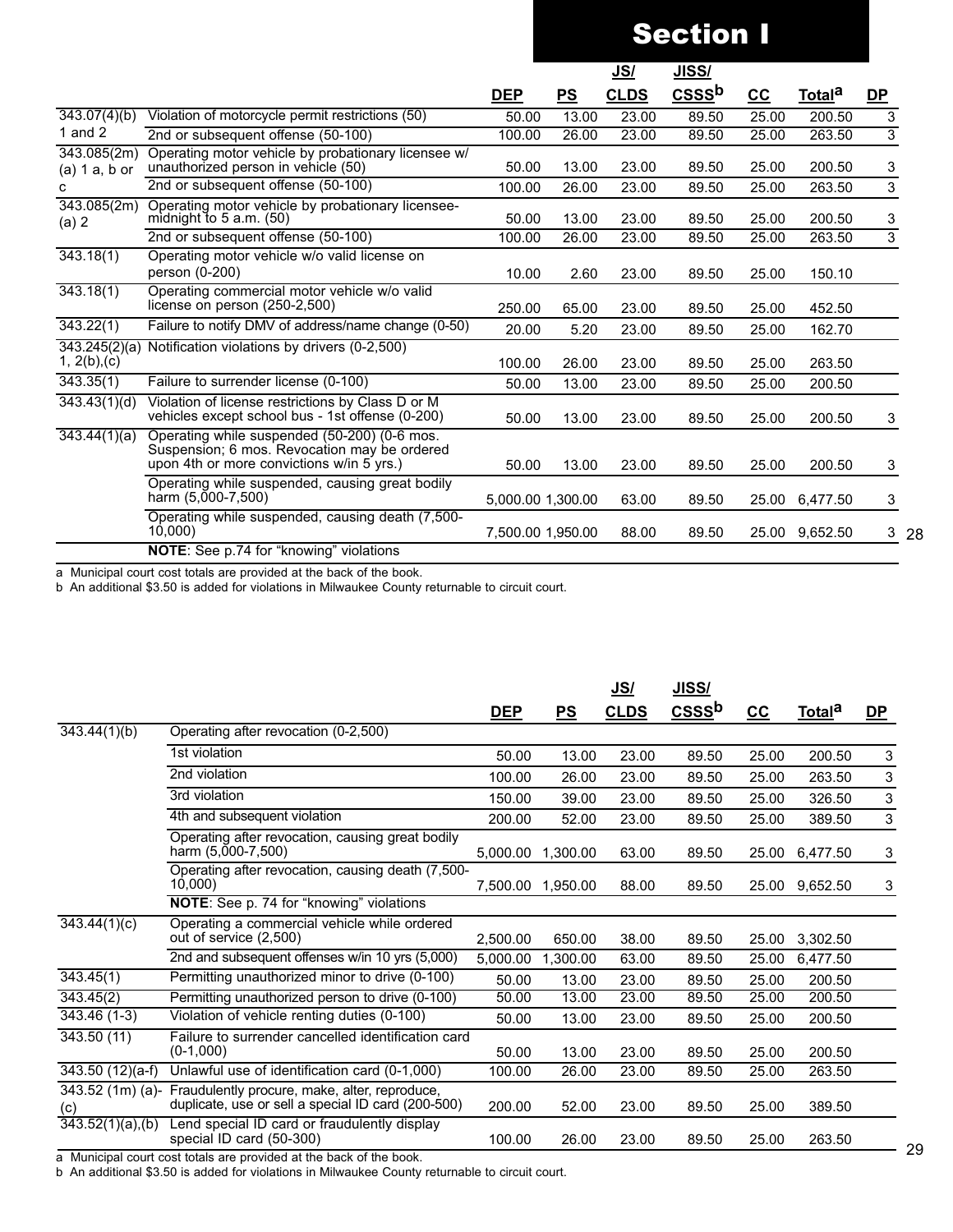**rules promulgated by the DOT pursuant to Chapters 346-348. JS/ JISS/a\_\_\_\_\_\_\_\_\_\_\_aaa DEP PS CLDS CSSSb CC Totala DP\_** 343.60 - 343.72 Driver training school and instructors' regulations (100-200) 100.00 26.00 23.00 89.50 25.00 263.50 **NOTE**: Violations of Section 343.07, 343.08 and 343.13 should be cited under Section 343.43(1)(d) which is located in section I & II. **CHAPTER 344 - FINANCIAL RESPONSIBILITY:** 344.45 (2) Failure to return license and registration plate or<br>plates (0-100) plates (0-100) 50.00 13.00 23.00 89.50 25.00 200.50 344.46 (1) Transfer of vehicle to defeat Chapter 344 (0-200) 100.00 26.00 23.00 89.50 25.00 263.50 344.51 (1m) Renting motor vehicle w/o providing financial responsibility (0-200) 30.00 7.80 23.00 89.50 25.00 175.30 344.62(1) Operating a motor vehicle w/o insurance (0-500) 50.00 13.00 23.00 89.50 25.00 200.50 344.62(2) Operating a motor vehicle w/o proof of insurance (10) 10.00 10.00 344.64 Forging or fraudulently altering proof of insurance or possessing forged or altered proof of insurance (0-5,000) 500.00 130.00 23.00 89.50 25.00 767.50

Section I

#### **CHAPTER 346 - RULES OF THE ROAD:**

#### **GENERAL PROVISIONS:**

**NOTE**: Violation of Section 346.62 (2), 346.63 (2), and 346.64 are crimes. Additionally, certain offenses with a second violation as specified are crimes and so designated in this section. See Section II for appropriate bond.

| 346.04 (1),(2) Failure to obey officer/sign/signal (20-40) | 30.00  | 7.80  | 23.00 | 89.50 | 25.00 | 175.30       |      |
|------------------------------------------------------------|--------|-------|-------|-------|-------|--------------|------|
| 2nd violation w/in 1 yr. (50-100)                          | 60.00  | 15.60 | 23.00 | 89.50 | 25.00 | 213.10       |      |
| Violation w/in highway maintenance/                        |        |       |       |       |       |              |      |
| construction/utility work zone (40-80)                     | 60.00  | 15.60 | 23.00 | 89.50 |       | 25.00 213.10 | - 30 |
| 2nd offense w/in 1 yr. (100-200)                           | 120.00 | 31.20 | 23.00 | 89.50 | 25.00 | 288.70       |      |

a Municipal court cost totals are provided at the back of the book.

b An additional \$3.50 is added for violations in Milwaukee County returnable to circuit court.

|                                         | <b>DEP</b> | <b>PS</b> | JS/ | <b>JISS/</b><br>CLDS CSSS <sup>b</sup> CC | Total <sup>a</sup> | DP. |
|-----------------------------------------|------------|-----------|-----|-------------------------------------------|--------------------|-----|
| DRIVING, MEETING, OVERTAKING & PASSING: |            |           |     |                                           |                    |     |

**NOTE:** For all violations of 346.05 (1), 346.06, 346.07 (2) or (3), 346.09, 346.18, 346.23, 346.31, 346.37 (1) (a) 1., (c) 3., or (d) 1., 346.39 (1), 346.46 (1) or (4) (a), 346.47 (1) or (2), or 346.87, the court shall impose forfeitures as follows:

If the offense resulted in great bodily harm to another, forfeiture of \$500 (Total = \$767.50)

|                         | If the offense resulted in the death of another, forfeiture of $$1,000$ (Total = $$1,397.50$ ) |        |       |       |       |       |        |   |
|-------------------------|------------------------------------------------------------------------------------------------|--------|-------|-------|-------|-------|--------|---|
| $\overline{346.05}$ (1) | Operating left of center (30-300)                                                              | 60.00  | 15.60 | 23.00 | 89.50 | 25.00 | 213.10 | 4 |
| 346.05(3)               | Failure of slower vehicle to keep right (30-300)                                               | 60.00  | 15.60 | 23.00 | 89.50 | 25.00 | 213.10 | 4 |
| 346.06                  | Failure to yeild one-half of single lane road or                                               |        |       |       |       |       |        |   |
|                         | meet on wrong side of road (20-40)                                                             | 40.00  | 10.40 | 23.00 | 89.50 | 25.00 | 187.90 | 4 |
|                         | 2nd violation w/in 1 yr. (50-100)                                                              | 80.00  | 20.80 | 23.00 | 89.50 | 25.00 | 238.30 | 4 |
| 346.07(2)               | Unsafe cutting in when passing (30-300)                                                        | 75.00  | 19.50 | 23.00 | 89.50 | 25.00 | 232.00 | 3 |
| 346.07(3)               | Failure to yield to passing vehicle (30-300)                                                   | 75.00  | 19.50 | 23.00 | 89.50 | 25.00 | 232.00 | 3 |
| 346.072(1)(a) or (b)    | Illegally passing certain stopped vehicles (30-300)                                            | 100.00 | 26.00 | 23.00 | 89.50 | 25.00 | 263.50 | 3 |
| 346.075 (1)             | Overtaking and passing bicycles/EPAMD/electric<br>scooter (25-200)                             | 50.00  | 13.00 | 23.00 | 89.50 | 25.00 | 200.50 | 3 |
|                         | 2nd violation w/in 4 yrs. (50-500)                                                             | 100.00 | 26.00 | 23.00 | 89.50 | 25.00 | 263.50 | 3 |
| 346.075(2)              | Improper passing or right turn in front of stopped<br>motorbus (25-200)                        | 50.00  | 13.00 | 23.00 | 89.50 | 25.00 | 200.50 | 3 |
|                         | 2nd violation w/in 4 yrs. (50-500)                                                             | 100.00 | 26.00 | 23.00 | 89.50 | 25.00 | 263.50 | 3 |
| 346.08                  | Unsafe passing on right (30-300)                                                               | 75.00  | 19.50 | 23.00 | 89.50 | 25.00 | 232.00 | 3 |
| 346.09(1)               | Passing into oncoming traffic (30-300)                                                         | 150.00 | 39.00 | 23.00 | 89.50 | 25.00 | 326.50 | 3 |
| $\overline{346.09}$ (2) | Passing on hill or curve (30-300)                                                              | 150.00 | 39.00 | 23.00 | 89.50 | 25.00 | 326.50 | 3 |
| 346.09(3)               | Passing in no-passing zone (30-300)                                                            | 60.00  | 15.60 | 23.00 | 89.50 | 25.00 | 213.10 | 3 |
| $\overline{34}6.09(4)$  | Passing vehicle while indicating left turn or U-<br>turn (30-300)                              | 60.00  | 15.60 | 23.00 | 89.50 | 25.00 | 213.10 | 3 |

a Municipal court cost totals are provided at the back of the book.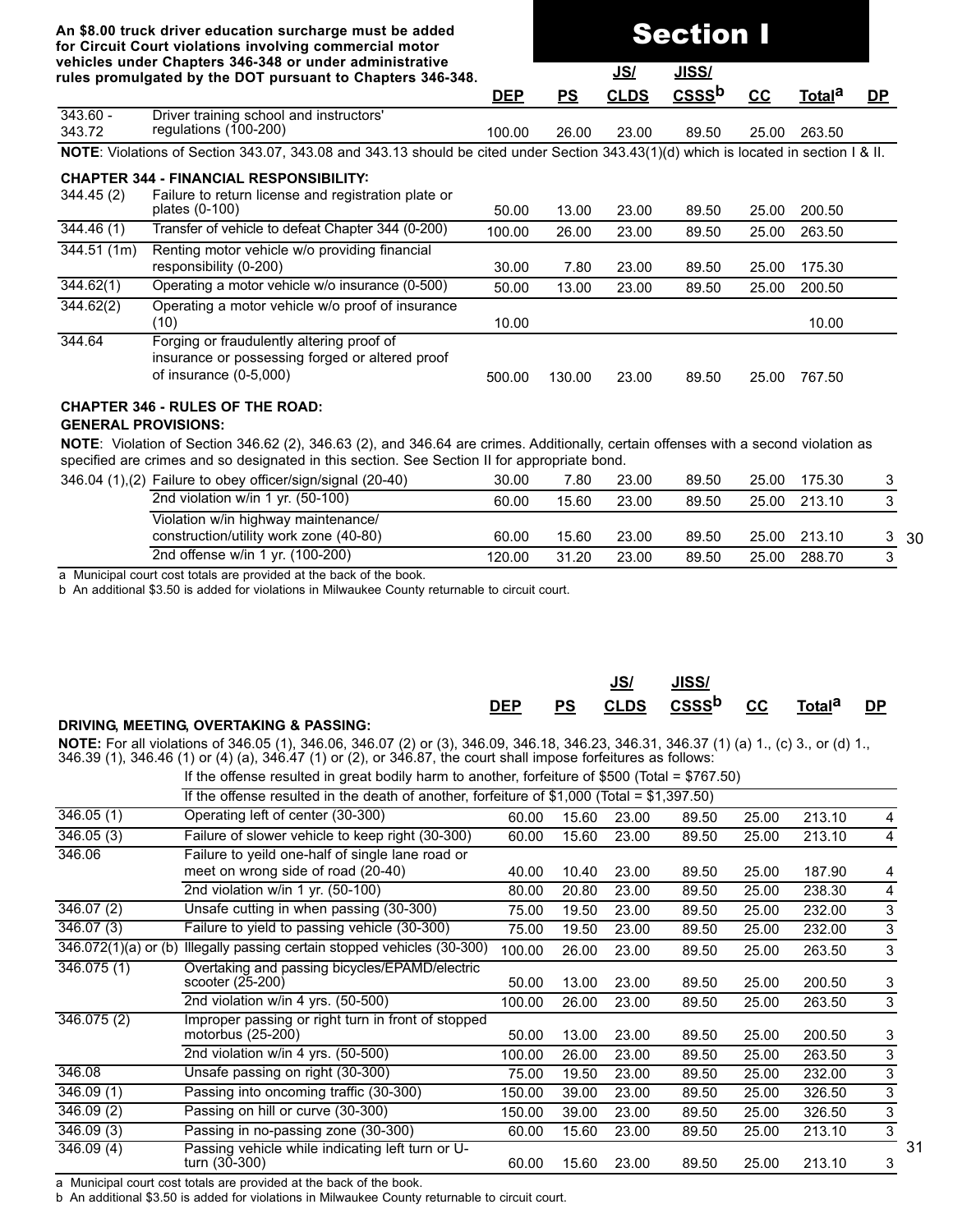# Section I

|                            | rules promulgated by the DOT pursuant to Chapters 346-348.        |            |                           | <u>JS/</u>  | <u>JISS/</u>                         |                           |                    |                |
|----------------------------|-------------------------------------------------------------------|------------|---------------------------|-------------|--------------------------------------|---------------------------|--------------------|----------------|
|                            |                                                                   | <u>DEP</u> | $\underline{\mathsf{PS}}$ | <b>CLDS</b> | CSSS <sup>b</sup>                    | $\underline{\mathsf{CC}}$ | Total <sup>a</sup> | <u>DP</u>      |
| 346.10(1)                  | Passing at railroad crossing (60-600)                             | 60.00      | 15.60                     | 23.00       | 89.50                                | 25.00                     | 243.10             | 3              |
|                            |                                                                   |            |                           |             | (RR Crossing Improvement Surcharge-- | $30.00$ )                 |                    |                |
| 346.10(2)                  | Passing at intersection (30-300)                                  | 50.00      | 13.00                     | 23.00       | 89.50                                | 25.00                     | 200.50             | $\overline{3}$ |
| 346.10(4)                  | Passing at a bridge, viaduct or tunnel (30-300)                   | 50.00      | 13.00                     | 23.00       | 89.50                                | 25.00                     | 200.50             | 3              |
| 346.12                     | Driving through safety zone (20-40)                               | 30.00      | 7.80                      | 23.00       | 89.50                                | 25.00                     | 175.30             | $\overline{2}$ |
|                            | 2nd violation w/in 1 yr. (50-100)                                 | 60.00      | 15.60                     | 23.00       | 89.50                                | 25.00                     | 213.10             | $\overline{2}$ |
| 346.13(1)                  | Unsafe lane deviation (20-40)                                     | 30.00      | 7.80                      | 23.00       | 89.50                                | 25.00                     | 175.30             | 4              |
|                            | 2nd violation w/in 1 yr. (50-100)                                 | 60.00      | 15.60                     | 23.00       | 89.50                                | 25.00                     | 213.10             | 4              |
| 346.13(2)                  | Operating center lane of 3-lane hwy. (30-300)                     | 100.00     | 26.00                     | 23.00       | 89.50                                | 25.00                     | 263.50             | 4              |
| $\overline{346.13}$ (3)    | Deviation from designated lane (20-40)                            | 30.00      | 7.80                      | 23.00       | 89.50                                | 25.00                     | 175.30             | 4              |
|                            | 2nd violation w/in 1 yr. (50-100)                                 | 60.00      | 15.60                     | 23.00       | 89.50                                | 25.00                     | 213.10             | 4              |
| 346.14(1m)                 | Auto following too closely (30-300)                               | 50.00      | 13.00                     | 23.00       | 89.50                                | 25.00                     | 200.50             | 3              |
| 346.14(2)(a)               | Truck following too closely (30-300)                              | 50.00      | 13.00                     | 23.00       | 89.50                                | 25.00                     | 200.50             | 3              |
| 346.15                     | Wrong way on divided highway (30-300)                             | 150.00     | 39.00                     | 23.00       | 89.50                                | 25.00                     | 326.50             | 4              |
| 346.15                     | Illegal crossing of divided highway (30-300)                      | 100.00     | 26.00                     | 23.00       | 89.50                                | 25.00                     | 263.50             |                |
| 346.16(1)                  | Entrance and exit from controlled access<br>highway (30-300)      | 100.00     | 26.00                     | 23.00       | 89.50                                | 25.00                     | 263.50             | 3              |
| 346.16(2)(a)               | Pedestrian/bicycle on expressway where<br>prohibited (30-300)     | 30.00      | 7.80                      | 23.00       | 89.50                                | 25.00                     | 175.30             |                |
| $\overline{346.16}$ (2)(a) | Moped/motor bicycle on expressway where<br>prohibited (30-300)    | 50.00      | 13.00                     | 23.00       | 89.50                                | 25.00                     | 200.50             | 3              |
| 346.16 (2)(am)             | EPAMD/electric scooter on expressway where<br>prohibited (30-300) | 30.00      | 7.80                      | 23.00       | 89.50                                | 25.00                     | 175.30             |                |

a Municipal court cost totals are provided at the back of the book.

b An additional \$3.50 is added for violations in Milwaukee County returnable to circuit court.

|               |                                                         |            |           | <u>JS/</u>  | <u>JISS/</u> |       |                    |           |
|---------------|---------------------------------------------------------|------------|-----------|-------------|--------------|-------|--------------------|-----------|
|               |                                                         | <b>DEP</b> | <b>PS</b> | <b>CLDS</b> | <b>CSSSb</b> | cc    | Total <sup>a</sup> | <b>DP</b> |
| 346.16(2)(ar) | Off-road utility vehicle or lightweight utility vehicle |            |           |             |              |       |                    |           |
|               | on expressway where prohibited (30-300)                 | 50.00      | 13.00     | 23.00       | 89.50        | 25.00 | 200.50             |           |
| 346.175(1)(a) | Vehicle owner's liability for fleeing a traffic officer |            |           |             |              |       |                    |           |
|               | (300-1,000)                                             | 300.00     | 78.00     | 23.00       | 89.50        | 25.00 | 515.50             |           |

#### **RIGHT-OF-WAY:**

**NOTE:** For all violations of 346.05 (1), 346.06, 346.07 (2) or (3), 346.09, 346.18, 346.23, 346.31, 346.37 (1) (a) 1., (c) 3., or (d) 1., 346.39 (1), 346.46 (1) or (4) (a), 346.47 (1) or (2), or 346.87, the court shall impose forfeitures as follows:

| If the offense resulted in great bodily harm to another, forfeiture of \$500 (Total = $$767.50$ ) |  |  |
|---------------------------------------------------------------------------------------------------|--|--|

|             | $\sim$ . The choice is control in groot bount numbers on one choice of your proton when $\sim$ |       |       |       |       |       |        |                |
|-------------|------------------------------------------------------------------------------------------------|-------|-------|-------|-------|-------|--------|----------------|
|             | If the offense resulted in the death of another, forfeiture of \$1,000 (Total = $$1,397.50$ )  |       |       |       |       |       |        |                |
|             | <b>NOTE:</b> For all violations of s. 346.18, the court shall impose the following forfeiture: |       |       |       |       |       |        |                |
|             | If the offense resulted in bodily harm to another, forfeiture of \$200 (Total = \$389.50)      |       |       |       |       |       |        |                |
| 346.18(1)   | Failure to yield right-of-way at uncontrolled inter-                                           |       |       |       |       |       |        |                |
|             | section (20-50)                                                                                | 30.00 | 7.80  | 23.00 | 89.50 | 25.00 | 175.30 | 4              |
|             | 2nd violation w/in 1 yr. $(50-100)$                                                            | 60.00 | 15.60 | 23.00 | 89.50 | 25.00 | 213.10 | 4              |
| 346.18(2)   | FYR while making left turn or U-turn (20-50)                                                   | 30.00 | 7.80  | 23.00 | 89.50 | 25.00 | 175.30 | $\overline{4}$ |
|             | 2nd violation w/in 1 yr. $(50-100)$                                                            | 60.00 | 15.60 | 23.00 | 89.50 | 25.00 | 213.10 | $\overline{4}$ |
| 346.18(3)   | FYR from stop sign (20-50)                                                                     | 30.00 | 7.80  | 23.00 | 89.50 | 25.00 | 175.30 | 4              |
|             | 2nd violation w/in 1 yr. $(50-100)$                                                            | 60.00 | 15.60 | 23.00 | 89.50 | 25.00 | 213.10 | 4              |
| 346.18 (3m) | FYR Uncontrolled "T" Intersection (20-50)                                                      | 30.00 | 7.80  | 23.00 | 89.50 | 25.00 | 175.30 | $\overline{4}$ |
|             | 2nd violation w/in 1 yr. $(50-100)$                                                            | 60.00 | 15.60 | 23.00 | 89.50 | 25.00 | 213.10 | $\overline{4}$ |
| 346.18(4)   | FYR when emerging from alley (20-50)                                                           | 30.00 | 7.80  | 23.00 | 89.50 | 25.00 | 175.30 | 4              |
|             | 2nd violation w/in 1 yr. (50-100)                                                              | 60.00 | 15.60 | 23.00 | 89.50 | 25.00 | 213.10 | 4              |

a Municipal court cost totals are provided at the back of the book.

b An additional \$3.50 is added for violations in Milwaukee County returnable to circuit court.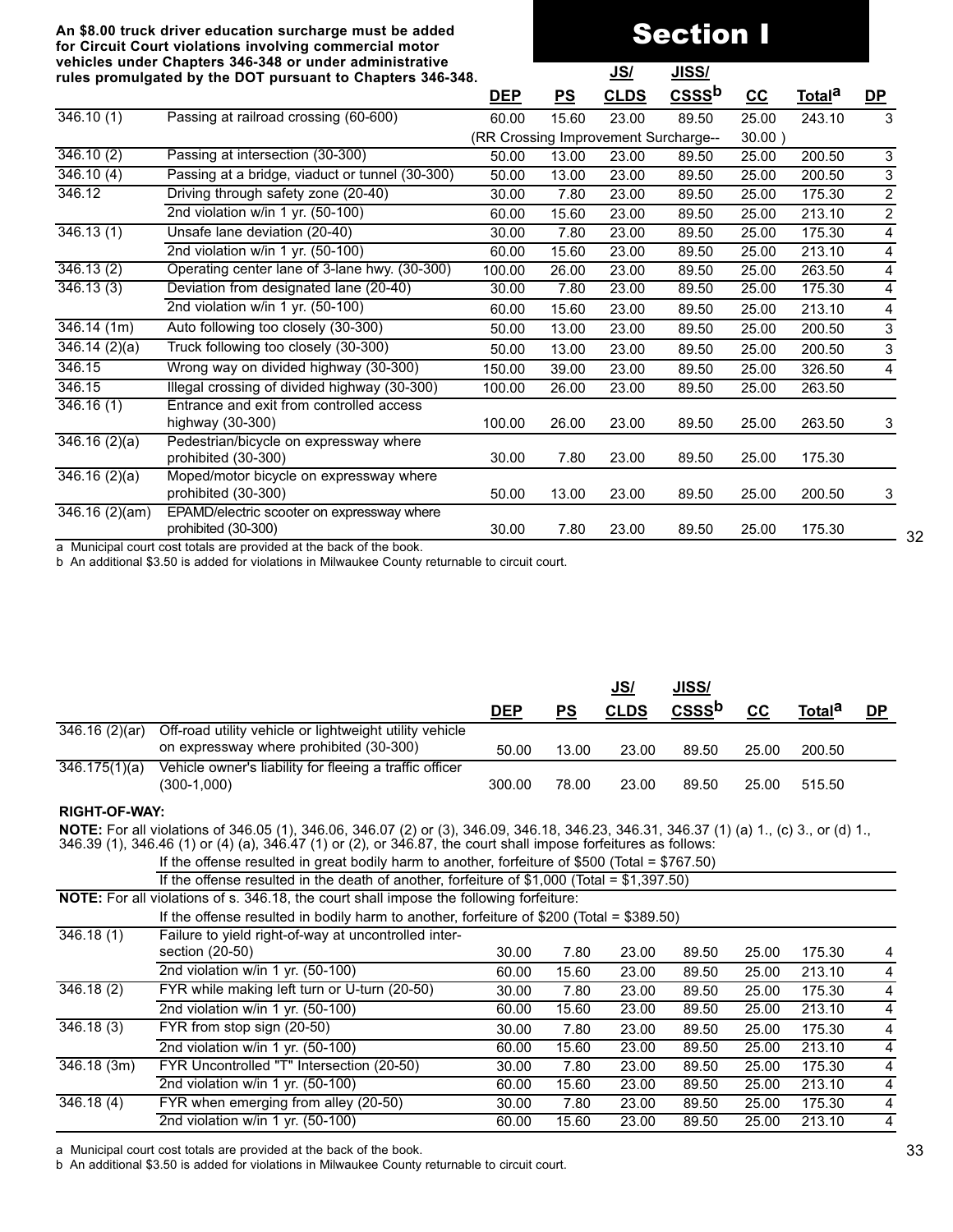# Section I

|                                | venicles unuer chapters J70-J70 or unuer auministrative<br>rules promulgated by the DOT pursuant to Chapters 346-348. |            |           | <u>JS/</u>  | <u>JISS/</u> |       |               |           |
|--------------------------------|-----------------------------------------------------------------------------------------------------------------------|------------|-----------|-------------|--------------|-------|---------------|-----------|
|                                |                                                                                                                       | <u>DEP</u> | <u>PS</u> | <b>CLDS</b> | $CSSb$       | cc    | <u>Totala</u> | <u>DP</u> |
| 346.18(5)                      | FYR from parked position (20-50)                                                                                      | 30.00      | 7.80      | 23.00       | 89.50        | 25.00 | 175.30        | 4         |
|                                | 2nd violation w/in 1 yr. (50-100)                                                                                     | 60.00      | 15.60     | 23.00       | 89.50        | 25.00 | 213.10        | 4         |
| 346.18(6)                      | FYR for yield sign (20-50)                                                                                            | 30.00      | 7.80      | 23.00       | 89.50        | 25.00 | 175.30        | 4         |
|                                | 2nd violation w/in 1 yr. (50-100)                                                                                     | 60.00      | 15.60     | 23.00       | 89.50        | 25.00 | 213.10        | 4         |
|                                | Violation w/in highway maintenance/<br>construction/utility work zone (40-80)                                         | 60.00      | 15.60     | 23.00       | 89.50        | 25.00 | 213.10        | 4         |
|                                | 2nd offense w/in 1 yr. (100-200)                                                                                      | 120.00     | 31.20     | 23.00       | 89.50        | 25.00 | 288.70        | 4         |
| $\overline{346.18}$ (7)(a),(b) | FYR when entering alley/driveway from                                                                                 |            |           |             |              |       |               |           |
|                                | highway $(20-50)$                                                                                                     | 30.00      | 7.80      | 23.00       | 89.50        | 25.00 | 175.30        | 4         |
|                                | 2nd violation w/in 1 yr. (50-100)                                                                                     | 60.00      | 15.60     | 23.00       | 89.50        | 25.00 | 213.10        | 4         |
| 346.18(8)(a)                   | FYR in roundabout (20-50)                                                                                             | 30.00      | 7.80      | 23.00       | 89.50        | 25.00 | 175.30        | 4         |
|                                | 2nd or subsequent offense w/in a year (50-100)                                                                        | 60.00      | 15.60     | 23.00       | 89.50        | 25.00 | 213.10        | 4         |
| 346.18(8)(b)                   | FYR in roundabout by similarly-situated                                                                               |            |           |             |              |       |               |           |
|                                | vehicles (20-50)                                                                                                      | 30.00      | 7.80      | 23.00       | 89.50        | 25.00 | 175.30        | 4         |
|                                | 2nd or subsequent offense w/in a year (50-100)                                                                        | 60.00      | 15.60     | 23.00       | 89.50        | 25.00 | 213.10        | 4         |
| $\overline{346.19}$ (1)        | FYR to stop for emergency vehicle (30-300)                                                                            | 150.00     | 39.00     | 23.00       | 89.50        | 25.00 | 326.50        | 4         |
| 346.195(1)                     | Owner liability -- fail to yield to emergency<br>vehicle (30-300)                                                     | 150.00     | 39.00     | 23.00       | 89.50        | 25.00 | 326.50        |           |
|                                |                                                                                                                       |            |           |             |              |       |               |           |

a Municipal court cost totals are provided at the back of the book.

b An additional \$3.50 is added for violations in Milwaukee County returnable to circuit court.

|                         |                                                                                                                                          |            |           | <u>JS/</u>  | <u>JISS/</u> |       |                    |                |
|-------------------------|------------------------------------------------------------------------------------------------------------------------------------------|------------|-----------|-------------|--------------|-------|--------------------|----------------|
|                         |                                                                                                                                          | <b>DEP</b> | <u>PS</u> | <b>CLDS</b> | <b>CSSSb</b> | $cc$  | Total <sup>a</sup> | <u>DP</u>      |
|                         | <b>RESPECTIVE RIGHTS &amp; DUTIES OF DRIVERS AND OTHER HIGHWAY USERS:</b>                                                                |            |           |             |              |       |                    |                |
|                         | NOTE: For all violations of 346.05 (1), 346.06, 346.07 (2) or (3), 346.09, 346.18, 346.23, 346.31, 346.37 (1) (a) 1., (c) 3., or (d) 1., |            |           |             |              |       |                    |                |
|                         | 346.39 (1), 346.46 (1) or (4) (a), 346.47 (1) or (2), or 346.87, the court shall impose forfeitures as follows:                          |            |           |             |              |       |                    |                |
|                         | If the offense resulted in great bodily harm to another, forfeiture of \$500 (Total = $$767.50$ )                                        |            |           |             |              |       |                    |                |
|                         | If the offense resulted in the death of another, forfeiture of $$1,000$ (Total = $$1,397.50$ )                                           |            |           |             |              |       |                    |                |
| 346.23(1)               | Failure to yield right-of-way to pedestrian, bicyclist,                                                                                  |            |           |             |              |       |                    |                |
|                         | EPAMD, electric scooter or PDD/controlled intersec-                                                                                      |            |           |             |              |       |                    |                |
|                         | tion $(20-40)$                                                                                                                           | 30.00      | 7.80      | 23.00       | 89.50        | 25.00 | 175.30             | 4              |
|                         | 2nd violation w/in 1 yr. (50-100)                                                                                                        | 60.00      | 15.60     | 23.00       | 89.50        | 25.00 | 213.10             | $\overline{4}$ |
| $\overline{346.23}$ (1) | Pedestrian, bicyclist, EPAMD, electric scooter or                                                                                        |            |           |             |              |       |                    |                |
|                         | PDD FYR at controlled intersection (2-20)                                                                                                | 10.00      | 2.60      | 23.00       | 89.50        | 25.00 | 150.10             |                |
|                         | 2nd violation w/in 1 yr. (10-50)                                                                                                         | 20.00      | 5.20      | 23.00       | 89.50        | 25.00 | 162.70             |                |
| 346.23(2)               | FYR to pedestrian, bicyclist, EPAMD, electric scooter                                                                                    |            |           |             |              |       |                    |                |
|                         | or PDD divided hwy/controlled intersection (20-40)                                                                                       | 30.00      | 7.80      | 23.00       | 89.50        | 25.00 | 175.30             | 4              |
|                         | 2nd violation w/in 1 yr. (50-100)                                                                                                        | 60.00      | 15.60     | 23.00       | 89.50        | 25.00 | 213.10             | $\overline{4}$ |
| 346.23(2)               | Pedestrian, bicyclist, EPAMD, electric scooter or                                                                                        |            |           |             |              |       |                    |                |
|                         | PDD FYR/ divided hwy/controlled intersection (2-20)                                                                                      | 10.00      | 2.60      | 23.00       | 89.50        | 25.00 | 150.10             |                |
|                         | 2nd violation w/in 1 yr. (10-50)                                                                                                         | 20.00      | 5.20      | 23.00       | 89.50        | 25.00 | 162.70             |                |
| $\overline{346.24}$ (1) | FYR to pedestrian, bicyclist, EPAMD, electric                                                                                            |            |           |             |              |       |                    |                |
|                         | scooter or PDD/uncontrolled intersection (30-300)                                                                                        | 150.00     | 39.00     | 23.00       | 89.50        | 25.00 | 326.50             | 4              |
| 346.24(2)               | Sudden pedestrian, bicyclist, EPAMD, electric                                                                                            |            |           |             |              |       |                    |                |
|                         | scooter or PDD movement into traffic (2-20)                                                                                              | 20.00      | 5.20      | 23.00       | 89.50        | 25.00 | 162.70             |                |
|                         | 2nd violation w/in 1 yr. (10-50)                                                                                                         | 40.00      | 10.40     | 23.00       | 89.50        | 25.00 | 187.90             |                |

a Municipal court cost totals are provided at the back of the book.

b An additional \$3.50 is added for violations in Milwaukee County returnable to circuit court.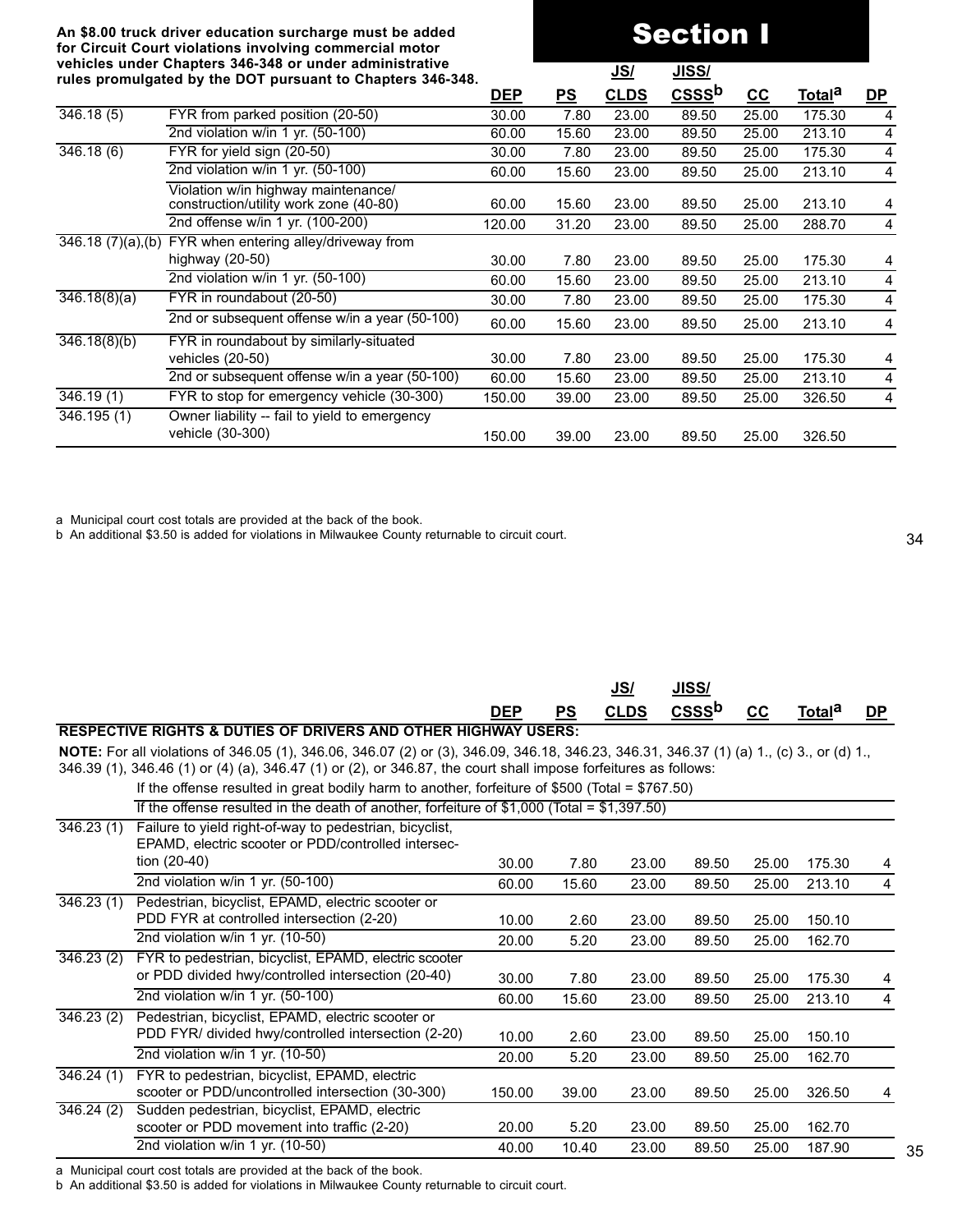# Section I

|                         | rules promulgated by the DOT pursuant to Chapters 346-348. |            |       | <u>JS/</u>  | <u>JISS/</u>      |       |                    |                |
|-------------------------|------------------------------------------------------------|------------|-------|-------------|-------------------|-------|--------------------|----------------|
|                         |                                                            | <u>DEP</u> | PS    | <b>CLDS</b> | CSSS <sup>b</sup> | $cc$  | Total <sup>a</sup> | <u>DP</u>      |
| 346.24(3)               | Passing vehicle stopped for pedestrian, bicyclist,         |            |       |             |                   |       |                    |                |
|                         | EPAMD, electric scooter or PDD (30-300)                    | 150.00     | 39.00 | 23.00       | 89.50             | 25.00 | 326.50             | 3              |
| 346.25                  | Pedestrian, bicyclists, EPAMD, or electric scooter         |            |       |             |                   |       |                    |                |
|                         | FYR when crossing roadway (2-20)                           | 10.00      | 2.60  | 23.00       | 89.50             | 25.00 | 150.10             |                |
|                         | 2nd violation w/in 1 yr. (10-50)                           | 20.00      | 5.20  | 23.00       | 89.50             | 25.00 | 162.70             |                |
| 346.26(1)               | FYR to blind pedestrian (25-200)                           | 100.00     | 26.00 | 23.00       | 89.50             | 25.00 | 263.50             | $\overline{4}$ |
|                         | 2nd violation w/in 1 yr. (50-500)                          | 250.00     | 65.00 | 23.00       | 89.50             | 25.00 | 452.50             | 4              |
| 346.26(3)               | False use of white/white & red cane (25-200)               | 40.00      | 10.40 | 23.00       | 89.50             | 25.00 | 187.90             |                |
|                         | 2nd violation w/in 1 yr. (50-500)                          | 60.00      | 15.60 | 23.00       | 89.50             | 25.00 | 213.10             |                |
| 346.27                  | FYR to workers on hwy. (30-300)                            | 75.00      | 19.50 | 23.00       | 89.50             | 25.00 | 232.00             | 4              |
|                         | Violations w/in highway maintenance/                       |            |       |             |                   |       |                    |                |
|                         | construction/utility work zone (60-600)                    | 150.00     | 39.00 | 23.00       | 89.50             | 25.00 | 326.50             |                |
| 346.28(1)               | Pedestrian failure to walk on left side of hwy. (2-        |            |       |             |                   |       |                    |                |
|                         | 20)                                                        | 10.00      | 2.60  | 23.00       | 89.50             | 25.00 | 150.10             |                |
|                         | 2nd violation w/in 1 yr. (10-50)                           | 30.00      | 7.80  | 23.00       | 89.50             | 25.00 | 175.30             |                |
| 346.28(2)               | FYR to pedestrians, bicyclists, EPAMD, electric            |            |       |             |                   |       |                    |                |
|                         | scooter or PPD on sidewalk when emerging from              |            |       |             |                   |       |                    |                |
|                         | alley or crossing highway (2-20)                           | 10.00      | 2.60  | 23.00       | 89.50             | 25.00 | 150.10             |                |
|                         | 2nd violation w/in 1 yr. (10-50)                           | 30.00      | 7.80  | 23.00       | 89.50             | 25.00 | 175.30             |                |
| 346.29(1)               | Hitchhiking on roadway (2-20)                              | 10.00      | 2.60  | 23.00       | 89.50             | 25.00 | 150.10             |                |
|                         | 2nd violation w/in 1 yr. (10-50)                           | 20.00      | 5.20  | 23.00       | 89.50             | 25.00 | 162.70             |                |
| 346.29(2)               | Standing on roadway (2-20)                                 | 10.00      | 2.60  | 23.00       | 89.50             | 25.00 | 150.10             |                |
|                         | 2nd violation w/in 1 yr. (10-50)                           | 20.00      | 5.20  | 23.00       | 89.50             | 25.00 | 162.70             |                |
| $\overline{346.29}$ (3) | Fishing/swimming from posted bridge (2-20)                 | 10.00      | 2.60  | 23.00       | 89.50             | 25.00 | 150.10             |                |
|                         | 2nd violation w/in 1 yr. (10-50)                           | 20.00      | 5.20  | 23.00       | 89.50             | 25.00 | 162.70             |                |
|                         |                                                            |            |       |             |                   |       |                    |                |

a Municipal court cost totals are provided at the back of the book.

b An additional \$3.50 is added for violations in Milwaukee County returnable to circuit court.

|                                                       | <b>DEP</b> | <b>PS</b> | JS/ | JISS/<br>CLDS CSSS <sup>b</sup> CC Total <sup>a</sup> |  | <b>DP</b> |
|-------------------------------------------------------|------------|-----------|-----|-------------------------------------------------------|--|-----------|
| <b>TURNING &amp; STOPPING &amp; REQUIRED SIGNALS:</b> |            |           |     |                                                       |  |           |

**NOTE:** For all violations of 346.05 (1), 346.06, 346.07 (2) or (3), 346.09, 346.18, 346.23, 346.31, 346.37 (1) (a) 1., (c) 3., or (d) 1., 346.39 (1), 346.46 (1) or (4) (a), 346.47 (1) or (2), or 346.87, the court shall impose forfeitures as follows:

If the offense resulted in great bodily harm to another, forfeiture of \$500 (Total = \$767.50)

|                              | $\mu$ and onense resulted in great bouny namn to another, forientine or $\psi$ over (rotar – $\psi$ ror |       |       |       |       |       |        |                |
|------------------------------|---------------------------------------------------------------------------------------------------------|-------|-------|-------|-------|-------|--------|----------------|
|                              | If the offense resulted in the death of another, forfeiture of \$1,000 (Total = $$1,397.50$ )           |       |       |       |       |       |        |                |
| 346.31(1)                    | Failure to follow indicated turn (20-40)                                                                | 30.00 | 7.80  | 23.00 | 89.50 | 25.00 | 175.30 | 3              |
|                              | 2nd violation w/in 1 yr. (50-100)                                                                       | 60.00 | 15.60 | 23.00 | 89.50 | 25.00 | 213.10 | 3              |
| 346.31(2)                    | Improper right turn (20-40)                                                                             | 30.00 | 7.80  | 23.00 | 89.50 | 25.00 | 175.30 | 3              |
|                              | 2nd violation w/in 1 yr. (50-100)                                                                       | 60.00 | 15.60 | 23.00 | 89.50 | 25.00 | 213.10 | 3              |
| 346.31(3)                    | Improper left turn or U-turn (20-40)                                                                    | 30.00 | 7.80  | 23.00 | 89.50 | 25.00 | 175.30 | 3              |
|                              | 2nd violation w/in 1 yr. (50-100)                                                                       | 60.00 | 15.60 | 23.00 | 89.50 | 25.00 | 213.10 | 3              |
| 346.31(4)                    | Improper left turn or U-turn from or onto 3-lane                                                        |       |       |       |       |       |        |                |
|                              | highway $(20-40)$                                                                                       | 30.00 | 7.80  | 23.00 | 89.50 | 25.00 | 175.30 | 3              |
|                              | 2nd violation w/in 1 yr. (50-100)                                                                       | 60.00 | 15.60 | 23.00 | 89.50 | 25.00 | 213.10 | 3              |
| 346.32                       | Improper turn into driveway/private road (20-40)                                                        | 30.00 | 7.80  | 23.00 | 89.50 | 25.00 | 175.30 | 3              |
|                              | 2nd violation w/in 1 yr. (50-100)                                                                       | 60.00 | 15.60 | 23.00 | 89.50 | 25.00 | 213.10 | 3              |
| $\overline{346.33}$ (1)(a-f) | Unlawful U-turn (20-40)                                                                                 | 30.00 | 7.80  | 23.00 | 89.50 | 25.00 | 175.30 | 3              |
| or $(1m)$                    | 2nd violation w/in 1 yr. (50-100)                                                                       | 60.00 | 15.60 | 23.00 | 89.50 | 25.00 | 213.10 | 3              |
| 346.33(2)                    | Backing U-turn at controlled intersection (20-40)                                                       | 30.00 | 7.80  | 23.00 | 89.50 | 25.00 | 175.30 | 3              |
|                              | 2nd violation w/in 1 yr. (50-100)                                                                       | 60.00 | 15.60 | 23.00 | 89.50 | 25.00 | 213.10 | $\overline{3}$ |
| 346.34(1)(a)1                | Unsafe or improper turn (20-40)                                                                         | 30.00 | 7.80  | 23.00 | 89.50 | 25.00 | 175.30 | 3              |
| or $2$                       | 2nd violation w/in 1 yr. $(50-100)$                                                                     | 60.00 | 15.60 | 23.00 | 89.50 | 25.00 | 213.10 | 3              |
| 346.34(1)(a)3                | Deviating from lane of traffic (20-40)                                                                  | 30.00 | 7.80  | 23.00 | 89.50 | 25.00 | 175.30 | 4              |
|                              | 2nd violation w/in 1 yr. (50-100)                                                                       | 60.00 | 15.60 | 23.00 | 89.50 | 25.00 | 213.10 | 4              |

37

36

a Municipal court cost totals are provided at the back of the book.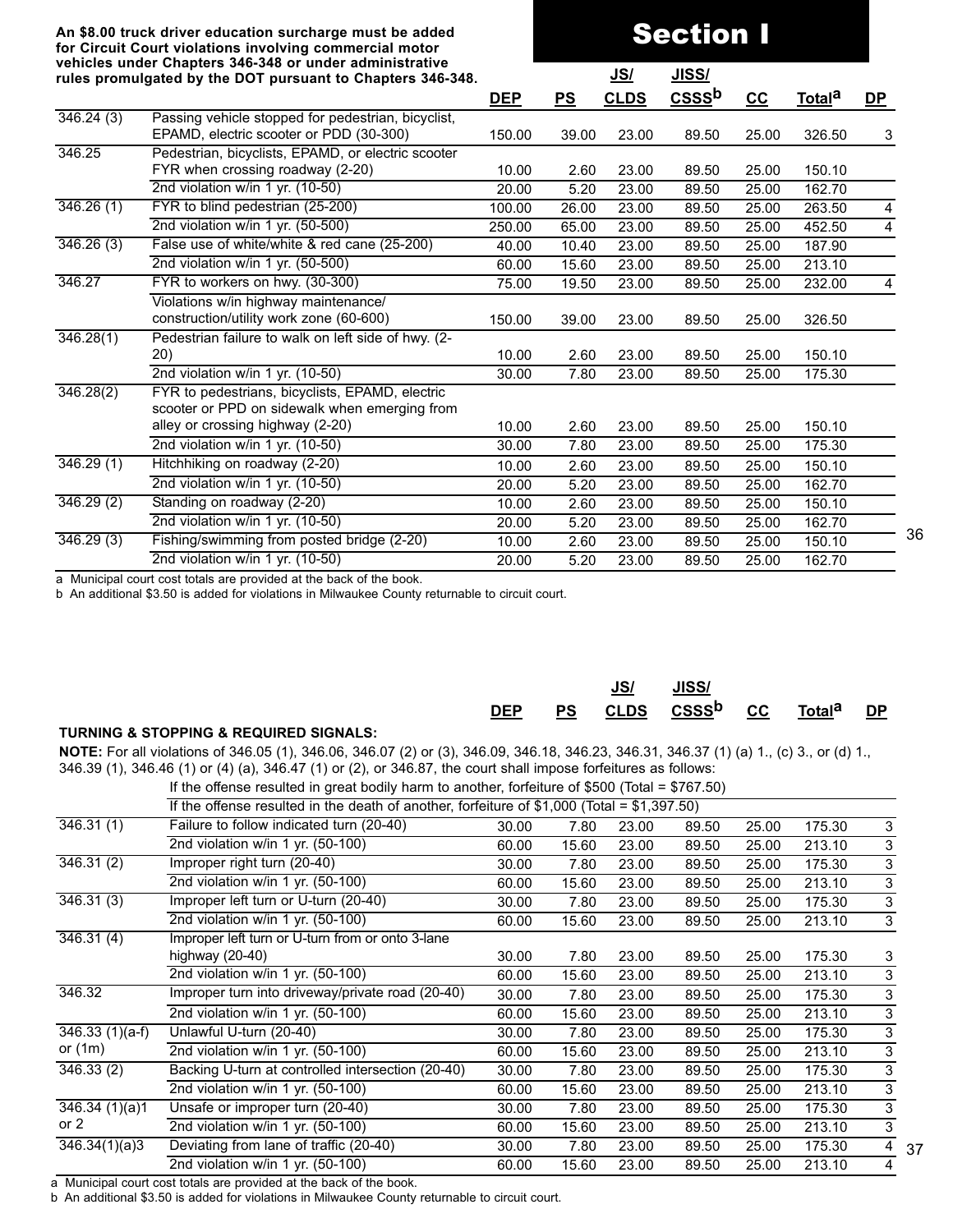# Section I

|              | rules promulgated by the DOT pursuant to Chapters 346-348. |            |       | <u>JS/</u>  | <u>JISS/</u> |       |                    |           |
|--------------|------------------------------------------------------------|------------|-------|-------------|--------------|-------|--------------------|-----------|
|              |                                                            | <b>DEP</b> | PS    | <b>CLDS</b> | <b>CSSSb</b> | cc    | Total <sup>a</sup> | <b>DP</b> |
| 346.34(1)(b) | Failure to give signal (20-40)                             | 30.00      | 7.80  | 23.00       | 89.50        | 25.00 | 175.30             | 3         |
|              | 2nd violation w/in 1 yr. (50-100)                          | 60.00      | 15.60 | 23.00       | 89.50        | 25.00 | 213.10             | 3         |
| 346.34 (2)   | Failure to signal stop or slowing (20-40)                  | 30.00      | 7.80  | 23.00       | 89.50        | 25.00 | 175.30             | 3         |
|              | 2nd violation w/in 1 yr. (50-100)                          | 60.00      | 15.60 | 23.00       | 89.50        | 25.00 | 213.10             | 3         |
| 346.35       | Improper signal for stop or turn (20-40)                   | 30.00      | 7.80  | 23.00       | 89.50        | 25.00 | 175.30             |           |
|              | 2nd violation w/in 1 yr. $(50-100)$                        | 60.00      | 15.60 | 23.00       | 89.50        | 25.00 | 213.10             |           |

#### **TRAFFIC SIGNS, SIGNALS & MARKINGS:**

**NOTE:** For all violations of 346.05 (1), 346.06, 346.07 (2) or (3), 346.09, 346.18, 346.23, 346.31, 346.37 (1) (a) 1., (c) 3., or (d) 1., 346.39 (1), 346.46 (1) or (4) (a), 346.47 (1) or (2), or 346.87, the court shall impose forfeitures as follows:

If the offense resulted in great bodily harm to another, forfeiture of \$500 (Total = \$767.50)

|                              | $\sim$ 0.000 0.000 0.000 0.000 0.000 0.000 0.000 0.000 0.000 0.000 0.000 0.000 0.000 0.000 0.000 0.000 0.000 0.000 0.000 0.000 0.000 0.000 0.000 0.000 0.000 0.000 0.000 0.000 0.000 0.000 0.000 0.000 0.000 0.000 0.000 0.000 |        |       |       |       |       |        |                  |
|------------------------------|--------------------------------------------------------------------------------------------------------------------------------------------------------------------------------------------------------------------------------|--------|-------|-------|-------|-------|--------|------------------|
|                              | If the offense resulted in the death of another, forfeiture of \$1,000 (Total = $$1,397.50$ )                                                                                                                                  |        |       |       |       |       |        |                  |
| 346.37(1)(a)1,               | FYR violations (20-40)                                                                                                                                                                                                         | 30.00  | 7.80  | 23.00 | 89.50 | 25.00 | 175.30 | 4                |
| (1)(c)3, (1)(d)1,<br>(1)(e)1 | 2nd violation w/in 1 yr. (50-100)                                                                                                                                                                                              | 60.00  | 15.60 | 23.00 | 89.50 | 25.00 | 213.10 | 4                |
| $\overline{346.37(1)(b)}$ ,  | Violation of traffic-control signal by vehicle (20-                                                                                                                                                                            |        |       |       |       |       |        |                  |
| (1)(c)1, (1)(c)3,            | 40)                                                                                                                                                                                                                            | 30.00  | 7.80  | 23.00 | 89.50 | 25.00 | 175.30 | 3                |
| (1)(d)1, (1)(e)1             | 2nd violation w/in 1 yr. (50-100)                                                                                                                                                                                              | 60.00  | 15.60 | 23.00 | 89.50 | 25.00 | 213.10 | 3                |
| 346.37(1)(c)3                | Improper turn on red (20-40)                                                                                                                                                                                                   | 30.00  | 7.80  | 23.00 | 89.50 | 25.00 | 175.30 | 3                |
|                              | 2nd violation w/in 1 yr. $(50-100)$                                                                                                                                                                                            | 60.00  | 15.60 | 23.00 | 89.50 | 25.00 | 213.10 | -3               |
|                              | Violation of the above 3 cites w/in hwy mainte-<br>nance/construction zone/utility work area (40-80)                                                                                                                           | 60.00  | 15.60 | 23.00 | 89.50 | 25.00 | 213.50 | same as<br>above |
|                              | 2nd offense w/in 1 yr. (100-200)                                                                                                                                                                                               | 120.00 | 31.20 | 23.00 | 89.50 | 25.00 | 288.70 | same as<br>above |

a Municipal court cost totals are provided at the back of the book.

b An additional \$3.50 is added for violations in Milwaukee County returnable to circuit court.

|                   |                                                    |            |       | <u>JS/</u>  | <u>JISS/</u>      |       |                    |                |
|-------------------|----------------------------------------------------|------------|-------|-------------|-------------------|-------|--------------------|----------------|
|                   |                                                    | <u>DEP</u> | PS    | <b>CLDS</b> | CSSS <sup>b</sup> | $CC$  | Total <sup>a</sup> | <u>DP</u>      |
| 346.37(1)(a)2,    | Violation of traffic-control signal by pedestrian, |            |       |             |                   |       |                    |                |
| (1)(c)2, (1)(d)2, | bicyclist, EPAMD, electric scooter or PDD (2-20)   | 10.00      | 2.60  | 23.00       | 89.50             | 25.00 | 150.10             |                |
| (1)(e)2           | 2nd violation w/in 1 yr. (10-50)                   | 30.00      | 7.80  | 23.00       | 89.50             | 25.00 | 175.30             |                |
| 346.38(1)         | Signal violation by vehicle - FYR to pedestrian,   |            |       |             |                   |       |                    |                |
|                   | bicyclist, EPAMD, electric scooter or PDD (20-40)  | 30.00      | 7.80  | 23.00       | 89.50             | 25.00 | 175.30             | 4              |
|                   | 2nd violation w/in 1 yr. (50-100)                  | 60.00      | 15.60 | 23.00       | 89.50             | 25.00 | 213.10             | 4              |
| 346.38(2)         | Signal violation by pedestrian, bicyclist, EPAMD,  |            |       |             |                   |       |                    |                |
|                   | electric scooter or PDD(2-20)                      | 10.00      | 2.60  | 23.00       | 89.50             | 25.00 | 150.10             |                |
|                   | 2nd violation w/in 1 yr. (10-50)                   | 30.00      | 7.80  | 23.00       | 89.50             | 25.00 | 175.30             |                |
| 346.39(1)         | Failure to stop for flashing red signal (20-40)    | 30.00      | 7.80  | 23.00       | 89.50             | 25.00 | 175.30             | 3              |
|                   | 2nd violation w/in 1 yr. (50-100)                  | 60.00      | 15.60 | 23.00       | 89.50             | 25.00 | 213.10             | $\mathfrak{S}$ |
|                   | Violation w/in highway maintenance/                |            |       |             |                   |       |                    |                |
|                   | construction/utility work zone (40-80)             | 60.00      | 15.60 | 23.00       | 89.50             | 25.00 | 213.10             | 3              |
|                   | 2nd offense w/in 1 yr. (100-200)                   | 120.00     | 31.20 | 23.00       | 89.50             | 25.00 | 288.70             | 3              |
| 346.39(2)         | Failure to slow for flashing yellow signal (20-40) | 30.00      | 7.80  | 23.00       | 89.50             | 25.00 | 175.30             |                |
|                   | 2nd violation w/in 1 yr. (50-100)                  | 60.00      | 15.60 | 23.00       | 89.50             | 25.00 | 213.10             |                |
|                   | Violation w/in highway maintenance/                |            |       |             |                   |       |                    |                |
|                   | construction/utility work zone (40-80)             | 60.00      | 15.60 | 23.00       | 89.50             | 25.00 | 213.10             |                |
|                   | 2nd offense w/in 1 yr. (100-200)                   | 120.00     | 31.20 | 23.00       | 89.50             | 25.00 | 288.70             |                |
| $346.41(1)(a-c)$  | Display of unauthorized sign/signal (25-200)       | 50.00      | 13.00 | 23.00       | 89.50             | 25.00 | 200.50             |                |
|                   | 2nd violation w/in 1 yr. (50-500)                  | 100.00     | 26.00 | 23.00       | 89.50             | 25.00 | 263.50             |                |
| 346.42            | Interference w/ sign or signal (30-300)            | 150.00     | 39.00 | 23.00       | 89.50             | 25.00 | 326.50             |                |

a Municipal court cost totals are provided at the back of the book.

b An additional \$3.50 is added for violations in Milwaukee County returnable to circuit court.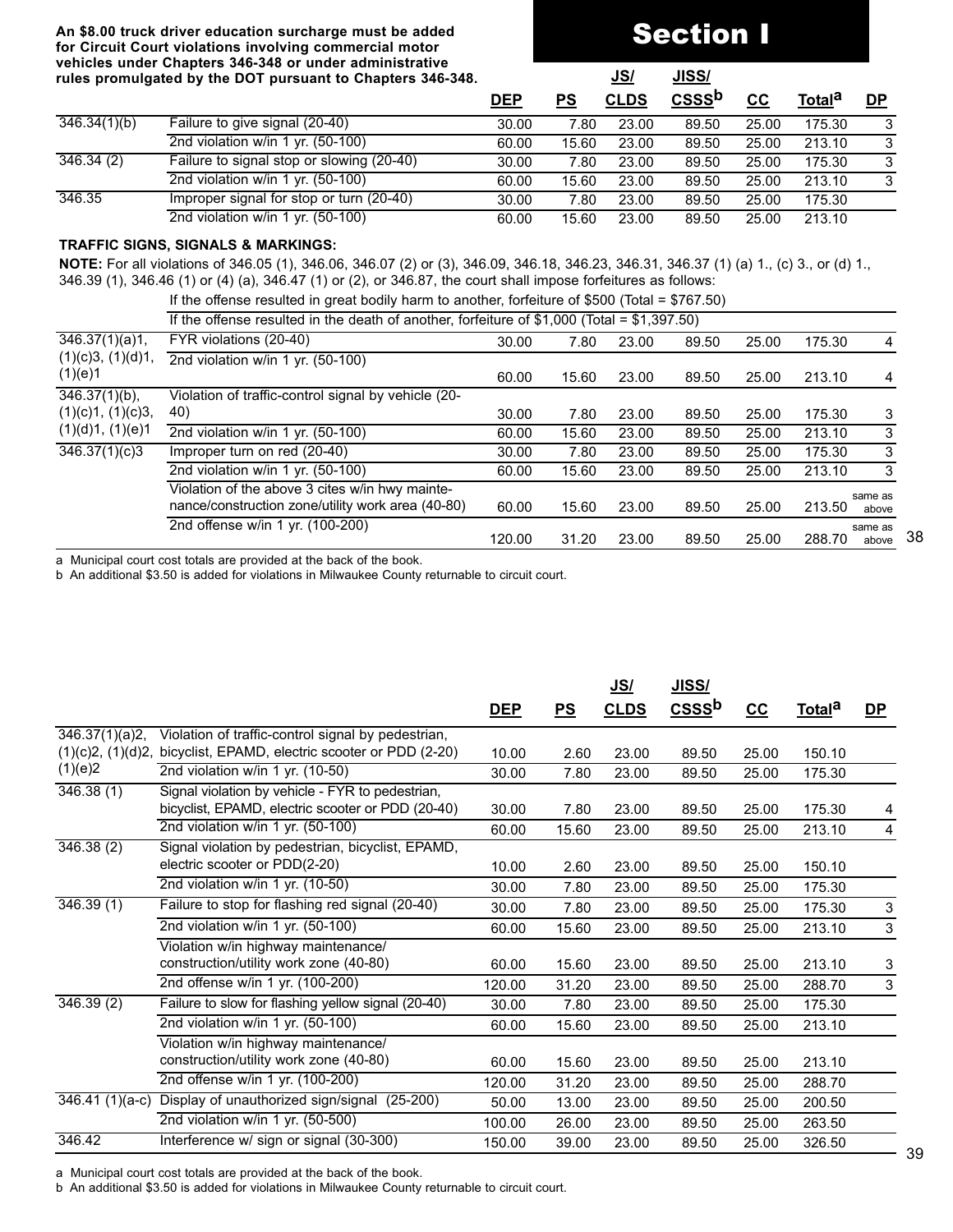#### **An \$8.00 truck driver education surcharge must be added** for Circuit Court violations involving comme vehicles under Chapters 346-348 or under ad rules promulgated by the DOT pursuant to C

| ∘rcial motor<br>dministrative |            |    |             |              |    |                    |           |
|-------------------------------|------------|----|-------------|--------------|----|--------------------|-----------|
| hapters 346-348. <sup>;</sup> |            |    | JS/         | JISS/        |    |                    |           |
|                               | <b>DEP</b> | PS | <b>CLDS</b> | <b>CSSSb</b> | cc | Total <sup>a</sup> | <b>DP</b> |

Section I

#### **REQUIRED STOPS:**

**NOTE:** For all violations of 346.05 (1), 346.06, 346.07 (2) or (3), 346.09, 346.18, 346.23, 346.31, 346.37 (1) (a) 1., (c) 3., or (d) 1., 346.39 (1), 346.46 (1) or (4) (a), 346.47 (1) or (2), or 346.87, the court shall impose forfeitures as follows:

|                               | If the offense resulted in great bodily harm to another, forfeiture of \$500 (Total = \$767.50) |                                       |       |            |            |            |        |              |
|-------------------------------|-------------------------------------------------------------------------------------------------|---------------------------------------|-------|------------|------------|------------|--------|--------------|
|                               | If the offense resulted in the death of another, forfeiture of \$1,000 (Total = $$1,397.50$ )   |                                       |       |            |            |            |        |              |
| $\overline{346.44}$ (1)(a-c)  | Failure to stop/RR crossing signal (0-1,000)<br>1st offense - discretionary 6 mo. Revocation;   | 75.00                                 | 19.50 | 23.00      | 89.50      | 25.00      | 269.50 | 6            |
|                               | MANDATORY 6 mo. Revocation for 2nd and<br>subsequent offenses w/in 5 yrs.)                      | (RR Crossing Improvement Surcharge -- |       |            |            | 37.50      |        |              |
| 346.44 (2)                    | Driving through/around RR crossing gate (0-                                                     | 150.00                                | 39.00 | 23.00      | 89.50      | 25.00      | 401.50 | 6            |
|                               | 1,000) (Discretionary 6 mo. Revocation)                                                         | (RR Crossing Improvement Surcharge -- |       |            |            | 75.00      |        |              |
|                               | 2nd or subsequent offense w/in 3 yrs. (0-3,000)<br>MANDATORY 6 mo. revocation for offenses      | 300.00                                | 78.00 | 23.00      | 89.50      | 25.00      | 665.50 | 6            |
|                               | w/in 5 yrs.                                                                                     | (RR Crossing Improvement Surcharge -- |       |            | $150.00$ ) |            |        |              |
|                               | Failure of required vehicle to stop at RR                                                       | 150.00                                | 39.00 | 23.00      | 89.50      | 25.00      | 401.50 | 3            |
|                               | crossing $(60-600)$                                                                             | (RR Crossing Improvement Surcharge -- |       |            |            | 75.00      |        |              |
|                               | 2nd or subsequent offenses w/in 3 yrs. (180-                                                    | 300.00                                | 78.00 | 23.00      | 89.50      | 25.00      | 665.50 | 3            |
| $346.45(1)(a-e)$<br>346.45(2) | 1,800)                                                                                          | (RR Crossing Improvement Surcharge -- |       | $150.00$ ) |            |            |        |              |
|                               | Improper stop/proceeding at RR crossing                                                         | 60.00                                 | 15.60 | 23.00      | 89.50      | 25.00      | 243.10 | 3            |
|                               | $(60-600)$                                                                                      | (RR Crossing Improvement Surcharge -- |       |            |            | 30.00      |        |              |
|                               | 2nd or subsequent offenses w/in 3 yrs. (180-                                                    | 180.00                                | 46.80 | 23.00      | 89.50      | 25.00      | 454.30 | 3            |
|                               | 1,800)                                                                                          | (RR Crossing Improvement Surcharge -- |       |            |            | 90.00      |        |              |
| 346.452                       | Owners liability for illegally crossing at railroad                                             | 150.00                                | 39.00 | 23.00      | 89.50      | 25.00      | 401.50 | $\mathbf{0}$ |
|                               | crossing $(0-1,000)$                                                                            | (RR Crossing Improvement Surcharge -- |       |            |            | 75.00      |        |              |
|                               | 2nd or subsequent offenses w/in 3 yrs. (0-                                                      | 300.00                                | 78.00 | 23.00      | 89.50      | 25.00      | 665.50 | 0            |
|                               | 3,000                                                                                           | (RR Crossing Improvement Surcharge -- |       |            |            | $150.00$ ) |        |              |

a Municipal court cost totals are provided at the back of the book.

b An additional \$3.50 is added for violations in Milwaukee County returnable to circuit court.

|                          |                                                          |            |           | <u>JS/</u>  | <u>JISS/</u>                          |       |                    |                         |
|--------------------------|----------------------------------------------------------|------------|-----------|-------------|---------------------------------------|-------|--------------------|-------------------------|
|                          |                                                          | <u>DEP</u> | <u>PS</u> | <b>CLDS</b> | CSSS <sup>b</sup>                     | $c$   | Total <sup>a</sup> | $DP$                    |
| $\overline{346.457}$ (1) | Owner liability-vehicle to stop at fire station (30-300) | 150.00     | 39.00     | 23.00       | 89.50                                 | 25.00 | 326.50             |                         |
| $346.46(1)$ or           | Failure to stop/improper stop at stop sign (20-40)       | 30.00      | 7.80      | 23.00       | 89.50                                 | 25.00 | 175.30             | $\sqrt{3}$              |
| (4)(a)                   | 2nd violation w/in 1 yr. (50-100)                        | 60.00      | 15.60     | 23.00       | 89.50                                 | 25.00 | 213.10             | $\overline{3}$          |
|                          | Violation w/in highway maintenance/                      |            |           |             |                                       |       |                    |                         |
|                          | construction zone/ utility work areas (40-80)            | 60.00      | 15.60     | 23.00       | 89.50                                 | 25.00 | 213.10             | 3                       |
|                          | 2nd offense w/in 1 yr. (100-200)                         | 120.00     | 31.20     | 23.00       | 89.50                                 | 25.00 | 288.70             | 3                       |
| 346.46(2m)               | Failure of vehicle to stop for adult school crossing     |            |           |             |                                       |       |                    |                         |
|                          | guard (20-40)                                            | 40.00      | 10.40     | 23.00       | 89.50                                 | 25.00 | 187.90             | 3                       |
|                          | 2nd offense w/in 1 yr. (50-100)                          | 80.00      | 20.80     | 23.00       | 89.50                                 | 25.00 | 238.30             | $\overline{3}$          |
| 346.46(3)                | Failure of vehicle to stop 10-30 feet from RR            | 40.00      | 10.40     | 23.00       | 89.50                                 | 25.00 | 207.90             | $\overline{3}$          |
|                          | crossing rail (40-80)                                    |            |           |             | (RR Crossing Improvement Surcharge -- | 20.00 |                    |                         |
|                          | 2nd or subsequent offense (100-200)                      | 100.00     | 26.00     | 23.00       | 89.50                                 | 25.00 | 313.50             | $\mathbf{3}$            |
|                          |                                                          |            |           |             | (RR Crossing Improvement Surcharge -- | 50.00 |                    |                         |
| 346.465(1)               | Owner's liability for vehicle illegally crossing         |            |           |             |                                       |       |                    |                         |
|                          | controlled school crossing (20-40)                       | 30.00      | 7.80      | 23.00       | 89.50                                 | 25.00 | 175.30             |                         |
|                          | 2nd violation w/in 1 yr. (50-100)                        | 60.00      | 15.60     | 23.00       | 89.50                                 | 25.00 | 213.10             |                         |
| 346.47(1)                | Failure to stop or yield to pedestrian, bicyclist,       |            |           |             |                                       |       |                    |                         |
|                          | EPAMD, electric scooter, PDD or vehicle on hwy.          |            |           |             |                                       |       |                    |                         |
|                          | when emerging from alley or private drive (20-40)        | 30.00      | 7.80      | 23.00       | 89.50                                 | 25.00 | 175.30             | 4                       |
|                          | 2nd violation w/in 1 yr. (50-100)                        | 60.00      | 15.60     | 23.00       | 89.50                                 | 25.00 | 213.10             | $\overline{\mathbf{4}}$ |
| 346.47 (2)               | Failure to stop at intersecting alley (20-40)            | 30.00      | 7.80      | 23.00       | 89.50                                 | 25.00 | 175.30             | $\overline{4}$          |
|                          | 2nd violation w/in 1 yr. (50-100)                        | 60.00      | 15.60     | 23.00       | 89.50                                 | 25.00 | 213.10             | $\overline{4}$          |
| 346.475                  | Illegally loading or unloading of handicapped            |            |           |             |                                       |       |                    |                         |
|                          | children onto human services vehicle (50-200)            | 100.00     | 26.00     | 23.00       | 89.50                                 | 25.00 | 263.50             | 0                       |

a Municipal court cost totals are provided at the back of the book.

b An additional \$3.50 is added for violations in Milwaukee County returnable to circuit court.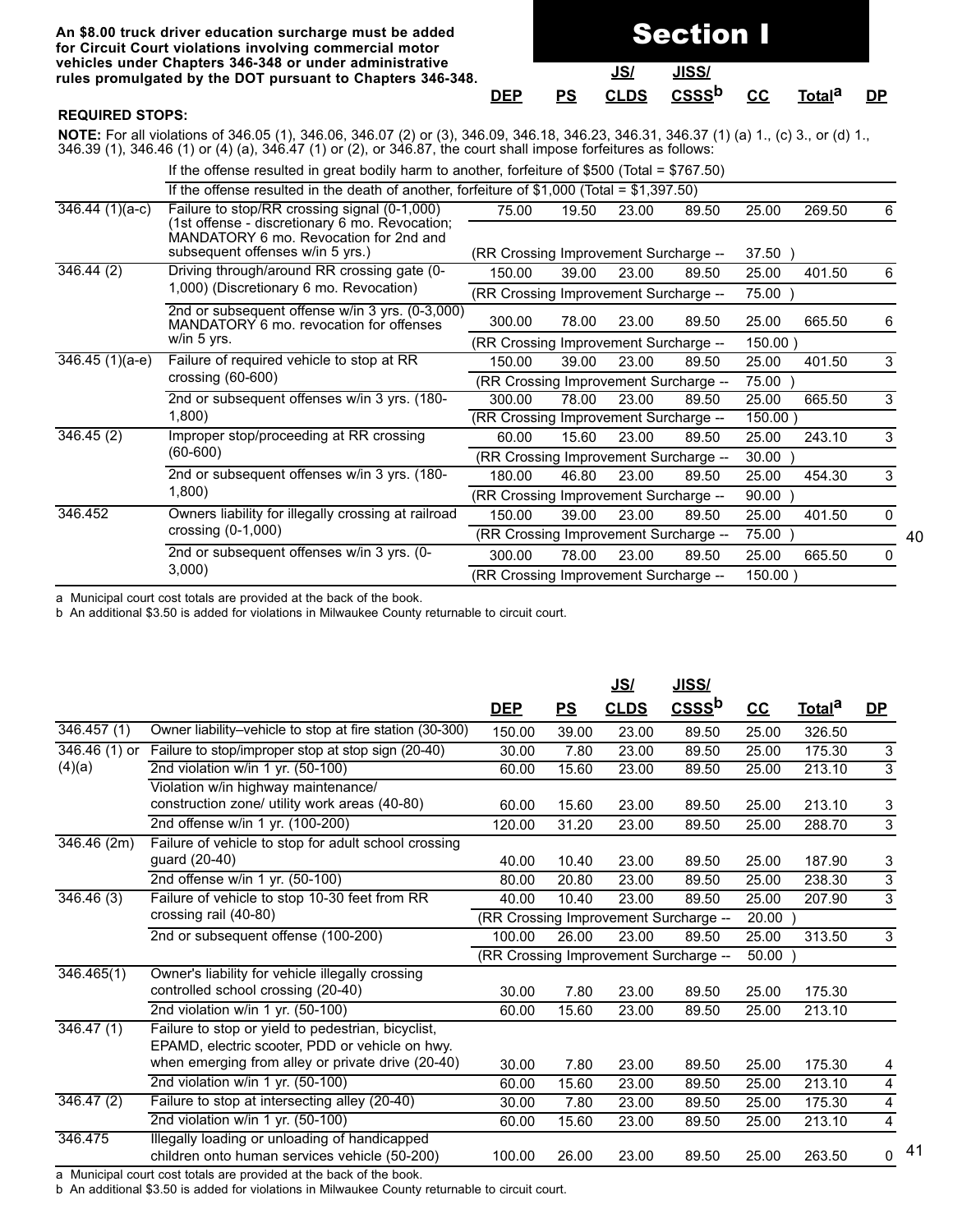# Section I

|                             | rules promulgated by the DOT pursuant to Chapters 346-348.                |            |       | <u>JS/</u>  | <u>JISS/</u>      |                           |                                                                              |           |
|-----------------------------|---------------------------------------------------------------------------|------------|-------|-------------|-------------------|---------------------------|------------------------------------------------------------------------------|-----------|
|                             |                                                                           | <b>DEP</b> | PS    | <b>CLDS</b> | CSSS <sup>b</sup> | $\underline{\mathsf{CC}}$ | <u>Total</u> <sup>a</sup>                                                    | <u>DP</u> |
| 346.48(1)                   | Failure to stop for school bus (30-300)                                   | 150.00     | 39.00 | 23.00       | 89.50             | 25.00                     | 326.50                                                                       | 4         |
| $\overline{346.48(2)(a-c)}$ | Improper use of bus warning lights (30-300)                               | 75.00      | 19.50 | 23.00       | 89.50             | 25.00                     | 232.00                                                                       | 3         |
| 346.48(3)                   | Improper passing or right turn in front of<br>stopped school bus (30-300) | 150.00     | 39.00 | 23.00       | 89.50             | 25.00                     | 326.50                                                                       | 3         |
| 346.485(1)                  | Owner's liability for illegal pass of school bus<br>$(30-300)$            | 150.00     | 39.00 | 23.00       | 89.50             | 25.00                     | 326.50                                                                       |           |
|                             | <b>RESTRICTIONS ON STOPPING &amp; PARKING:</b>                            |            |       |             |                   |                           |                                                                              |           |
| $346.505(2)(a-c)$           | Handicap parking violations (150-300)                                     | 150.00     |       |             | 89.50             | 25.00                     | 264.50                                                                       |           |
| 346.51(1)                   | Improper parking on/off roadway (30-300)                                  | 50.00      |       |             | 89.50             | 25.00                     | 164.50                                                                       |           |
| $346.52(1)(a-i)$            | Stopping/standing in prohibited areas (20-40)                             | 30.00      |       |             | 89.50             | 25.00                     | 144.50                                                                       |           |
|                             | 2nd violation w/in 1 yr. (50-100)                                         | 60.00      |       |             | 89.50             | 25.00                     | 174.50                                                                       |           |
| 346.52(2)                   | Stopping/standing on hwy. by grade school<br>(20-40)                      | 40.00      |       |             | 89.50             | 25.00                     | 154.50                                                                       |           |
|                             | 2nd violation w/in 1 yr. (50-100)                                         | 60.00      |       |             | 89.50             | 25.00                     | 174.50<br>144.50<br>174.50<br>144.50<br>174.50<br>189.50<br>144.50<br>174.50 |           |
| $346.53(1-6)$               | Parking/standing where prohibited (20-40)                                 | 30.00      |       |             | 89.50             | 25.00                     |                                                                              |           |
|                             | 2nd violation w/in 1 yr. (50-100)                                         | 60.00      |       |             | 89.50             | 25.00                     |                                                                              |           |
| 346.54(2)                   | Improper parking/standing of vehicle (20-40)                              | 30.00      |       |             | 89.50             | 25.00                     |                                                                              |           |
|                             | 2nd violation w/in 1 yr. (50-100)                                         | 60.00      |       |             | 89.50             | 25.00                     |                                                                              |           |
| 346.55(1)                   | Parking on left side of hwy. (30-300)                                     | 75.00      |       |             | 89.50             | 25.00                     |                                                                              |           |
| 346.55(3), (4)              | Parking on posted private property (20-40)                                | 30.00      |       |             | 89.50             | 25.00                     |                                                                              |           |
|                             | 2nd violation w/in 1 yr. (50-100)                                         | 60.00      |       |             | 89.50             | 25.00                     |                                                                              |           |
|                             |                                                                           |            |       |             |                   |                           |                                                                              |           |

a Municipal court cost totals are provided at the back of the book.

b An additional \$3.50 is added for violations in Milwaukee County returnable to circuit court.

|            | JS/ | JISS/                                              |  |  |
|------------|-----|----------------------------------------------------|--|--|
| <b>DEP</b> |     | PS CLDS CSSS <sup>b</sup> CC Total <sup>a</sup> DP |  |  |

#### **SPEED RESTRICTIONS:**

**NOTE**: For violations of ss. 346.57 (2) to (5) if a child is present in a zone designated by "school" warning signs when the offense occurs, the deposit column is doubled. The PS column will also change since it is 26% of the deposit amount. The other column amounts remain the same with the exception of the total.

| $\overline{346.57}$ (2)     | Unreasonable and imprudent speed (40-300)          | 60.00  | 15.60 | 23.00 | 89.50 | 25.00 | 213.10 | 4 |
|-----------------------------|----------------------------------------------------|--------|-------|-------|-------|-------|--------|---|
|                             | 2nd or subsequent violation w/in 1 yr. (80-600)    | 100.00 | 26.00 | 23.00 | 89.50 | 25.00 | 263.50 | 4 |
|                             | Violation w/in highway maintenance/                |        |       |       |       |       |        |   |
|                             | construction/sanitation/utility work zone (80-600) | 120.00 | 31.20 | 23.00 | 89.50 | 25.00 | 288.70 | 4 |
|                             | 2nd offense w/in 1 yr.(160-1200)                   | 200.00 | 52.00 | 23.00 | 89.50 | 25.00 | 389.50 | 4 |
| $\overline{346.57}$ (3)     | Driving too fast for conditions (40-300)           | 60.00  | 15.60 | 23.00 | 89.50 | 25.00 | 213.10 | 4 |
|                             | 2nd or subsequent violation w/in 1 yr (80-600)     | 100.00 | 26.00 | 23.00 | 89.50 | 25.00 | 263.50 | 4 |
|                             | Violation w/in highway maintenance/                |        |       |       |       |       |        |   |
|                             | construction/sanitation/utility work zone (80-600) | 120.00 | 31.20 | 23.00 | 89.50 | 25.00 | 288.70 | 4 |
|                             | 2nd offense w/in 1 yr.(160-1200)                   | 200.00 | 52.00 | 23.00 | 89.50 | 25.00 | 389.50 | 4 |
| $\overline{346.57}(4)(a)$ , | Speeding in school or safety zones (40-300):       |        |       |       |       |       |        |   |
| $(b)$ , or $(c)$            | 1-10 MPH above limit                               | 40.00  | 10.40 | 23.00 | 89.50 | 25.00 | 187.90 | 3 |
|                             | 11-15 MPH above limit                              | 50.00  | 13.00 | 23.00 | 89.50 | 25.00 | 200.50 | 4 |
|                             | 2nd or subsequent violation w/in 1 yr. (80-600)    | 100.00 | 26.00 | 23.00 | 89.50 | 25.00 | 263.50 | 4 |
|                             | 16-19 MPH over the limit                           | 80.00  | 20.80 | 23.00 | 89.50 | 25.00 | 238.30 | 4 |
|                             | 2nd or subsequent violation w/in 1 yr. (80-600)    | 120.00 | 31.20 | 23.00 | 89.50 | 25.00 | 288.70 | 4 |
|                             | 20 MPH or more over the limit                      | 100.00 | 26.00 | 23.00 | 89.50 | 25.00 | 263.50 | 6 |
|                             | 2nd or subsequent violation w/in 1 yr. (80-600)    | 200.00 | 52.00 | 23.00 | 89.50 | 25.00 | 389.50 | 6 |

a Municipal court cost totals are provided at the back of the book.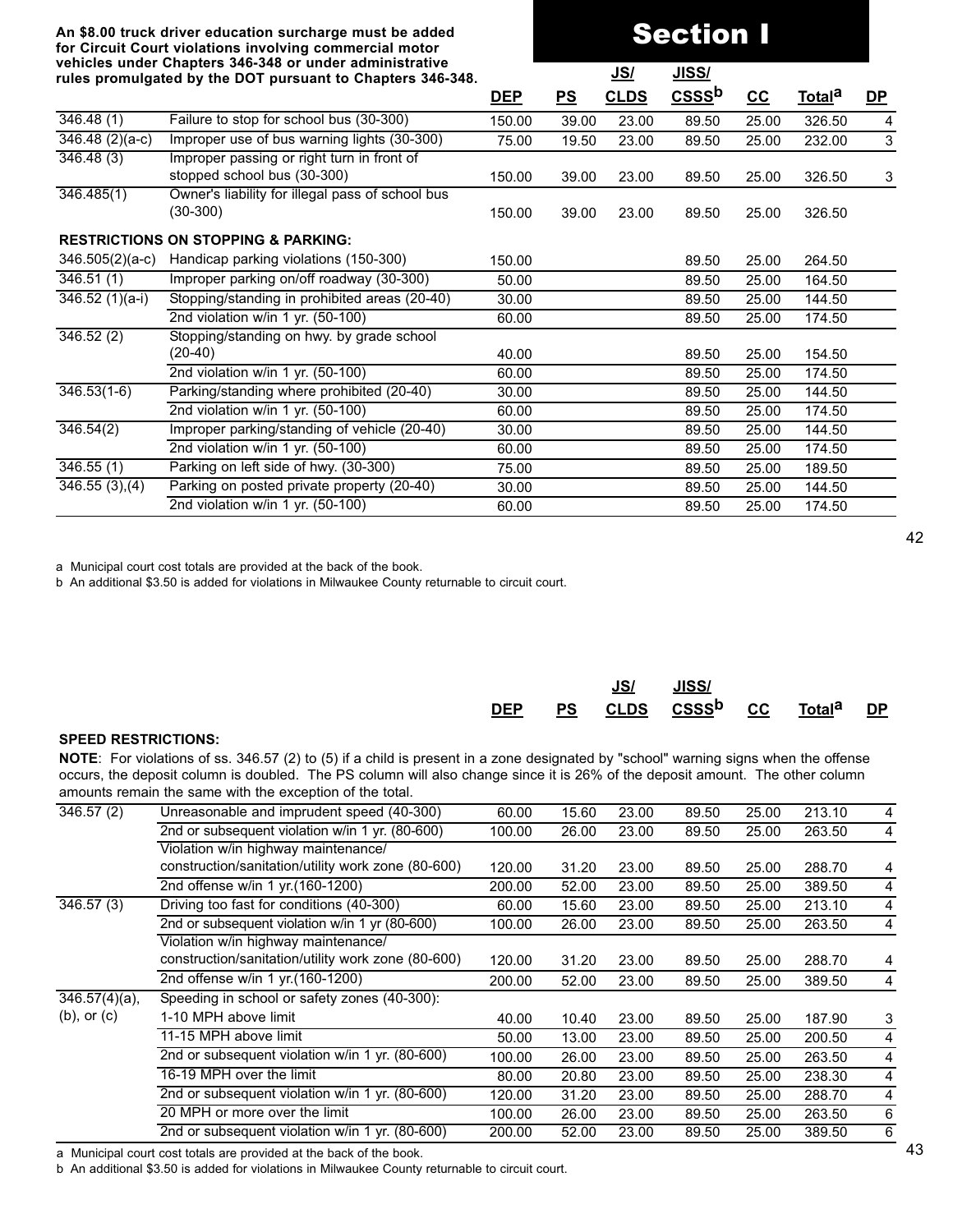|                   | vehicles under Chapters 346-348 or under administrative<br>rules promulgated by the DOT pursuant to Chapters 346-348. |            |           | <u>JS/</u>  | <u>JISS/</u>      |       |                    |           |
|-------------------|-----------------------------------------------------------------------------------------------------------------------|------------|-----------|-------------|-------------------|-------|--------------------|-----------|
|                   |                                                                                                                       | <b>DEP</b> | <u>PS</u> | <b>CLDS</b> | CSSS <sup>b</sup> | $CC$  | Total <sup>a</sup> | <u>DP</u> |
| $346.57(4)(d)$ ,  | Speeding in excess of fixed limits (30-300):                                                                          |            |           |             |                   |       |                    |           |
| (e), (f), (g), or | 1-10 MPH above limit                                                                                                  | 30.00      | 7.80      | 23.00       | 89.50             | 25.00 | 175.30             | 3         |
| (h)               | 11-15 MPH above limit                                                                                                 | 30.00      | 7.80      | 23.00       | 89.50             | 25.00 | 175.30             | 4         |
|                   | 16-19 MPH above limit                                                                                                 | 50.00      | 13.00     | 23.00       | 89.50             | 25.00 | 200.50             | 4         |
|                   | 20-24 MPH above limit                                                                                                 | 70.00      | 18.20     | 23.00       | 89.50             | 25.00 | 225.70             | 6         |
|                   | 25-29 MPH above limit                                                                                                 | 90.00      | 23.40     | 23.00       | 89.50             | 25.00 | 250.90             | 6         |
|                   | 30-34 MPH above limit                                                                                                 | 125.00     | 32.50     | 23.00       | 89.50             | 25.00 | 295.00             | 6         |
|                   | 35-39 MPH above limit                                                                                                 | 175.00     | 45.50     | 23.00       | 89.50             | 25.00 | 358.00             | 6         |
|                   | 40-44 MPH above limit                                                                                                 | 250.00     | 65.00     | 23.00       | 89.50             | 25.00 | 452.50             | 6         |
|                   | 45 MPH or more above limit                                                                                            | 300.00     | 78.00     | 23.00       | 89.50             | 25.00 | 515.50             | $\,6\,$   |
|                   | Violation w/in highway maintenance/<br>construction/sanitation/utility work zone (60-600):                            |            |           |             |                   |       |                    |           |
|                   | 1-10 MPH above limit                                                                                                  | 60.00      | 15.60     | 23.00       | 89.50             | 25.00 | 213.10             | 3         |
|                   | 11-15 MPH above limit                                                                                                 | 60.00      | 15.60     | 23.00       | 89.50             | 25.00 | 213.10             | 4         |
|                   | 16-19 MPH above limit                                                                                                 | 100.00     | 26.00     | 23.00       | 89.50             | 25.00 | 263.50             | 4         |
|                   | 20-24 MPH above limit                                                                                                 | 140.00     | 36.40     | 23.00       | 89.50             | 25.00 | 313.90             | $\,6\,$   |
|                   | 25-29 MPH above limit                                                                                                 | 180.00     | 46.80     | 23.00       | 89.50             | 25.00 | 364.30             | 6         |
|                   | 30-34 MPH above limit                                                                                                 | 250.00     | 65.00     | 23.00       | 89.50             | 25.00 | 452.50             | 6         |
|                   | 35-39 MPH above limit                                                                                                 | 350.00     | 91.00     | 23.00       | 89.50             | 25.00 | 578.50             | $\,6\,$   |
|                   | 40-44 MPH above limit                                                                                                 | 500.00     | 130.00    | 23.00       | 89.50             | 25.00 | 767.50             | 6         |
|                   | 45 MPH or more above limit                                                                                            | 600.00     | 156.00    | 23.00       | 89.50             | 25.00 | 893.50             | 6         |
|                   |                                                                                                                       |            |           |             |                   |       |                    |           |

Section I

44 **NOTE**: 25 or more mph over 55, 65 or 70 speed limit is a required 15 day license suspension under s. 343.30(1n).

a Municipal court cost totals are provided at the back of the book.

b An additional \$3.50 is added for violations in Milwaukee County returnable to circuit court.

|          |                                                                                                                 |            |        | <u>JS/</u>  | <u>JISS/</u>                       |       |               |           |
|----------|-----------------------------------------------------------------------------------------------------------------|------------|--------|-------------|------------------------------------|-------|---------------|-----------|
|          |                                                                                                                 | <u>DEP</u> | PS     | <b>CLDS</b> | $\overline{\text{CSS}}^{\text{b}}$ | $cc$  | <u>Totala</u> | <u>DP</u> |
| 346.57   | Speeding in excess of 65 mph limit (50-300):                                                                    |            |        |             |                                    |       |               |           |
| (4)(gm)1 | 1-10 MPH above limit                                                                                            | 50.00      | 13.00  | 23.00       | 89.50                              | 25.00 | 200.50        | 3         |
|          | 11-15 MPH above limit                                                                                           | 50.00      | 13.00  | 23.00       | 89.50                              | 25.00 | 200.50        | 4         |
|          | 16-19 MPH above limit                                                                                           | 90.00      | 23.40  | 23.00       | 89.50                              | 25.00 | 250.90        | 4         |
|          | 20-24 MPH above limit                                                                                           | 110.00     | 28.60  | 23.00       | 89.50                              | 25.00 | 276.10        | 6         |
|          | 25-29 MPH above limit                                                                                           | 130.00     | 33.80  | 23.00       | 89.50                              | 25.00 | 301.30        | 6         |
|          | 30-34 MPH above limit                                                                                           | 150.00     | 39.00  | 23.00       | 89.50                              | 25.00 | 326.50        | 6         |
|          | 35 MPH or more above limit                                                                                      | 300.00     | 78.00  | 23.00       | 89.50                              | 25.00 | 515.50        | 6         |
|          | Violations w/in highway maintenance/<br>construction/sanitation/utility work zone (100-600):                    |            |        |             |                                    |       |               |           |
|          | 1-10 MPH above limit                                                                                            | 100.00     | 26.00  | 23.00       | 89.50                              | 25.00 | 263.50        | 3         |
|          | 11-15 MPH above limit                                                                                           | 100.00     | 26.00  | 23.00       | 89.50                              | 25.00 | 263.50        | 4         |
|          | 16-19 MPH above limit                                                                                           | 180.00     | 46.80  | 23.00       | 89.50                              | 25.00 | 364.30        | 4         |
|          | 20-24 MPH above limit                                                                                           | 220.00     | 57.20  | 23.00       | 89.50                              | 25.00 | 414.70        | 6         |
|          | 25-29 MPH above limit                                                                                           | 260.00     | 67.60  | 23.00       | 89.50                              | 25.00 | 465.10        | 6         |
|          | 30-34 MPH above limit                                                                                           | 300.00     | 78.00  | 23.00       | 89.50                              | 25.00 | 515.50        | 6         |
|          | 35 MPH or more above limit                                                                                      | 600.00     | 156.00 | 23.00       | 89.50                              | 25.00 | 893.50        | 6         |
|          | NOTE: 25 or more mph over 55, 65 or 70 speed limit is a required 15 day license suspension under s. 343.30(1n). |            |        |             |                                    |       |               |           |

a Municipal court cost totals are provided at the back of the book.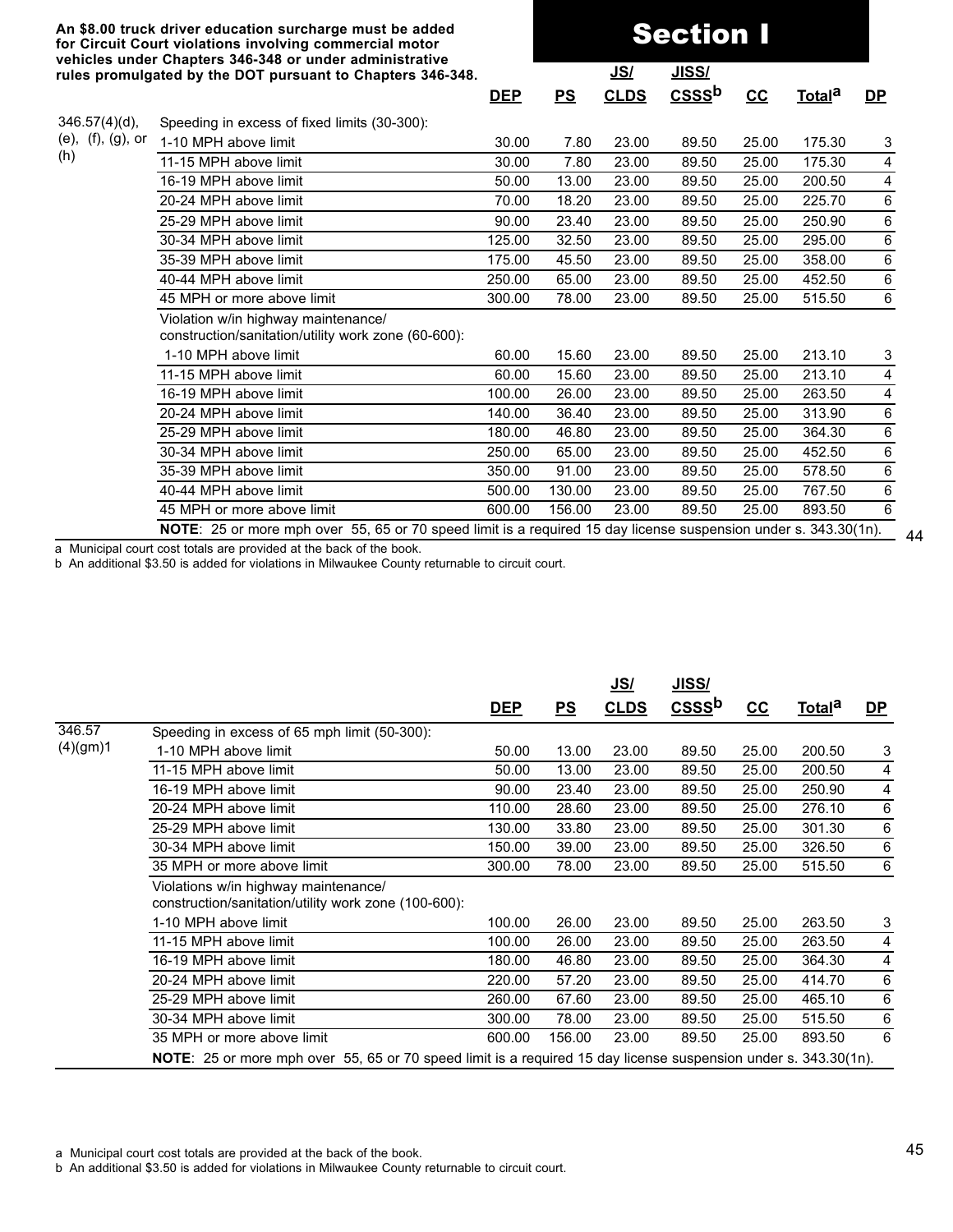**An \$8.00 truck driver education surcharge must be added for Circuit Court violations involving commercial motor vehicles under Chapters 346-348 or under administrative rules promulgated by the DOT pursuant to Chapters 346-348.**

346.57

Section I **JS/ JISS/a\_\_\_\_\_\_\_\_\_\_\_aaa DEP PS CLDS CSSSb CC Totala DP\_** Speeding in excess of 70 mph limit (50-300):

| (4)(gm)2 | 1-10 MPH above limit                                                                                                   | 50.00  | 13.00  | 23.00 | 89.50 | 25.00 | 200.50 | 3 |
|----------|------------------------------------------------------------------------------------------------------------------------|--------|--------|-------|-------|-------|--------|---|
|          | 11-15 MPH above limit                                                                                                  | 50.00  | 13.00  | 23.00 | 89.50 | 25.00 | 200.50 | 4 |
|          | 16-19 MPH above limit                                                                                                  | 90.00  | 23.40  | 23.00 | 89.50 | 25.00 | 250.90 | 4 |
|          | 20-24 MPH above limit                                                                                                  | 110.00 | 28.60  | 23.00 | 89.50 | 25.00 | 276.10 | 6 |
|          | 25-29 MPH above limit                                                                                                  | 130.00 | 33.80  | 23.00 | 89.50 | 25.00 | 301.30 | 6 |
|          | 30-34 MPH above limit                                                                                                  | 150.00 | 39.00  | 23.00 | 89.50 | 25.00 | 326.50 | 6 |
|          | 35 MPH or more above limit                                                                                             | 300.00 | 78.00  | 23.00 | 89.50 | 25.00 | 515.50 | 6 |
|          | Violations w/in highway maintenance/<br>construction/sanitation/utility work zone (100-600):                           |        |        |       |       |       |        |   |
|          | 1-10 MPH above limit                                                                                                   | 100.00 | 26.00  | 23.00 | 89.50 | 25.00 | 263.50 | 3 |
|          | 11-15 MPH above limit                                                                                                  | 100.00 | 26.00  | 23.00 | 89.50 | 25.00 | 263.50 | 4 |
|          | 16-19 MPH above limit                                                                                                  | 180.00 | 46.80  | 23.00 | 89.50 | 25.00 | 364.30 | 4 |
|          | 20-24 MPH above limit                                                                                                  | 220.00 | 57.20  | 23.00 | 89.50 | 25.00 | 414.70 | 6 |
|          | 25-29 MPH above limit                                                                                                  | 260.00 | 67.60  | 23.00 | 89.50 | 25.00 | 465.10 | 6 |
|          | 30-34 MPH above limit                                                                                                  | 300.00 | 78.00  | 23.00 | 89.50 | 25.00 | 515.50 | 6 |
|          | 35 MPH or more above limit                                                                                             | 600.00 | 156.00 | 23.00 | 89.50 | 25.00 | 893.50 | 6 |
|          | <b>NOTE:</b> 25 or more mph over 55, 65 or 70 speed limit is a required 15 day license suspension under s. 343.30(1n). |        |        |       |       |       |        |   |

a Municipal court cost totals are provided at the back of the book.

b An additional \$3.50 is added for violations in Milwaukee County returnable to circuit court.

|                             |                                                                                                       | <b>DEP</b> | <b>PS</b> | <u>JS/</u><br><b>CLDS</b>         | <b>JISS/</b><br>CSSS <sup>b</sup> | cc    | Total <sup>d</sup> | <u>DP</u>      |
|-----------------------------|-------------------------------------------------------------------------------------------------------|------------|-----------|-----------------------------------|-----------------------------------|-------|--------------------|----------------|
| $\overline{346.57}$ (4)(i), | (There is no statutory penalty set for these viola-                                                   |            |           |                                   |                                   |       |                    |                |
| $(j)$ , or $(k)$            | tions and they have no effect unless adopted by                                                       |            |           |                                   |                                   |       |                    |                |
|                             | local ordinances. Local ordinance only.)                                                              | 40.00      | 10.40     | 23.00                             | 89.50                             | 25.00 | 187.90             |                |
|                             | <b>NOTE:</b> The demerit points for these violations are the same as those under s. $346.57(4)(gm)$ . |            |           |                                   |                                   |       |                    |                |
| 346.57(5)                   | Exceeding zones & posted limits (30-300)                                                              |            |           | Same as: 346.57 (4)(d)-(g) or (h) |                                   |       |                    |                |
|                             | Violations w/in highway maintenance/                                                                  |            |           |                                   |                                   |       |                    |                |
|                             | construction/sanitation/utility work zone                                                             |            |           | Same as: 346.57 (4)(d)-(g) or (h) |                                   |       |                    |                |
| 346.59(1)                   | Impeding traffic by slow speed (20-40)                                                                | 30.00      | 7.80      | 23.00                             | 89.50                             | 25.00 | 175.30             | 2              |
|                             | 2nd violation w/in 1 yr. $(50-100)$                                                                   | 60.00      | 15.60     | 23.00                             | 89.50                             | 25.00 | 213.10             | 2              |
| 346.59(2)                   | Slow vehicle - FTR to overtaking vehicle (20-40)                                                      | 30.00      | 7.80      | 23.00                             | 89.50                             | 25.00 | 175.30             | $\overline{2}$ |
|                             | 2nd violation w/in 1 yr. $(50-100)$                                                                   | 60.00      | 15.60     | 23.00                             | 89.50                             | 25.00 | 213.10             | $\overline{2}$ |
|                             | <b>RECKLESS DRIVING &amp; OPERATING WHILE UNDER THE INFLUENCE:</b>                                    |            |           |                                   |                                   |       |                    |                |
|                             |                                                                                                       |            |           |                                   |                                   |       |                    |                |

**NOTE**: Violations of Sections 346.62(3), 346.63(2), and 346.63(6) are crimes and must be charged as such. See Section II.

| 346.62(2)  | Endangering safety of person or property by<br>reckless driving, 1st violation (25-200)                                                                       | 200.00 | 52.00  | 23.00 | 89.50                                               | 25.00 | 389.50 | 6 |
|------------|---------------------------------------------------------------------------------------------------------------------------------------------------------------|--------|--------|-------|-----------------------------------------------------|-------|--------|---|
|            | Violations w/in highway maintenance/<br>construction/sanitation/utility work zone (50-400):                                                                   | 400.00 | 104.00 | 23.00 | 89.50                                               | 25.00 | 641.50 | 6 |
| 346.62(2m) | Reckless driving on or across RR crossing<br>(300-1,000)(0-6 mos. revocation for 1st offense;<br>MANDATORY 6 mo. Revocation for 2nd offense<br>w/in $5$ yrs.) | 300.00 | 78.00  | 23.00 | 89.50<br>(RR Crossing Improvement Surcharge 150.00) | 25.00 | 665.50 | 6 |

a Municipal court cost totals are provided at the back of the book.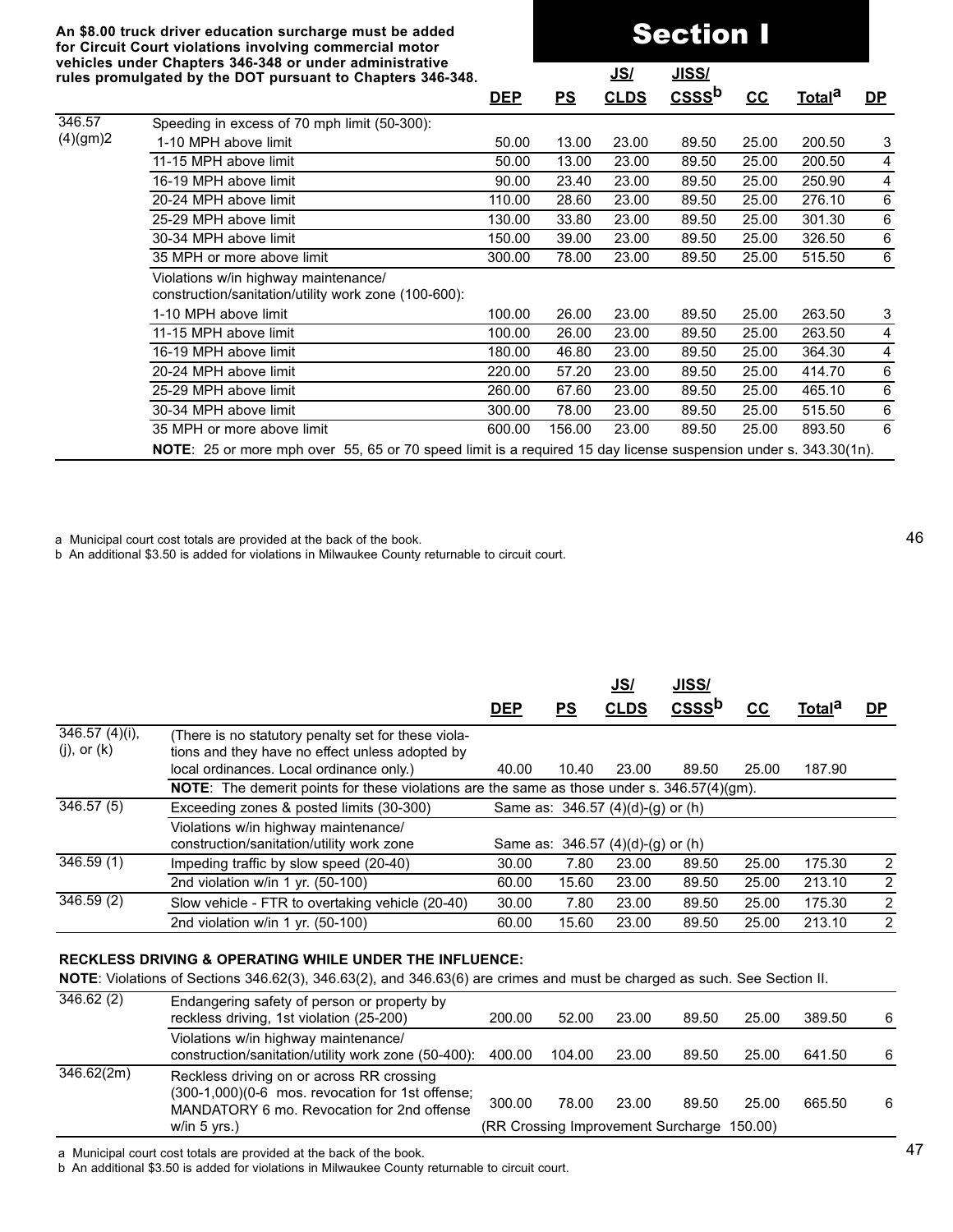|                            | An \$8.00 truck driver education surcharge must be added<br>for Circuit Court violations involving commercial motor                                                                                                                                                                                                                                                                                                                                                                                           |            | <b>Section I</b>            |                                              |                            |                     |                    |           |
|----------------------------|---------------------------------------------------------------------------------------------------------------------------------------------------------------------------------------------------------------------------------------------------------------------------------------------------------------------------------------------------------------------------------------------------------------------------------------------------------------------------------------------------------------|------------|-----------------------------|----------------------------------------------|----------------------------|---------------------|--------------------|-----------|
|                            | vehicles under Chapters 346-348 or under administrative<br>rules promulgated by the DOT pursuant to Chapters 346-348.                                                                                                                                                                                                                                                                                                                                                                                         | <b>DEP</b> | PS                          | <u>JS/</u><br><b>CLDS</b>                    | JISS/<br>CSSS <sup>b</sup> | $cc$                | Total <sup>a</sup> | <u>DP</u> |
|                            | Violation w/in highway maintenance/ construc-<br>tion/ utility work zone (600-2,000)                                                                                                                                                                                                                                                                                                                                                                                                                          | 600.00     | 156.00                      | 23.00<br>(RR Crossing Improvement Surcharge) | 89.50                      | 25.00<br>$300.00$ ) | 1,193.50           | 6         |
| 346.63(1)(a)               | Operating while under the influence of an intoxi-<br>cant, controlled substance or any other drug<br>1st violation (150-300, 6-9 mos. revocation)                                                                                                                                                                                                                                                                                                                                                             | 250.00     | 65.00                       | 23.00<br>(Surcharge -                        | 89.50                      | 25.00<br>485.00 )   | 937.50             | 6         |
|                            | If passenger under 16 years of age in<br>vehicle                                                                                                                                                                                                                                                                                                                                                                                                                                                              |            | See Section II, pages 71-72 |                                              |                            |                     |                    |           |
| (1)(am)                    | Operating w/ a detectable amount of a<br>restricted substance<br>1st violation (150-300, 6-9 mos. revocation)                                                                                                                                                                                                                                                                                                                                                                                                 | 250.00     | 65.00                       | 23.00<br>(Surcharge -                        | 89.50                      | 25.00<br>485.00 )   | 937.50             | 6         |
|                            | If passenger under 16 years of age in<br>vehicle                                                                                                                                                                                                                                                                                                                                                                                                                                                              |            | See Section II, pages 71-72 |                                              |                            |                     |                    |           |
| $\overline{346.63}$ (1)(b) | Operating w/ a PAC of .08 or more:                                                                                                                                                                                                                                                                                                                                                                                                                                                                            | 250.00     | 65.00                       | 23.00                                        | 89.50                      | 25.00               | 937.50             | 6         |
|                            | 1st violation (150-300, 6-9 mos. revocation)                                                                                                                                                                                                                                                                                                                                                                                                                                                                  |            |                             |                                              |                            |                     |                    |           |
|                            | 485.00 )<br>(Surcharge-<br>If passenger under 16 years of age in<br>vehicle<br>See Section II, pages 71-72<br>(Prior violations of 346.63(1)(a), (am), (b), or a local ordinance or a law of a federally recognized tribe in this state<br>in conformity therewith or a local ordinance or state statute of another state which is substantially similar, or prior<br>revocations under Implied Consent or prior violation of 940.09 or 940.25 where the offense involved use of vehicle.<br>See Section II.) |            |                             |                                              |                            |                     |                    |           |

**NOTE:** For above violations with PAC of 0.15 or more, ignition interlock device and ignition interlock surcharge of \$50.00 are required.

a Municipal court cost totals are provided at the back of the book.

b An additional \$3.50 is added for violations in Milwaukee County returnable to circuit court.

|                           |                                                                                                                                                                                                                                                                                                                                                     | <b>DEP</b>                  | PS     | <u>JS/</u><br><b>CLDS</b> | <b>JISS/</b><br>$CSS b$ | cc                | Total <sup>a</sup> | <b>DP</b> |
|---------------------------|-----------------------------------------------------------------------------------------------------------------------------------------------------------------------------------------------------------------------------------------------------------------------------------------------------------------------------------------------------|-----------------------------|--------|---------------------------|-------------------------|-------------------|--------------------|-----------|
| 346.63(2m)                | Violations of absolute sobriety law by persons<br>under 21 yrs. of age (200, MANDATORY 3-<br>month license suspension by the court)                                                                                                                                                                                                                 | 200.00                      | 52.00  | 23.00                     | 89.50                   | 25.00             | 389.50             | 4         |
|                           | If passenger under 16 years of age in<br>vehicle                                                                                                                                                                                                                                                                                                    | See Section II, pages 73-74 |        |                           |                         |                   |                    |           |
| $\overline{346.63(5)}(a)$ | Operate a commercial motor vehicle w/ a PAC<br>of .04 or more, but less than .08<br><b>1st violation (150-300)</b>                                                                                                                                                                                                                                  | 250.00                      | 65.00  | 23.00<br>(Surcharge --    | 89.50                   | 25.00<br>485.00 ) | 937.50             |           |
|                           | (Prior violations of 346.63(1) or (5), or a local ordinance or a law of a federally recognized tribe in this state in<br>conformity therewith or a local ordinance or state statute of another state which is substantially similar, or of<br>s. 346.63(2) or (6), or 940.09, or 940.25 where the offense involved use of vehicle. See Section II.) |                             |        |                           |                         |                   |                    |           |
|                           | If passenger under 16 years of age in<br>vehicle (300-600)                                                                                                                                                                                                                                                                                          | 500.00                      | 130.00 | 23.00<br>(Surcharge --    | 89.50                   | 25.00<br>485.00 ) | 1,252.50           |           |
| 346.63(7)(a)1<br>or $2$   | Operation of a commercial motor vehicle while<br>having a PAC above 0.0 (10)                                                                                                                                                                                                                                                                        | 10.00                       | 2.60   | 23.00                     | 89.50                   | 25.00             | 150.10             | 0         |
| 346.63(7)(a)3             | Operation of a CMV while possessing an<br>alcoholic beverage that is not part of the load                                                                                                                                                                                                                                                           | 10.00                       | 2.60   | 23.00                     | 89.50                   | 25.00             | 150.10             | 3         |

a Municipal court cost totals are provided at the back of the book.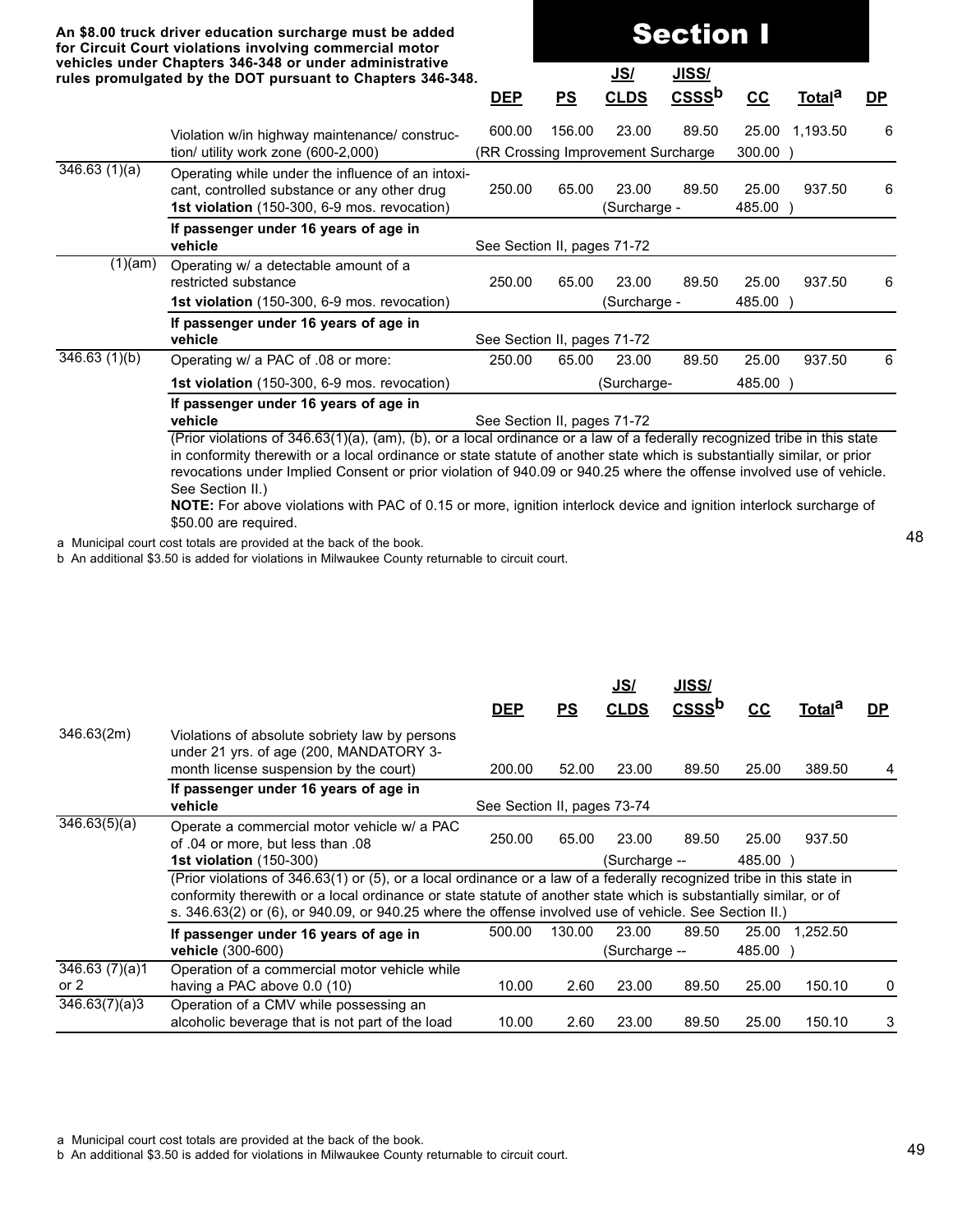|                        | An \$8.00 truck driver education surcharge must be added<br>for Circuit Court violations involving commercial motor<br>vehicles under Chapters 346-348 or under administrative |            |        |             |                   |       |                    |            |
|------------------------|--------------------------------------------------------------------------------------------------------------------------------------------------------------------------------|------------|--------|-------------|-------------------|-------|--------------------|------------|
|                        | rules promulgated by the DOT pursuant to Chapters 346-348.                                                                                                                     |            |        | <u>JS/</u>  | JISS/             |       |                    |            |
|                        |                                                                                                                                                                                | <u>DEP</u> | PS     | <b>CLDS</b> | CSSS <sup>b</sup> | $cc$  | Total <sup>a</sup> | <u>DP</u>  |
|                        | <b>ACCIDENTS &amp; ACCIDENT REPORTS:</b>                                                                                                                                       |            |        |             |                   |       |                    |            |
|                        | <b>NOTE:</b> Violations of Section 346.67 are crimes. See Section II.                                                                                                          |            |        |             |                   |       |                    |            |
| 346.675 (1)            | Owner's liability for failure to stop after accident                                                                                                                           |            |        |             |                   |       |                    |            |
|                        | If violation of $346.67(1)$ - hit and run (0-1,000)                                                                                                                            | 500.00     | 130.00 | 23.00       | 89.50             | 25.00 | 767.50             |            |
|                        | If violation of 346.68 - hit and run-unattended<br>vehicle (0-100)                                                                                                             | 50.00      | 13.00  | 23.00       | 89.50             | 25.00 | 200.50             |            |
|                        | If violation of 346.69 - hit and run-property<br>adjacent to hwy. (0-100)                                                                                                      | 50.00      | 13.00  | 23.00       | 89.50             | 25.00 | 200.50             |            |
| 346.68                 | Hit & run-unattended vehicle (0-200) (License<br>suspension/revocation of 0-1 yr.)                                                                                             | 100.00     | 26.00  | 23.00       | 89.50             | 25.00 | 263.50             | 6          |
| 346.69                 | Hit & run-property adjacent to hwy. (0-200)<br>(License suspension/revocation of 0-1 yr.)                                                                                      | 100.00     | 26.00  | 23.00       | 89.50             | 25.00 | 263.50             |            |
| $\overline{346.70(1)}$ | Failure of operator or occupant at least 16 years<br>of age to notify police of accident (200-500)                                                                             | 200.00     | 52.00  | 23.00       | 89.50             | 25.00 | 389.50             | $0$ or $6$ |
|                        | 2nd or subsequent violation w/in 1 yr. (300-500)<br>NOTE: 6 pts. if operator is convicted/ 0 pts. if occupant is convicted                                                     | 300.00     | 78.00  | 23.00       | 89.50             | 25.00 | 515.50             | $0$ or $6$ |
| $\sqrt{346.70(1m)}$    | Failure of towing business to notify police before                                                                                                                             |            |        |             |                   |       |                    |            |
|                        | retrieval, recovery or removal of vehicle (40-200)                                                                                                                             | 100.00     | 26.00  | 23.00       | 89.50             | 25.00 | 263.50             |            |
| 346.70(2)              | Failure to file accident report w/ DMV (40-200)                                                                                                                                | 50.00      | 13.00  | 23.00       | 89.50             | 25.00 | 200.50             |            |
|                        | 2nd or subsequent violation w/in 1 yr. (100-500)                                                                                                                               | 100.00     | 26.00  | 23.00       | 89.50             | 25.00 | 263.50             |            |
| 346.70(3)              | Failure to notify/report for incapacitated operator<br>$(40-200)$                                                                                                              | 50.00      | 13.00  | 23.00       | 89.50             | 25.00 | 200.50             |            |
|                        | 2nd or subsequent violation w/in 1 yr. (100-200)                                                                                                                               | 100.00     | 26.00  | 23.00       | 89.50             | 25.00 | 263.50             |            |

b An additional \$3.50 is added for violations in Milwaukee County returnable to circuit court.

|            |                                    |            |       | <u>JS/</u> | <b>JISS/</b>                                 |       |        |           |
|------------|------------------------------------|------------|-------|------------|----------------------------------------------|-------|--------|-----------|
|            |                                    | <b>DEP</b> | PS    |            | CLDS CSSS <sup>b</sup> CC Total <sup>a</sup> |       |        | <b>DP</b> |
| 346.70 (5) | Falsifying accident report (25-50) | 50.00      | 13.00 | 23.00      | 89.50                                        | 25.00 | 200.50 |           |

#### **MISCELLANEOUS RULES:**

NOTE: For all violations of 346.05 (1), 346.06, 346.07 (2) or (3), 346.09, 346.18, 346.23, 346.31, 346.37 (1) (a) 1., (c) 3., or (d) 1., 346.39 (1), 346.46 (1) or (4) (a), 346.47 (1) or (2), or 346.87, the court shall impose forfeitures as follows:

| If the offense resulted in great bodily harm to another, forfeiture of \$500 (Total = \$767.50) |  |
|-------------------------------------------------------------------------------------------------|--|
|-------------------------------------------------------------------------------------------------|--|

|                              | If the offense resulted in the death of another, forfeiture of \$1,000 (Total = $$1,397.50$ ) |       |       |       |       |       |        |                |
|------------------------------|-----------------------------------------------------------------------------------------------|-------|-------|-------|-------|-------|--------|----------------|
| 346.87                       | Unsafe backing of vehicle (20-40)                                                             | 30.00 | 7.80  | 23.00 | 89.50 | 25.00 | 175.30 | $\overline{2}$ |
|                              | 2nd violation w/in 1 yr. (50-100)                                                             | 60.00 | 15.60 | 23.00 | 89.50 | 25.00 | 213.10 | $\overline{2}$ |
| 346.88(1)                    | Overloaded vehicle/interference in operation                                                  |       |       |       |       |       |        |                |
|                              | $(20-40)$                                                                                     | 30.00 | 7.80  | 23.00 | 89.50 | 25.00 | 175.30 | 2              |
|                              | 2nd violation w/in 1 yr. (50-100)                                                             | 60.00 | 15.60 | 23.00 | 89.50 | 25.00 | 213.10 | $\overline{2}$ |
| 346.88(2)                    | Passenger obstructing driver's operation (20-40)                                              | 30.00 | 7.80  | 23.00 | 89.50 | 25.00 | 175.30 |                |
|                              | 2nd violation w/in 1 yr. $(50-100)$                                                           | 60.00 | 15.60 | 23.00 | 89.50 | 25.00 | 213.10 |                |
| $\overline{346.88}$ (3)(a-c) | Obstructed driver's vision/object or load (20-40)                                             | 30.00 | 7.80  | 23.00 | 89.50 | 25.00 | 175.30 | $\overline{2}$ |
|                              | 2nd violation w/in 1 yr. (50-100)                                                             | 60.00 | 15.60 | 23.00 | 89.50 | 25.00 | 213.10 | 2              |
| 346.88(4)                    | MV windows not reasonably clean (20-40)                                                       | 30.00 | 7.80  | 23.00 | 89.50 | 25.00 | 175.30 | 2              |
|                              | 2nd violation w/in 1 yr. (50-100)                                                             | 60.00 | 15.60 | 23.00 | 89.50 | 25.00 | 213.10 | 2              |
| 346.89(1)                    | Inattentive driving (20-400)                                                                  | 40.00 | 10.40 | 23.00 | 89.50 | 25.00 | 187.90 | 4              |
| 346.89(3)(a)                 | Texting or emailing while driving (20-400)                                                    | 40.00 | 10.40 | 23.00 | 89.50 | 25.00 | 187.90 | 4              |
| 346.89(4)(a)                 | Using cellular or other wireless telephone by                                                 |       |       |       |       |       |        |                |
|                              | permittee or probationary licensee (20-40)                                                    | 20.00 | 5.20  | 23.00 | 89.50 | 25.00 | 162.70 | 4              |
|                              | 2nd or subsequent offense w/in a year (50-100)                                                | 50.00 | 13.00 | 23.00 | 89.50 | 25.00 | 200.50 | 4              |
|                              |                                                                                               |       |       |       |       |       |        |                |

a Municipal court cost totals are provided at the back of the book.

b An additional \$3.50 is added for violations in Milwaukee County returnable to circuit court.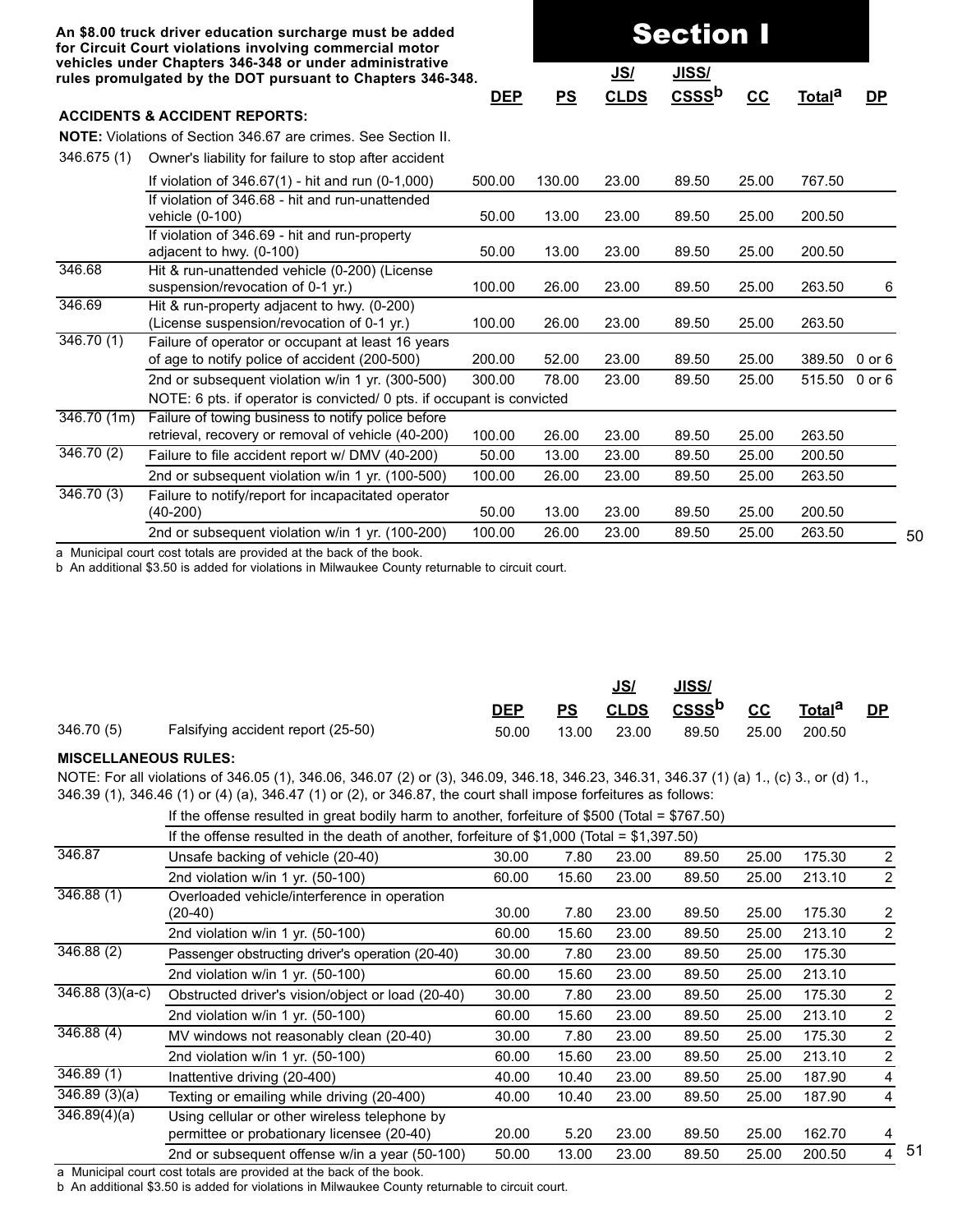#### **An \$8.00 truck driver education surcharge must be added for Circuit Court violations involving commercial motor vehicles under Chapters 346-348 or under administrative rules promulgated by the DOT pursuant to Chapters 346-348.**

|                           | venicles under Unapters 346-346 or under administrative<br>rules promulgated by the DOT pursuant to Chapters 346-348. |            |       | <u>JS/</u>  | <u>JISS/</u>      |       |                    |                  |
|---------------------------|-----------------------------------------------------------------------------------------------------------------------|------------|-------|-------------|-------------------|-------|--------------------|------------------|
|                           |                                                                                                                       | <b>DEP</b> | PS    | <b>CLDS</b> | CSSS <sup>b</sup> | $cc$  | Total <sup>a</sup> | <u>DP</u>        |
| $\overline{346.89(4)(b)}$ | Using hand-held mobile telephone by commer-                                                                           |            |       |             |                   |       |                    |                  |
|                           | cial motor vehicle operator (20-40)                                                                                   | 30.00      | 7.80  | 23.00       | 89.50             | 25.00 | 175.30             | 4                |
|                           | 2nd or subsequent offense w/in a year (50-100)                                                                        | 60.00      | 15.60 | 23.00       | 89.50             | 25.00 | 213.10             | $\overline{4}$   |
| 346.89(4m)                | Improperly use cellular or other wireless                                                                             |            |       |             |                   |       |                    |                  |
|                           | telephone in construction zone (20-40)                                                                                | 20.00      | 5.20  | 23.00       | 89.50             | 25.00 | 162.70             | 4                |
|                           | 2nd or subsequent offense w/in a year (50-100)                                                                        | 50.00      | 13.00 | 23.00       | 89.50             | 25.00 | 200.50             | 4                |
| 346.89(5)                 | Operation w/ visible electronic device (20-40)                                                                        | 30.00      | 7.80  | 23.00       | 89.50             | 25.00 | 175.30             | 4                |
|                           | 2nd violation w/in 1 yr. (50-100)                                                                                     | 60.00      | 15.60 | 23.00       | 89.50             | 25.00 | 213.10             | 4                |
| 346.90                    | Following near emergency vehicle (20-40)                                                                              | 30.00      | 7.80  | 23.00       | 89.50             | 25.00 | 175.30             | $\overline{3}$   |
|                           | 2nd violation w/in 1 yr. (50-100)                                                                                     | 60.00      | 15.60 | 23.00       | 89.50             | 25.00 | 213.10             | 3                |
| 346.90                    | Parking near emergency vehicles (20-40)                                                                               | 30.00      | 7.80  | 23.00       | 89.50             | 25.00 | 175.30             | 0                |
|                           | 2nd violation w/in 1 yr. (50-100)                                                                                     | 60.00      | 15.60 | 23.00       | 89.50             | 25.00 | 213.10             | 0                |
| 346.91                    | Crossing fire hose (20-40)                                                                                            | 30.00      | 7.80  | 23.00       | 89.50             | 25.00 | 175.30             | $\boldsymbol{2}$ |
|                           | 2nd violation w/in 1 yr. (50-100)                                                                                     | 60.00      | 15.60 | 23.00       | 89.50             | 25.00 | 213.10             | $\overline{c}$   |
| 346.915(2)                | Following snowplow too close on highway (20-40)                                                                       | 30.00      | 7.80  | 23.00       | 89.50             | 25.00 | 175.30             | 3                |
|                           | 2nd and subsequent offenses w/in 1 yr. (50-100)                                                                       | 60.00      | 15.60 | 23.00       | 89.50             | 25.00 | 213.10             | 3                |
| 346.92(1)                 | Driving w/ person riding illegally (20-40)                                                                            | 30.00      | 7.80  | 23.00       | 89.50             | 25.00 | 175.30             | $\overline{c}$   |
|                           | 2nd violation w/in 1 yr. (50-100)                                                                                     | 60.00      | 15.60 | 23.00       | 89.50             | 25.00 | 213.10             | $\overline{2}$   |
| 346.92(2)                 | Riding illegally on vehicle (20-40)                                                                                   | 30.00      | 7.80  | 23.00       | 89.50             | 25.00 | 175.30             |                  |
|                           | 2nd violation w/in 1 yr. (50-100)                                                                                     | 60.00      | 15.60 | 23.00       | 89.50             | 25.00 | 213.10             |                  |
| 346.922(1)                | Transporting children in truck cargo area (10-25)                                                                     | 10.00      | 2.60  | 23.00       | 89.50             | 25.00 | 150.10             |                  |
|                           | 2nd and subsequent offenses (25-200)                                                                                  | 50.00      | 13.00 | 23.00       | 89.50             | 25.00 | 200.50             |                  |

Section I

a Municipal court cost totals are provided at the back of the book.

b An additional \$3.50 is added for violations in Milwaukee County returnable to circuit court.

|                              |                                                                                                                                                 |            |                           | <u>JS/</u>  | JISS/             |       |                    |                  |
|------------------------------|-------------------------------------------------------------------------------------------------------------------------------------------------|------------|---------------------------|-------------|-------------------|-------|--------------------|------------------|
|                              |                                                                                                                                                 | <b>DEP</b> | $\underline{\mathsf{PS}}$ | <b>CLDS</b> | CSSS <sup>b</sup> | $cc$  | Total <sup>a</sup> | <u>DP</u>        |
| 346.924                      | Transport building on highway w/o authority<br>$(500-5,000)$                                                                                    | 2,000.00   | 520.00                    | 33.00       | 89.50             | 25.00 | 2,667.50           |                  |
| 346.93(1)                    | Underage person transporting intoxicants in<br>motor vehicle (20-400) (possible license                                                         |            |                           |             |                   |       |                    |                  |
|                              | suspension of 30-90 days).                                                                                                                      | 100.00     | 26.00                     | 23.00       | 89.50             | 25.00 | 263.50             |                  |
|                              | NOTE: If violation occurs in a commercial vehicle see 346.93(2) for an additional penalty.                                                      |            |                           |             |                   |       |                    |                  |
|                              | For 2nd violation w/in 12 mos., mandatory<br>suspension of license for 1 day-1 yr. For 3rd and<br>subsequent violations w/in 12 mos., mandatory |            |                           |             |                   |       |                    |                  |
|                              | suspension of license for 1 day-2 yrs.                                                                                                          | 200.00     | 52.00                     | 23.00       | 89.50             | 25.00 | 389.50             |                  |
| 346.935(1), (2),<br>or $(3)$ | Open intoxicants or nitrous oxide in MV (0-100):<br>Passenger                                                                                   | 50.00      | 13.00                     | 23.00       | 89.50             | 25.00 | 200.50             |                  |
|                              | Owner/Driver                                                                                                                                    | 100.00     | 26.00                     | 23.00       | 89.50             | 25.00 | 263.50             |                  |
| 346.94(1)                    | Driving on sidewalk (20-40)                                                                                                                     | 30.00      | 7.80                      | 23.00       | 89.50             | 25.00 | 175.30             | $\boldsymbol{2}$ |
|                              | 2nd violation w/in 1 yr. (50-100)                                                                                                               | 60.00      | 15.60                     | 23.00       | 89.50             | 25.00 | 213.10             | $\overline{2}$   |
| 346.94(2)                    | Racing on hwy. (20-400)                                                                                                                         | 200.00     | 52.00                     | 23.00       | 89.50             | 25.00 | 389.50             | $\overline{6}$   |
| 346.94(4)                    | Throwing/placing missiles, circular or pamphlet<br>in or on vehicle (20-400)                                                                    | 100.00     | 26.00                     | 23.00       | 89.50             | 25.00 | 263.50             |                  |
| 346.94(5)                    | Placing injurious substance on hwy. (50)                                                                                                        | 50.00      | 13.00                     | 23.00       | 89.50             | 25.00 | 200.50             |                  |
| 346.94(7)                    | Spilling waste load on/along hwy. (20-400)                                                                                                      | 50.00      | 13.00                     | 23.00       | 89.50             | 25.00 | 200.50             |                  |
| 346.94(9)                    | Alighting from/boarding moving vehicle (20-40)                                                                                                  | 30.00      | 7.80                      | 23.00       | 89.50             | 25.00 | 175.30             |                  |
|                              | 2nd violation w/in 1 yr. (50-100)                                                                                                               | 60.00      | 15.60                     | 23.00       | 89.50             | 25.00 | 213.10             |                  |
| 346.94(11)                   | Towing occupied sled/bicycle/etc. on hwy (20-40)                                                                                                | 30.00      | 7.80                      | 23.00       | 89.50             | 25.00 | 175.30             | $\overline{2}$   |
|                              | 2nd violation w/in 1 yr. (50-100)                                                                                                               | 60.00      | 15.60                     | 23.00       | 89.50             | 25.00 | 213.10             | $\overline{c}$   |
|                              |                                                                                                                                                 |            |                           |             |                   |       |                    |                  |

a Municipal court cost totals are provided at the back of the book.

b An additional \$3.50 is added for violations in Milwaukee County returnable to circuit court.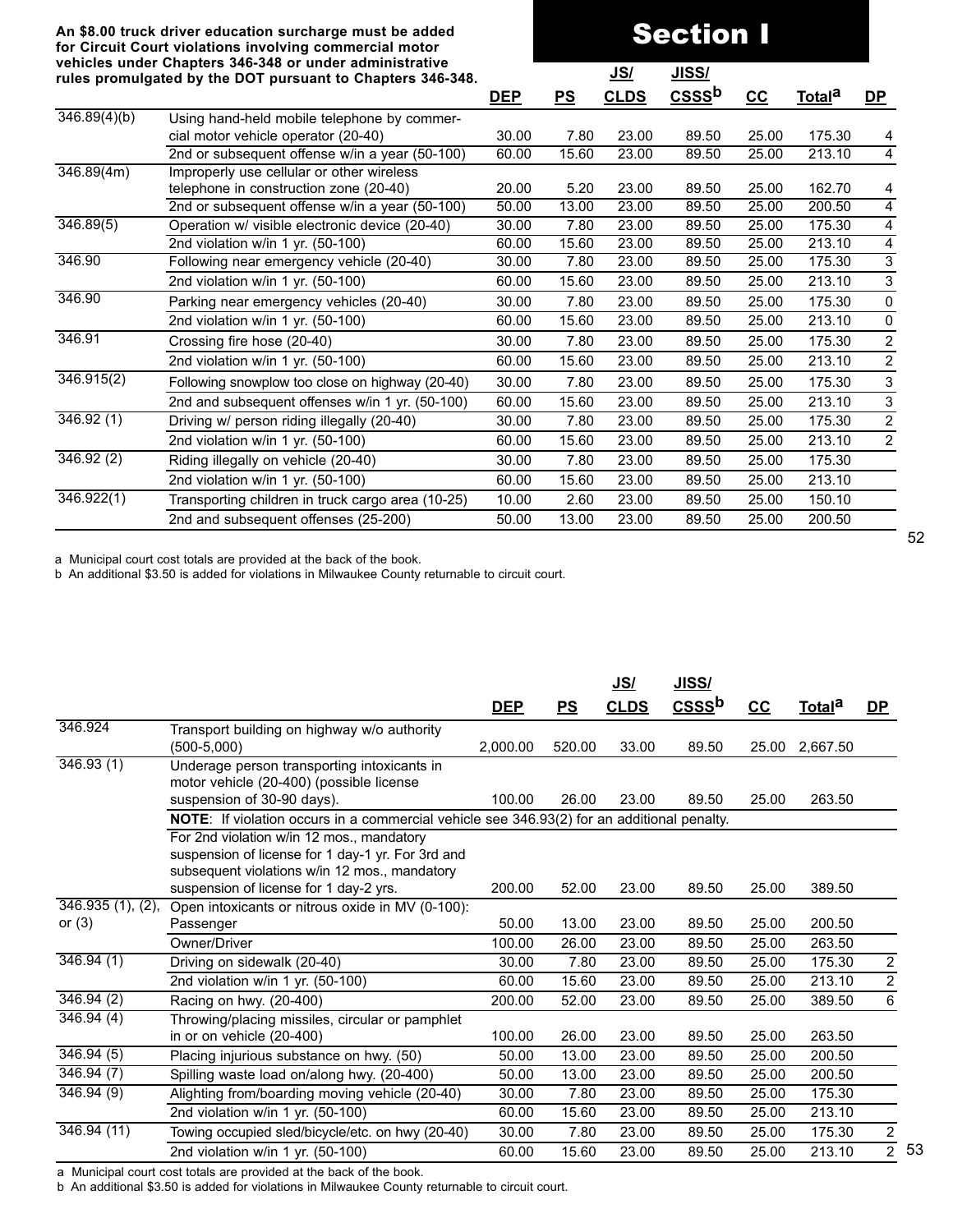# Section I

54

55

| rules promulgated by the DOT pursuant to Chapters 346-348. |                                                 |            |       | <u>JS/</u>  | <u>JISS/</u> |       |                    |                |
|------------------------------------------------------------|-------------------------------------------------|------------|-------|-------------|--------------|-------|--------------------|----------------|
|                                                            |                                                 | <b>DEP</b> | PS    | <b>CLDS</b> | $CSS b$      | $CC$  | Total <sup>a</sup> | $DP$           |
| 346.94(12)                                                 | Driving on bicycle lane or bicycle way (20-40)  | 30.00      | 7.80  | 23.00       | 89.50        | 25.00 | 175.30             | 2              |
|                                                            | 2nd or subsequent violation w/in 1 yr. (50-100) | 80.00      | 20.80 | 23.00       | 89.50        | 25.00 | 238.30             | 2              |
| 346.94(13)                                                 | Abandoned motor vehicle (0-200)                 | 50.00      | 13.00 | 23.00       | 89.50        | 25.00 | 200.50             |                |
| 346.94(16)                                                 | Illegal use of radio or other electronic sound  |            |       |             |              |       |                    |                |
|                                                            | amplification device (40-80)                    | 40.00      | 10.40 | 23.00       | 89.50        | 25.00 | 187.90             |                |
|                                                            | 2nd violation (100-200)                         | 100.00     | 26.00 | 23.00       | 89.50        | 25.00 | 263.50             |                |
| 346.94(18m)                                                | PDD violation on sidewalk/crosswalk (10-20)     | 10.00      | 2.60  | 23.00       | 89.50        | 25.00 | 150.10             |                |
|                                                            | 2nd violation w/in 1 yr. (25-50)                | 30.00      | 7.80  | 23.00       | 89.50        | 25.00 | 175.30             |                |
| 346.94(19)                                                 | Off-road utility vehicle on roadway (30-300)    | 50.00      | 13.00 | 23.00       | 89.50        | 25.00 | 200.50             |                |
| 346.94(20)(a)                                              | Opening vehicle door on highway (20-40)         | 20.00      | 5.20  | 23.00       | 89.50        | 25.00 | 162.70             |                |
|                                                            | 2nd and subsequent offenses (50-100)            | 50.00      | 13.00 | 23.00       | 89.50        | 25.00 | 200.50             |                |
| 346.94(20)(b)                                              | Permitting person under 16 to open vehicle      |            |       |             |              |       |                    |                |
|                                                            | door on highway (20-40)                         | 20.00      | 5.20  | 23.00       | 89.50        | 25.00 | 162.70             |                |
|                                                            | 2nd and subsequent offenses (50-100)            | 50.00      | 13.00 | 23.00       | 89.50        | 25.00 | 200.50             |                |
| 346.94(22)                                                 | Illegal operation of low speed vehicle (0-200)  | 30.00      | 7.80  | 23.00       | 89.50        | 25.00 | 175.30             |                |
|                                                            | <b>CHAPTER 347 - EQUIPMENT OF VEHICLES:</b>     |            |       |             |              |       |                    |                |
| <b>GENERAL PROVISIONS:</b>                                 |                                                 |            |       |             |              |       |                    |                |
| 347.03                                                     | Sale of prohibited equipment (10-200)           | 50.00      | 13.00 | 23.00       | 89.50        | 25.00 | 200.50             |                |
| <b>LIGHTING EQUIPMENT:</b>                                 |                                                 |            |       |             |              |       |                    |                |
| 347.06(1)                                                  | Operation w/o required lamps lighted (10-20)    | 20.00      | 5.20  | 23.00       | 89.50        | 25.00 | 162.70             | 3              |
|                                                            | 2nd violation w/in 1 yr. (25-50)                | 30.00      | 7.80  | 23.00       | 89.50        | 25.00 | 175.30             | $\overline{3}$ |

a Municipal court cost totals are provided at the back of the book.

b An additional \$3.50 is added for violations in Milwaukee County returnable to circuit court.

|                                 |                                                                                       |            |       | <u>JS/</u>  | <u>JISS/</u>      |       |                    |                |
|---------------------------------|---------------------------------------------------------------------------------------|------------|-------|-------------|-------------------|-------|--------------------|----------------|
|                                 |                                                                                       | <u>DEP</u> | PS    | <b>CLDS</b> | CSSS <sup>b</sup> | $cc$  | Total <sup>a</sup> | $\mathbf{D}$   |
| $\overline{347.06}(3)$          | Unclean/defective lights or reflectors (10-20)                                        | 20.00      | 5.20  | 23.00       | 89.50             | 25.00 | 162.70             | $\overline{3}$ |
|                                 | 2nd violation w/in 1 yr. (25-50)                                                      | 30.00      | 7.80  | 23.00       | 89.50             | 25.00 | 175.30             | $\mathfrak{S}$ |
| $\overline{347.07}(1)$          | Operating w/ over 4 headlamps lighted (10-200)                                        | 20.00      | 5.20  | 23.00       | 89.50             | 25.00 | 162.70             | 3              |
| 347.07(2)(a-c)                  | Improper colored lights (10-200)                                                      | 20.00      | 5.20  | 23.00       | 89.50             | 25.00 | 162.70             | 3              |
|                                 | Improper flashing light (10-200)                                                      | 50.00      | 13.00 | 23.00       | 89.50             | 25.00 | 200.50             | 3              |
| $347.09(1)(a-c),(2)$            | Other headlamp equipment violations (10-200)                                          | 20.00      | 5.20  | 23.00       | 89.50             | 25.00 | 162.70             | $\sqrt{3}$     |
| 347.10(1)                       | Other headlamp equipment violations (10-200)                                          | 20.00      | 5.20  | 23.00       | 89.50             | 25.00 | 162.70             |                |
| 347.10 (3) or (4)               | Other headlamp equipment violations (10-200)                                          | 20.00      | 5.20  | 23.00       | 89.50             | 25.00 | 162.70             |                |
| $\sqrt{347.12(1)(a)}$ or<br>(b) | Use of low-beam headlamps when dark/Failure<br>to dim headlamps w/in 500 ft. (10-200) | 20.00      | 5.20  | 23.00       | 89.50             | 25.00 | 162.70             | 3              |
| $\overline{347.13}$ (1)         | No tail lamp/defective tail lamp at night (10-200)                                    | 20.00      | 5.20  | 23.00       | 89.50             | 25.00 | 162.70             | 3              |
| 347.13(2)                       | Tail lamp height violations (10-20)                                                   | 10.00      | 2.60  | 23.00       | 89.50             | 25.00 | 150.10             |                |
|                                 | 2nd violation w/in 1 yr. (25-50)                                                      | 30.00      | 7.80  | 23.00       | 89.50             | 25.00 | 175.30             |                |
| $347.13(3)$ or $(4)$            | Other tail/license plate lamp violations (10-20)                                      | 10.00      | 2.60  | 23.00       | 89.50             | 25.00 | 150.10             | $\pmb{0}$      |
|                                 | 2nd violation w/in 1 yr. (25-50)                                                      | 30.00      | 7.80  | 23.00       | 89.50             | 25.00 | 175.30             | 0              |
| 347.14(1)                       | No stop lamp/defective stop lamp (10-200)                                             | 20.00      | 5.20  | 23.00       | 89.50             | 25.00 | 162.70             | 3              |
| 347.14(2)                       | Inadequate/improper stop lamp (10-200)                                                | 20.00      | 5.20  | 23.00       | 89.50             | 25.00 | 162.70             | 3              |
| 347.15(1)                       | Sell MV w/o directional lamps (10-200)                                                | 20.00      | 5.20  | 23.00       | 89.50             | 25.00 | 162.70             | 3              |
| 347.15(2)                       | Other directional lamp violations (10-200)                                            | 20.00      | 5.20  | 23.00       | 89.50             | 25.00 | 162.70             |                |
| $\overline{347}$ .15 (3), (3m)  | Other directional lamp violations (10-200)                                            | 20.00      | 5.20  | 23.00       | 89.50             | 25.00 | 162.70             |                |
| 347.20(1)                       | No light on projecting load at night (10-200)                                         | 20.00      | 5.20  | 23.00       | 89.50             | 25.00 | 162.70             | $\overline{c}$ |
| $\overline{347.20}$ (2)         | No flag on projecting load by day (10-200)                                            | 20.00      | 5.20  | 23.00       | 89.50             | 25.00 | 162.70             | $\overline{2}$ |
|                                 |                                                                                       |            |       |             |                   |       |                    |                |

a Municipal court cost totals are provided at the back of the book.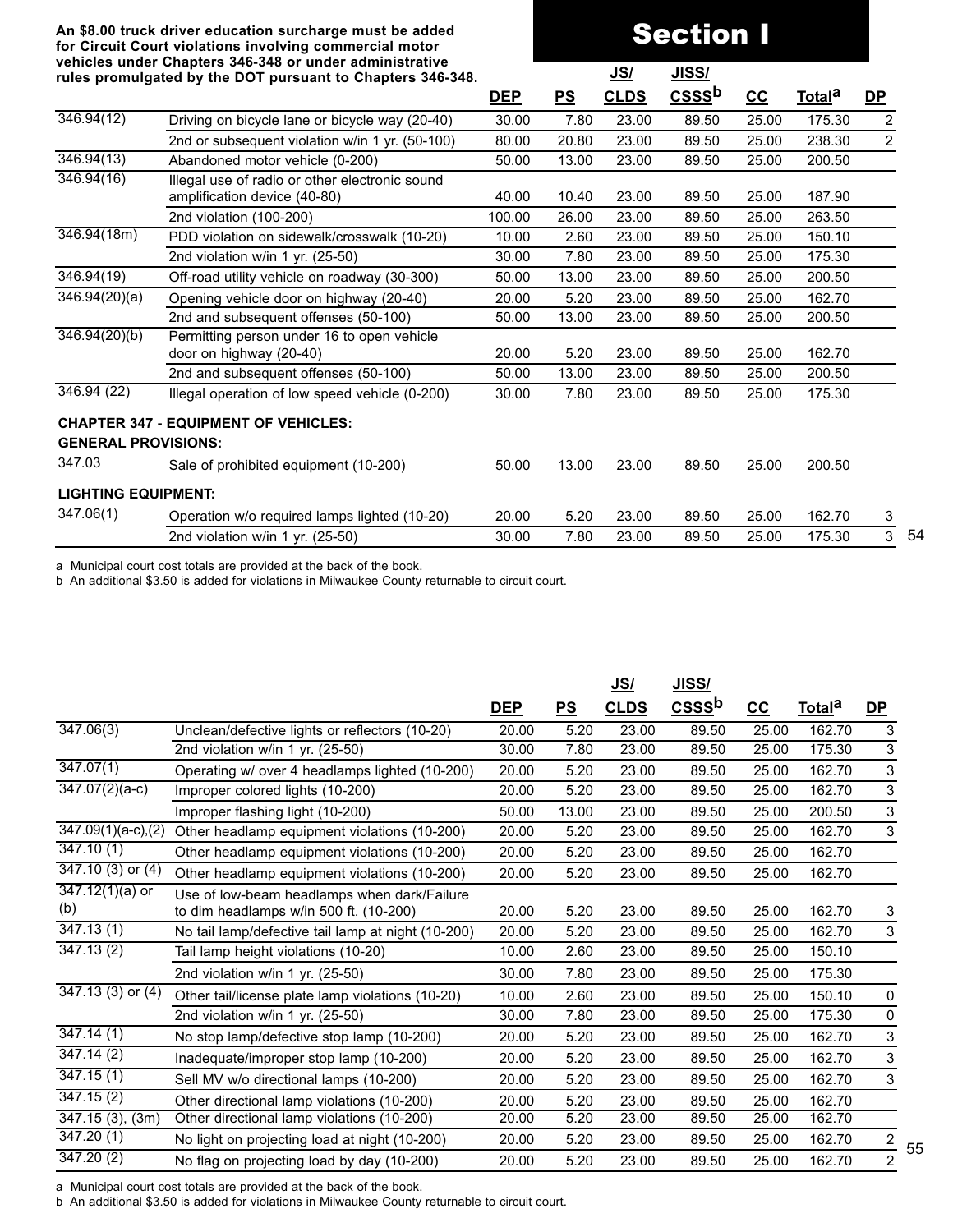# Section I

56

57

|                          | rules promulgated by the DOT pursuant to Chapters 346-348.                    |            |           | <u>JS/</u>  | <u>JISS/</u>      |       |               |               |
|--------------------------|-------------------------------------------------------------------------------|------------|-----------|-------------|-------------------|-------|---------------|---------------|
|                          |                                                                               | <b>DEP</b> | <u>PS</u> | <b>CLDS</b> | CSSS <sup>b</sup> | $cc$  | <u>Totala</u> | <u>DP</u>     |
| 347.21 - 347.24          | Violation of lamp requirements on other<br>vehicles (10-200)                  | 20.00      | 5.20      | 23.00       | 89.50             | 25.00 | 162.70        |               |
| $\overline{347.245}$ (1) | Failure to display SMV emblem (10-200)                                        | 20.00      | 5.20      | 23.00       | 89.50             | 25.00 | 162.70        |               |
| 347.25(3)                | Funeral procession vehicle/optional lighting<br>equipment violations (10-200) | 20.00      | 5.20      | 23.00       | 89.50             | 25.00 | 162.70        |               |
| 347.25(4)                | Equip/Display police lights on vehicle not used<br>for police work (10-200)   | 20.00      | 5.20      | 23.00       | 89.50             | 25.00 | 162.70        | 3             |
| $347.27(1-2)$            | Parking lamp violations (10-200)                                              | 20.00      | 5.20      | 23.00       | 89.50             | 25.00 | 162.70        | $\mathcal{P}$ |
| 347.28 - 347.29          | Failure to carry/display warning devices (10-200)                             | 20.00      | 5.20      | 23.00       | 89.50             | 25.00 | 162.70        | $\mathcal{P}$ |

#### **OTHER EQUIPMENT:**

**NOTE**: Certain convictions for violations of Trans 305 of the Wisconsin Administrative Code receive up to 3 demerit points and are entered on the driving record. The authority for the point assessment is in Trans 101 of Wisconsin Administrative Code.

| 347.35 - 347.36         | Inadequate/defective brakes (10-200)             | 30.00  | 7.80  | 23.00 | 89.50 | 25.00 | 175.30 | 3             |
|-------------------------|--------------------------------------------------|--------|-------|-------|-------|-------|--------|---------------|
|                         | Violations by commercial motor vehicles          | 100.00 | 26.00 | 23.00 | 89.50 | 25.00 | 263.50 | 3             |
| $\overline{347.38}$ (1) | Defective horn or unnecessary use (10-200)       | 20.00  | 5.20  | 23.00 | 89.50 | 25.00 | 162.70 | 2             |
| 347.38(2)               | Unlawful siren or horn (10-200)                  | 50.00  | 13.00 | 23.00 | 89.50 | 25.00 | 200.50 | $\mathcal{P}$ |
| 347.38(4)               | Unlawful use of emergency vehicle siren (10-200) | 50.00  | 13.00 | 23.00 | 89.50 | 25.00 | 200.50 | $\mathcal{P}$ |
| 347.385(4)              | Auxiliary lamps or transmitter on emergency      |        |       |       |       |       |        |               |
|                         | vehicles (10-200)                                | 20.00  | 5.20  | 23.00 | 89.50 | 25.00 | 162.70 | 4             |
| 347.39(1)               | No muffler/defective muffler (10-200)            | 30.00  | 7.80  | 23.00 | 89.50 | 25.00 | 175.30 |               |
| 347.39(2)               | Muffler or exhaust cutout (10-200)               | 50.00  | 13.00 | 23.00 | 89.50 | 25.00 | 200.50 |               |
| $347.40(1-3)$           | Violation of mirror requirements (10-200)        | 30.00  | 7.80  | 23.00 | 89.50 | 25.00 | 175.30 | $\mathcal{P}$ |

a Municipal court cost totals are provided at the back of the book.

b An additional \$3.50 is added for violations in Milwaukee County returnable to circuit court.

|                          |                                                                                                                    |                             |           | <u>JS/</u>  | JISS/             |       |                    |                |
|--------------------------|--------------------------------------------------------------------------------------------------------------------|-----------------------------|-----------|-------------|-------------------|-------|--------------------|----------------|
|                          |                                                                                                                    | <u>DEP</u>                  | <u>PS</u> | <b>CLDS</b> | CSSS <sup>b</sup> | $c$   | Total <sup>a</sup> | <u>DP</u>      |
| 347.41                   | Speedometer violations (10-200)                                                                                    | 30.00                       | 7.80      | 23.00       | 89.50             | 25.00 | 175.30             | $\overline{2}$ |
| $\overline{347.413(1)}$  | Failing to install or tampering w/ignition                                                                         |                             |           |             |                   |       |                    |                |
|                          | interlock device                                                                                                   | See Section II, Chapter 347 |           |             |                   |       |                    |                |
| 347.42                   | Wiper violations (10-200)                                                                                          | 30.00                       | 7.80      | 23.00       | 89.50             | 25.00 | 175.30             | $\overline{2}$ |
| 347.45(1), (2),<br>(4)   | Improper/prohibited tire equipment (10-200)                                                                        | 30.00                       | 7.80      | 23.00       | 89.50             | 25.00 | 175.30             |                |
| 347.455(1), (4)          | Modification to height of vehicles (10-200)                                                                        | 50.00                       | 13.00     | 23.00       | 89.50             | 25.00 | 200.50             |                |
| $\overline{347.47(1-4)}$ | Improper drawbar/trailer hitch/mobile home/RV<br>coupling (10-200)                                                 | 50.00                       | 13.00     | 23.00       | 89.50             | 25.00 | 200.50             | $\overline{c}$ |
| (b)                      | 347.48 (1)(a) or Violation of safety belt requirements (10-200)                                                    | 20.00                       | 5.20      | 23.00       | 89.50             | 25.00 | 162.70             |                |
| 347.48(2m)               | Mandatory seatbelts required for driver, passen-<br>gers and persons at least 4 yrs. of age (10)                   | 10.00                       |           |             |                   |       | 10.00              |                |
| 347.48 (4)(am)           | Violation of child safety restraint requirements                                                                   | 30.00                       | 7.80      | 23.00       | 89.50             | 25.00 | 175.30             |                |
|                          | Child under 4 yrs. (30-75)                                                                                         | 30.00                       | 7.80      | 23.00       | 89.50             | 25.00 | 175.30             |                |
|                          | Child 4 yrs. but less than 8 yrs. (10-25)                                                                          | 10.00                       | 2.60      | 23.00       | 89.50             | 25.00 | 150.10             |                |
|                          | Second offense, w/in 3 yrs. for child 4-8 only<br>$(25-200)$                                                       | 50.00                       | 13.00     | 23.00       | 89.50             | 25.00 | 200.50             |                |
|                          | Three or more offenses, w/in 3 yrs. for child 4-8<br>only (25-200)                                                 | 100.00                      | 26.00     | 23.00       | 89.50             | 25.00 | 263.50             |                |
| $347.489(1-3m)$          | Lamps and other equipment on bicycle,<br>EPAMD, electric scooter, PDD, electric bicycle<br>or motor bicycle (0-20) | 20.00                       | 5.20      | 23.00       | 89.50             | 25.00 | 162.70             | 3 or 0         |
|                          | NOTE: Only bicycle, EPAMD, electric scooter or PDD violations are 0 demerit points.                                |                             |           |             |                   |       |                    |                |

a Municipal court cost totals are provided at the back of the book.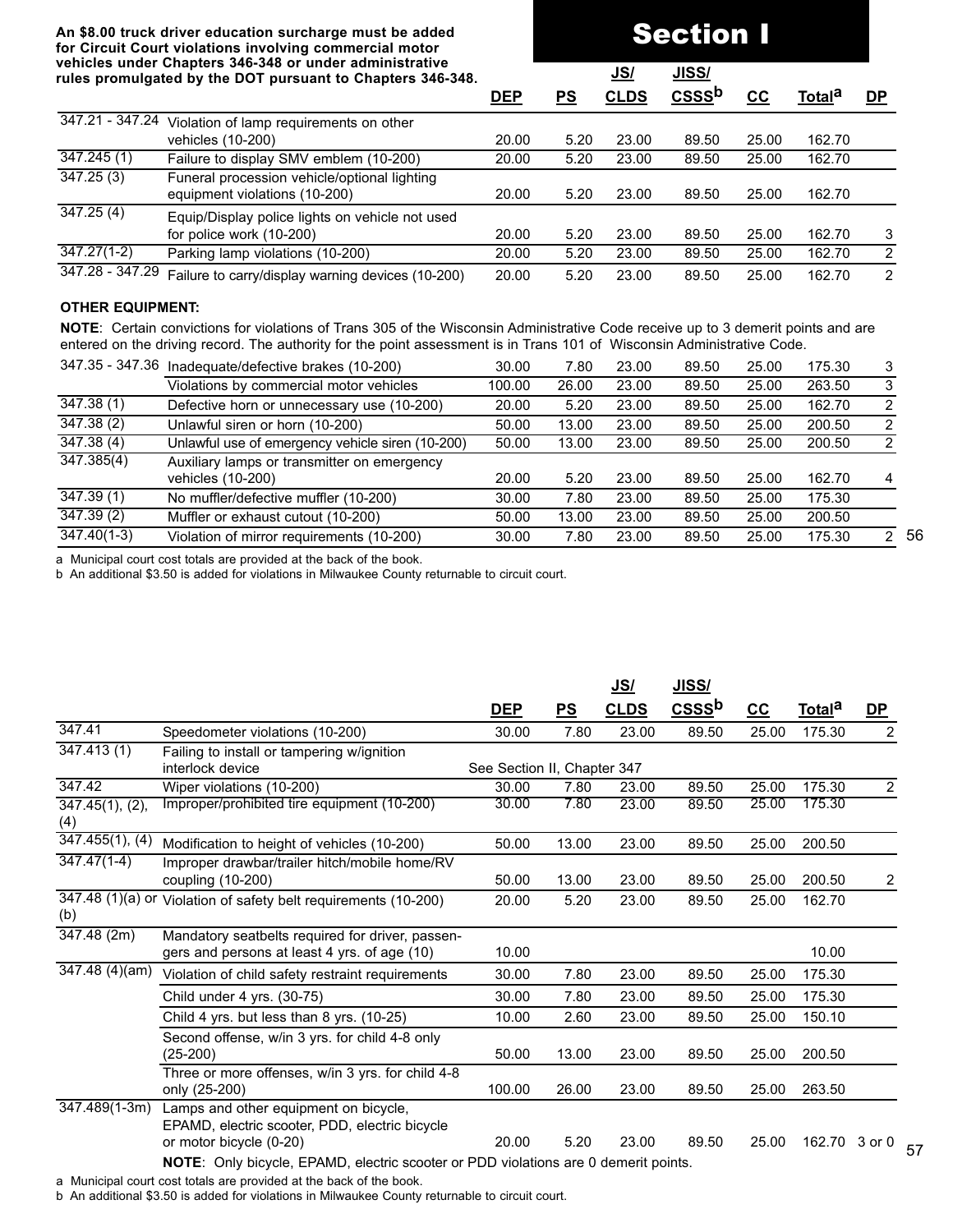|                                                              | An \$8.00 truck driver education surcharge must be added<br>for Circuit Court violations involving commercial motor<br>vehicles under Chapters 346-348 or under administrative<br>rules promulgated by the DOT pursuant to Chapters 346-348. |            | <b>Section I</b><br>JISS/<br><u>JS/</u> |             |                   |       |                    |           |
|--------------------------------------------------------------|----------------------------------------------------------------------------------------------------------------------------------------------------------------------------------------------------------------------------------------------|------------|-----------------------------------------|-------------|-------------------|-------|--------------------|-----------|
|                                                              |                                                                                                                                                                                                                                              | <b>DEP</b> | PS                                      | <b>CLDS</b> | CSSS <sup>b</sup> | $cc$  | Total <sup>a</sup> | <u>DP</u> |
| <b>SIZE &amp; LOAD:</b>                                      | <b>CHAPTER 348 - SIZE, WEIGHT &amp; LOAD:</b>                                                                                                                                                                                                |            |                                         |             |                   |       |                    |           |
| 348.05 - 348.08                                              | Violation of size/vehicle train regulations<br>$(50-100)$                                                                                                                                                                                    | 50.00      | 13.00                                   | 23.00       | 89.50             | 25.00 | 200.50             |           |
|                                                              | 2nd violation w/in 1 yr. (100-200)                                                                                                                                                                                                           | 100.00     | 26.00                                   | 23.00       | 89.50             | 25.00 | 263.50             |           |
| 348.09(1)                                                    | Operating w/load projecting on sides (10-200)                                                                                                                                                                                                | 50.00      | 13.00                                   | 23.00       | 89.50             | 25.00 | 200.50             |           |
| $348.10(1)$ , (2),<br>$(3)$ , $(3m)$ , $(4)$ ,<br>$(5)(a-c)$ | Failure to properly secure load/Violation of special<br>load limits (0-200)                                                                                                                                                                  | 50.00      | 13.00                                   | 23.00       | 89.50             | 25.00 | 200.50             |           |
| <b>WEIGHT:</b>                                               |                                                                                                                                                                                                                                              |            |                                         |             |                   |       |                    |           |
| 348.15 (3)(a-e)                                              | Violation of Class "A" hwy. weight limits. See<br>Section 348.21 (3): Statutory fee plus.                                                                                                                                                    | 50.00      | 13.00                                   | 23.00       | 89.50             | 25.00 | 200.50             |           |
|                                                              | 2nd violation w/in 1 yr.: Statutory fee plus.                                                                                                                                                                                                | 100.00     | 26.00                                   | 23.00       | 89.50             | 25.00 | 263.50             |           |
| 348.16(2)                                                    | Violation of Class "B" hwy. weight limits. See<br>Section 348.21 (3): Statutory fee plus.                                                                                                                                                    | 50.00      | 13.00                                   | 23.00       | 89.50             | 25.00 | 200.50             |           |
|                                                              | 2nd violation w/in 1 yr.: Statutory fee plus.                                                                                                                                                                                                | 100.00     | 26.00                                   | 23.00       | 89.50             | 25.00 | 263.50             |           |
| 348.17(1)                                                    | Violation of special weight limits. See Section<br>348.21 (3): Statutory fee plus.                                                                                                                                                           | 100.00     | 26.00                                   | 23.00       | 89.50             | 25.00 | 263.50             |           |
|                                                              | 2nd violation w/in 1 yr.: Statutory fee plus.                                                                                                                                                                                                | 200.00     | 52.00                                   | 23.00       | 89.50             | 25.00 | 389.50             |           |
| 348.17(2)                                                    | Failure to suspend operation on order (50-100)                                                                                                                                                                                               | 100.00     | 26.00                                   | 23.00       | 89.50             | 25.00 | 263.50             |           |
|                                                              | 2nd violation w/in 1 yr. (100-200)                                                                                                                                                                                                           | 200.00     | 52.00                                   | 23.00       | 89.50             | 25.00 | 389.50             |           |
| 348.19(3)                                                    | Failure to stop for wt. check or reload (50-100)                                                                                                                                                                                             | 60.00      | 15.60                                   | 23.00       | 89.50             | 25.00 | 231.10 0 or 3      |           |
|                                                              | 2nd violation w/in 1 yr. (100-200)                                                                                                                                                                                                           | 100.00     | 26.00                                   | 23.00       | 89.50             | 25.00 | 263.50 0 or 3      |           |
|                                                              | NOTE: 3 pts. if driver convicted, 0 pts. if company convicted.                                                                                                                                                                               |            |                                         |             |                   |       |                    |           |

58

a Municipal court cost totals are provided at the back of the book.

b An additional \$3.50 is added for violations in Milwaukee County returnable to circuit court.

|                                           |                                                                               | <b>DEP</b> | PS    | <u>JS/</u><br><b>CLDS</b> | JISS/<br>CSSS <sup>b</sup> | $cc$  | Total <sup>a</sup> | DP |
|-------------------------------------------|-------------------------------------------------------------------------------|------------|-------|---------------------------|----------------------------|-------|--------------------|----|
| <b>PERMITS:</b>                           |                                                                               |            |       |                           |                            |       |                    |    |
| 348.28 (1)                                | Failure to carry size/wt./load permit (10-20)                                 | 20.00      | 5.20  | 23.00                     | 89.50                      | 25.00 | 162.70             |    |
|                                           | 2nd violation w/in 1 yr. (25-50)                                              | 30.00      | 7.80  | 23.00                     | 89.50                      | 25.00 | 175.30             |    |
|                                           | <b>CHAPTERS 346 and 347 - OTHER VEHICLES:</b><br><b>MOTORCYCLE OPERATION:</b> |            |       |                           |                            |       |                    |    |
| 346.595(1)                                | Over 2 motorcycles abreast in lane (30-300)                                   | 50.00      | 13.00 | 23.00                     | 89.50                      | 25.00 | 200.50             | 2  |
| 346.595(2)                                | Riding motorcycle side-saddle (30-300)                                        | 50.00      | 13.00 | 23.00                     | 89.50                      | 25.00 | 200.50             |    |
| 346.595 (3)                               | Riding motorcycle w/o feet on rests/pegs<br>$(30-300)$                        | 50.00      | 13.00 | 23.00                     | 89.50                      | 25.00 | 200.50             |    |
| $\overline{346.595}$ (4)                  | Riding motorcycle in front of operator (30-<br>300)                           | 50.00      | 13.00 | 23.00                     | 89.50                      | 25.00 | 200.50             |    |
| 346.595(5)                                | Operating motorcycle w/o headlight on - day<br>$(30-300)$                     | 50.00      | 13.00 | 23.00                     | 89.50                      | 25.00 | 200.50             |    |
| 346.595(5)                                | Operating motorcycle w/o headlight on - night<br>$(30-300)$                   | 50.00      | 13.00 | 23.00                     | 89.50                      | 25.00 | 200.50             | 3  |
| 346.94(10)                                | Rider attaching motorcycle to moving vehicle<br>$(20-40)$                     | 30.00      | 7.80  | 23.00                     | 89.50                      | 25.00 | 175.30             |    |
|                                           | 2nd violation w/in 1 yr. (50-100)                                             | 60.00      | 15.60 | 23.00                     | 89.50                      | 25.00 | 213.10             |    |
| 347.115                                   | Use of modulated headlamps during darkness<br>$(10-200)$                      | 50.00      | 13.00 | 23.00                     | 89.50                      | 25.00 | 200.50             | 3  |
| $\overline{347.485(1)}$<br>(a), (am), (b) | No protective headgear for operator or<br>passenger on motorcycle (10-200)    | 30.00      | 7.80  | 23.00                     | 89.50                      | 25.00 | 175.30             |    |

a Municipal court cost totals are provided at the back of the book.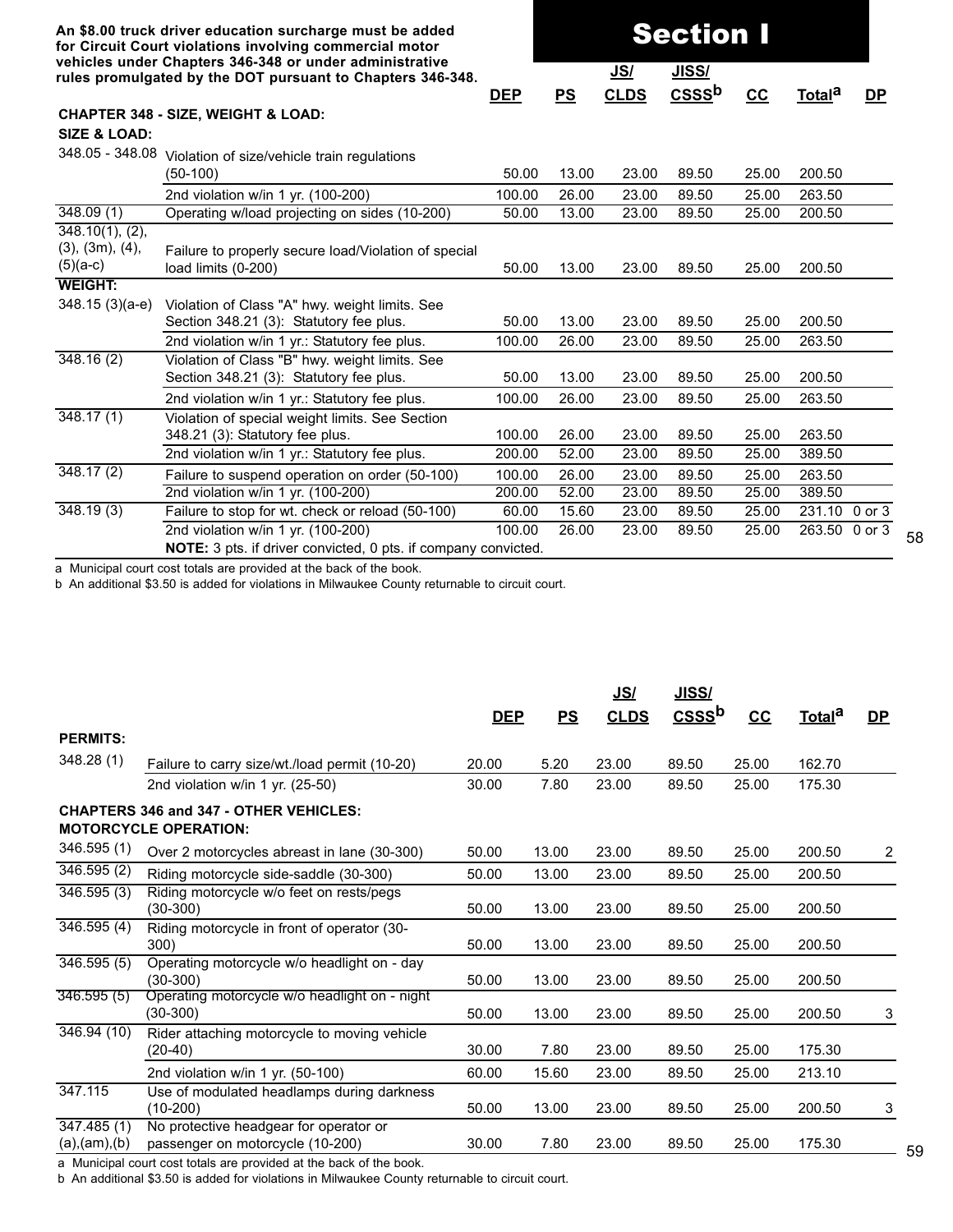#### **An \$8.00 truck driver education surcharge must be added for Circuit Court violations involving commercial motor vehicles under Chapters 346-348 or under administrative rules promulgated by the DOT pursuant to Chapters 346-348.**

# Section I

|                      | venicles under Ghapters 340-346 or under administrative<br>rules promulgated by the DOT pursuant to Chapters 346-348. |            |      | <u>JS/</u>  | <u>JISS/</u> |       |                    |           |
|----------------------|-----------------------------------------------------------------------------------------------------------------------|------------|------|-------------|--------------|-------|--------------------|-----------|
|                      |                                                                                                                       | <b>DEP</b> | PS   | <b>CLDS</b> | <b>CSSSb</b> | cc    | Total <sup>a</sup> | <b>DP</b> |
| $\sqrt{347.485}$ (2) | No protective glasses/shield for operator of<br>motorcycle (10-200)                                                   | 30.00      | 7.80 | 23.00       | 89.50        | 25.00 | 175.30             | 2         |
| 347.485(3), (4)      | Renting, leasing or loaning motorcycle w/o<br>usable or protective headgear (10-200)                                  | 30.00      | 7.80 | 23.00       | 89.50        | 25.00 | 175.30             |           |
| 347.486 (3)          | Motorcycle operation w/ no/defective/improper<br>muffler (10-200)                                                     | 30.00      | 7.80 | 23.00       | 89.50        | 25.00 | 175.30             |           |
| 347.487              | More than 2 persons on motorcycle/improper<br>seating equipment (10-200)                                              | 30.00      | 7.80 | 23.00       | 89.50        | 25.00 | 175.30 2 or 0      |           |
|                      | <b>NOTE:</b> Section coded IE are 0 points.                                                                           |            |      |             |              |       |                    |           |

#### **BICYCLES, EPAMDs, ELECTRIC SCOOTERS & PLAY VEHICLES:**

**NOTE**: Violators under 16 years of age should be referred to Juvenile Intake Worker.

| 346.31(1) | Failure to follow indicated turn (0-20)                           | 10.00 | 2.60 | 23.00 | 89.50 | 25.00 | 150.10 |
|-----------|-------------------------------------------------------------------|-------|------|-------|-------|-------|--------|
| 346.31(2) | Improper right turn (0-20)                                        | 10.00 | 2.60 | 23.00 | 89.50 | 25.00 | 150.10 |
| 346.31(3) | Improper left turn (0-20)                                         | 10.00 | 2.60 | 23.00 | 89.50 | 25.00 | 150.10 |
| 346.31(4) | Improper left turn from/onto 3-lane hwy. (0-20)                   | 10.00 | 2.60 | 23.00 | 89.50 | 25.00 | 150.10 |
| 346.32    | Improper turn into driveway/private road (0-20)                   | 10.00 | 2.60 | 23.00 | 89.50 | 25.00 | 150.10 |
| 346.33(1) | Unlawful "U" turn (0-20)                                          | 10.00 | 2.60 | 23.00 | 89.50 | 25.00 | 150.10 |
| 346.33(2) | Backing "U" turn at controlled intersection (0-20)                | 10.00 | 2.60 | 23.00 | 89.50 | 25.00 | 150.10 |
|           | $346.34 (1)(a)1-3, (b)$ Failure to signal turn/unsafe turn (0-20) | 10.00 | 2.60 | 23.00 | 89.50 | 25.00 | 150.10 |
| 346.34(2) | Failure to signal stop or slowing (0-20)                          |       | 2.60 | 23.00 | 89.50 | 25.00 | 150.10 |
| 346.35    | Improper signal for stop or turn (0-20)                           |       | 2.60 | 23.00 | 89.50 | 25.00 | 150.10 |

a Municipal court cost totals are provided at the back of the book.

b An additional \$3.50 is added for violations in Milwaukee County returnable to circuit court.

|                               |                                                                                                                           |                                    |      | <u>JS/</u>  | <u>JISS/</u>      |       |                    |           |
|-------------------------------|---------------------------------------------------------------------------------------------------------------------------|------------------------------------|------|-------------|-------------------|-------|--------------------|-----------|
|                               |                                                                                                                           | <b>DEP</b>                         | PS   | <b>CLDS</b> | CSSS <sup>b</sup> | $cc$  | Total <sup>a</sup> | <u>DP</u> |
| 346.37(1)(a)2,                |                                                                                                                           |                                    |      |             |                   |       |                    |           |
| (1)(c)2,<br>(1)(d)2, (1)(e)2  | Violation of traffic-control signal by operator of a<br>bicycle, EPAMD, electric scooter or PPD (0-20)                    | 10.00                              | 2.60 | 23.00       | 89.50             | 25.00 | 150.10             |           |
| 346.38(2)                     | Signal violation by pedestrian, bicyclist, EPAMD,<br>electric scooter or PPD (0-20)                                       | 10.00                              | 2.60 | 23.00       | 89.50             | 25.00 | 150.10             |           |
| 346.39(1)                     | Failure to stop for flashing red signal by operator<br>of a bicycle, EPAMD or electric scooter (0-20)                     | 10.00                              | 2.60 | 23.00       | 89.50             | 25.00 | 150.10             |           |
| 346.39(2)                     | Failure to proceed w/ caution for flashing yellow<br>signal by operator of a bicycle, EPAMD or<br>electric scooter (0-20) | 10.00                              | 2.60 | 23.00       | 89.50             | 25.00 | 150.10             |           |
|                               | 346.44 (1)(a-b) Failure to stop/RR crossing signal by operator of                                                         | 10.00                              | 2.60 | 23.00       | 89.50             | 25.00 | 155.10             |           |
|                               | a bicycle, EPAMD, or electric scooter (0-40)                                                                              | (RR Crossing Improvement Surcharge |      |             |                   | 5.00  |                    |           |
| 346.44(2)                     | Driving through/around RR crossing gate by<br>operator of a bicycle, EPAMD or electric scooter                            | 10.00                              | 2.60 | 23.00       | 89.50             | 25.00 | 155.10             |           |
|                               | $(0-40)$                                                                                                                  | (RR Crossing Improvement Surcharge |      |             |                   | 5.00  |                    |           |
| $346.46(1)$ ,<br>(2m), (4)(a) | Failure to stop/improper stop at stop sign by<br>operator of a bicycle, EPAMD or electric scooter                         |                                    |      |             |                   |       |                    |           |
|                               | $(0-20)$                                                                                                                  | 10.00                              | 2.60 | 23.00       | 89.50             | 25.00 | 150.10             |           |
| 346.46(3)                     | Failure of bicycle, EPAMD or electric scooter to                                                                          | 10.00                              | 2.60 | 23.00       | 89.50             | 25.00 | 155.10             |           |
|                               | stop 10-30 feet from RR crossing rail (0-40)                                                                              | (RR Crossing Improvement Surcharge |      |             |                   | 5.00  |                    |           |
| $346.57(2)$ , (3)             | Any violation of speed restrictions by operator of<br>a bicycle, EPAMD, or electric scooter (0-20)                        | 10.00                              | 2.60 | 23.00       | 89.50             | 25.00 | 150.10             |           |

a Municipal court cost totals are provided at the back of the book.

b An additional \$3.50 is added for violations in Milwaukee County returnable to circuit court.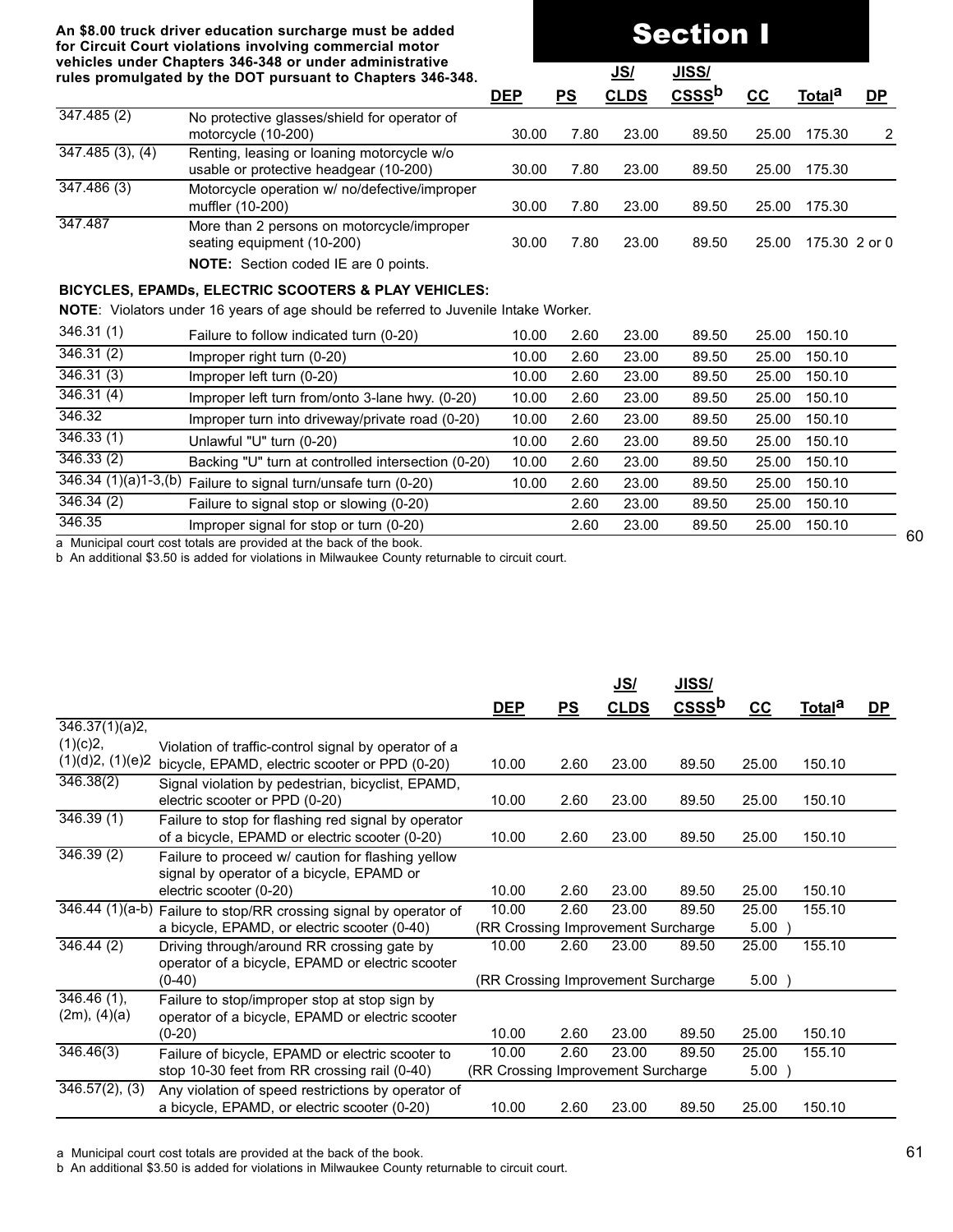|                           | for Circuit Court violations involving commercial motor                                                                                       |            |       |             |              |       |                    |                |
|---------------------------|-----------------------------------------------------------------------------------------------------------------------------------------------|------------|-------|-------------|--------------|-------|--------------------|----------------|
|                           | vehicles under Chapters 346-348 or under administrative<br>rules promulgated by the DOT pursuant to Chapters 346-348.                         |            |       | <u>JS/</u>  | <u>JISS/</u> |       |                    |                |
|                           |                                                                                                                                               | <b>DEP</b> | PS    | <b>CLDS</b> | <b>CSSSb</b> | $cc$  | Total <sup>a</sup> | <u>DP</u>      |
|                           | $346.59(1)$ , (2) Any violation of minimum speed regulation by operator                                                                       |            |       |             |              |       |                    |                |
|                           | of a bicycle, EPAMD or electric scooter (0-10)                                                                                                | 10.00      | 2.60  | 23.00       | 89.50        | 25.00 | 150.10             |                |
| 346.595(6)                | Restrictions for mopeds on roads w/ speed limit of                                                                                            |            |       |             |              |       |                    |                |
|                           | more than 25 MPH (30-300)                                                                                                                     | 50.00      | 13.00 | 23.00       | 89.50        | 25.00 | 200.50             | $\overline{c}$ |
| 346.77                    | Violation of parent responsibility (0-20)                                                                                                     | 20.00      | 5.20  | 23.00       | 89.50        | 25.00 | 162.70             |                |
| 346.78                    | Riding on roadway/attaching to vehicle (10-20)                                                                                                | 20.00      | 5.20  | 23.00       | 89.50        | 25.00 | 162.70             |                |
|                           | 2nd violation w/in 1 yr. (25-50)                                                                                                              | 30.00      | 7.80  | 23.00       | 89.50        | 25.00 | 175.30             |                |
| $346.79(1-3)$             | Violating bicycle rule (0-20)                                                                                                                 | 10.00      | 2.60  | 23.00       | 89.50        | 25.00 | 150.10             |                |
| 346.79(4)                 | Attaching bicycle to vehicle (10-20)                                                                                                          | 20.00      | 5.20  | 23.00       | 89.50        | 25.00 | 162.70             |                |
|                           | 2nd violation w/in 1 yr. (25-50)                                                                                                              | 50.00      | 13.00 | 23.00       | 89.50        | 25.00 | 200.50             |                |
| $\overline{346.79(5)}$    | Riding moped upon bikeway unless authorized (0-20)                                                                                            | 10.00      | 2.60  | 23.00       | 89.50        | 25.00 | 150.10             | $\sqrt{3}$     |
| $\overline{346.80(2)}(a)$ | Failure to keep right (0-20)                                                                                                                  | 10.00      | 2.60  | 23.00       | 89.50        | 25.00 | 150.10             |                |
| $346.80(2)$ (c)           | Failure to use due care (0-20)                                                                                                                | 10.00      | 2.60  | 23.00       | 89.50        | 25.00 | 150.10             |                |
| 346.80(3)                 | Improper riding of bicycle, EPAMD or electric scooter<br>on roadway (0-20)                                                                    | 10.00      | 2.60  | 23.00       | 89.50        | 25.00 | 150.10             |                |
| $\overline{346.80}$ (4)   | Operating a bicycle, EPAMD, electric scooter or<br>moped upon roadway where prohibited by sign (0-20)<br>NOTE: Moped violations are 3 points. | 10.00      | 2.60  | 23.00       | 89.50        | 25.00 | 150.10 0 or 3      |                |
| 346.80(5)                 | Failure of bicycle, EPAMD or electric scooter to yield<br>right of way to MV when entering highway (0-20)                                     | 10.00      | 2.60  | 23.00       | 89.50        | 25.00 | 150.10             |                |
| (2), (3)                  | 346.803(1)(a), Improper riding of bicycle, EPAMD or electric scooter<br>on bicycle way (0-20)                                                 | 10.00      | 2.60  | 23.00       | 89.50        | 25.00 | 150.10             |                |
|                           |                                                                                                                                               |            |       |             |              |       |                    |                |

Section I

a Municipal court cost totals are provided at the back of the book.

b An additional \$3.50 is added for violations in Milwaukee County returnable to circuit court.

|                        |                                                                                                                            |            |       | <u>JS/</u>  | <u>JISS/</u> |       |               |           |
|------------------------|----------------------------------------------------------------------------------------------------------------------------|------------|-------|-------------|--------------|-------|---------------|-----------|
|                        |                                                                                                                            | <b>DEP</b> | PS    | <b>CLDS</b> | $CSS$        | cc    | <u>Totala</u> | <u>DP</u> |
| 346.804                | Improper riding of bicycle, EPAMD or electric<br>scooter on sidewalk (0-20)                                                | 10.00      | 2.60  | 23.00       | 89.50        | 25.00 | 150.10        |           |
| 346.805                | FYR by EPAMD or electric scooter to pedes-<br>trian/bicycle on sidewalk (0-20)                                             | 10.00      | 2.60  | 23.00       | 89.50        | 25.00 | 150.10        |           |
|                        | <b>CHAPTER 350 - SNOWMOBILE VIOLATIONS:</b>                                                                                |            |       |             |              |       |               |           |
| 350.02(2)              | Illegal operation of snowmobile on or in the<br>vicinity of highways (0-250)<br><b>NOTE:</b> Use uniform traffic citation. | 50.00      | 13.00 | 23.00       | 89.50        | 25.00 | 200.50        |           |
| $\overline{350.03}(1)$ | FYR to person not on a snowmobile (0-250)                                                                                  | 50.00      | 13.00 | 23.00       | 89.50        | 25.00 | 200.50        |           |
| $350.04(1)$ , (3)(b)   | Snowmobile races, derbies and routes (0-250)                                                                               | 30.00      | 7.80  | 23.00       | 89.50        | 25.00 | 175.30        |           |
| 350.05(2)(a)           | Operate snowmobile w/o valid safety certificate<br>$(0-250)$                                                               | 20.00      | 5.20  | 23.00       | 89.50        | 25.00 | 162.70        |           |
| 350.05(2)(b)           | Operate snowmobile w/o carrying proof of safety<br>certification and display upon request (0-250)                          | 20.00      | 5.20  | 23.00       | 89.50        | 25.00 | 162.70        |           |
| 350.07                 | Driving wild animals w/ a snowmobile (0-250)                                                                               | 100.00     | 26.00 | 23.00       | 89.50        | 25.00 | 263.50        |           |
| 350.08                 | Permitting operation by person incapable<br>because of age, physical or mental disability or                               |            |       |             |              |       |               |           |
|                        | under the influence (0-250)                                                                                                | 40.00      | 10.40 | 23.00       | 89.50        | 25.00 | 187.90        |           |
| $350.09(1-9)$          | General equipment violation (0-250)                                                                                        | 30.00      | 7.80  | 23.00       | 89.50        | 25.00 | 175.30        |           |
| 350.09(1)              | Fail to display lights when required (0-250)                                                                               | 30.00      | 7.80  | 23.00       | 89.50        | 25.00 | 175.30        |           |
| 350.095(1)(a)          | Manufacture or sell new snowmobile that<br>exceeds 78 decibels of total vehicle noise (0-250)                              | 30.00      | 7.80  | 23.00       | 89.50        | 25.00 | 175.30        |           |

a Municipal court cost totals are provided at the back of the book.

b An additional \$3.50 is added for violations in Milwaukee County returnable to circuit court.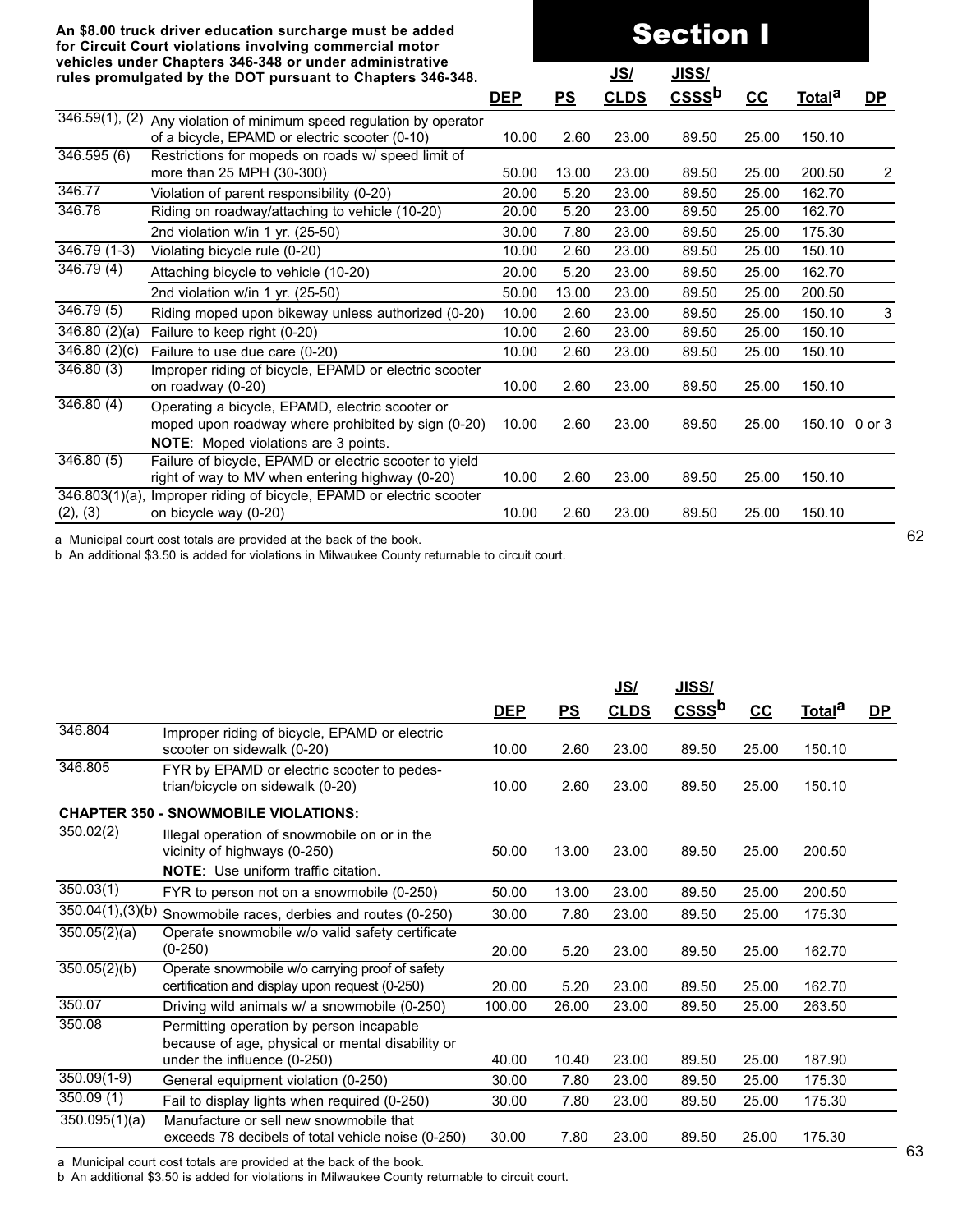# Section I

|                                                | rules promulgated by the DOT pursuant to Chapters 346-348.                                     |            |        | <u>JS/</u>  | <u>JISS/</u>      |       |                    |              |
|------------------------------------------------|------------------------------------------------------------------------------------------------|------------|--------|-------------|-------------------|-------|--------------------|--------------|
|                                                |                                                                                                | <b>DEP</b> | PS     | <b>CLDS</b> | CSSS <sup>b</sup> | $CC$  | Total <sup>a</sup> | $\mathbf{D}$ |
| 350.095(1)(b)                                  | Modify snowmobile so total vehicle noise ex-<br>ceeds manufactured noise level (0-250)         | 30.00      | 7.80   | 23.00       | 89.50             | 25.00 | 175.30             |              |
| 350.095(2)                                     | Operate, manufacture or sell snowmobile w/o<br>functioning muffler (0-250)                     | 30.00      | 7.80   | 23.00       | 89.50             | 25.00 | 175.30             |              |
| 350.10(1)(a)                                   | Unreasonable, improper speed (0-250)                                                           | 50.00      | 13.00  | 23.00       | 89.50             | 25.00 | 200.50             |              |
| 350.10(1)(b)                                   | Careless operation (0-250)                                                                     | 50.00      | 13.00  | 23.00       | 89.50             | 25.00 | 200.50             |              |
| 350.10(1)(c)                                   | Failure to comply w/ regulatory signs (0-250)                                                  | 30.00      | 7.80   | 23.00       | 89.50             | 25.00 | 175.30             |              |
| 350.10(1)(d)                                   | Operate snowmobile w/ engine & exhaust noise<br>in excess of legal decibel level (0-250)       | 30.00      | 7.80   | 23.00       | 89.50             | 25.00 | 175.30             |              |
| $350.10(1)$ (f),<br>$(fm)$ , $(h)$ & $(j)-(m)$ | Trespass (0-250)                                                                               | 100.00     | 26.00  | 23.00       | 89.50             | 25.00 | 263.50             |              |
| 350.10(1)(gm)                                  | Operating snowmobile >55 MPH during hours of<br>darkness $(0-250)$                             |            |        |             |                   |       |                    |              |
|                                                | 1-10 MPH above limit                                                                           | 50.00      | 13.00  | 23.00       | 89.50             | 25.00 | 200.50             |              |
|                                                | 11-20 MPH above limit                                                                          | 100.00     | 26.00  | 23.00       | 89.50             | 25.00 | 263.50             |              |
|                                                | 21-30 MPH above limit                                                                          | 150.00     | 39.00  | 23.00       | 89.50             | 25.00 | 326.50             |              |
|                                                | 31 MPH or more above limit                                                                     | 200.00     | 52.00  | 23.00       | 89.50             | 25.00 | 389.50             |              |
| 350.10(1)(i)                                   | Operate at speeds greater than 10 MPH on<br>frozen public waters w/in 100 ft. of person not in |            |        |             |                   |       |                    |              |
|                                                | or on vehicle or ice shanty (0-250)                                                            | 30.00      | 7.80   | 23.00       | 89.50             | 25.00 | 175.30             |              |
| 350.101(1)(a)                                  | Intoxicated operation of a snowmobile,<br>1st offense (400-550)                                | 400.00     | 104.00 | 23.00       | 89.50             | 25.00 | 641.50             |              |
| 350.101(1)(b)                                  | Operate snowmobile w/ PAC of .08 or more, 1st<br>offense (400-550)                             | 400.00     | 104.00 | 23.00       | 89.50             | 25.00 | 641.50             |              |

a Municipal court cost totals are provided at the back of the book.

b An additional \$3.50 is added for violations in Milwaukee County returnable to circuit court.

|                |                                                                                                               |                                         |        | <u>JS/</u>  | <u>JISS/</u>      |       |                    |              |
|----------------|---------------------------------------------------------------------------------------------------------------|-----------------------------------------|--------|-------------|-------------------|-------|--------------------|--------------|
|                |                                                                                                               | <b>DEP</b>                              | PS     | <b>CLDS</b> | CSSS <sup>b</sup> | cc    | Total <sup>a</sup> | $\mathbf{D}$ |
| 350.101(1)(b)  | Operate snowmobile w/ PAC of .10 or above,                                                                    |                                         |        |             |                   |       |                    |              |
|                | 1st offense (400-550)                                                                                         | 400.00                                  | 104.00 | 23.00       | 89.50             | 25.00 | 641.50             |              |
|                | NOTE: Prior violations of 350.101(1) (a) and (b) or local ordinances in conformity therewith, see Section II. |                                         |        |             |                   |       |                    |              |
| 350.101(1)(bm) | Operate snowmobile w/ detectable amount of                                                                    |                                         |        |             |                   |       |                    |              |
|                | controlled substance in blood - 1st offense                                                                   |                                         |        |             |                   |       |                    |              |
|                | $(400 - 550)$                                                                                                 | 400.00                                  | 104.00 | 23.00       | 89.50             | 25.00 | 641.50             |              |
| 350.101(1)(c)  | Absolute sobriety violations by persons under                                                                 |                                         |        |             |                   |       |                    |              |
|                | 19 yrs. of age (0-50)                                                                                         | 25.00                                   | 6.50   | 23.00       | 89.50             | 25.00 | 169.00             |              |
| 350.104(5)     | Refusal to take test for intoxicated operation of                                                             |                                         |        |             |                   |       |                    |              |
|                | snowmobile (400-550)                                                                                          | 400.00                                  | 104.00 | 23.00       | 89.50             | 25.00 | 641.50             |              |
|                | If under 19 yrs. of age (0-50)                                                                                | 50.00                                   | 13.00  | 23.00       | 89.50             | 25.00 | 200.50             |              |
|                | <b>NOTE:</b> Prior violations of, or local ordinances in conformity therewith, see Section II.                |                                         |        |             |                   |       |                    |              |
| 350.12(1)      | Operate snowmobile w/o valid registration                                                                     | 25.00                                   | 6.50   | 23.00       | 89.50             | 25.00 | 199.00             |              |
|                | $(0-250)$                                                                                                     | (Snowmobile registration restitution -- |        |             |                   | 30.00 |                    |              |
| 350.12(1)      | Give permission to operate snowmobile w/o                                                                     | 25.00                                   | 6.50   | 23.00       | 89.50             | 25.00 | 199.00             |              |
|                | valid registration (0-250)                                                                                    | (Snowmobile registration restitution -- |        |             |                   | 30.00 |                    |              |
| 350.12(3)(a)3  | Failure to transfer registration of snowmobile                                                                |                                         |        |             |                   |       |                    |              |
|                | $(0-250)$                                                                                                     | 30.00                                   | 7.80   | 23.00       | 89.50             | 25.00 | 175.30             |              |
| 350.12(3)(c)   | Selling snowmobiles w/o commercial registra-                                                                  |                                         |        |             |                   |       |                    |              |
|                | tion certificate (0-250)                                                                                      | 30.00                                   | 7.80   | 23.00       | 89.50             | 25.00 | 175.30             |              |
| 350.12(3j)     | Owner operating or giving permission to                                                                       |                                         |        |             |                   |       |                    |              |
|                | another to operate snowmobile on public trail                                                                 |                                         |        |             |                   |       |                    |              |
|                | w/o trail use sticker displayed (0-1,000)                                                                     | 50.00                                   | 13.00  | 23.00       | 89.50             | 25.00 | 200.50             |              |
|                |                                                                                                               |                                         |        |             |                   |       |                    |              |

a Municipal court cost totals are provided at the back of the book.

b An additional \$3.50 is added for violations in Milwaukee County returnable to circuit court.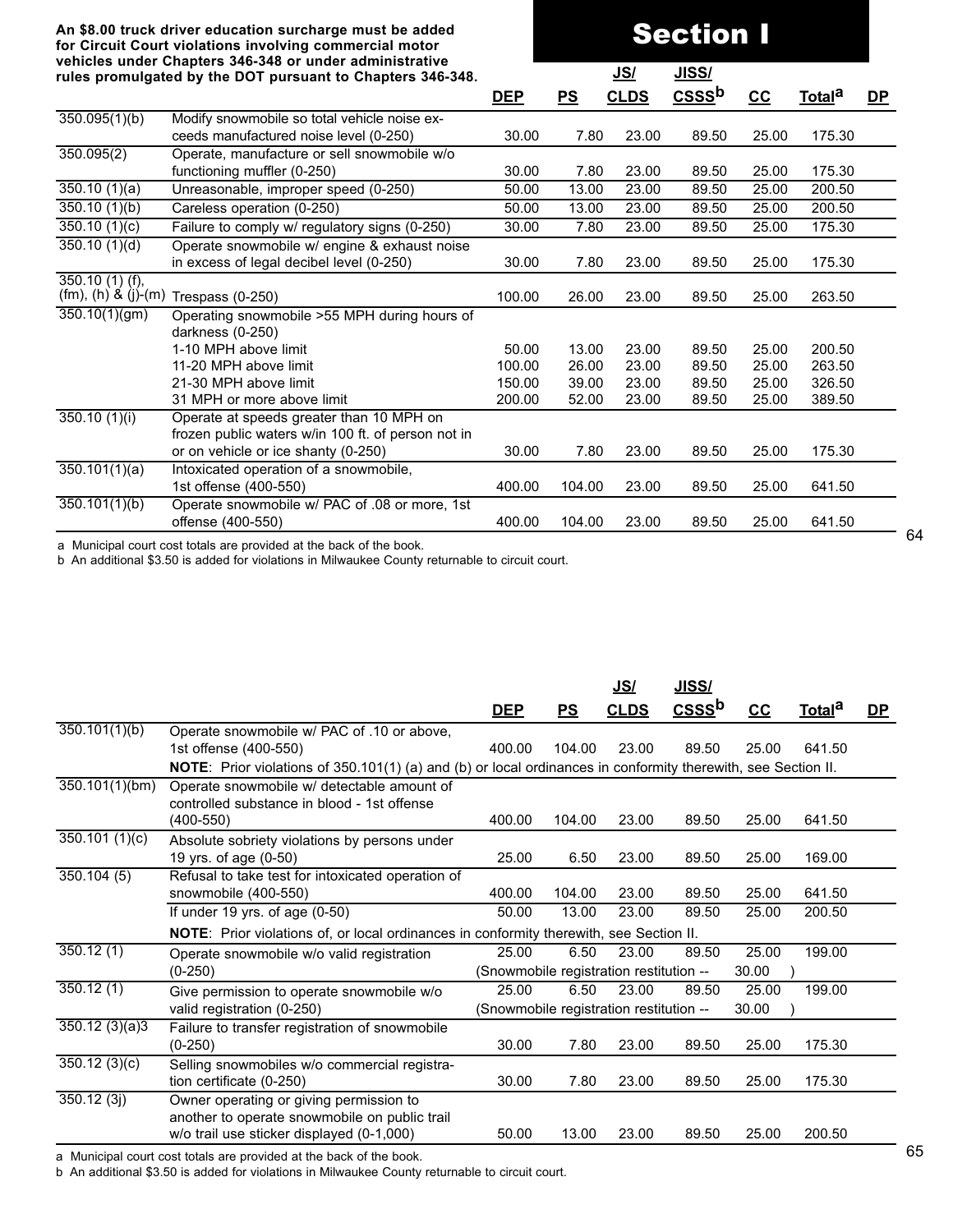|                               | An \$8.00 truck driver education surcharge must be added<br>for Circuit Court violations involving commercial motor                                                                                                                                                     |            | <b>Section I</b> |             |                   |       |                    |           |
|-------------------------------|-------------------------------------------------------------------------------------------------------------------------------------------------------------------------------------------------------------------------------------------------------------------------|------------|------------------|-------------|-------------------|-------|--------------------|-----------|
|                               | vehicles under Chapters 346-348 or under administrative<br>rules promulgated by the DOT pursuant to Chapters 346-348.                                                                                                                                                   |            |                  | <u>JS/</u>  | <u>JISS/</u>      |       |                    |           |
|                               |                                                                                                                                                                                                                                                                         | <b>DEP</b> | PS               | <b>CLDS</b> | CSSS <sup>b</sup> | $cc$  | Total <sup>a</sup> | <u>DP</u> |
| 350.12(5)(a)                  | Failure to display or improper display of regis-<br>tration number or decal or trail use sticker on                                                                                                                                                                     |            |                  |             |                   |       |                    |           |
|                               | snowmobile (0-250)                                                                                                                                                                                                                                                      | 20.00      | 5.20             | 23.00       | 89.50             | 25.00 | 162.70             |           |
| $\overline{350.12(5)(b),(c)}$ | Operate snowmobile w/o possession of valid                                                                                                                                                                                                                              |            |                  |             |                   |       |                    |           |
|                               | certificate (0-250)                                                                                                                                                                                                                                                     | 30.00      | 7.80             | 23.00       | 89.50             | 25.00 | 175.30             |           |
| 350.12(6)                     | Failure to advise/notify of change of address<br>$(0-250)$                                                                                                                                                                                                              | 30.00      | 7.80             | 23.00       | 89.50             | 25.00 | 175.30             |           |
| 350.135(1)                    | Interfere w/ signs (0-250)                                                                                                                                                                                                                                              | 150.00     | 39.00            | 23.00       | 89.50             | 25.00 | 326.50             |           |
| 350.15(2)                     | Failure to render aid (0-250)                                                                                                                                                                                                                                           | 40.00      | 10.40            | 23.00       | 89.50             | 25.00 | 187.90             |           |
| 350.15(3)                     | Failure to report snowmobile accident (0-250)                                                                                                                                                                                                                           | 40.00      | 10.40            | 23.00       | 89.50             | 25.00 | 187.90             |           |
|                               | <b>TRANSPORTATION RULES NOT LISTED BELOW:</b>                                                                                                                                                                                                                           |            |                  |             |                   |       |                    |           |
|                               | Any violation (20-400)                                                                                                                                                                                                                                                  | 50.00      | 13.00            | 23.00       | 89.50             | 25.00 | 200.50             |           |
| <b>TRANSPORTATION RULES:</b>  |                                                                                                                                                                                                                                                                         |            |                  |             |                   |       |                    |           |
|                               | TR102.14 (4)(a) Failure to apply for Wisconsin license                                                                                                                                                                                                                  | 50.00      | 13.00            | 23.00       | 89.50             | 25.00 | 200.50             |           |
|                               | TR102.14 (4)(b) Failure to apply for Wisconsin license                                                                                                                                                                                                                  | 20.00      | 5.20             | 23.00       | 89.50             | 25.00 | 162.70             |           |
| TR301                         | Human service vehicle violations (50-200)                                                                                                                                                                                                                               | 50.00      | 13.00            | 23.00       | 89.50             | 25.00 | 200.50             |           |
| <b>TR305</b>                  | Vehicle equipment violations (10-200)                                                                                                                                                                                                                                   | 30.00      | 7.80             | 23.00       | 89.50             | 25.00 | 175.30             | $0 - 3$   |
|                               | NOTE: Certain convictions for violations of Ch. Trans 305 of the Wisconsin Administrative Code receive up to 3<br>demerit points and are entered on the driving record. The authority for the point assessment is in Ch. Trans 101 of<br>Wisconsin Administrative Code. |            |                  |             |                   |       |                    |           |

b An additional \$3.50 is added for violations in Milwaukee County returnable to circuit court.

|                            |                                                                                                                                                                                                                                                                                                              |            |           | <u>JS/</u>  | <u>JISS/</u>      |       |                    |           |
|----------------------------|--------------------------------------------------------------------------------------------------------------------------------------------------------------------------------------------------------------------------------------------------------------------------------------------------------------|------------|-----------|-------------|-------------------|-------|--------------------|-----------|
|                            |                                                                                                                                                                                                                                                                                                              | <b>DEP</b> | <u>PS</u> | <b>CLDS</b> | CSSS <sup>b</sup> | cc    | Total <sup>a</sup> | <u>DP</u> |
| TR325.02(2)<br>TR327.03(2) | Interstate and Intrastate driver qualifications<br>$(50-100)$                                                                                                                                                                                                                                                |            |           |             |                   |       |                    |           |
|                            | Age, waiver of physical disqualification                                                                                                                                                                                                                                                                     | 30.00      | 7.80      | 23.00       | 89.50             | 25.00 | 175.30             |           |
|                            | Violation of out-of-service notice (each notice,<br>not each offense)                                                                                                                                                                                                                                        | 100.00     | 26.00     | 23.00       | 89.50             | 25.00 | 263.50             |           |
| TR325.02(3)<br>TR327.03(3) | Interstate and intrastate driving requirements<br>$(50-100)$                                                                                                                                                                                                                                                 | 50.00      | 13.00     | 23.00       | 89.50             | 25.00 | 200.50             |           |
| TR325.02(4), (6)           | Interstate and intrastate vehicle equipment<br>and driver requirement violations (10-200)                                                                                                                                                                                                                    |            |           |             |                   |       |                    |           |
|                            | TR327.03(4), (5) Group 1 -- Braking action absent,<br>missing/broken brake components, air drop<br>test, safety devices, tires/retreads on buses,<br>steering column/ components/gear box/wheel<br>play/modifications, towing devices, frame,<br>front axle tires, and safe loading.                         | 80.00      | 20.80     | 23.00       | 89.50             | 25.00 | 238.30             |           |
|                            | Group 2 -- Brake pad/hose/tube, parking<br>brake, low air warning devices, air reservoir,<br>brake adjustment, headlamp or stop lamp<br>inoperative, lamps on rear or projecting load,<br>rear turn signal, unsecured fuel tank,<br>adjustable axle, wheels and rims, front end<br>structure and suspension. | 50.00      | 13.00     | 23.00       | 89.50             | 25.00 | 200.50             |           |

a Municipal court cost totals are provided at the back of the book.

b An additional \$3.50 is added for violations in Milwaukee County returnable to circuit court.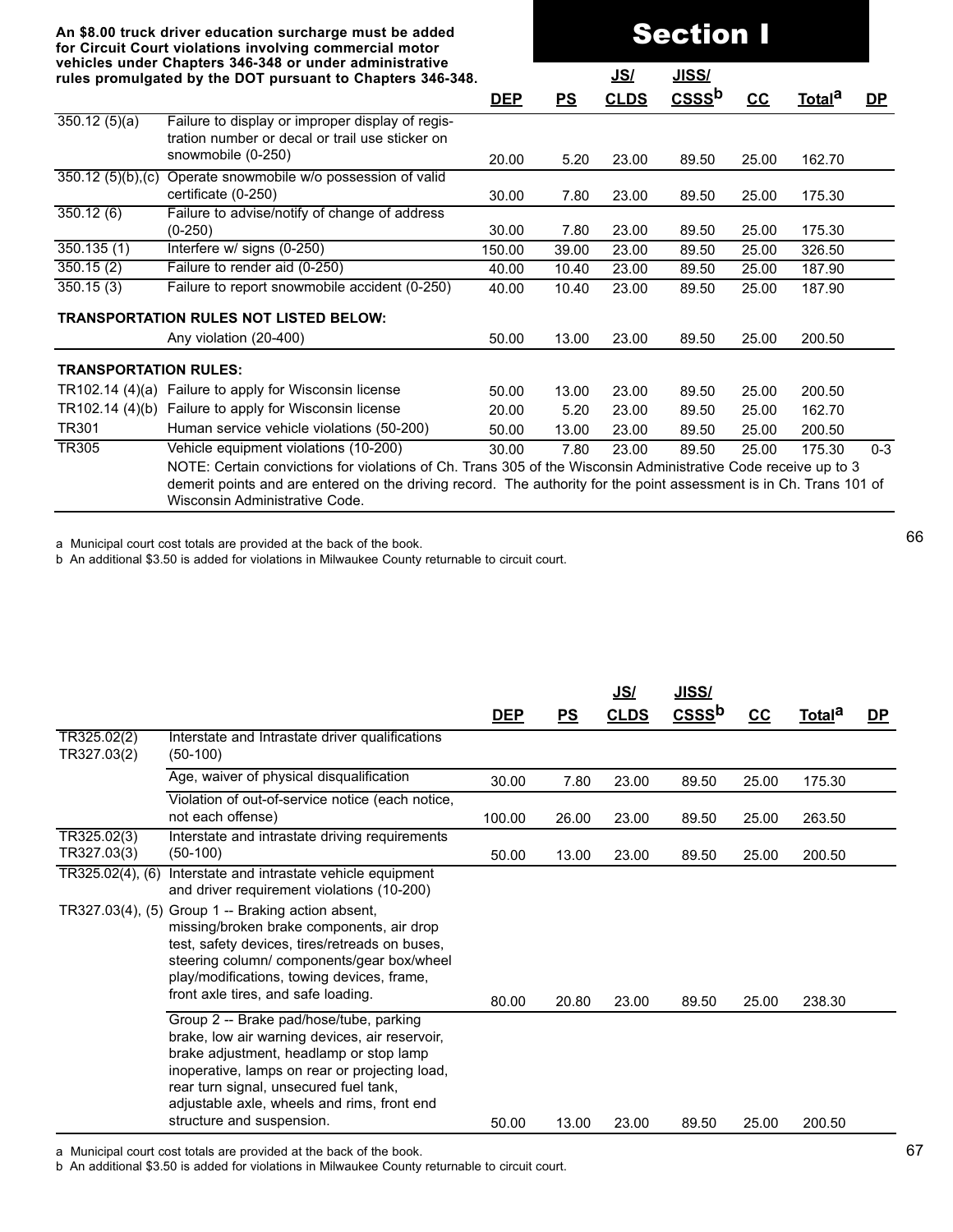**An \$8.00 truck driver education surcharge must be added for Circuit Court violations involving commercial motor vehicles under Chapters 346-348 or under administrative rules promulgated by the DOT pursuant to Chapters 346-348.**

**JS/ JISS/a\_\_\_\_\_\_\_\_\_\_\_aaa DEP PS CLDS CSSSb CC Totala DP\_** Group 3 -- Fuel tank cap missing, fuel system, windshield glazing/wipers, audible air leak, exhaust system, other axle tires and all other non-out-of-service defect (if citation issued). 30.00 7.80 23.00 89.50 25.00 175.30 TR325.02(5) TR327.05(3) (a-c) TR 327.05(4) (b)1, 2 Driver hours (50-100): Record of duty status - violation not requiring out-of-service notice 50.00 13.00 23.00 89.50 25.00 200.50 Interstate record of duty status -- 11 hours, 14 hours, 60 hours in 7 days or 70 hours in 8 days violations, not in possession or current, falsification of record of duty status (intentional) 100.00 26.00 23.00 89.50 25.00 263.50 Intrastate record of duty status -- 12 hours, 16 hours, 70 hours in 7 days or 80 hours in 8 days violations, not in possession or current, falsification of record of duty status (intentional) 100.00 26.00 23.00 89.50 25.00 263.50 Violation of out-of-service notice (Each notice, not each offense) 100.00 26.00 23.00 89.50 25.00 263.50 TR325.02(6) TR327.03(5) Violations of out-of-service notice for group 1 and 2 offenses under TR325.02(4) and 327.03(4) (Each notice, not each offense) (10- 200) 100.00 26.00 23.00 89.50 25.00 263.50 TR325.02(7) TR327.03(6) Interstate and Intrastate parking and driving rules for transportation of hazardous material (50-100) 100.00 26.00 23.00 89.50 25.00 263.50

Section I

a Municipal court cost totals are provided at the back of the book.

b An additional \$3.50 is added for violations in Milwaukee County returnable to circuit court.

|                |                                                                                                                                                                                                       |            |           | <u>JS/</u>  | <u>JISS/</u>      |       |                    |           |
|----------------|-------------------------------------------------------------------------------------------------------------------------------------------------------------------------------------------------------|------------|-----------|-------------|-------------------|-------|--------------------|-----------|
|                |                                                                                                                                                                                                       | <b>DEP</b> | <u>PS</u> | <b>CLDS</b> | CSSS <sup>b</sup> | $cc$  | Total <sup>a</sup> | <u>DP</u> |
| <b>TR326</b>   | Hazardous material transportation requirements<br>(30-300)                                                                                                                                            | 100.00     | 26.00     | 23.00       | 89.50             | 25.00 | 263.50             |           |
| <b>TR326</b>   | Interstate and Intrastate hazardous materials<br>violations $(30-300)$ :                                                                                                                              |            |           |             |                   |       |                    |           |
|                | Group 1 -- No placards, non-spec cargo tank,<br>internal valve, packaging, load securement,<br>forbidden items                                                                                        | 150.00     | 39.00     | 23.00       | 89.50             | 25.00 | 326.50             |           |
|                | Group 2 -- Instructions-flammable cryogenic<br>fluid, documents-A and B explosives                                                                                                                    | 100.00     | 26.00     | 23.00       | 89.50             | 25.00 | 263.50             |           |
|                | Group 3 -- Radioactive route plan, route plan A<br>& B explosives, hazardous waste manifest,<br>bulk packaging marking, cargo tank marking                                                            | 200.00     | 52.00     | 23.00       | 89.50             | 25.00 | 389.50             |           |
| TR330.06(1)    | Violation of out-of-service order (50-200)                                                                                                                                                            | 100.00     | 26.00     | 23.00       | 89.50             | 25.00 | 263.50             |           |
| TR330.10(1-32) | Motor bus equipment violations (50-200):<br>1st Violation                                                                                                                                             | 50.00      | 13.00     | 23.00       | 89.50             | 25.00 | 200.50             |           |
|                | 2nd and subsequent violations                                                                                                                                                                         | 100.00     | 26.00     | 23.00       | 89.50             | 25.00 | 263.50             |           |
|                | <b>NOTE:</b> The point schedule also covers similar ordinance violations and similar violations of departmental adminis-<br>trative rules even though the language of the ordinance or rule may vary. |            |           |             |                   |       |                    |           |

a Municipal court cost totals are provided at the back of the book.

b An additional \$3.50 is added for violations in Milwaukee County returnable to circuit court.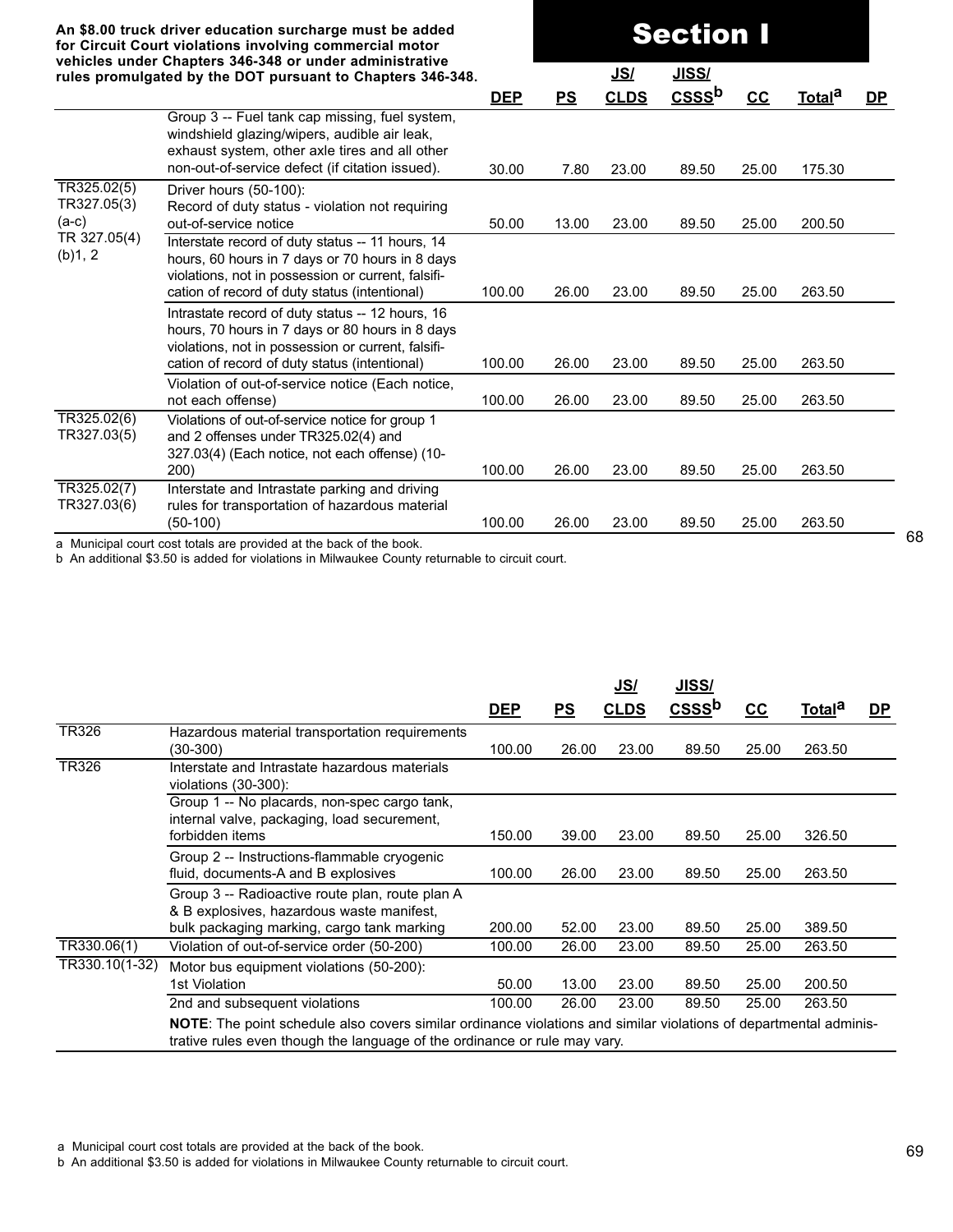# **SECTION II – MISDEMEANOR TRAFFIC CRIMES**

**Bail in all criminal traffic cases shall be in accordance with the attached schedule and is a bail bond only. The amount is not to be considered as a recommended penalty. The defendant must appear in court on the return date on the citation. Section II is part of the Misdemeanor Bail Schedule.**

#### **BAIL BOND POINT ASSESS.**

#### **CHAPTER 23 - ALL-TERRAIN VEHICLES, UTILITY TERRAIN VEHICLES, AND OFF-HIGHWAY MOTORCYCLES**

| 23.33(4c)(a)1,2        | Intoxicated operation of an ATV or UTV and who w/in 5 yrs. prior to the arrest for<br>the current violation, or a local ordinance in conformity therewith, was convicted<br>previously of intoxicated operation of an ATV or UTV, or the refusal law (300-1,100)<br>and 5-day mandatory jail sentence to 6 mos.)               | 500.00 |
|------------------------|--------------------------------------------------------------------------------------------------------------------------------------------------------------------------------------------------------------------------------------------------------------------------------------------------------------------------------|--------|
|                        | If total convictions for violations of ss. 23.33 $(4c)(a)1$ or 2 or $(4p)(e)$ prior to the<br>arrest for the current violation equals 3 or more w/in 5 yrs. (600-2,000 and 30-day<br>mandatory jail sentence to 1 yr.)                                                                                                         | 500.00 |
| 23.33(4c)(b)           | Causing injury while under the influence of an intoxicant (300-2,000 and/or 30<br>days to $1$ yr.)                                                                                                                                                                                                                             | 500.00 |
| $\sqrt{23.33}$ (4p)(e) | Refuse to take test, intoxicated ATV or UTV operation and who w/in 5 yrs. prior to<br>the arrest for the current violation, or a local ordinance in conformity therewith,<br>was convicted previously of intoxicated operation of an ATV or UTV, or the refusal<br>law (300-1,100 and 5-day mandatory jail sentence to 6 mos.) | 500.00 |
|                        | If total convictions for violations of ss. 23.33 (4c) (a) 1 or 2 or (4p) (e) prior to the<br>arrest for the current violation equals 3 or more w/in 5 yrs. (600-2,000 and 30-day<br>mandatory jail sentence to 1 $yr$ .)                                                                                                       | 500.00 |

#### **BAIL BOND POINT ASSESS.**

| 23.335(12)(a)1           | Operate OHM while under the influence of an intoxicant (2nd offense within 5<br>years) (300-1100 and 5 days-6 mos)                                             | 500.00        |  |
|--------------------------|----------------------------------------------------------------------------------------------------------------------------------------------------------------|---------------|--|
| 23.335(12)(a)1           | Operate OHM while under the influence of an intoxicant (3rd or greater offense<br>within 5 years) (600-2000 and 30 days-1 yr)                                  | 500.00        |  |
| 23.335(12)(a)2           | Operate OHM with an alcohol concentration of 0.08 or more (2nd offense within 5<br>years) (300-1100 and 5 days-6 mos)                                          | 500.00        |  |
| 23.335(12)(a)2           | Operate OHM with an alcohol concentration of 0.08 or more (3rd or greater<br>offense within 5 years) (600-2000 and 30 days-1 yr)                               | 500.00        |  |
| 23.335(12)(a)2m          | Operate OHM with a detectable amount of a restricted controlled substance in<br>blood (2nd offense within 5 years) (300-1100 and 5 days-6 mos)                 | 500.00        |  |
| 23.335(12)(a)2m          | Operate OHM with a detectable amount of a restricted controlled substance in<br>blood (3rd or greater offense within 5 years) (600-2000 and 30 days-1 yr)      | 500.00        |  |
| $\sqrt{23.335(12)(b)}$ 1 | Operate OHM while under the influence of an intoxicant<br>causing injury (300-2000 and 30 days-1 year)                                                         | 500.00        |  |
| 23.335(12)(b)2           | Operate OHM with an alcohol concentration of 0.08 or more<br>causing injury (300-2000 and 30 days-1 year)                                                      | 500.00        |  |
| 23.335(12)(b)2m          | Operate OHM with a detectable amount of a restricted controlled substance in<br>blood causing injury (300-2000 and 30 days-1 yr)                               | 500.00        |  |
| 23.335(12)(h)            | OHM intoxicated operation refusal to provide required<br>sample/submit to chemical tests (2nd offense within 5 years)                                          | 500.00        |  |
| 23.335(12)(h)            | OHM intoxicated operation refusal to provide required sample/submit to chemical<br>tests (3rd or greater offense within 5 years) (600-2000 and 30 days-1 year) | 500.00        |  |
| 23.335(19)(f)1           | Intentionally remove, damage, or interfere with lawfully placed<br>OHM route/trail sign or standard, causing death or injury                                   | <b>FELONY</b> |  |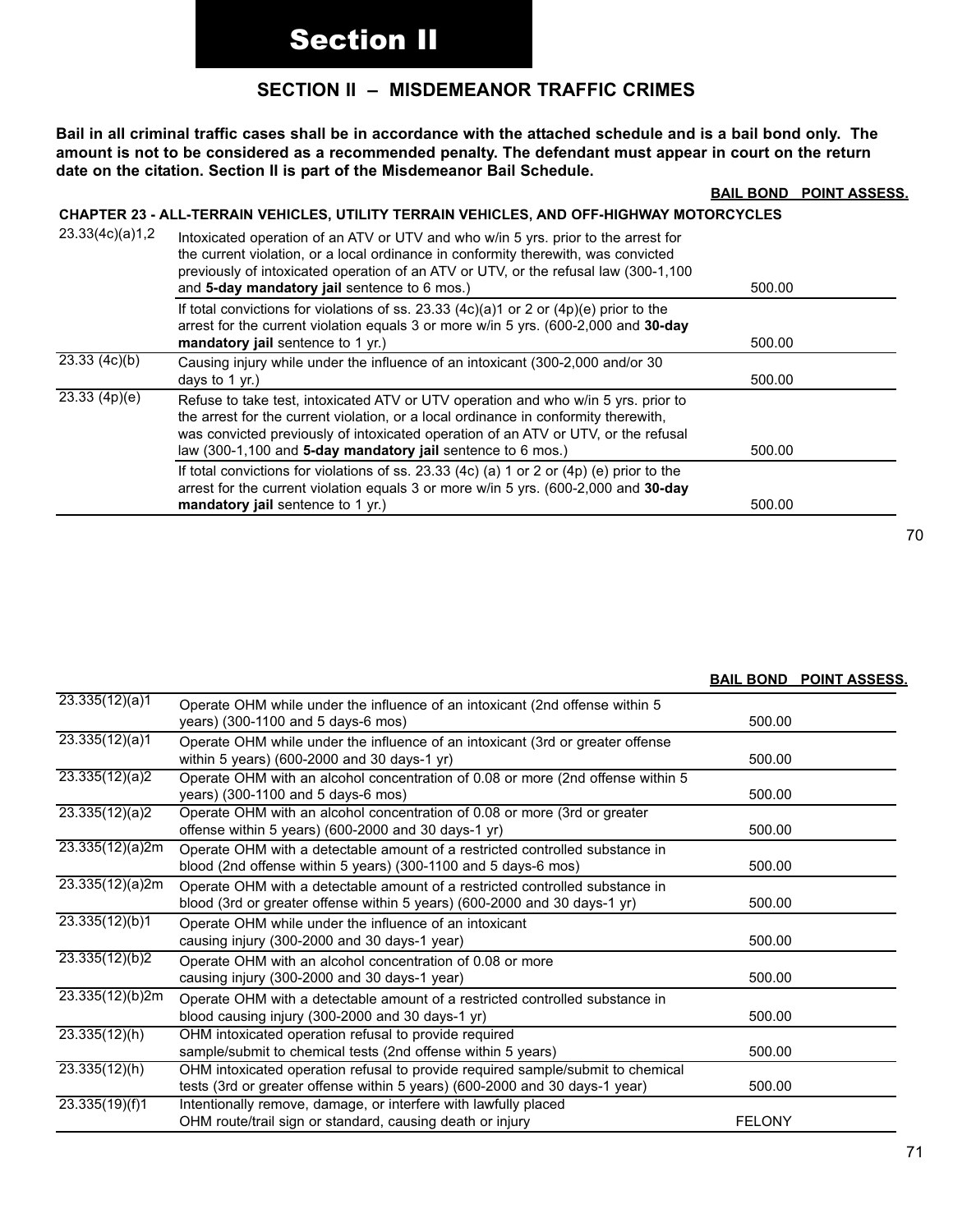### **BAIL BOND POINT ASSESS.**

## **CHAPTER 341 - REGISTRATION OF VEHICLES:** 341.45 (6)(a) Use false name or address on form or application (0-500 and/or 0-6 mos.) 100.00  $341.45 (6)(b)$  Fails or refuses to report payment (0-5,000 and/or 0-1 yr.) 100.00 341.60 Fraudulent application for registration or license (0-200 and/or 0-6 mos.) 125.00 **CHAPTER 343 - OPERATORS' LICENSES:**  343.05 (1)(a) Possessing more than one license: 1st violation (200-600 and/or 0-6 mos.) 200.00 3 2nd violation w/in 3 yrs. (300-1,000 and/or 5 days to 6 mos.) 200.00 200.00 3 3rd and subsequent violations w/in 3 yrs. (1,000-2,000 and **10-day mandatory jail** sentence to 6 mos.) 200.00 3 343.05 (2)(a) Operating w/o a commercial motor vehicle license: 1st violation (200-600 and/or 0-6 mos.) 200.00 3 2nd violation w/in 3 yrs. (300-1,000 and/or 5 days to 6 mos.) 200.00 3 3rd and subsequent violations w/in 3 yrs. (1,000-2,000 and **10-day mandatory jail** sentence to 6 mos.) 200.00 3 343.05 (3)(a) Operating w/o a valid driver's license: 2nd violation w/in 3 yrs. (0-300 and imprisoned not more than 30 days) 200.00 3 3rd and subsequent violations w/in 3 yrs. (0-500 and imprisoned not more than 6 mos.) 300.00 3  $343.05(3)(a)$  Knowingly operating w/o a valid driver's license, causing great bodily harm Felony  $3$

#### **BAIL BOND POINT ASSESS.**

| $\overline{343.05(3)(a)}$     | Knowingly operating w/o a valid driver's license, causing death                     | Felony | 3 |
|-------------------------------|-------------------------------------------------------------------------------------|--------|---|
| $\overline{343.14}$ (5)(a) or | Fraud in obtaining operator's license or identification card (0-1,000 and/or 0-6    |        |   |
| (b)                           | mos.) (MANDATORY 1 yr. suspension under 343.31 for operator's license               |        |   |
|                               | violation and conviction)                                                           | 100.00 |   |
| $\overline{343.16}$ (7)(a)    | Using substitute for DL exam (100-200 and/or 0-6 mos.)                              | 100.00 |   |
| $\overline{343.16}$ (7)(b)    | Acting as substitute for DL exam (100-200 and/or 0-6 mos.)                          | 100.00 |   |
|                               | Subsequent violations (200-500 and/or 1 yr.)                                        | 250.00 |   |
| $343.19(2)(a)$ , (b)          | Fraud/obtaining duplicate license or identification card/failure to return original |        |   |
|                               | license (0-1,000 and/or 0-6 mos.) (MANDATORY 1 yr. suspension under                 |        |   |
|                               | s. 343.31 for operator's license violation and conviction)                          | 100.00 |   |
| 343.245 (3)(b)1-4             | Employer knowingly allows/authorizes an employee to operate a commercial            |        |   |
|                               | motor vehicle who is not qualified to do so. (2,500-10,000 and/or 0-90 days)        | 100.00 |   |
| $\overline{343.43}$ (1)(a-c), | Unlawful use of license (200-600 and/or 0-6 mos.) (MANDATORY suspension             |        |   |
| $(e-g)$                       | $6 \text{ mos.}$                                                                    | 100.00 |   |
|                               | 2nd violation w/in 3 yrs. (300-1,000 and 5-day mandatory jail sentence to 6         |        |   |
|                               | mos.) (MANDATORY suspension 6 mos.)                                                 | 100.00 |   |
|                               | 3rd and subsequent offenses w/in 3 yrs. (1,000-2,000 and 10-day mandatory           |        |   |
|                               | jail sentence to 6 mos.) (MANDATORY suspension 6 mos.)                              | 100.00 |   |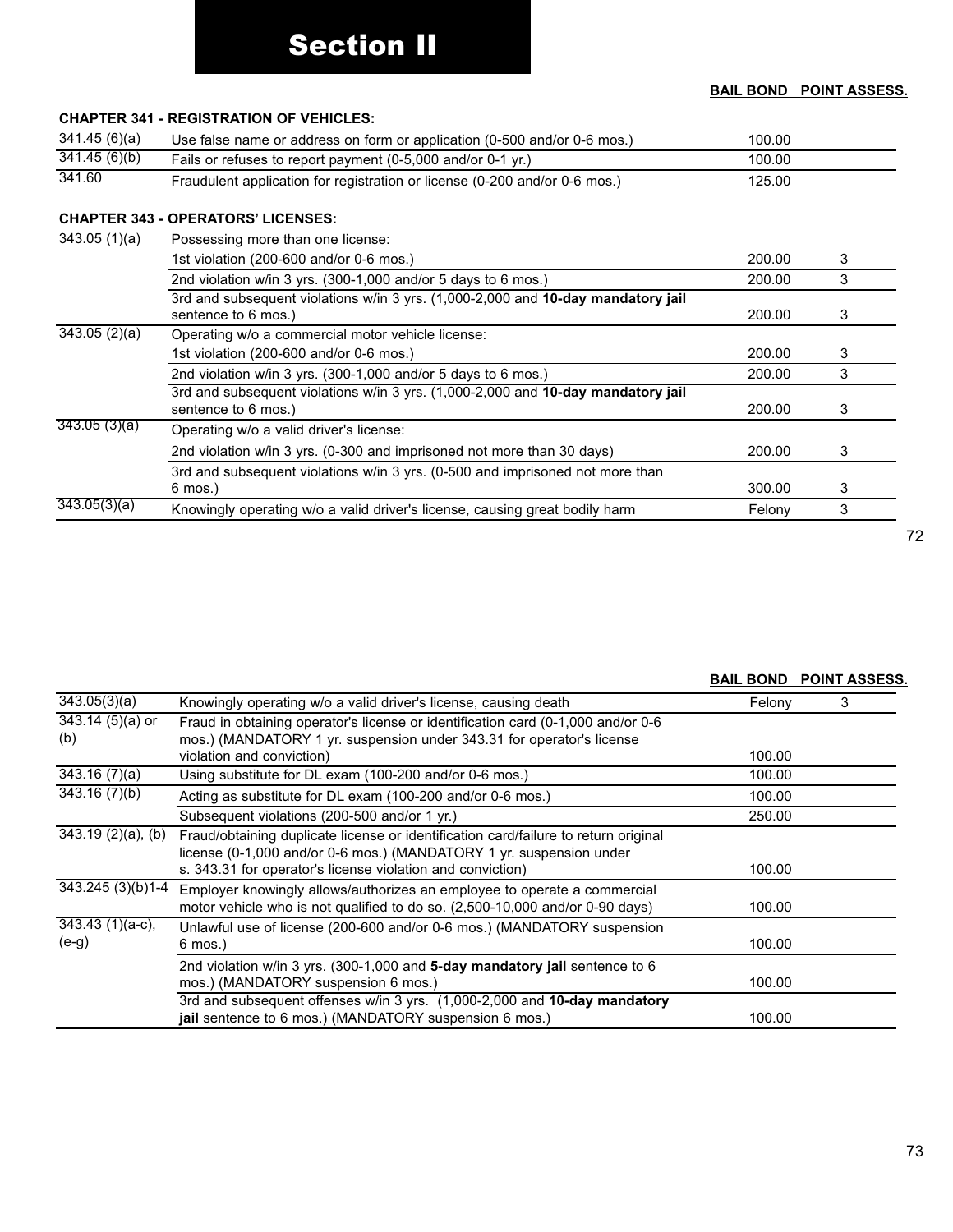# **BAIL BOND POINT ASSESS.**

| 343.43(1)(d)               | Violate restrictions on license - Class A, B, or C vehicles (200-600 and/or                                                                                                                                      |        |   |
|----------------------------|------------------------------------------------------------------------------------------------------------------------------------------------------------------------------------------------------------------|--------|---|
|                            | $0-6$ mos.)                                                                                                                                                                                                      | 100.00 | 3 |
|                            | 2nd violation w/in 3 yrs. (300-1,000 and 5-day mandatory jail sentence to 6<br>mos.)                                                                                                                             | 100.00 | 3 |
|                            | 3rd and subsequent offenses w/in 3 yrs. (1,000-2,000 and 10-day mandatory jail<br>sentence to 6 mos.)                                                                                                            | 100.00 | 3 |
| 343.43(1)(d)               | Violation of license restrictions by Class D (automobile) or M (motorcycle) vehicle<br>except school bus:                                                                                                        |        |   |
|                            | 2nd offense w/in 3 yrs. (0-300 and/or 0-30 days)                                                                                                                                                                 | 100.00 | 3 |
|                            | 3rd and subsequent offenses w/in 3 yrs. (0-500 and/or 0-6 mos.)                                                                                                                                                  | 100.00 | 3 |
| 343.44(1)(a)               | Knowingly operating while suspended, causing great bodily harm                                                                                                                                                   | Felony | 3 |
| 343.44(1)(a)               | Knowingly operating while suspended, causing death                                                                                                                                                               | Felony | 3 |
| $\overline{343.44(1)(b)}$  | Knowingly operating while revoked, causing great bodily harm                                                                                                                                                     | Felony | 3 |
| 343.44(1)(b)               | Knowingly operating while revoked, causing death                                                                                                                                                                 | Felony | 3 |
| $\overline{343.44}$ (1)(b) | Operating while revoked if revocation resulted from offense that may be counted<br>under 343.307(2) (0-2,500 and/or 0-1 yr.) (0-6 month suspension/revocation for<br>4th and subsequent convictions w/in 5 yrs.) | 250.00 | 3 |
| $\overline{343.44(1)(d)}$  | Operating a commercial vehicle while disqualified (0-2,500 and/or 0-1 yr.) (0-6<br>mos. suspension/6 mos. revocation for 4th and subsequent convictions w/in 5                                                   |        |   |
|                            | yrs.)                                                                                                                                                                                                            | 500.00 | 3 |

|                        |                                                                                                                                                                                                           |        | <b>BAIL BOND POINT ASSESS.</b> |
|------------------------|-----------------------------------------------------------------------------------------------------------------------------------------------------------------------------------------------------------|--------|--------------------------------|
| <b>CHAPTER 344 -</b>   | <b>VEHICLE FINANCIAL RESPONSIBILITY:</b>                                                                                                                                                                  |        |                                |
| 344.48(1)              | Forged proof of security for past accidents or sign false statement (0-10,000)<br>and/or $0-9$ mos.)                                                                                                      | 250.00 |                                |
|                        | <b>CHAPTER 346 - RULES OF THE ROAD:</b>                                                                                                                                                                   |        |                                |
|                        | <b>RECKLESS DRIVING &amp; OPERATING WHILE UNDER THE INFLUENCE:</b>                                                                                                                                        |        |                                |
| 346.04(2t)             | Fleeing an officer (0-10,000 and/or 0-9 mos.)                                                                                                                                                             | 500.00 | 6                              |
| $\overline{346.04(3)}$ | Knowingly flee an officer                                                                                                                                                                                 | Felony | 6                              |
| 346.62(2)              | Reckless driving:                                                                                                                                                                                         |        |                                |
|                        | 2nd violation w/in 4 years of previous violation (50-500 and/or 1 year)                                                                                                                                   | 250.00 | 6                              |
| 346.62(3)              | Causing bodily harm by reckless driving (300-2,000 and/or 30 days to 1 year)                                                                                                                              | 500.00 | 6                              |
| 346.62(4)              | Causing great bodily harm by reckless driving (MANDATORY 1 yr. revocation)                                                                                                                                | Felony | 6                              |
|                        | NOTE: The 10-year period referred to for violations of 346.63 (1)(a), (am), (b) or (5) shall be measured from the dates of the refusals<br>or violations which resulted in the revocation or convictions. |        |                                |
| 346.63(1)(a)           | Operating motor vehicle while under influence of intoxicants, controlled                                                                                                                                  |        |                                |
|                        | substances or any other drugs:                                                                                                                                                                            |        |                                |
|                        | If passenger under 16 years of age in vehicle (350-1,100 and 5-day jail<br>sentence to 6 mos., 12-18 mo. revocation)                                                                                      | 500.00 | 6                              |
| (1)(am)                | Operating w/ a detectable amount of a controlled substance                                                                                                                                                |        |                                |
|                        | If passenger under 16 years of age in vehicle (350-1,100 and 5-day jail<br>sentence to 6 mos., 12-18 mo. revocation)                                                                                      | 500.00 | 6                              |
| (1)(b)                 | Operating a motor vehicle w/ a PAC of .08 or more:                                                                                                                                                        |        |                                |
|                        | If passenger under 16 years of age in vehicle (350-1,100 and 5-day jail<br>sentence to 6 mos., 12-18 mo. revocation)                                                                                      | 500.00 | 6                              |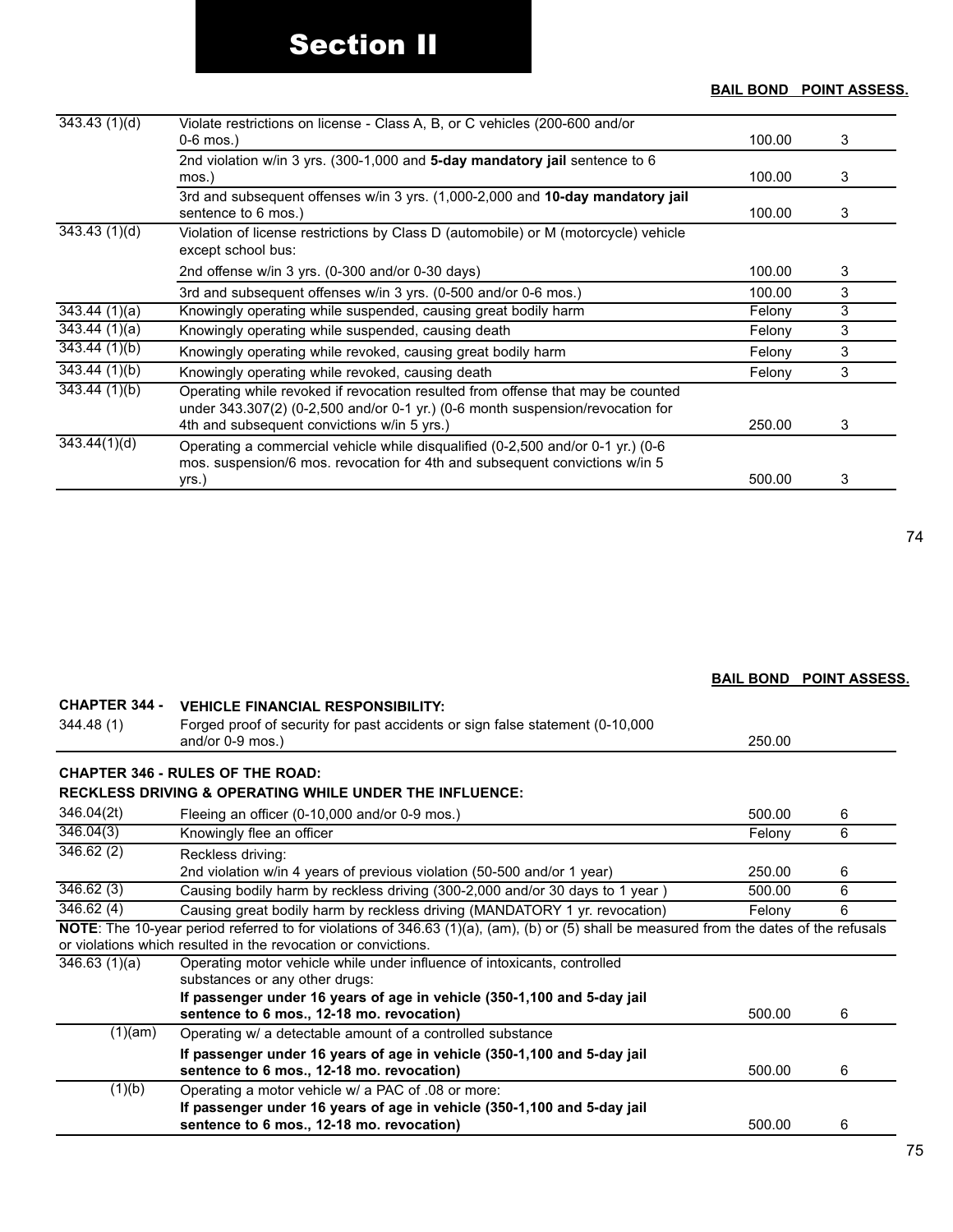#### **BAIL BOND POINT ASSESS.**

| 346.63(1)(a)<br>$(am)$ or $(b)$ | If total number of convictions under 940.09(1) and 940.25 in person's lifetime, plus<br>the total number of suspensions, revocations and other convictions under 343.307(1)<br>w/in a 10-year period <b>equals two</b> (350-1,100 and a 5-day jail sentence to 6 mo. or<br>at least 30 days community service) (MANDATORY revocation of 12-18 mos.) | 500.00 | 6 |
|---------------------------------|-----------------------------------------------------------------------------------------------------------------------------------------------------------------------------------------------------------------------------------------------------------------------------------------------------------------------------------------------------|--------|---|
|                                 | OWI/BAC offenses w/ .02 - under .08 during ignition interlock device order                                                                                                                                                                                                                                                                          | 500.00 | 6 |
|                                 | OWI/BAC offenses w/ .08 or more                                                                                                                                                                                                                                                                                                                     | 500.00 | 6 |
|                                 | If passenger under 16 years of age in vehicle (700-2,200 and 10-day jail<br>sentence to 12 mos. Or at least 30 days community service) (MANDATORY<br>revocation 24-36 mo.)                                                                                                                                                                          | 500.00 | 6 |
|                                 | If total number of convictions under 940.09(1) and 940.25 in person's lifetime,<br>plus the total number of other convictions, suspensions, and revocations under<br>$343.307(1)$ equals 3 (600-2,000 and a 45-day mandatory jail sentence to 1 yr.)<br>(MANDATORY revocation of 24-36 mos.)                                                        | 850.00 | 6 |
|                                 | OWI/BAC offenses w/ .02 - under .08 during ignition interlock device order                                                                                                                                                                                                                                                                          | 850.00 | 6 |
|                                 | OWI/BAC offenses w/ .08 - under .17                                                                                                                                                                                                                                                                                                                 | 850.00 | 6 |
|                                 | .17 - .199 minimum + maximum fines are doubled                                                                                                                                                                                                                                                                                                      | 850.00 | 6 |
|                                 | .20 - .249 minimum + maximum fines are tripled                                                                                                                                                                                                                                                                                                      | 850.00 | 6 |
|                                 | .25> minimum + maximum fines are quadrupled                                                                                                                                                                                                                                                                                                         | 850.00 | 6 |
|                                 | If passenger under 16 years of age in vehicle                                                                                                                                                                                                                                                                                                       | Felony | 6 |

76

### **BAIL BOND POINT ASSESS.**

| If total number of convictions under 940.09(1) and 940.25 in person's lifetime<br>plus the total number of other convictions, suspensions and revocations under<br>343.307(1) equals 4 (600-10,000 and 60 days mandatory jail sentence to 6<br>yrs.) (MANDATORY revocation of 24-36 mos.) | Felony | 6 |
|-------------------------------------------------------------------------------------------------------------------------------------------------------------------------------------------------------------------------------------------------------------------------------------------|--------|---|
| OWI/BAC offenses with more than .02 - under .17                                                                                                                                                                                                                                           | Felony | 6 |
| .17 - .199 minimum + maximum fines are doubled                                                                                                                                                                                                                                            | Felony |   |
| .20 - .249 minimum + maximum fines are tripled                                                                                                                                                                                                                                            | Felony | ห |
| .25> minimum + maximum fines are quadrupled                                                                                                                                                                                                                                               | Felony | 6 |
| If passenger under 16 years of age in vehicle                                                                                                                                                                                                                                             | Felony | 6 |

**NOTE:** If total number of convictions equals 5 or 6 (600-25,000 and 18-month mandatory prison sentence to 10 years) (MANDATORY revocation of 24-36 mos.)

If total number of convictions equals 7,8 or 9 (600-25,000 and 3-year mandatory prison sentence to 12 years and 6 months) (MANDATORY revocation of 24-36 mos.)

If total number of convictions equals 10 or more (600-50,000 and 4-year mandatory prison sentence to 15 years) (MANDATORY revocation of 24-36 mos.)

|           | If passenger under 16 years of age in vehicle                                                                                                                 | Felony | b |  |
|-----------|---------------------------------------------------------------------------------------------------------------------------------------------------------------|--------|---|--|
|           | 2nd or subsequent offense                                                                                                                                     | Felony |   |  |
|           | and 30 days to 1 yr.) (MANDATORY revocation of 1-2 yrs.)                                                                                                      | 500.00 | 6 |  |
| 346.63(2) | Causing injury by operating a motor vehicle while under the influence, w/ a<br>PAC, or w/ a detectable amount of a restricted controlled substance (300-2,000 |        |   |  |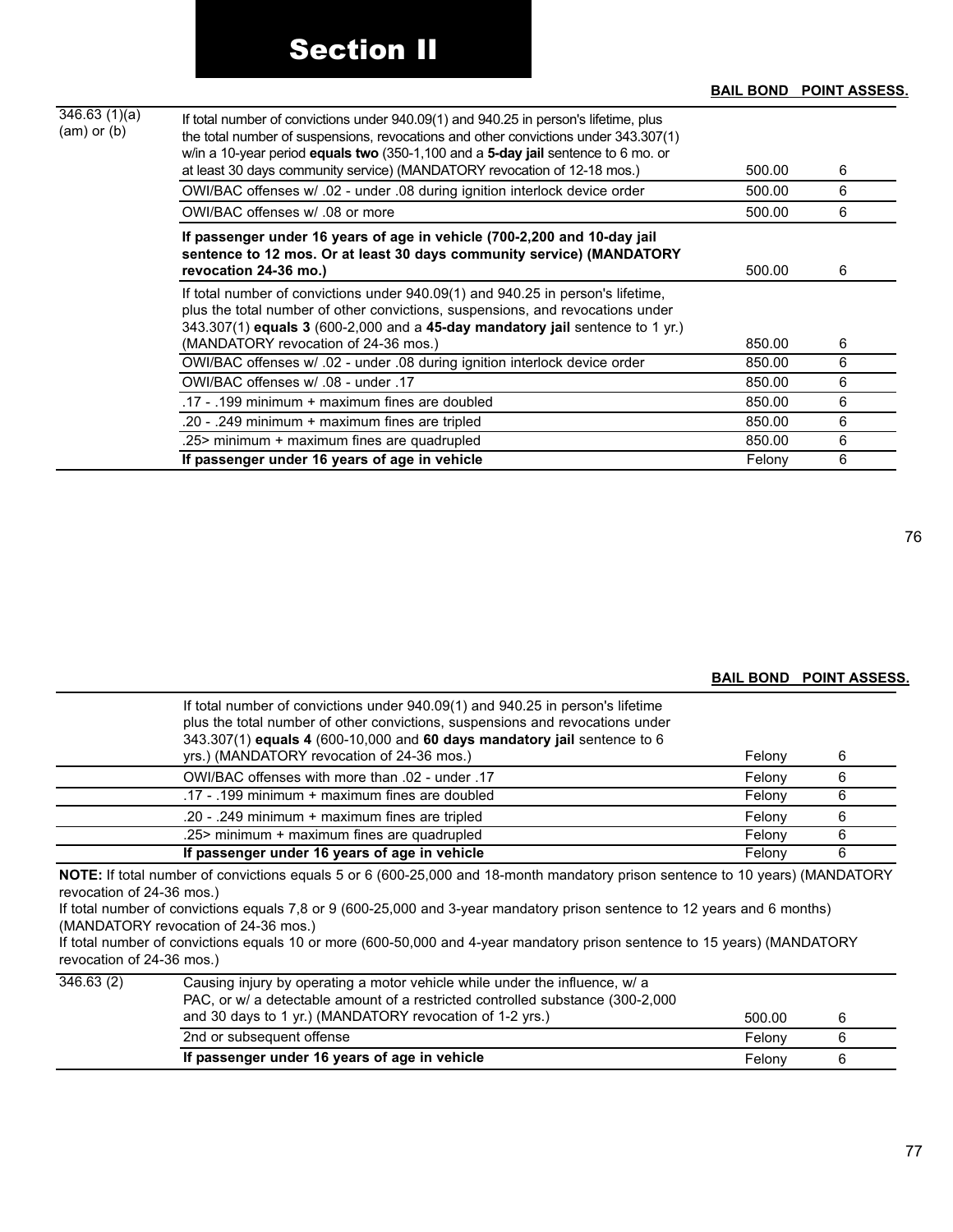#### **BAIL BOND POINT ASSESS.**

| 346.63(2m)              | Violation of absolute sobriety by persons under 21 years of age<br>If passenger under 16 years of age in vehicle (400)                                                                                                                               | 400.00 | 4 |
|-------------------------|------------------------------------------------------------------------------------------------------------------------------------------------------------------------------------------------------------------------------------------------------|--------|---|
| 346.63(5)(a)            | Operate a commercial motor vehicle w/ a PAC of .04, but less than .08:                                                                                                                                                                               |        |   |
|                         | If total number of convictions under 940.09(1) and 940.25 in person's lifetime plus<br>the total number of suspensions, revocations and convictions under 343.307(2)<br>equals 2 in a 10-year period (300-1,000 and 5-day mandatory jail sentence to | 500.00 |   |
|                         | $6 \text{ mos.}$                                                                                                                                                                                                                                     |        |   |
|                         | If passenger under 16 years of age in vehicle (600-2,000 and 10-day<br>mandatory jail to 1 year)                                                                                                                                                     | 500.00 |   |
|                         | If total number of convictions under 940.09(1) and 940.25 in person's lifetime plus<br>the total number of suspensions, revocations and convictions under 343.307(2)<br>equals 3 or more (600-2,000 and 30-day mandatory jail sentence to 1 year)    | 750.00 |   |
|                         | If passenger under 16 years of age in vehicle                                                                                                                                                                                                        | Felony |   |
| 346.63(6)(a)            | Causing injury by operation of a commercial motor vehicle while having a BAC of<br>.04 or more, but less than .08 (300-2,000 and 30 days-1 yr.)                                                                                                      | 500.00 | 6 |
|                         | If person under 16 years of age in vehicle                                                                                                                                                                                                           | Felony | 6 |
|                         | <b>ACCIDENTS &amp; ACCIDENT REPORTS:</b>                                                                                                                                                                                                             |        |   |
| 346.67(1)               | Hit and run - property damage only (300-1,000 and/or 0-6 mos.)                                                                                                                                                                                       | 350.00 | 6 |
| 346.67(1)               | Hit and run - injury (0-10,000 and/or 0-9 mos.)                                                                                                                                                                                                      | Felony | 6 |
| $\overline{346.67}$ (1) | Hit and run - death (MANDATORY 5 yr. revocation)                                                                                                                                                                                                     | Felony | 6 |

78

| <b>CHAPTER 347 - EQUIPMENT OF VEHICLES:</b> |                                                                                        |        |  |  |  |
|---------------------------------------------|----------------------------------------------------------------------------------------|--------|--|--|--|
| 347.413 (1)                                 | Failing to install or tampering w/ ignition interlock device (150-600 and/or 0-6 mos.) | 150.00 |  |  |  |
|                                             | 2nd or subsequent offense (300-1,000 and/or 0-6 mos.)                                  | 300.00 |  |  |  |
| $347.415(1), (2)$ ,                         |                                                                                        |        |  |  |  |
| $(3)-(5)$                                   | Odometer violations (0-5,000 and/or 0-1 yr.)                                           | 200.00 |  |  |  |

**BAIL BOND POINT ASSESS.**

# **CHAPTER 350 - SNOWMOBILE VIOLATIONS** 350.101 (1)(a),

**CHAPTER 347 - EQUIPMENT OF VEHICLES:** 

| $350.101(1)(a)$ ,<br>(b) | Intoxicated operation of a snowmobile and who w/in 5 yrs. prior to the arrest for the<br>current violation, or a local ordinance in conformity therewith, was convicted previ-<br>ously of intoxicated operation of a snowmobile, or the refusal law (300-1,000 and |        |  |
|--------------------------|---------------------------------------------------------------------------------------------------------------------------------------------------------------------------------------------------------------------------------------------------------------------|--------|--|
|                          | 5-day mandatory jail sentence to 6 months)                                                                                                                                                                                                                          | 500.00 |  |
|                          | If total convictions for violations of ss. $350.101$ (1)(a) or (b) or $350.104$ (5) prior to                                                                                                                                                                        |        |  |
|                          | the arrest for the current violation equals 3 or more w/in 5 yrs. (600-2,000 and a                                                                                                                                                                                  |        |  |
|                          | 30-day mandatory jail sentence to 1 yr.)                                                                                                                                                                                                                            | 500.00 |  |
| 350.101(2)               | Causing injury while under the influence of an intoxicant (300-2,000 and/or 30 days -                                                                                                                                                                               |        |  |
|                          | 1 yr.)                                                                                                                                                                                                                                                              | 500.00 |  |
| 350.104(5)               | Refuse to take test, intoxicated snowmobile operation and who w/in 5 yrs. prior to<br>the arrest for the current violation, or of local ordinance in conformity therewith, was<br>convicted previously of intoxicated operation of a snowmobile, or the refusal law |        |  |
|                          | (300-1,000 and a 5-day mandatory jail sentence to 6 mos.)                                                                                                                                                                                                           | 500.00 |  |
|                          | If total convictions for violations of 350.101 (1)(a) or (b) or 350.104 (5) prior to the<br>arrest for the current violation equals 3 or more w/in 5 yrs. (600-2,000 and a 30-day                                                                                   |        |  |
|                          | mandatory jail sentence to 1 yr.)                                                                                                                                                                                                                                   | 500.00 |  |
| 350.17(2)                | Failure to stop for law enforcement officer or GLIFWC warden (300-2,000 and/or 30                                                                                                                                                                                   |        |  |
|                          | days - $1$ yr.)                                                                                                                                                                                                                                                     | 300.00 |  |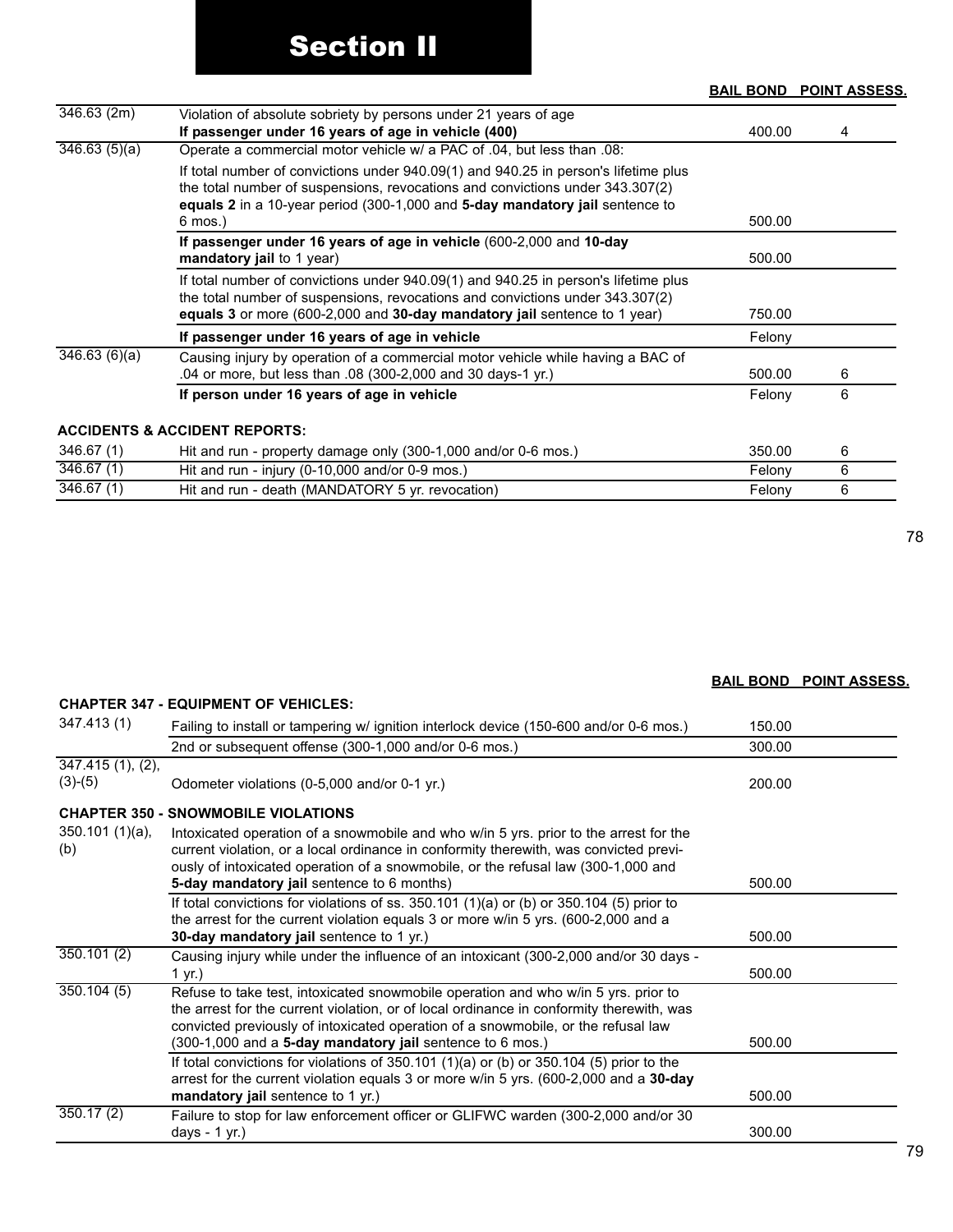## **SUPREME COURT OF WISCONSIN**

### **UNIFORM MISDEMEANOR BAIL SCHEDULE ORDER**

Pursuant to Wis. Stats s. 969.065, the court by order hereby adopts the Uniform Misdemeanor Bail Schedule developed by the Judicial Conference. The Schedule shall remain in effect until further order of this court.

Dated at Madison, Wisconsin, this 19th day of November 2020.

BY THE COURT:

Satience Drake Roggensack

Patience Drake Roggensack Chief Justice

80

# **Preamble for Forfeiture and Misdemeanor Bail Schedules\***

I. All persons arrested for a violation of a state or municipal forfeiture shall be released from custody without a cash bond if they:

 $\Box$  Have a valid Wisconsin driver's license or can show sufficient evidence of ties to the community; or

- $\Box$  The arresting officer is otherwise satisfied that the accused will make future court appearances.
- II. All persons arrested for a misdemeanor, including a misdemeanor traffic offense, shall be released from custody without a cash bond unless any of the following exist:
	- $\Box$  The accused does not have proper identification.

 $\overline{\phantom{a}}$  , which is a set of the set of the set of the set of the set of the set of the set of the set of the set of the set of the set of the set of the set of the set of the set of the set of the set of the set of th

- $\Box$  The accused appears to represent a danger of harm to himself or herself, another person or property.
- $\Box$  The accused cannot show sufficient evidence of ties to the community.
- $\Box$  The accused has previously failed to appear in court or failed to respond to a citation.
- $\Box$  Arrest or further detention is necessary to carry out legitimate investigative action in accordance with law enforcement agency policies.
- III. All persons not released pursuant to I and II for a forfeiture, misdemeanor or misdemeanor traffic offense shall be released upon compliance with the state deposit or misdemeanor bail schedule unless bail is otherwise set by the court.
- IV. These guidelines do not supersede specific statutorily mandated detention.

<sup>\*</sup> The accused may be issued a citation either in the field or at the headquarters or precinct pursuant to ss. 968.085(2) and 345.11, Wis. Stats., and may be subject to identification/booking procedures under s.165.83.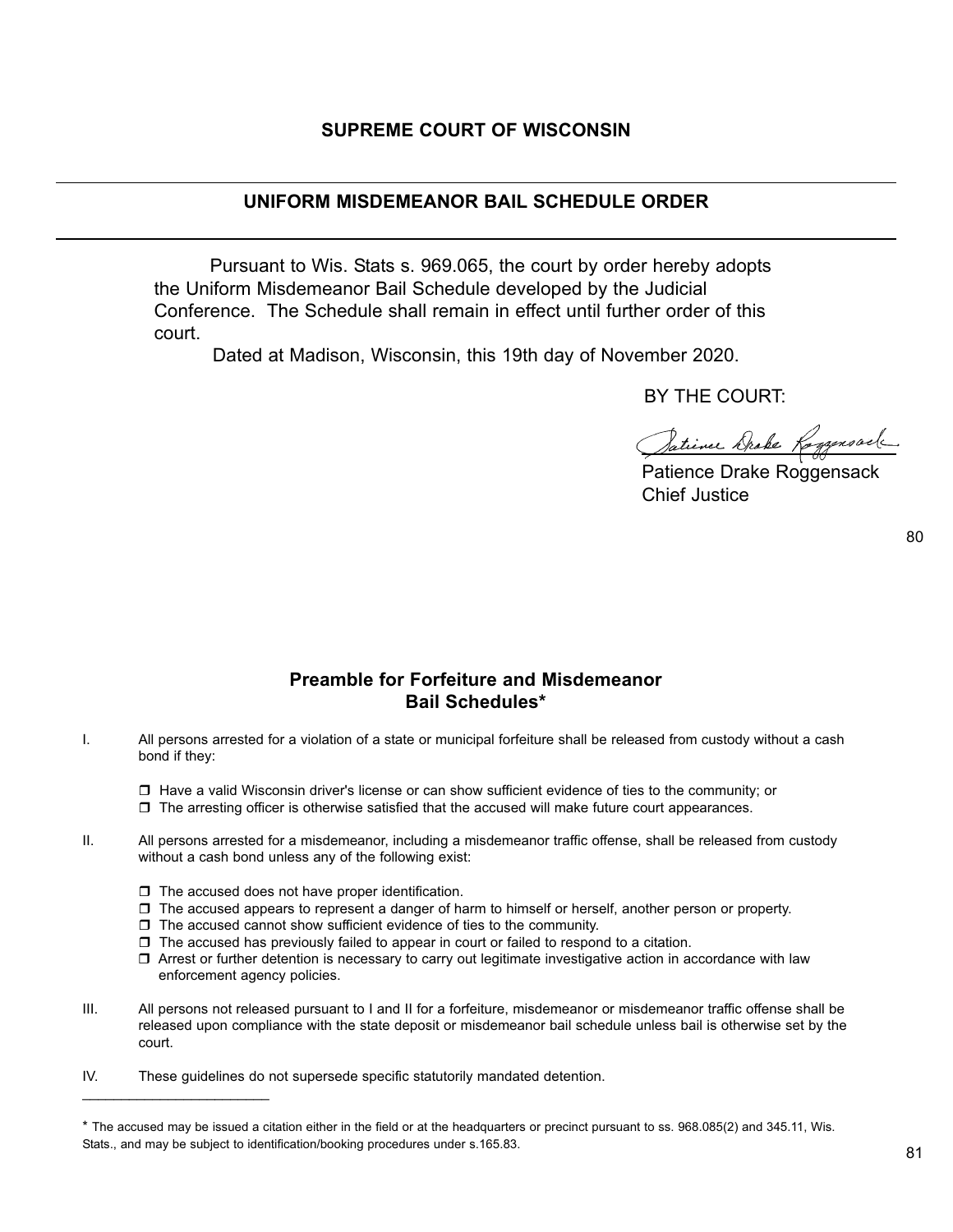**Although the following chart has not been formally adopted by the Judicial Conference as part of the bail schedule, the Supreme Court, in promulgating the schedule, concluded that law enforcement personnel may find it helpful in applying the statutory factors concerning bond release.**

|   | Determine whether each of the following is true or false (if any answer is<br>"false," the accused must post a cash bond):                                                        | TRUE                    | <b>FALSE</b>            |
|---|-----------------------------------------------------------------------------------------------------------------------------------------------------------------------------------|-------------------------|-------------------------|
|   | The accused has given proper identification                                                                                                                                       | Go to 2                 | Cash bond from Schedule |
| 2 | The accused does not appear to represent a danger to himself or herself,<br>another person, or property.                                                                          | Go to 3                 | Cash Bond from Schedule |
| 3 | The accused has sufficient ties to the community, such as:<br>■ Local residence now<br>Local job/employment now<br>Local close relatives<br>■ Other close connection to community | Go to 4                 | Cash Bond from Schedule |
| 4 | The accused has always appeared in court or otherwise properly responded to<br>previous citations.                                                                                | Go to 5                 | Cash Bond from Schedule |
| 5 | Arrest or further detention is not necessary to carry out legitimate investigative<br>action in accordance with law enforcement agency policies.                                  | Go to 6                 | Cash Bond from Schedule |
| 6 | There are no other specific statutory mandates regarding detention.                                                                                                               | Release without<br>Bond | Cash Bond from Schedule |

## **Misdemeanors, including a Misdemeanor Traffic Offense**

|                                      | <b>CLASS</b> | <b>BAIL</b> |
|--------------------------------------|--------------|-------------|
| or 0-6 mos.)                         |              | 250.00      |
| eological feature or department land |              |             |
|                                      |              | 500.00      |
| days)                                |              | 200.00      |
| d/or 0-90 days)                      |              | 200.00      |
| ) days)                              |              | 200.00      |
| and/or $0.0$ mos $)$                 |              | ann uu      |

| DNR NO.                | <b>CONSERVATION CRIMES</b>                                                                                        |        |
|------------------------|-------------------------------------------------------------------------------------------------------------------|--------|
| 10.01(3)(e)            | Hunt deer during closed season (1,000-2,000 and/or 0-6 mos.)                                                      | 250.00 |
| <b>SECTION NO.</b>     |                                                                                                                   |        |
| 23.095(1m)(a)          | Intentional damage or attempted damage to archaeological feature or department land<br>(0-10,000 and/or 0-9 mos.) | 500.00 |
| 26.14(5)               | Failure to extinguish fire before leaving -<br>2nd and subsequent offenses (0-500 and/or 0-30 days)               | 200.00 |
| $\overline{26.14}$ (6) | Setting a fire and allowing it to escape (0-1,000 and/or 0-90 days)                                               | 200.00 |
| 26.17(7)               | Setting a fire to drive animals (0-1,000 and/or 0-90 days)                                                        | 200.00 |
| 26.19(1)               | Destroying forest protection equipment (0-10,000 and/or 0-9 mos.)                                                 | 200.00 |
| 29.024(1)              | Resident hunt deer w/o license (1,000-2,000 and/or 0-6 months)                                                    | 200.00 |
| 29.024(1)              | Hunt elk w/o license - 1st violation (1,000-15,000 and/or 0-6 months)                                             | 500.00 |
|                        | 2nd and subsequent (0-20,000 and/or 0-1 yr.)                                                                      | 500.00 |
| 29.024(1)              | Hunt bear w/o license - 1st offense (1,000-2,000 and/or 0-6 mos.)                                                 | 500.00 |
|                        | 2nd offense (0-10,000 or 0-9 mos. or both)                                                                        | 500.00 |
| 29.055                 | Possession of deer or bear during closed season (1,000-2,000 and/or 0-6 months)                                   | 250.00 |
| 29.055                 | Possession of sturgeon during closed season (1,500 and/or 0-90 days)                                              | 500.00 |
| 29.055                 | Possess elk during closed season - 1st violation (1,000-15,000 and/or 0-6 mos.)                                   | 500.00 |
|                        | 2nd and subsequent (0-20,000 and/or 0-1 yr.)                                                                      | 500.00 |
| 29.055                 | Possess bear during closed season - 1st offense (1,000-2,000 and/or 0-6 mos.)                                     | 500.00 |
|                        | 2nd offense (0-10,000 and/or 0-9 mos.)                                                                            | 500.00 |
| 29.088(1)              | Unauthorized use of poison or explosives (0-300 and/or 0-30 days)                                                 | 200.00 |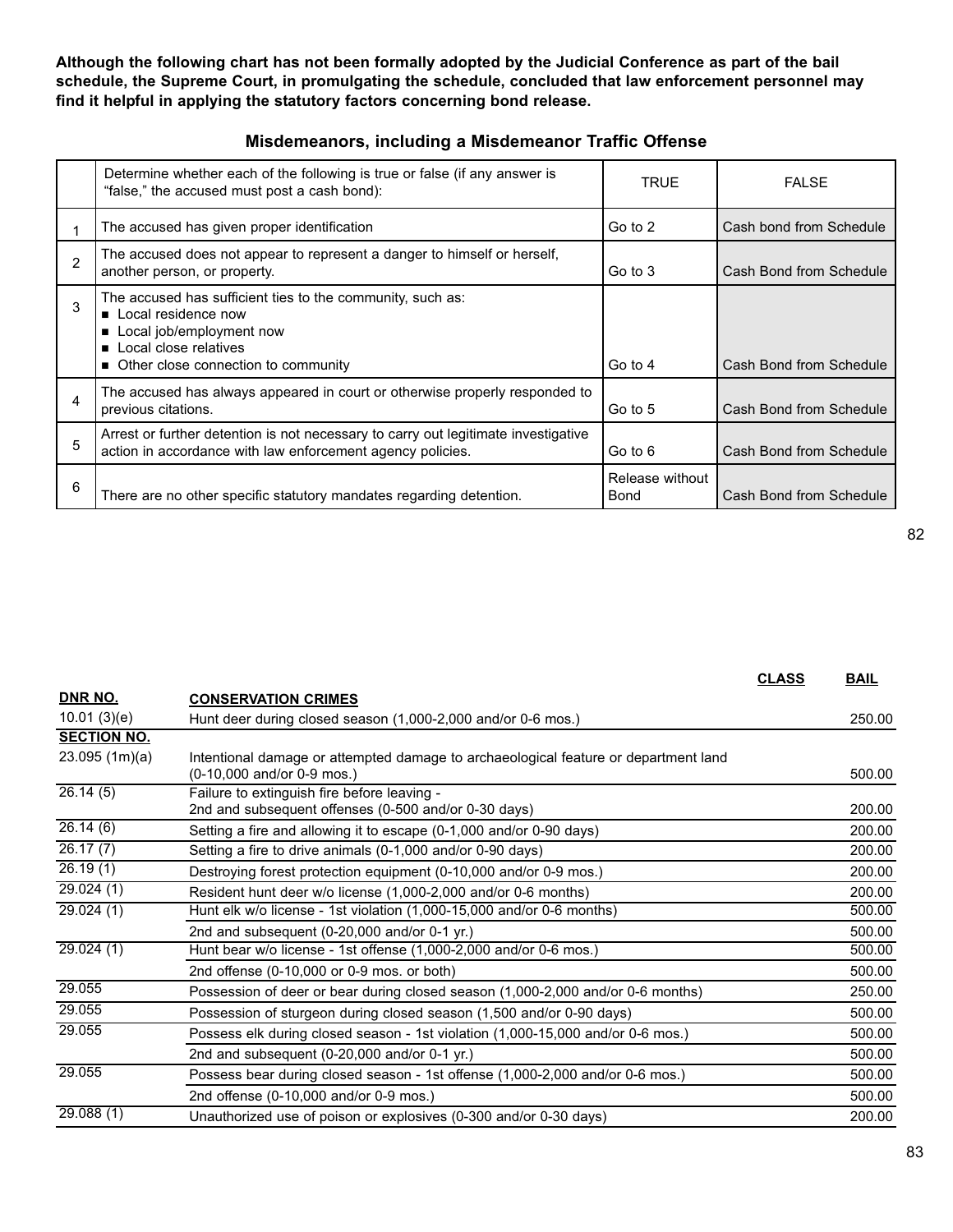|                            |                                                                                                                           | <u>CLASS</u> | <u>BAIL</u> |
|----------------------------|---------------------------------------------------------------------------------------------------------------------------|--------------|-------------|
| 29.171                     | Resident archer w/o license (1,000-2,000 and/or 0-6 months)                                                               |              | 200.00      |
| $\overline{29.184(3)(a)}1$ | Shoot, shoot at, kill, take or possess a bear w/o a class A Bear license - 1st offense<br>$(1,000-2,000$ and/or 0-6 mos.) |              |             |
|                            | 2nd and subsequent offenses (0-10,000 and/or 0-9 mos.)                                                                    |              | 200.00      |
| 29.184(8)                  | Possession of untagged bear - 1st offense (1,000-2,000 or 0-6 mos.)                                                       |              | 500.00      |
|                            | 2nd and subsequent offenses (0-10,000 and/or 0-9 mos)                                                                     |              | 500.00      |
| 29.211                     | NR deer license (1,000-2,000 and/or 0-6 mos.)                                                                             |              | 250.00      |
| 29.216                     | NR archer license (1,000-2,000 and/or 0-6 mos.)                                                                           |              | 250.00      |
| 29.237(4)                  | Possession of untagged sturgeon (1,500 and/or 0-90 days)                                                                  |              | 200.00      |
| 29.314(3)(a)               | Possess bow & arrow or crossbow while shining deer, elk or bear (1,000-2,000 and/or 0-                                    |              |             |
|                            | 6 mos.) (Mandatory 3 year license revocation minimum)                                                                     |              | 250.00      |
| 29.314(3)(a)               | Hunt deer, elk or bear w/ aid of artificial light and bow & arrow or crossbow (1,000-2,000                                |              |             |
|                            | and/or 0-6 mos.) (Mandatory 3 year license revocation minimum)                                                            |              | 250.00      |
| 29.314(3)(a)               | Possess weapons while shining deer, elk or bear (1,000-2,000 and/or 0-6 mos.)                                             |              |             |
|                            | (Mandatory 3 year license revocation minimum)                                                                             |              | 250.00      |
| 29.314(3)(a)               | Hunt deer, elk or bear w/ artificial light (1,000-2,000 and/or 0-6 mos.) (Mandatory 3 year                                |              |             |
|                            | license revocation minimum)                                                                                               |              | 250.00      |
| 29.341 (2)                 | Failure to render aid after shooting accident (0-5,000 and/or 0-90 days)                                                  |              | 500.00      |
| 29.347(2)                  | Possession of illegal deer (1,000-2,000 and/or 0-6 months)                                                                |              | 250.00      |
| 29.347(2)                  | Possession of untagged elk or elk meat - 1st violation (1,000-15,000 and 0-6 mos.)                                        |              | 500.00      |
|                            | 2nd and subsequent (0-20,000 and/or 0-1 yr.)                                                                              |              | 500.00      |
| 29.347(3)                  | Possession of deer head in velvet or skin in spotted coat (1,000-2,000 and/or 0-6 mos.)                                   |              | 500.00      |
| 29.347(3)                  | Possession of elk head in velvet or skin in spotted coat (1,000-15,000 and/or 0-6 mos.)                                   |              | 500.00      |

|                         |                                                                                                 | <b>CLASS</b> | <b>BAIL</b> |
|-------------------------|-------------------------------------------------------------------------------------------------|--------------|-------------|
| $\overline{29.347}$ (4) | Possession of deer w/ broken or removed antler (1,000-2,000 and/or 0-6 mos.)                    |              | 250.00      |
| 29.539(1)(a)            | Sell, barter or trade: 1) deer, elk, bear, squirrel, game bird or fish or carcass of these wild |              |             |
|                         | animals at any time; 2) Any other wild animal or its carcass during closed season. (1,000-      |              |             |
|                         | 2,000 and/or 0-6 mos.)                                                                          |              | 500.00      |
| 29.541(1)(a)            | Sell, barter, serve or give: 1) the meat of deer, elk, bear, squirrel, game bird or fish taken  |              |             |
|                         | from inland waters at any time; 2) the meat of any wild animal not listed in #1 during          |              |             |
|                         | closed season whether the meat is lawfully or unlawfully taken within or without the state.     |              |             |
|                         | (0-500 and/or 0-90 days)                                                                        |              | 500.00      |
| $29.601(2)$ & (3)       | Placing poison in inland waters (0-500 and 0-90 days)                                           |              | 250.00      |
| 29.951                  | Resisting or obstructing a warden (0-10,000 and/or 0-9 mos.)                                    |              | 300.00      |
| 29.954                  | Impersonate warden (0-10,000 and/or 0-9 mos.)                                                   |              | 300.00      |
| 29.967 (1)              | Violation or prohibition during period of revocation/suspension -                               |              |             |
|                         | 2nd and subsequent violation w/in 5 years (500-1,000 fine)                                      |              | 500.00      |
| 29.967 (3)              | Purchase license while revoked (0-200 and/or 0-90 days)                                         |              | 100.00      |
| 30.67(1)                | Failure to render aid after boating accident when no injury or death is involved (300-1,000     |              |             |
|                         | and/or $0-6$ mos.)                                                                              |              | 300.00      |
|                         | Failure to render aid in boating accident where injury involved (0-10,000 and/or 0-9 mos.)      |              | 500.00      |
|                         | Where accident involved great bodily harm/death                                                 |              | Felony      |
| 30.68(2)                | Reckless operation of boat (0-200 and/or 0-6 mos.)                                              |              | 200.00      |
|                         |                                                                                                 |              |             |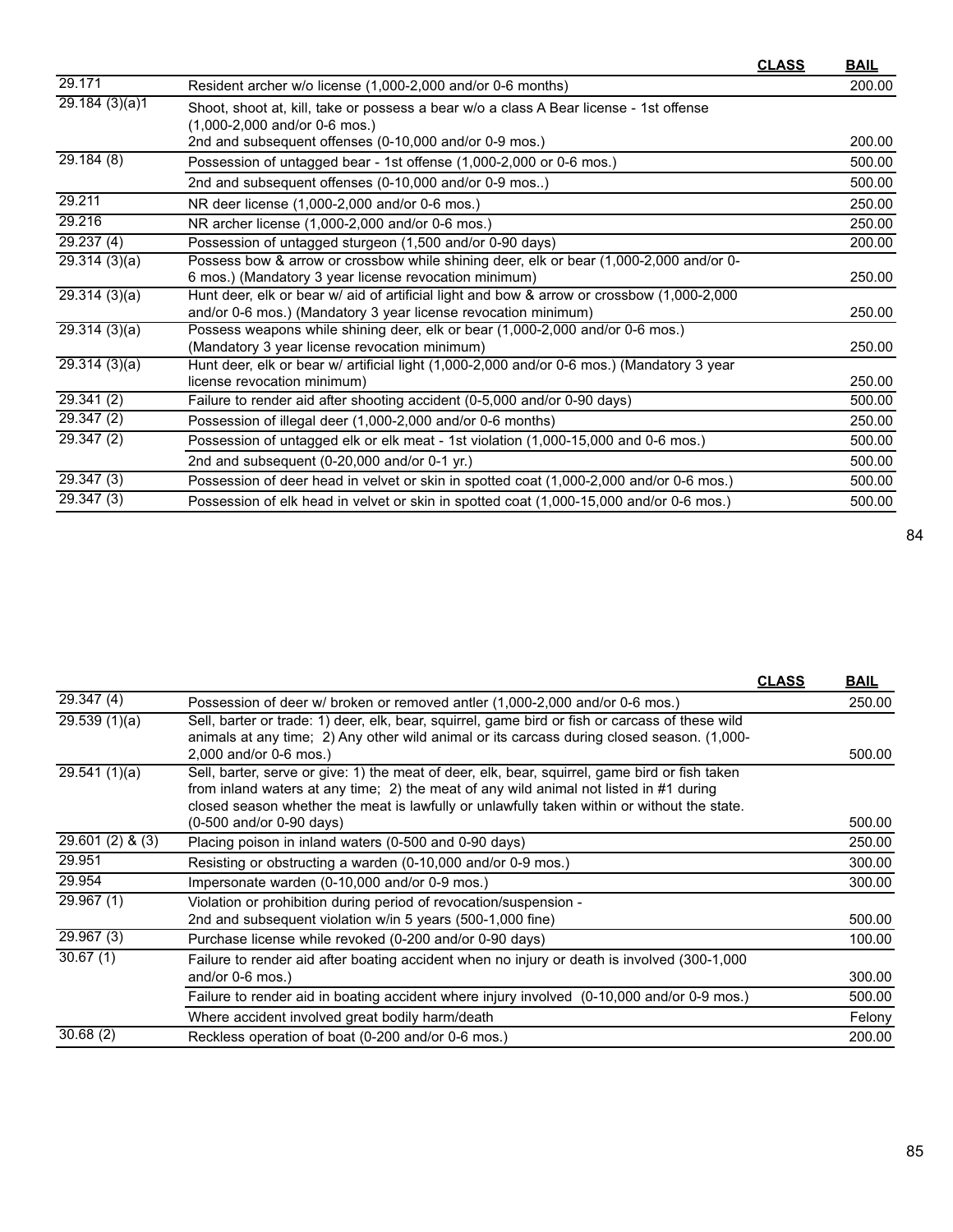|                            |                                                                 | <b>CLASS</b> | <b>BAIL</b> |
|----------------------------|-----------------------------------------------------------------|--------------|-------------|
| $\overline{30.681}$ (1)(a) | Operate a motorboat while intoxicated:                          |              |             |
|                            | 2nd offense w/in 5 yrs. (300-1,000 and 5 days to 3 mos.)        |              |             |
|                            | 3rd offense w/in 5 yrs. (600-2,000 and 30 days to 1 yr.)        |              | 500.00      |
|                            | 4th offense w/in 5 yrs. (600-2,000 and 60 days to 1 yr.)        |              |             |
|                            | 5th offense w/in 5 yrs. (600-2,000 and 6 mos. to 1 yr.)         |              | 1,000.00    |
| 30.681(1)(b)1              | Operate a motorboat while intoxicated at .08% or above:         |              |             |
|                            | 2nd offense w/in 5 yrs. (300-1,000 and 5 days to 3 mos.)        |              |             |
|                            | 3rd offense w/in 5 yrs. (600-2,000 and 30 days to 1 yr.)        |              | 500.00      |
|                            | 4th offense w/in 5 yrs. (600-2,000 and 60 days to 1 yr.)        |              |             |
|                            | 5th offense w/in 5 yrs. (600-2,000 and 6 mos. to 1 yr.)         |              | 1,000.00    |
| 30.681(1)(b)2              | Operate commercial motor boat w/blood alcohol of .04% or more:  |              |             |
|                            | 2nd offense w/in 5 yrs. (300-1,000 and 5 days to 3 mos.)        |              |             |
|                            | 3rd offense w/in 5 yrs. (600-2,000 and 30 days to 1 yr.)        |              | 500.00      |
|                            | 4th offense w/in 5 yrs. (600-2,000 and 60 days to 1 yr.)        |              |             |
|                            | 5th offense w/in 5 yrs. (600-2,000 and 6 mos. to 1 yr.)         |              | 1,000.00    |
| 30.681(2)(b)1              | Cause injury by intoxicated operation of motorboat              |              |             |
|                            | (300-2,000 and 30 days to 1 yr.)                                |              | 500.00      |
| 30.681(2)(b)2              | Cause injury by intoxicated operation of a commercial motorboat |              |             |
|                            | (300-2,000 and 30 days to 1 yr.)                                |              | 500.00      |
| 30.684(5)                  | Refuse to take test, intoxicated motorboat operation:           |              |             |
|                            | 2nd offense w/in 5 yrs. $(300-1,000$ and 5 days to 3 mos.)      |              |             |
|                            | 3rd offense w/in 5 yrs. (600-2,000 and 30 days to 1 yr.)        |              | 500.00      |
| 134.405                    | Purchase and sale violations by scrap metal dealers             |              | 300.00      |
|                            | 2nd violation                                                   |              | 500.00      |

|                           |                                                                                                                           | <b>CLASS</b> | <b>BAIL</b> |
|---------------------------|---------------------------------------------------------------------------------------------------------------------------|--------------|-------------|
| 167.31(3)(a)              | Place, possess or transport an uncased or loaded firearm or an uncased or strung bow or                                   |              |             |
|                           | crossbow in or on an aircraft (0-1,000 and/or 0-90 days)                                                                  |              | 250.00      |
| 167.31(3)(b)              | Load or discharge a firearm or shoot a bolt or arrow from a bow or crossbow in or from an                                 |              |             |
|                           | aircraft (0-1,000 and/or 0-90 days)                                                                                       |              | 500.00      |
| 169.05(1)                 | Unauthorized taking of wild bear from the wild (1,000-2,000 and/or 0-6 mos.)                                              |              | 500.00      |
| $\overline{169.09}$ (2)   | Sell/purchase the opportunity to hunt captive wild animals (100-2,000 and/or 0-6 mos.)                                    |              | 500.00      |
| $\overline{169.10(1)}$    | Unauthorized sale of live wild animals (100-2,000 and/or 0-6 mos.)                                                        |              | 500.00      |
| 169.10(2)                 | Unauthorized purchase of live wild animal (100-2,000 and/or 0-6 mos.)                                                     |              | 500.00      |
| 169.11(1)(b)              | Unlawfully possess/purchase/sell live harmful wild animal (500-5,000 and/or 0-6 mos.)                                     |              | 500.00      |
| 169.11(1)(c)              | Unlawfully introduce harmful wild animal (500-5,000 and/or 0-6 mos.)                                                      |              | 500.00      |
| 169.12(4)                 | Unlawful sale/purchase of live native wild reptiles/amphibians (100-2,000 and/or 0-6 mos.)                                |              | 500.00      |
| 169.30                    | Unlawfully purchase/sell live wild endangered/threatened species (100-2,000 and/or                                        |              |             |
|                           | $0-6$ mos.)                                                                                                               |              | 500.00      |
| 169.45(2)(g)              | Obtain captive wild animal license during revocation (0-200 and/or 0-90 days)                                             |              | 100.00      |
| <b>ALCOHOL BEVERAGES:</b> |                                                                                                                           |              |             |
| 125.04(1)                 | License requirements (0-10,000 and/or 0-9 mos.)                                                                           |              | 200.00      |
| 125.07(1)                 | Procure, sell or give alcohol beverages to underage person                                                                |              |             |
|                           | 2nd violation w/in 30 months of previous violation (0-500 and/or 0-30 days)                                               |              | 300.00      |
|                           | 3rd violation w/in 30 months (0-1,000 and/or 0-90 days)                                                                   |              | 500.00      |
|                           | 4th and subsequent violations w/in 30 months (0-10,000 and/or 0-9 months)                                                 |              | 1,000.00    |
| $\overline{125.07}$ (2)   | Sale to intoxicated person (100-500 and/or 0-60 days)                                                                     |              | 100.00      |
| 125.085(3)(a)1            | Make, provide, alter, or duplicate ID card or other documentation for an underage person<br>(300-1,250 and/or 10-30 days) |              | 250.00      |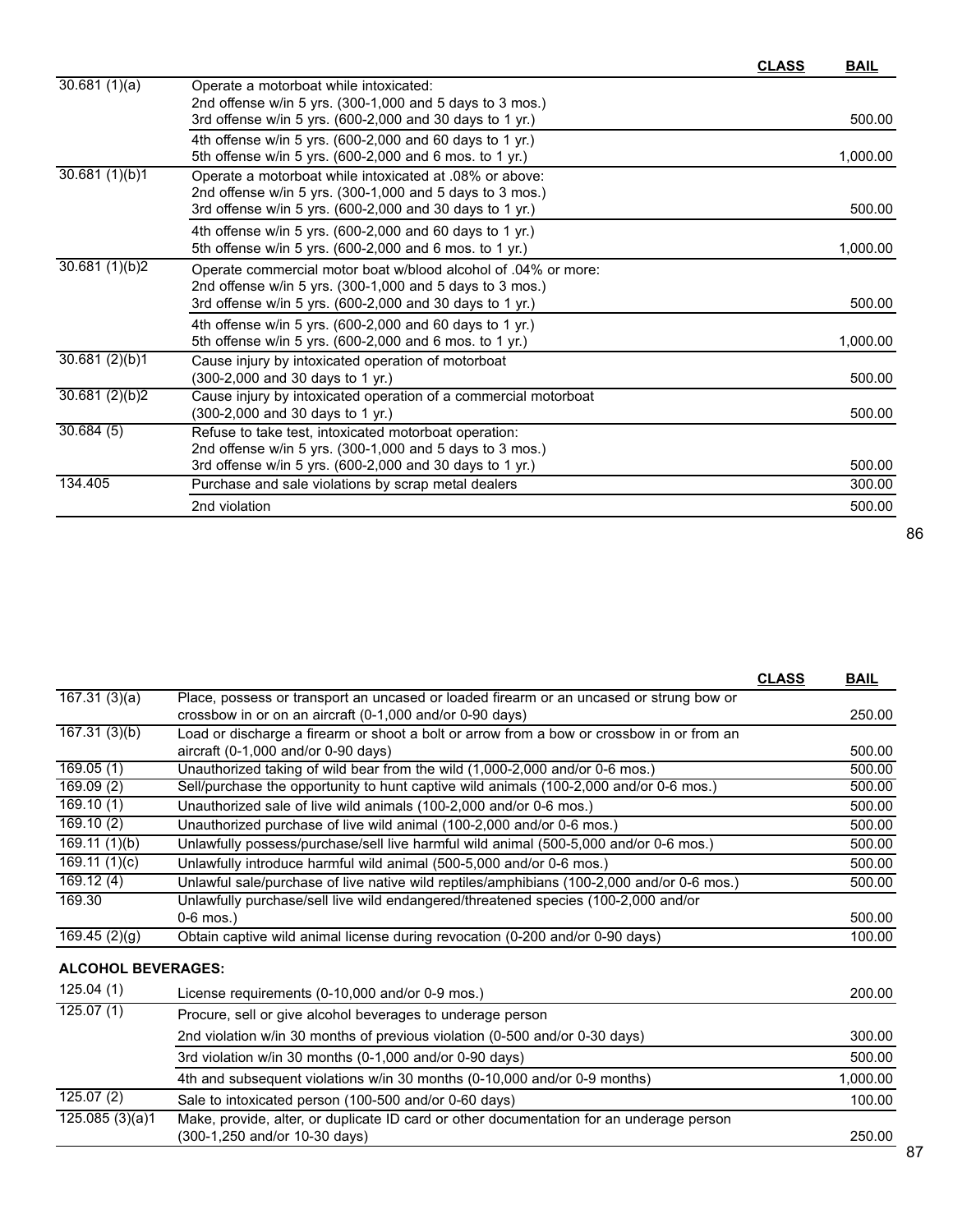|                         | <b>CLASS</b>                                                                                                                                                                                                                                                                                                                                                                                                                                                                                                                                                                                                                                                                                             | <b>BAIL</b> |
|-------------------------|----------------------------------------------------------------------------------------------------------------------------------------------------------------------------------------------------------------------------------------------------------------------------------------------------------------------------------------------------------------------------------------------------------------------------------------------------------------------------------------------------------------------------------------------------------------------------------------------------------------------------------------------------------------------------------------------------------|-------------|
| 125.105(1)              | Impersonate DOJ agent w/ intent to mislead (0-10,000 and/or 0-9 mos.)                                                                                                                                                                                                                                                                                                                                                                                                                                                                                                                                                                                                                                    | 300.00      |
|                         | If done to commit a crime                                                                                                                                                                                                                                                                                                                                                                                                                                                                                                                                                                                                                                                                                | Felony      |
| 125.11                  | Penalty for any violation of Chapter 125 for which a specific penalty is not provided                                                                                                                                                                                                                                                                                                                                                                                                                                                                                                                                                                                                                    |             |
|                         | (0-1,000 and/or 0-90 days)                                                                                                                                                                                                                                                                                                                                                                                                                                                                                                                                                                                                                                                                               | 200.00      |
| 125.66(1)               | Sale w/o license (0-10,000 and/or 0-9 mos.)                                                                                                                                                                                                                                                                                                                                                                                                                                                                                                                                                                                                                                                              | 500.00      |
| 125.68(4)               | Closing hours (0-500 and/or 0-90 days)                                                                                                                                                                                                                                                                                                                                                                                                                                                                                                                                                                                                                                                                   | 150.00      |
| 125.68(8)               | Diluted liquor (150-500 and/or 60 days - 6 mos.)                                                                                                                                                                                                                                                                                                                                                                                                                                                                                                                                                                                                                                                         | 250.00      |
| 125.68(9)               | Labels, contents, packaging violations (0-1,000 and/or 0-90 days)                                                                                                                                                                                                                                                                                                                                                                                                                                                                                                                                                                                                                                        | 200.00      |
| 125.69(6)               | Purchasing violation by campus or retail licensee (1,000-10,000 fine)                                                                                                                                                                                                                                                                                                                                                                                                                                                                                                                                                                                                                                    | 500.00      |
| <b>CIGARETTE TAX:</b>   |                                                                                                                                                                                                                                                                                                                                                                                                                                                                                                                                                                                                                                                                                                          |             |
| 139.321(1)              | Possess cigarettes w/o required stamps:                                                                                                                                                                                                                                                                                                                                                                                                                                                                                                                                                                                                                                                                  |             |
|                         | Not more than 6,000 cigarettes (0-200 and/or 0-6 mos.)                                                                                                                                                                                                                                                                                                                                                                                                                                                                                                                                                                                                                                                   | 100.00      |
|                         | More than 6,000 cigarettes but not exceeding 36,000 (0-1,000 and/or 0-1 yr.)                                                                                                                                                                                                                                                                                                                                                                                                                                                                                                                                                                                                                             | 1,000.00    |
|                         | More than 36,000 cigarettes                                                                                                                                                                                                                                                                                                                                                                                                                                                                                                                                                                                                                                                                              | Felony      |
| 139.44(2)               | False or fraudulent report/attempts to evade cigarette tax (0-10,000 and/or 0-9 mos.)                                                                                                                                                                                                                                                                                                                                                                                                                                                                                                                                                                                                                    | 250.00      |
| <b>CONCEALED CARRY:</b> |                                                                                                                                                                                                                                                                                                                                                                                                                                                                                                                                                                                                                                                                                                          |             |
| 175.60(16)              | Carrying concealed where prohibited (0-500 and/or 0-30 days)                                                                                                                                                                                                                                                                                                                                                                                                                                                                                                                                                                                                                                             | 250.00      |
|                         | NOTE: Prohibited places include the following: 1. Any portion of a building that is a police station, sheriff's office,<br>state patrol station, or DOJ DCI office; 2. Any portion of a building that is a prison, jail, house of corrections, or<br>secured correctional facility; 3. Sand Ridge Secure Treatment Center; 4. Wisconsin Resource Center; 5. Any<br>security unit or secured portion of Mendota Mental Health Institute or Winnebago Mental Health Institute; 6. Any<br>portion of a building that is a county, state, or federal courthouse; 7. Any portion of a building that is a municipal<br>courtroom if court is in session; 8. A place beyond a security checkpoint in an airport |             |
| 175.60(17)(e)           | Failure to relinquish license document to DOJ (0-500 and/or 0-30 days)                                                                                                                                                                                                                                                                                                                                                                                                                                                                                                                                                                                                                                   | 250.00      |

| <b>INJUNCTIONS:</b>              |                                                                                                                |   |        |
|----------------------------------|----------------------------------------------------------------------------------------------------------------|---|--------|
| 813.12(8)                        | Violation of a domestic abuse injunction or order (0-1,000 and/or 0-9 mos.)                                    |   | 500.00 |
| 813.122                          | Violation of a child abuse restraining order or injunction (0-1,000 and/or 0-9 mos.)                           |   | 500.00 |
| 813.123 (10)                     | Violation of individual at risk restraining order or injunction (0-1,000 and/or 0-9 mos.)                      |   | 500.00 |
| 813.125(7)                       | Violation of a harassment injunction or order (0-1,000 and/or 0-9 mos.)                                        |   | 500.00 |
| <b>CRIMES - BODILY SECURITY:</b> |                                                                                                                |   |        |
| 939.32                           | <b>Attempted Battery</b>                                                                                       |   | 100.00 |
| 940.19(1)                        | Battery                                                                                                        | A | 500.00 |
| 940.195(1)                       | Battery to unborn child                                                                                        | A | 500.00 |
| 940.20(2m)                       | Battery to probation/parole agent                                                                              | A | 250.00 |
| 940.225(3m)                      | Fourth degree sexual assault                                                                                   | A | 250.00 |
| $\overline{940.285}$ (2)(b)4     | Negligently subjects an individual at risk to maltreatment likely to cause bodily harm                         | A | 150.00 |
| 940.285(2)(b)4                   | Recklessly subjects an individual at risk to maltreatment likely to cause bodily harm                          | A | 500.00 |
| 940.285(2)(b)5                   | Negligently subjects an individual at risk to maltreatment not likely to cause bodily harm                     | B | 150.00 |
| 940.285(2)(b)5                   | Recklessly subjects an individual at risk to maltreatment not likely to cause bodily harm                      | B | 250.00 |
| 940.295 (3)(b)4                  | Negligently abuses or neglects a patient/resident that causes or is likely to cause bodily<br>harm             | A | 150.00 |
| 940.295(3)(b)4                   | Recklessly abuses or neglects a patient/resident that causes or is likely to cause bodily<br>harm              | A | 500.00 |
| 940.295(3)(b)5                   | Negligently abuses or neglects a patient/resident that does not cause or is not likely to<br>cause bodily harm | B | 150.00 |
| 940.295(3)(b)5                   | Intentional or reckless abuse or neglect of patient/resident not causing and not likely to                     |   |        |

cause bodily harm B 940.34 (2) Duty to aid victim or report crime C 200.00

88

**CLASS BAIL**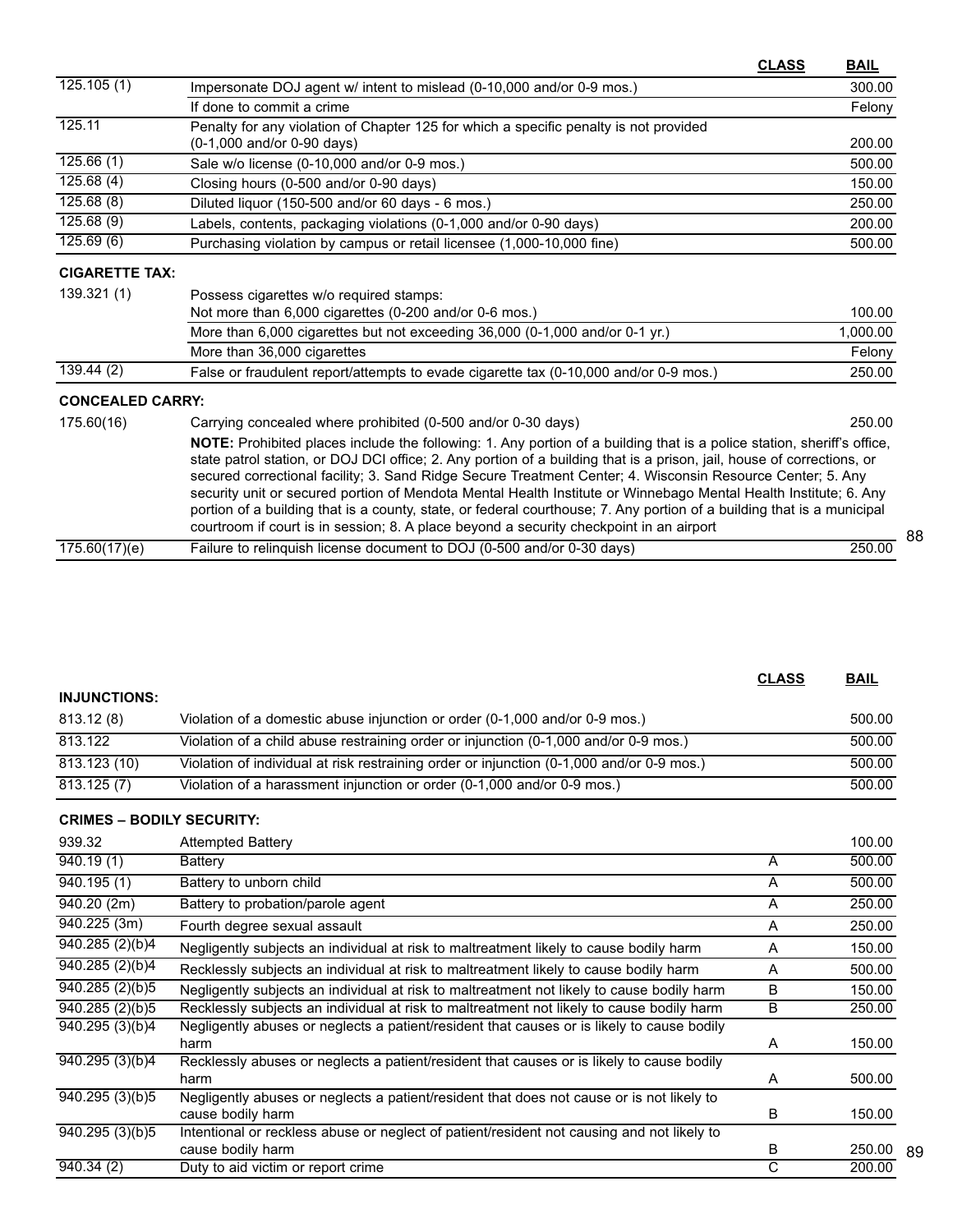|                              |                                                                                                   | <b>CLASS</b> | <b>BAIL</b> |
|------------------------------|---------------------------------------------------------------------------------------------------|--------------|-------------|
| 940.42                       | Intimidation of witnesses                                                                         | A            | 500.00      |
| 940.44                       | Intimidation of victims/dissuade complaints                                                       | A            | 500.00      |
|                              | <b>CRIMES - PUBLIC HEALTH &amp; SAFETY:</b>                                                       |              |             |
| 941.01                       | Negligent operation of vehicle                                                                    | A            | 150.00      |
| 941.10                       | Negligent handling of burning materials                                                           | A            | 100.00      |
| 941.12                       | Interfering w/ fire fighting equipment                                                            | A            | 75.00       |
| 941.13                       | False alarms                                                                                      | A            | 300.00      |
| $\overline{941.20}$ (1)(a-c) | Negligent use of weapons                                                                          | A            | 500.00      |
| $\overline{941.20(1)}$ (d)   | Shoot w/in 100 yards of dwelling                                                                  | A            | 500.00      |
| 941.23                       | Carrying unauthorized concealed weapon                                                            | A            | 500.00      |
| 941.231                      | Carrying a concealed knife                                                                        | A            | 500.00      |
| 941.235 (1)                  | Carrying unauthorized firearm in public building                                                  | A            | 1,000.00    |
| 941.237                      | Carrying unauthorized handgun where alcoholic beverages are sold or consumed                      | A            | 500.00      |
| 941.26(4)(L)                 | Possession of containers that emit oleoresin of capsicum or CS gel by felons                      | A            | 500.00      |
| $\sqrt{941.299(2)}(a)$       | Intentional use of laser pointer on correctional/law enforcement officer                          | B            | 250.00      |
| $\overline{941.315(2)}$      | Possess w/ intent to inhale or inhale nitrous oxide                                               | A            | 250.00      |
|                              | $\overline{941.316(2)(a)}$ or (b) Possess w/ intent or intentionally inhale a hazardous substance | A            | 250.00      |
| 941.37                       | Obstruction of rescue or emergency personnel                                                      | A            | 250.00      |
| 941.38(3)                    | Violation of court order restraining criminal gang member conduct                                 | A            | 500.00      |
| 941.39                       | Violation of court order prohibiting contact w/ victim, witness or co-actor                       | A            | 500.00      |

#### **CRIMES – PROPERTY:**

| 939.32    | Attempted petty theft                                                      | 100.00   |    |
|-----------|----------------------------------------------------------------------------|----------|----|
| 942.08(2) | Invasion of privacy                                                        | 500.00   |    |
| 942.09    | Capture an intimate representation of person in locker room                | 500.00   | 90 |
|           | Exhibiting, distributing or transmitting intimate representation of person | 1.000.00 |    |

|                          |                                                                                                                            | <b>CLASS</b>   | <b>BAIL</b> |
|--------------------------|----------------------------------------------------------------------------------------------------------------------------|----------------|-------------|
| $\sqrt{942.09}$ (3m)(a)1 | Posting or publishing private representation of person w/o consent                                                         | A              | 1.000.00    |
| 942.09(3m)(a)2           | Posting or publishing depiction of person w/o consent                                                                      | A              | 1,000.00    |
| $\sqrt{942.09(4)}$ (a)   | Intimate representation of child                                                                                           |                | Felony      |
| 942.09(4)(b)             | Intimate representation of child if actor is more than 18 but less than 21                                                 | A              | 1,000.00    |
| 942.10                   | Use of drone w/ intent to observe location where there is reasonable expection of privacy                                  | A              | 250.00      |
| 943.01(1)                | Criminal damage to property                                                                                                | A              | 200.00      |
| 943.017                  | Graffiti                                                                                                                   | A              | 500.00      |
| 943.07(1)                | Intentionally damages railroad property                                                                                    |                | Felony      |
| 943.07(2)                | Intentionally shoots firearm at train/car                                                                                  |                | Felony      |
| 943.07(3)8(4)            | Throws/deposits debris at train or on track                                                                                | B              | 100.00      |
| 943.11                   | Entry into locked vehicle                                                                                                  | Α              | 500.00      |
| $943.125(1)$ &(2)        | Entry into locked coin boxes                                                                                               | A              | 500.00      |
|                          | <b>NOTE:</b> See applicable trespass to land provisions on page 12.                                                        |                |             |
| 943.14                   | Criminal trespass to dwelling                                                                                              | $\overline{A}$ | 200.00      |
| 943.145                  | Criminal trespass to a medical facility                                                                                    | B              | 200.00      |
| 943.15                   | Entry onto construction site or locked building                                                                            | A              | 350.00      |
| 943.20(3)(a)             | Petty theft                                                                                                                | A              | 200.00      |
| 943.202                  | Improper use or posession of credit card scanner                                                                           |                | Felony      |
| 943.204                  | Theft of mail (less than 10 pieces of mail)                                                                                | A              | 500.00      |
| $\sqrt{943.207(3m)}$ (a) | Unauthorized duplication/recording of a performance where value does not exceed \$2,500                                    | A              | 250.00      |
| 943.208(1)               | Record performance w/o consent of owner for commercial advantage/financial gain and<br>value does not exceed \$2,500       | A              | 250.00      |
| 943.209(1)               | Failure to disclose manufacturer of recording for commercial advantage/financial gain and<br>value does not exceed \$2,500 | A              | 250.00      |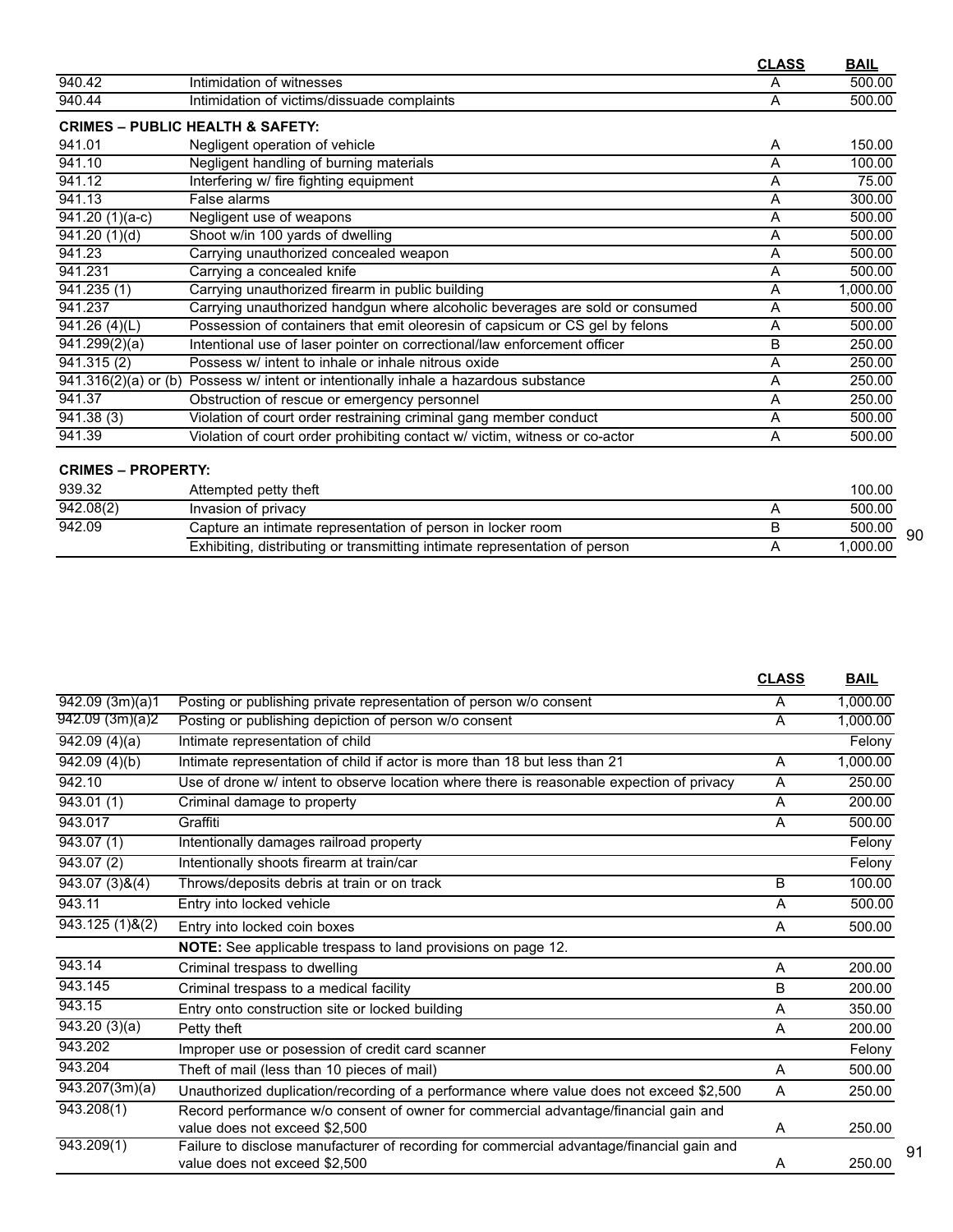|                                                         |                                                                                                      | <b>CLASS</b> | <b>BAIL</b> |
|---------------------------------------------------------|------------------------------------------------------------------------------------------------------|--------------|-------------|
|                                                         | $\overline{943.21}$ (1m)(a), (b) or (c) Fraud on innkeeper/taxicab operator/recreational attractions | A            | 250.00      |
| 943.21 (1m)(d)                                          | For fraud on gas station, see page 8                                                                 |              |             |
| 943.215                                                 | Absconding w/o paying rent                                                                           | A            | 50.00       |
| 943.23(2), (3)                                          | Take or operate a vehicle w/o driver's consent but abandons w/in 24 hrs. w/o damage.                 | Α            | 500.00      |
| 943.23(4m)                                              | Intentional passenger in vehicle driven w/o owner's consent                                          | A            | 200.00      |
| 943.23(5)                                               | Intentionally removes a part or component of a vehicle, other than a major part, w/o                 |              |             |
|                                                         | owner's consent                                                                                      | A            | 500.00      |
| 943.24(1)                                               | Issue worthless checks                                                                               | A            | 200.00      |
| 943.34(1)                                               | Receiving stolen property                                                                            | A            | 200.00      |
| 943.37                                                  | Alteration of property identification marks                                                          | A            | 200.00      |
| 943.392                                                 | Fraudulent data alteration                                                                           | A            | 1,000.00    |
| $943.41 (2)$ & $(3)(a-d)$ or<br>$(4)(b)$ , 943.41(5) or |                                                                                                      |              |             |
| $(6)(a)$ , $(b)$ or $(d)$                               | Credit card crimes                                                                                   | Α            | 500.00      |
| 943.45(1)                                               | Theft of telecommunication services                                                                  | C            | 100.00      |
|                                                         | 2nd and subsequent offenses                                                                          | B            | 500.00      |
|                                                         | Theft of telecommunication service for commercial advantage/private financial gain                   | A            | 500.00      |
|                                                         | 2nd and subsequent offenses                                                                          |              | Felony      |
| 943.455(2)                                              | Theft of cellular phone services                                                                     | C            | 100.00      |
|                                                         | 2nd and subsequent offenses                                                                          | B            | 500.00      |
|                                                         | Theft of cellular phone service for commercial advantage/private financial gain                      | A            | 500.00      |
|                                                         | 2nd and subsequent offenses                                                                          |              | Felony      |
| $943.46$ (2)(a)-(f)                                     | Theft of video service                                                                               | C            | 100.00      |
|                                                         | 2nd and subsequent offenses                                                                          | B            | 250.00      |
|                                                         | Theft of video service for commercial advantage/private financial gain                               | A            | 500.00      |
|                                                         | 2nd and subsequent offenses                                                                          |              | Felony      |

92

|                           |                                                                                             | <b>CLASS</b> | <b>BAIL</b> |
|---------------------------|---------------------------------------------------------------------------------------------|--------------|-------------|
| 943.47(2)                 | Theft of satellite cable programming                                                        | С            | 100.00      |
|                           | 2nd and subsequent offenses                                                                 | B            | 500.00      |
|                           | Theft of satellite cable programming for commercial advantage/private financial gain        | A            | 500.00      |
|                           | 2nd and subsequent offenses                                                                 |              | Felony      |
| 943.49(2)(a)              | Unlawful use of recording device in motion picture theater                                  | A            | 250.00      |
|                           | 2nd and subsequent offenses                                                                 |              | Felony      |
| 943.50(4)(a)              | Shoplifting                                                                                 | A            | 200.00      |
| 943.62                    | Receipt of payment to obtain loan for another                                               | A            | 500.00      |
| 943.70(2)8(3)             | Crimes against computer data, programs, computers, computer equipment or supplies           | A            | 500.00      |
| 943.80-943.90             | Crimes against financial institutions (value does not exceed \$500)                         | A            | 250.00      |
| 943.895                   | Money Laundering (value does not exceed \$2,500)                                            | A            | 500.00      |
| <b>SEX CRIMES:</b>        |                                                                                             |              |             |
| 944.17                    | Sexual gratification                                                                        | A            | 100.00      |
| 944.20                    | Lewd and lascivious behavior                                                                | A            | 250.00      |
| $\overline{944.21(3)}(a)$ | Imports, prints, sells, has in possession to sell, publishes, exhibits or transfers obscene |              |             |
|                           | material                                                                                    | Α            | 100.00      |
| 944.21(3)(b)              | Produces or performs in any obscene performance                                             | А            | 100.00      |
| 944.21(4)(a)              | Transfer or exhibit obscene material to person under 18 yrs. of age                         | A            | 250.00      |
| 944.21(4)(b)              | Has obscene material in possession w/ intent to transfer or exhibit to person under 18      |              |             |
|                           | yrs. of age                                                                                 | Α            | 250.00      |
| 944.25(2)                 | Sending obscene/sexually explicit electronic messages                                       | A            | 100.00      |
| 944.30                    | Prostitution                                                                                | A            | 250.00      |
| 944.31                    | Patronizing prostitutes (1st or 2nd offense)                                                | A            | 250.00      |
|                           | 3rd and subsequent offense                                                                  |              | Felony      |
| 944.33(1)                 | Pandering                                                                                   | A            | 500.00      |
| 944.36                    | Solicitation of drinks by entertainer or employee in licensed premises                      | B            | 150.00      |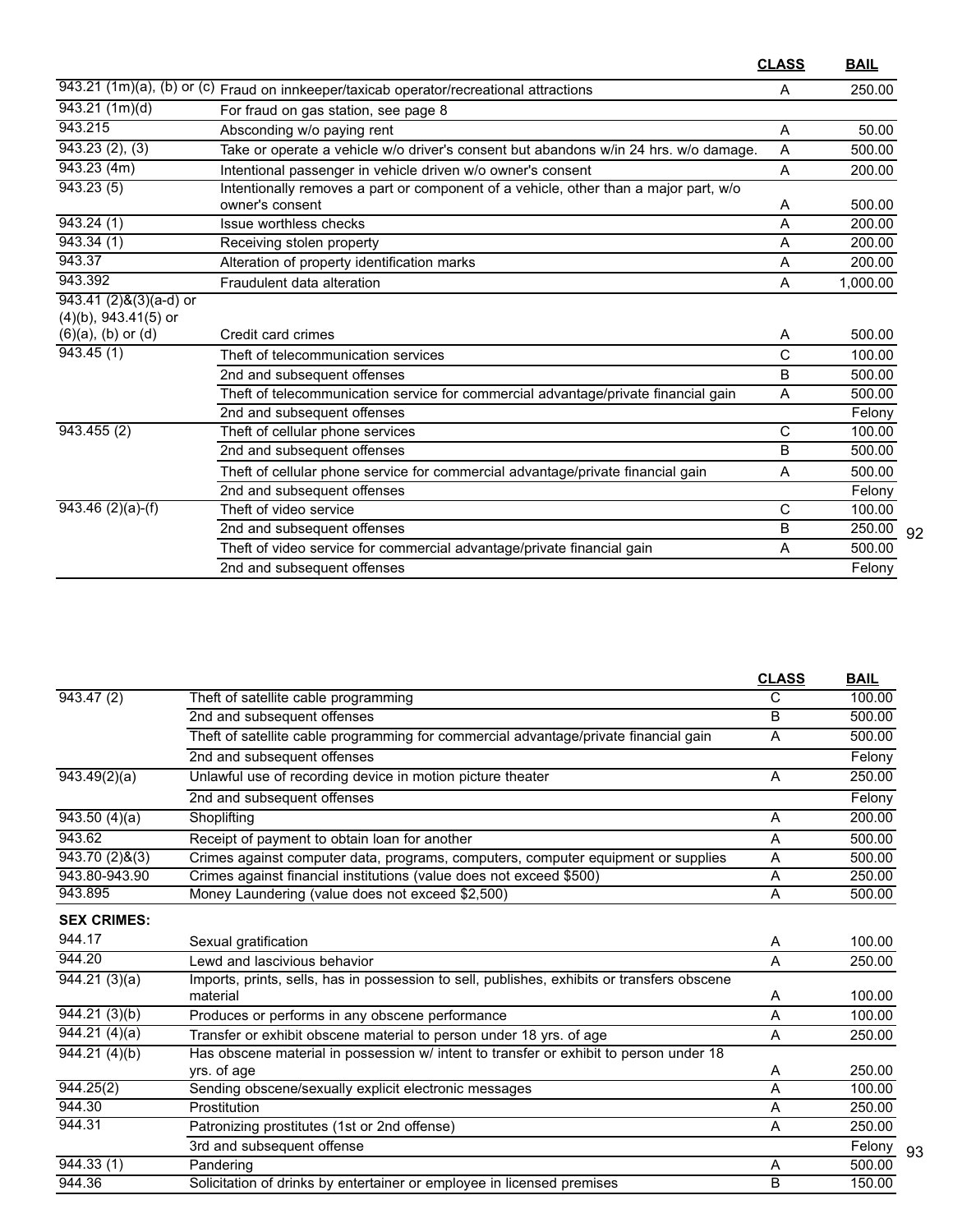|                                |                                                                                                                                                     | <b>CLASS</b> | <b>BAIL</b> |
|--------------------------------|-----------------------------------------------------------------------------------------------------------------------------------------------------|--------------|-------------|
| <b>GAMBLING:</b>               |                                                                                                                                                     |              |             |
| 945.02                         | Gambling                                                                                                                                            | B            | 200.00      |
| $\sqrt{945.04}$ (1m)           | Set up/Use of more than 5 video gambling machines                                                                                                   | A            | 500.00      |
| 945.07                         | Gambling by participants in contest                                                                                                                 | A            | 1,000.00    |
| 945.08(2)                      | Bribery of participants in contest                                                                                                                  | A            | 1,000.00    |
| <b>CRIMES - GOVERNMENT:</b>    |                                                                                                                                                     |              |             |
| 140.02(1)                      | Notaries public who are not attorneys                                                                                                               | A            | 300.00      |
|                                | 2nd and subsequent offenses                                                                                                                         |              | Felony      |
| 946.06                         | Improper use of flag                                                                                                                                | A            | 200.00      |
| 946.32(2)                      | False swearing                                                                                                                                      | A            | 250.00      |
|                                | <b>INTERFERENCE WITH LAW ENFORCEMENT:</b>                                                                                                           |              |             |
| 946.40                         | Refusing to aid officer                                                                                                                             | C            | 100.00      |
| 946.41                         | Resisting or obstructing officer                                                                                                                    | A            | 300.00      |
| 946.42(2)                      | Escape                                                                                                                                              | A            | 500.00      |
| 946.425(1m)(a)                 | Failure to report to jail where defendant received a sentence of less than 10 days                                                                  | A            | 300.00      |
| 946.425(1r)(a)                 | Failure to report to jail by probationer for misdemeanor conviction                                                                                 | A            | 500.00      |
| 946.46                         | Encouraging violation of probation or parole                                                                                                        | A            | 500.00      |
| 946.49(1)(a)                   | Bail jumping                                                                                                                                        | A            | 1,000.00    |
| 946.67                         | Compounding crime                                                                                                                                   | A            | 500.00      |
| $\overline{946.70(1)(a)}$ -(d) | Impersonating peace officer, fire fighter, EMT or first responder                                                                                   | A            | 300.00      |
| 946.71(2)(a)                   | Intentionally represent as valid a revoked, suspended, fictitious or fraudulently altered<br>license to carry concealed (0-10,000 and/or 0-90 days) |              | 1,000.00    |
| 946.71(2)(b)                   | Intentionally sell or lend a concealed carry license to another or permit another to use<br>the license $(0-10,000$ and/or $0-90$ days)             |              | 1,000.00    |

|                               |                                                                                                                                | <b>CLASS</b> | <b>BAIL</b>   |
|-------------------------------|--------------------------------------------------------------------------------------------------------------------------------|--------------|---------------|
| $\sqrt{946.71(2)(c)}$         | Intentionally represent as one's own any concealed carry license not issued to him or<br>her (0-10,000 and/or 0-90 days)       |              | 1,000.00      |
| $\overline{946.71(2)(d)}$     | Intentionally permit any unlawful use of concealed carry license (0-10,000 and or 0-90<br>days)                                |              | 1,000.00      |
| $\sqrt{946.71(2)}$ (e)        | Intentionally reproduce by any means copy of concealed carry license for prohibited<br>purpose $(0-10,000$ and/or $0-90$ days) |              | 1,000.00      |
| $\sqrt{946.71(2)}$ (f)        | Intentionally deface or alter concealed carry license (0-10,000 and/or 0-90days)                                               |              | 1,000.00      |
| 946.72                        | Tampering w/ public notices                                                                                                    | В            | 100.00        |
| 946.73                        | Violate rule of state or county institution                                                                                    | С            | 75.00         |
| 946.74(1)                     | Aiding escape from mental institution                                                                                          | A            | 1,000.00      |
| 946.75                        | Denial of right to counsel                                                                                                     | A            | 500.00        |
| <b>CRIMES – PUBLIC PEACE:</b> |                                                                                                                                |              |               |
| 947.01                        | Disorderly conduct                                                                                                             | B            | 150.00        |
| 947.011                       | Disrupt funeral or memorial service                                                                                            | A            | 500.00        |
| 0.47040E                      |                                                                                                                                |              | $\sim$ $\sim$ |

| <u>JTI.VII</u>               | Disiupt furneral of interflorial service                                               | <b>OU.OU</b> |
|------------------------------|----------------------------------------------------------------------------------------|--------------|
| 947.0125                     | Illegal use of computerized communication system                                       | 200.00       |
| $\sqrt{947.013}$ (1r)        | Harassment accompanied by threat of death/great bodily harm or the actor is subject to |              |
|                              | TRO or injunction that limits contact w/ victim                                        | 500.00       |
| 947.02                       | Vagrancy                                                                               | 150.00       |
| 947.04                       | Drinking in common carriers                                                            | 75.00        |
| $\overline{947.06}$ (3), (4) | Unlawful assembly                                                                      | 250.00       |
| 947.07(2)                    | Disorderly conduct w/ U.S. flag                                                        | 200.00       |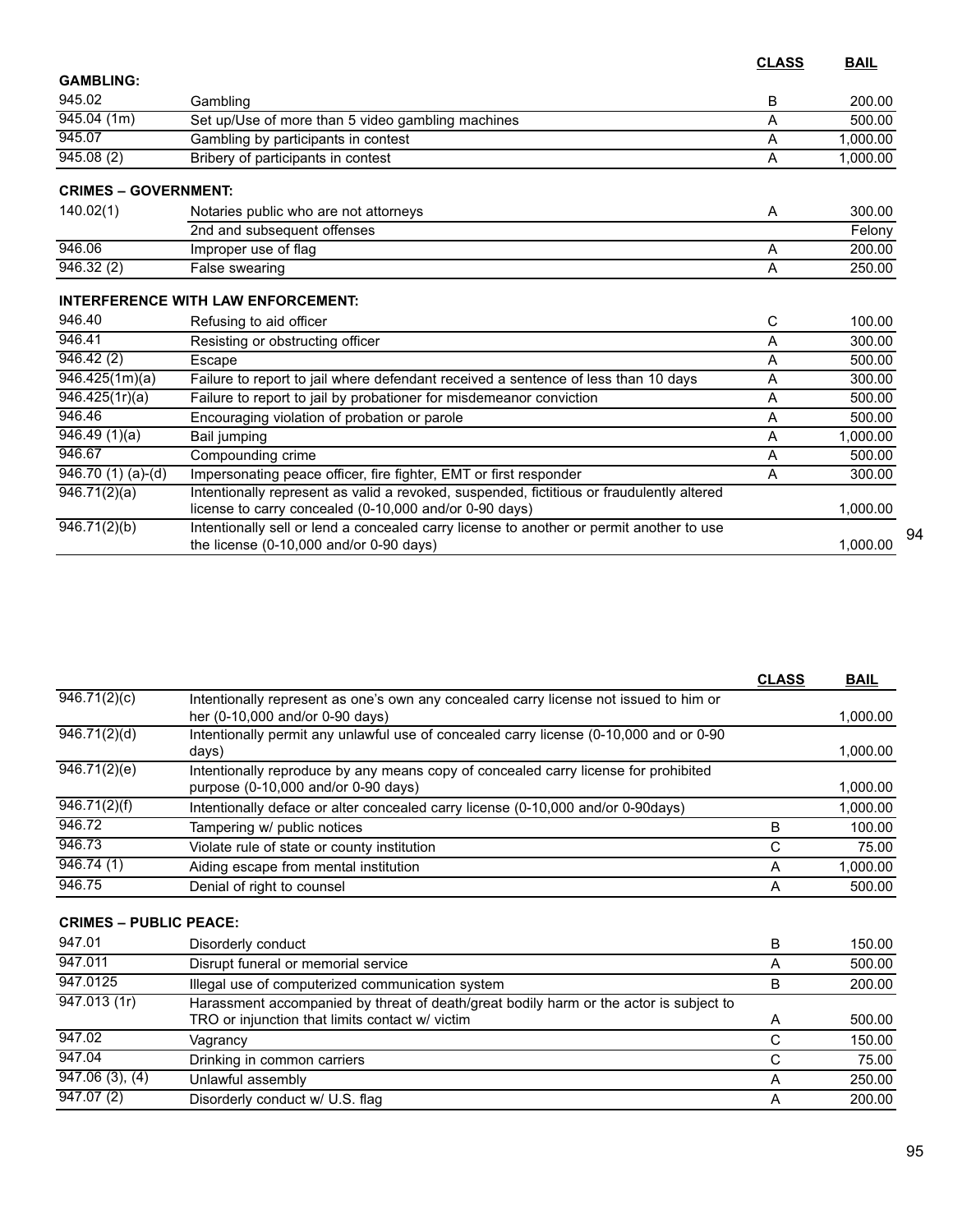**CLASS BAIL**

|                            | <b>CRIMES AGAINST CHILDREN:</b>                                                                                    |   |        |
|----------------------------|--------------------------------------------------------------------------------------------------------------------|---|--------|
| 948.09                     | Sexual intercourse w/ a child age 16 or older                                                                      | A | 250.00 |
| 948.10(1)(b)               | Exposing genitals or pubic areas                                                                                   | A | 250.00 |
| $\overline{948.11(2)}$ (b) | Possession of harmful material w/ intent to sell, rent, exhibit, play, distribute, or loan to a<br>child           | A | 250.00 |
| 948.21(1)                  | Intentional neglect of a child                                                                                     | Α | 250.00 |
|                            | If neglect leads to bodily harm, great bodily harm or death of a child                                             |   | Felony |
| 948.22(3)                  | Failure to support for less than 120 consecutive days                                                              | A | 250.00 |
| 948.40                     | Intentionally contributing to the delinquency of a child                                                           | A | 250.00 |
| 948.45                     | Contributing to truancy                                                                                            | C | 100.00 |
| 948.50                     | Strip search of pupil by school employees                                                                          | B | 200.00 |
| 948.51(3)(a)               | Hazing                                                                                                             | A | 250.00 |
| 948.53(2)(a)               | Child care worker leaving child unattended                                                                         | A | 500.00 |
| 948.55(2)                  | Leaves/stores a loaded firearm w/in reach of child and child unlawfully obtains and<br>causes bodily harm or death | A | 500.00 |
| 948.55(3)                  | Leaves/stores a loaded firearm w/in reach of child and child unlawfully<br>possesses/exhibits in public            | C | 100.00 |
| 948.60(2)(a)               | Possession of a dangerous weapon by a person under 18                                                              | A | 250.00 |
| $\overline{948.61(2)}(a)$  | Possession of a dangerous weapon on school premises                                                                | Α | 250.00 |
| 948.62(1)(a)               | Receiving stolen property from a child if value does not exceed \$500                                              | A | 500.00 |
| 948.63                     | Receiving property from children                                                                                   | A | 500.00 |

| 949.17 | -500<br>months<br>raudulen.<br>and/or<br>as<br>crime (0-,<br>. victim<br>- Ot<br>claim<br>ี เม-ต | 250.00 | 96 |
|--------|--------------------------------------------------------------------------------------------------|--------|----|
|        |                                                                                                  |        |    |

|                      |                                                                                          | <b>CLASS</b> | <b>BAIL</b> |
|----------------------|------------------------------------------------------------------------------------------|--------------|-------------|
|                      | <b>INTENTIONAL CRIMES AGAINST ANIMALS:</b>                                               |              |             |
| 951.02               | Mistreating animals                                                                      | A            | 250.00      |
|                      | If violation results in mutilation, disfigurement or death of the animal                 |              | Felony      |
|                      | <b>NOTE:</b> Intentional violation to law enforcement animal is a felony.                |              |             |
| 951.025              | Killing animals by means of decompression                                                | A            | 250.00      |
| 951.03               | Dognapping                                                                               | A            | 250.00      |
| 951.04               | Leading animal from motor vehicle                                                        | B            | 100.00      |
| 951.05               | Transporting in a cruel manner                                                           | A            | 250.00      |
| 951.06               | Expose to poison mixed w/ food                                                           | A            | 250.00      |
|                      | NOTE: Intentional violation to law enforcement animal is a felony.                       |              |             |
| 951.08 (2m)          | Owning, possessing, keeping or training any animal w/in 5 yrs. after a felony conviction |              |             |
|                      | under s. 951.08(3)                                                                       | A            | 500.00      |
| 951.08(3)            | Spectator at animal fight                                                                | A            | 250.00      |
| 951.09(1)            | Shooting at caged or staked animals                                                      | A            | 250.00      |
| 951.095              | Intentional harassment of police or fire department animal                               | A            | 250.00      |
| 951.097 (1)(b)2,     |                                                                                          |              |             |
| $(2)(b)$ or $(3)(a)$ | Harassment of service dog-- intentionally interfere w/ use or recklessly injure          | A            | 500.00      |
| 951.097 (1)(b)1 or   |                                                                                          |              |             |
| (2)(a)               | Harassment of service dog--recklessly interfere w/ use                                   | B            | 250.00      |
| 951.13               | Failure to provide food & drink to confined animals                                      | A            | 250.00      |
| 951.14               | Failure to provide proper shelter                                                        | A            | 250.00      |
| 951.15               | Abandon animal                                                                           | А            | 100.00      |
|                      |                                                                                          |              |             |